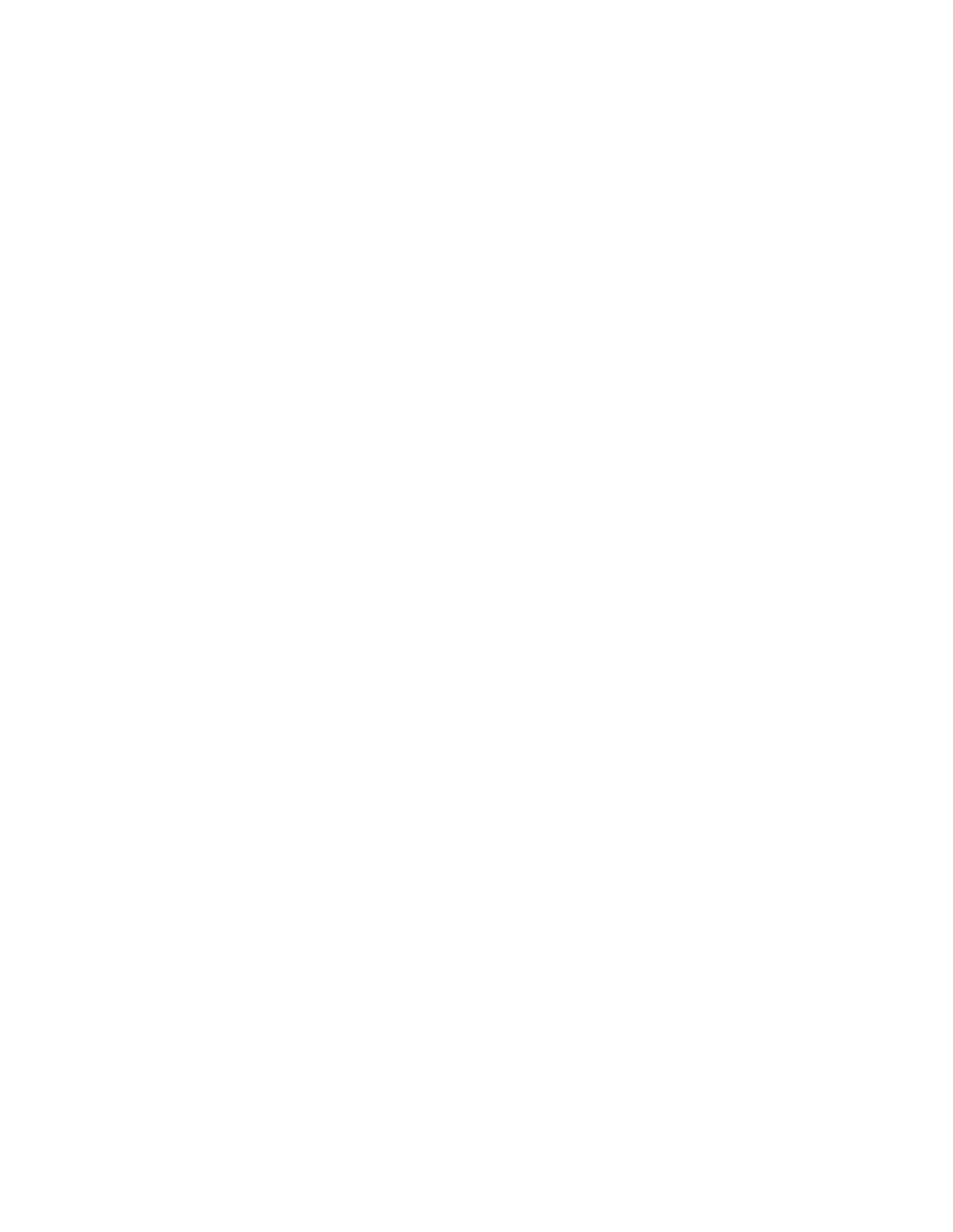## MARTYR'S LOCAL: PUBLICS, VIOLENCE, MEMORY-MAKING AND RAMIFICATIONS OF THE COMMITMENT TO PROGRESS THROUGH RHETORICS OF THE MARION MASSACRE, 1929-PRESENT

A Thesis by KORICK SISOMPHONE May 2019

## APPROVED BY:

Matthew Richards, Ph.D. Chairperson, Thesis Committee

Karl Campbell, Ph.D. Member, Thesis Committee

Belinda Walzer, Ph.D. Member, Thesis Committee

Mark D. Bradbury, Ph.D. Interim Director, Center for Appalachian Studies

Mike McKenzie, Ph.D. Dean, Cratis D. Williams School of Graduate Studies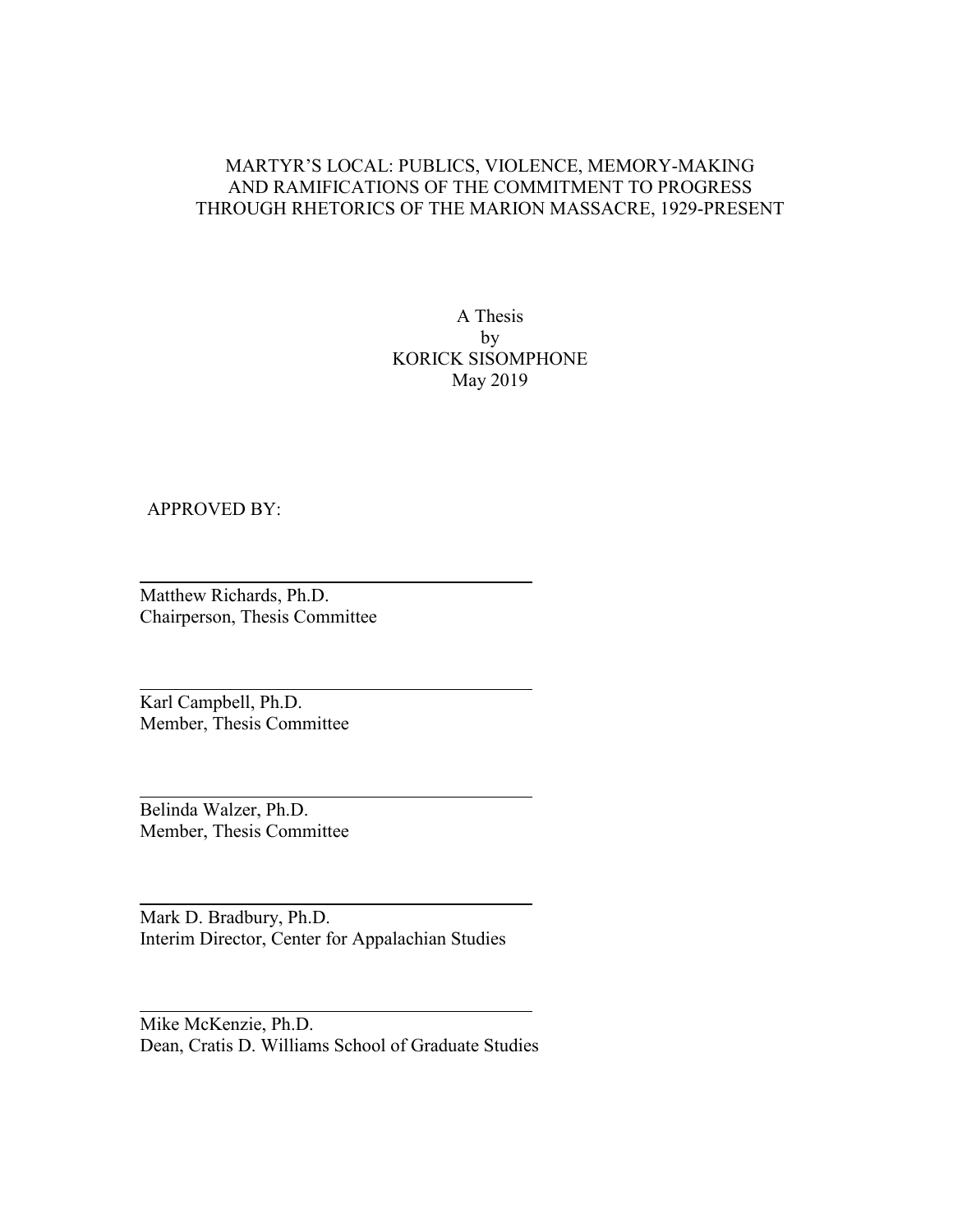Copyright by Korick Sisomphone 2019 All Rights Reserved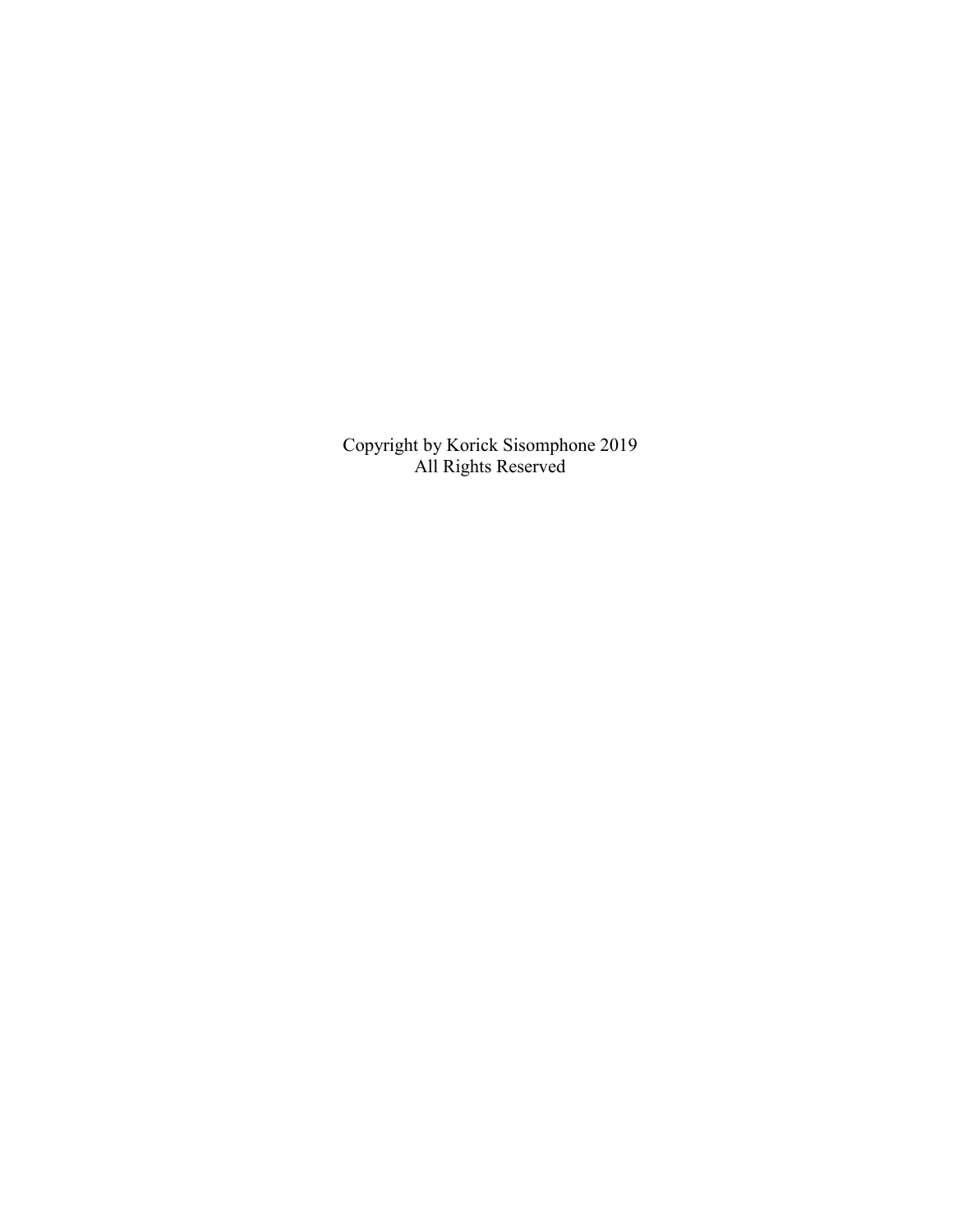## **Abstract**

## MARTYR'S LOCAL: PUBLICS, VIOLENCE, MEMORY-MAKING AND RAMIFICATIONS OF THE COMMITMENT TO PROGRESS THROUGH RHETORICS OF THE MARION MASSACRE, 1929-PRESENT

Korick Sisomphone B.S., Appalachian State University M.A., Appalachian State University

Chairperson: Matthew Richards, Ph.D.

On October 2, 1929, millhands at Marion Manufacturing shut down their machines and walked off the factory floor. Months of striking had left workers in very much the same precarious situation that pushed them to mobilize in the first place. However, the wildcat strikers found themselves on the wrong end of the Sheriff's deputies' guns and six laborers died outside the mill gate in what would come to be known as the Marion Massacre. Throughout the strikes, violence played a key role as a tactic of both resistance and control. Despite the violent nature of the strikes, the tragedy that ended them, and the national media attention they received, the Marion Massacre has become largely lost to public memory. Analyzing the role of violence and public-memory making as tactics of both resistance and control, this thesis explores the Marion Massacre through the lens of public and counterpublic theory to better understand the ramifications of ideological commitments to progress in the New South and contemporary American society. Commitments to progress, specifically the privileging of nonviolent resistance over deliberative democratic solutions,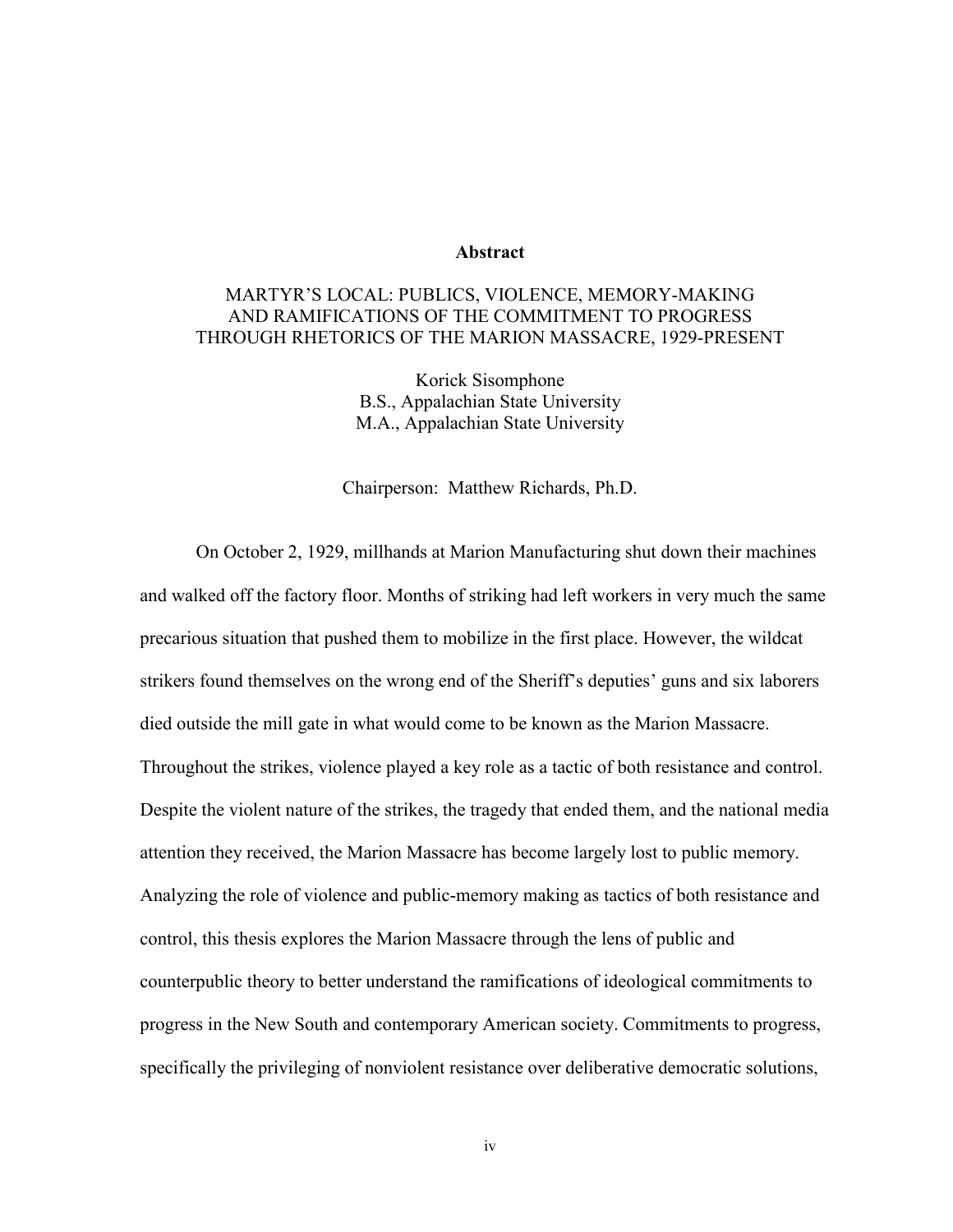stifled the socio-political efficacy of the union in Marion and impacted how the strikes have been remembered for nearly a century. This thesis asserts that wildcat strikes are legitimate counterpublic tactics for achieving agency in the public sphere, that violence should be understood with more nuance and more attention should be given to the rhetorical nature of violence, that counterpublic memory-making is a key tactic for long-term resistance to oppressive ideologies, and that public memory has just as strong of an influence on individual identity as it does on collective identity.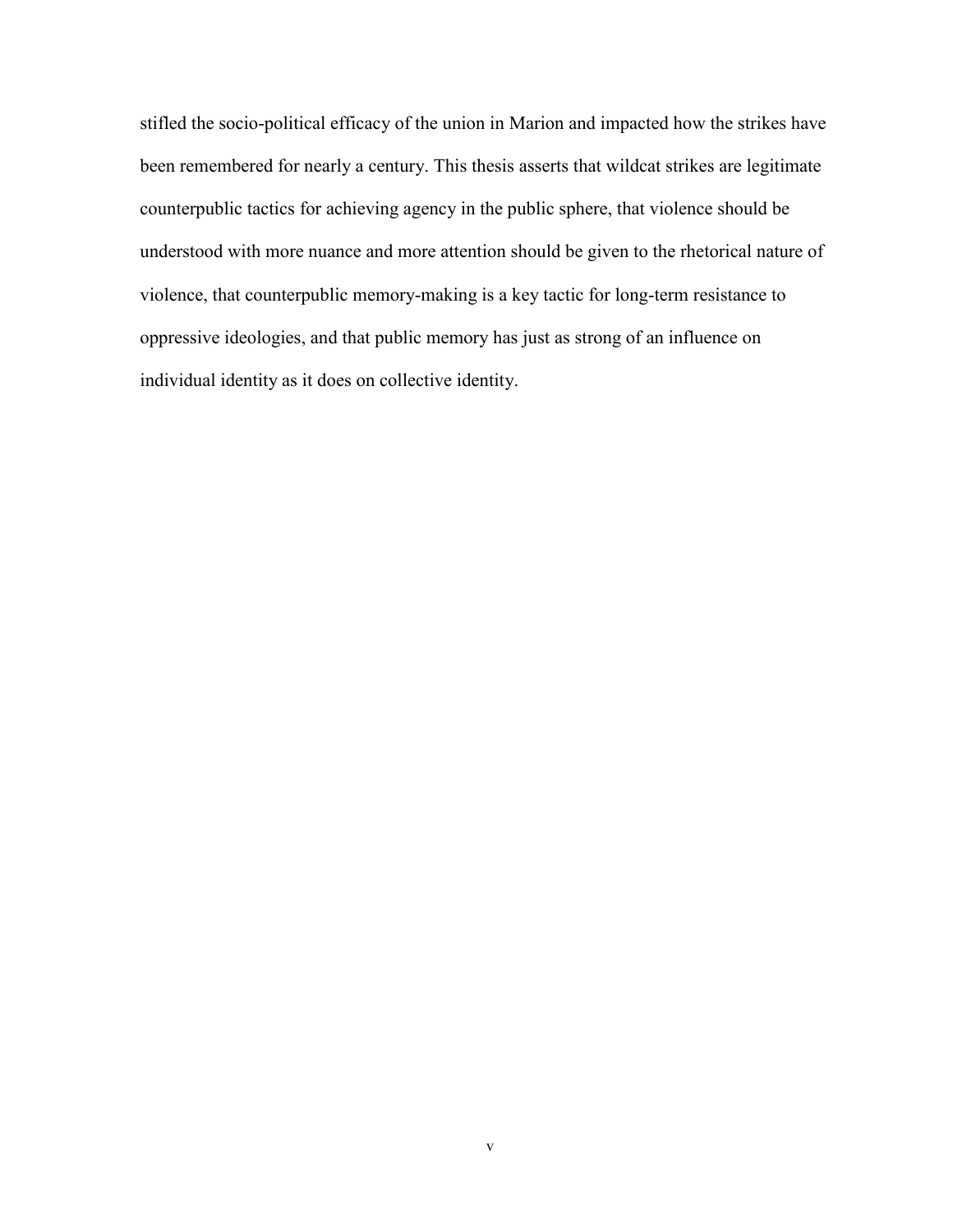## **Acknowledgments**

First of all, thank you, Mom. You are my number one. Your perseverance, dedication, and endless love inspire me every single day of my life. If I can be half as strong as you, I will have made it far in life. You've supported me every step of the way along my long, windy, convoluted, and nonsensical academic career. Whenever I've needed support, you were never far away. I can't thank you enough. I love you, Mama!

Thank you to my amazing partner Mackenzie Bruckner for her unending love and support through what has undoubtedly been the hardest stretch of my life thus far. You've been my best friend, my greatest love, my rock. I can't even imagine life without you. Thank you as well to my fat little dog, Potato, for keeping my lap warm as a researched and wrote and always lending an ear when I needed to work through an idea. You two are the most important beings in my daily life. My love and gratitude for you are endless. I can't wait to take on the next challenge in life together.

Thank you so much to Mrs. Mary Whitlock and Mr. Christopher Semper. Without you two I never would have seen the potential in myself as a scholar. You pushed me to love learning, to be inquisitive, to be critical, and to apply my knowledge to the world around me. I have never forgotten the love and support that you showed me. I think about you and the lessons you taught me every single day. You are inspirations, role models, and some of my dearest of mentors.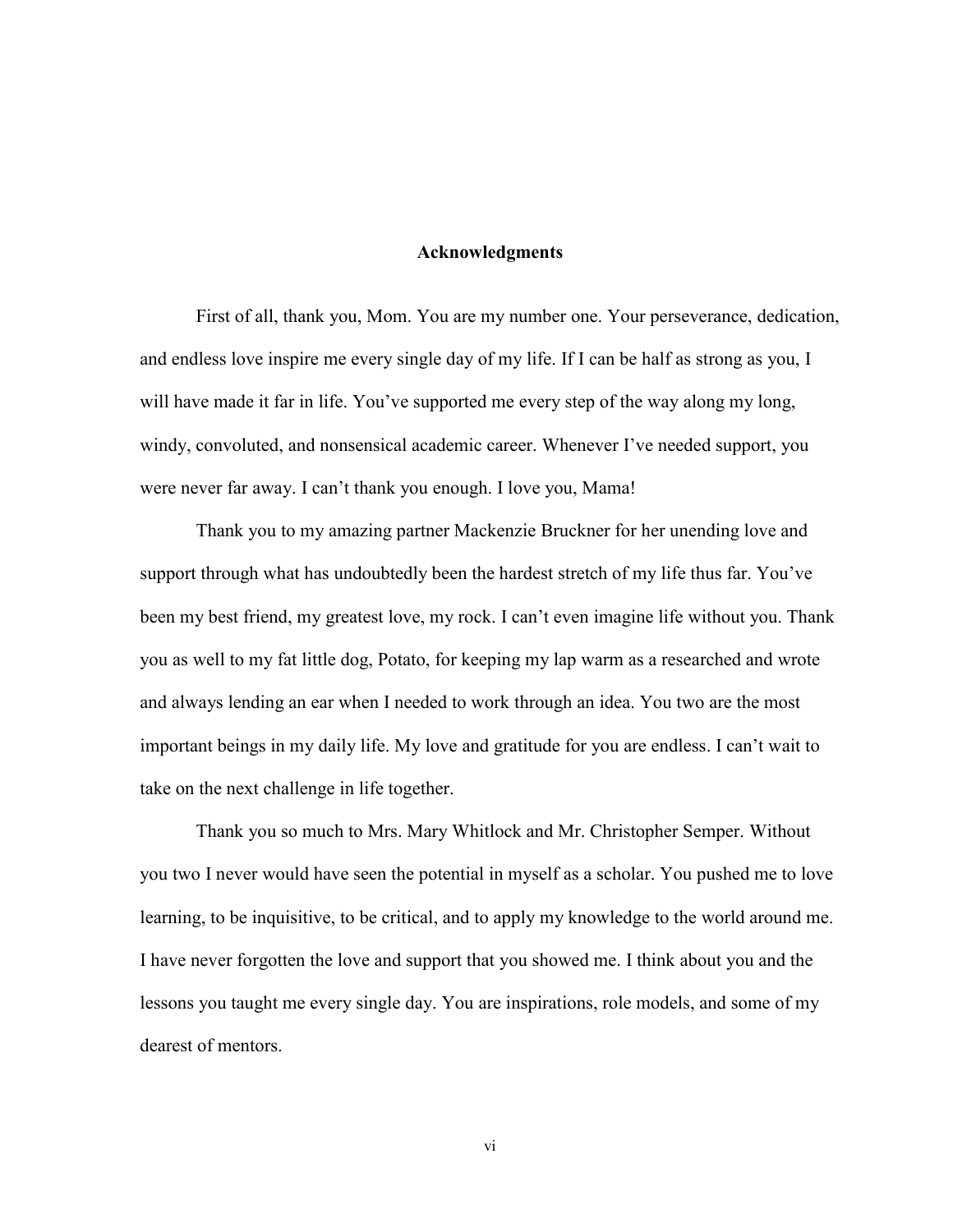An enormous thank you to every professor, advisor, classmate, and friend that I have had the pleasure of knowing and learning from over the past seven years at App State. Everything I know, I learned from you too. It's all been implemented to some degree in putting together this project and putting together my life, whether it be a specific academic concept or the value of hard work, perseverance, and love and support. This list can never be complete and I'm sorry if I left someone off, but thank you so much: Marquise Williams, Kyle Brigman, Reese Atkins, Katie Hovey, Lindsey Dew, Scarlett Strickler, Lindsey Carbo, Jake Duckwall, Oscar Romero, Nate Godwin, Josh McClenney, Takahiro Omori, Ellie Dudding, Christopher McCloud, Emma Parrish, Dr. Scott Welsh, Dr. Antonio Bly, Dr. René Harder Horst, Dr. Laura Ammon, Dr. Katherine Ledford, Dr. Bruce Stewart, Dr. Sandra Ballard, Dr. Bret Zawilski, Trevor McKenzie, Dr. Robert Perdue, Dr. Julie Shepherd-Powell, Tom Hansell, Dr. William Schumann and so many more folks. You all are amazing people. I will carry the lessons I've learned from you for the rest of my life.

Thank you so much to my committee members Dr. Belinda Walzer and Dr. Karl Campbell. Dr. Walzer, you were incredibly helpful and supportive. Your crash course in rhetorical theory helped me so much to conceptualize and contextualize my thesis. Your kindness and enthusiasm made the project more enjoyable to undertake. I wish you had come to App a year earlier. Dr. Campbell, I would be nowhere without you. You were my most valuable mentor as an undergraduate, recommended me for graduate school, recommended me for Teach for America, supplied me with endless laughs, knowledge, wisdom, advice, and support. You are a true role model for me as a teacher and as a person. Thank you both so much.

vii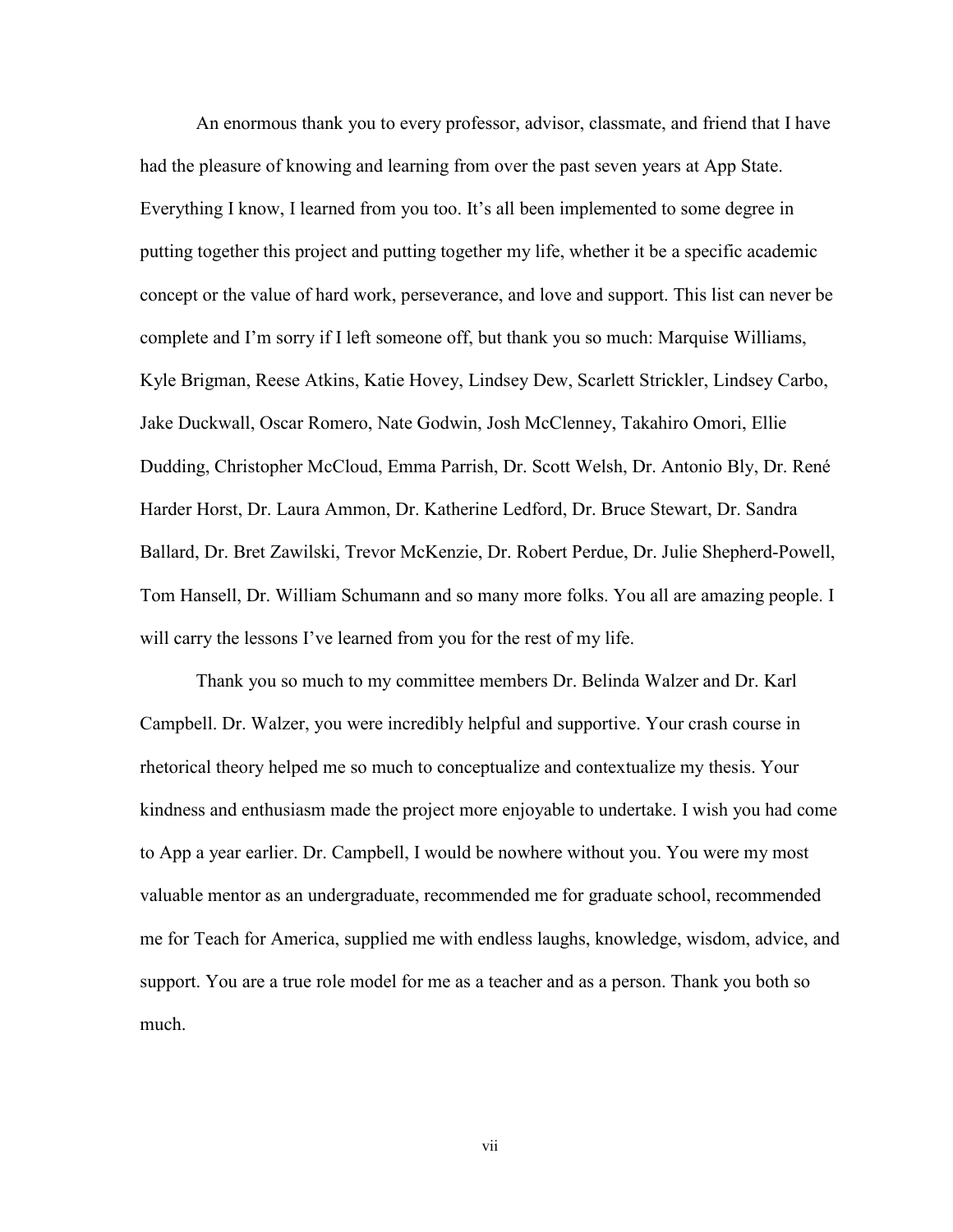Lastly, I don't even have the words in my vocabulary to express my overwhelming gratitude, admiration, and respect for Dr. Matthew Richards, my chair, mentor, and friend. You came into my life at a time when I really needed someone to show me the way and for no reason that I can concretely identify, you did exactly that. You took me under your wing, gave me opportunities I could never have had without you, gave me invaluable advice, and thoroughly kicked my backside when I needed it. You were a warm and welcoming friend who opened your home to late night music sessions and long conversations. You wrote recommendation after recommendation for me. You are quite possibly the most generous and caring person that I have ever met with unending knowledge and wisdom to back it all up. I have learned so much from you from the most obscure writings of French philosophers to the most tangible life lessons of the value hard work and compassion. I can never repay you for everything that you've done for me. Even this acknowledgment feels lacking and unworthy. I will live every day of my life after your shining example. Thank you so, so, so much. Truly.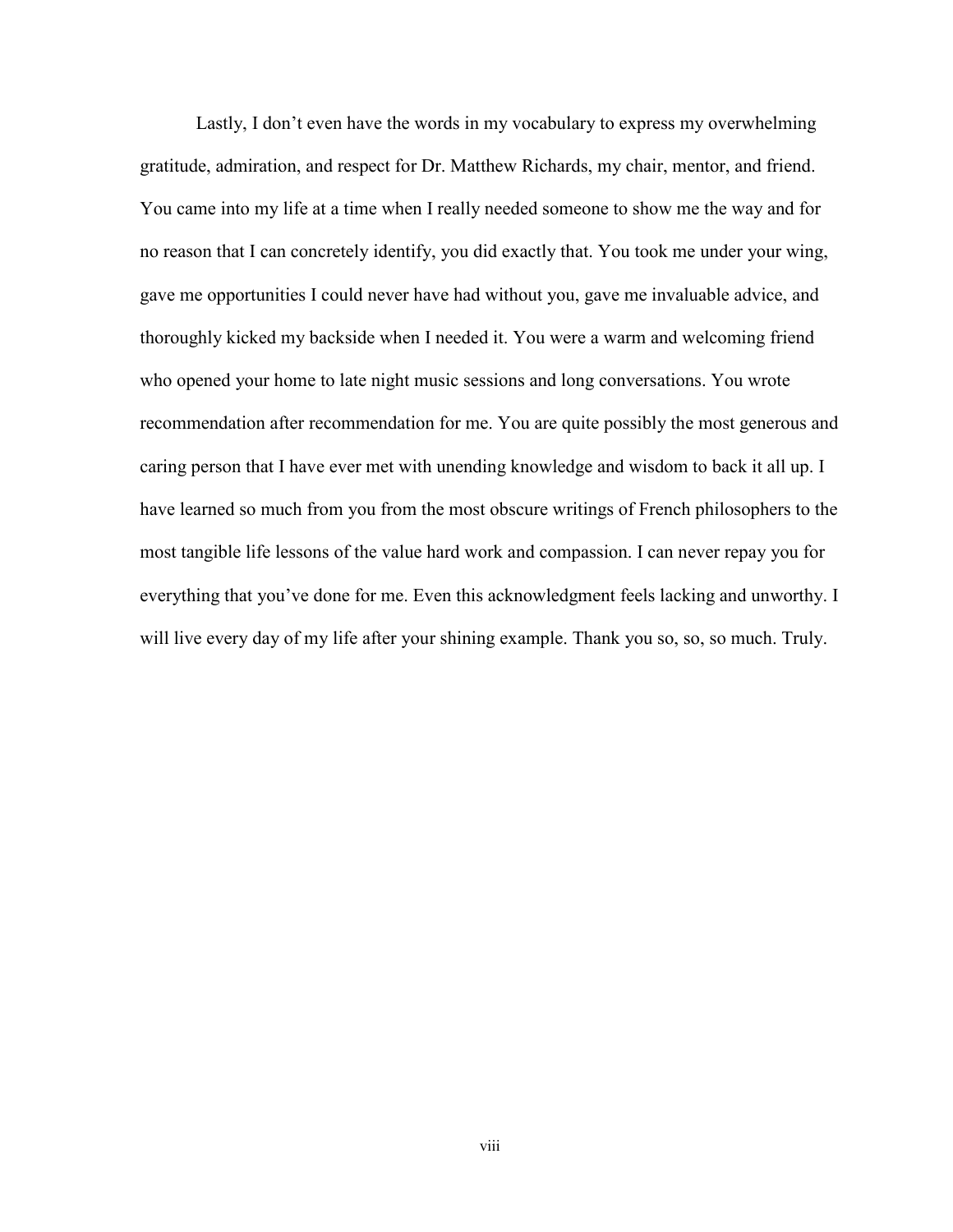# **Dedication**

For Nana, I wish you were here.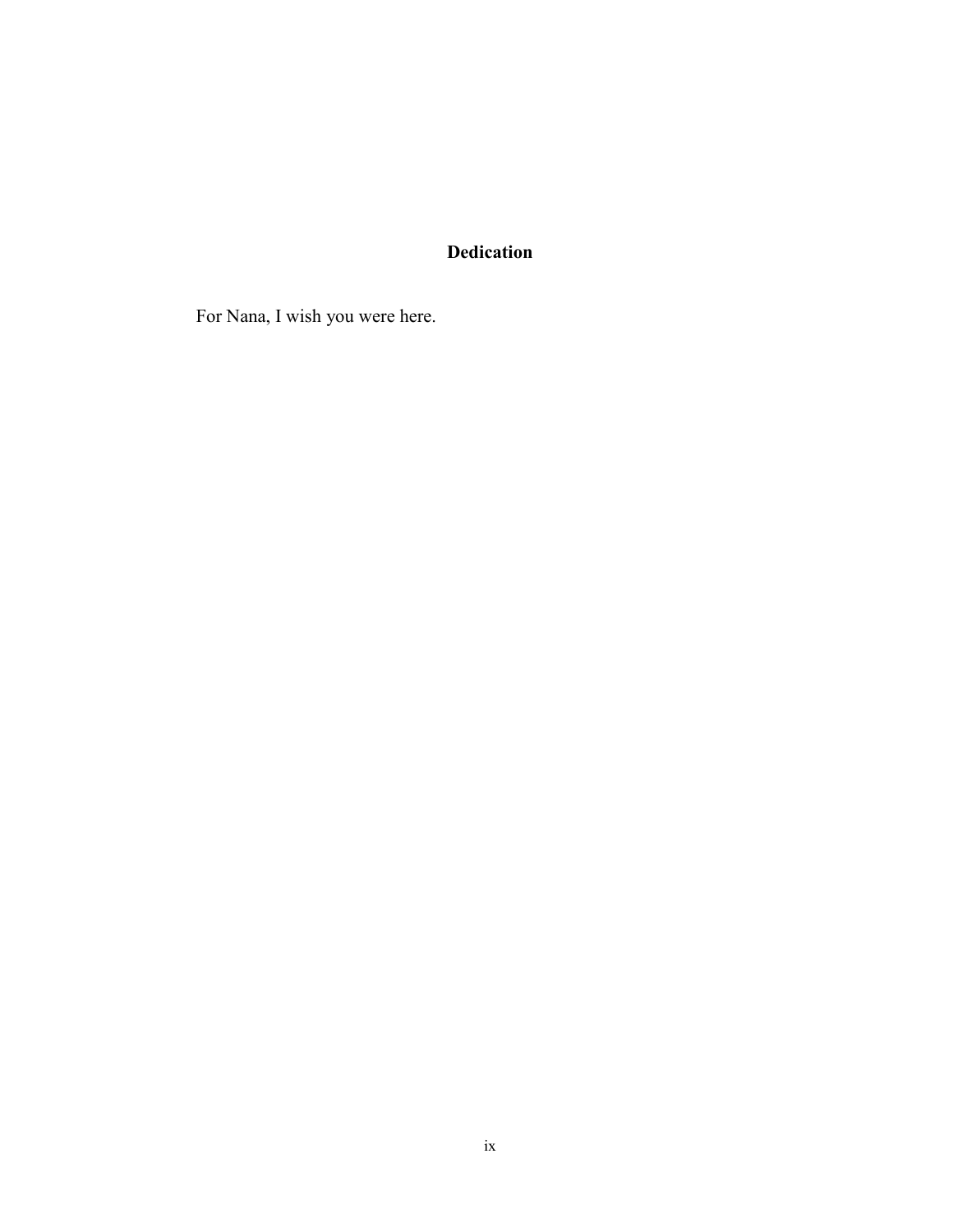## **Table of Contents**

| Abstract                                                                        | iv        |
|---------------------------------------------------------------------------------|-----------|
| Acknowledgments                                                                 | $\rm{vi}$ |
| Dedication                                                                      | ix        |
| Chapter 1: The Marion Massacre and Rhetorical Approach to Appalachian Studies 1 |           |
| Chapter 2: Seeking Counterpublicity in Climates of Violence: Publics, Progress, |           |
|                                                                                 |           |
| Chapter 3: Public Memory, Place, and Power: Vernacular Discourses of            |           |
|                                                                                 |           |
|                                                                                 |           |
|                                                                                 |           |
|                                                                                 |           |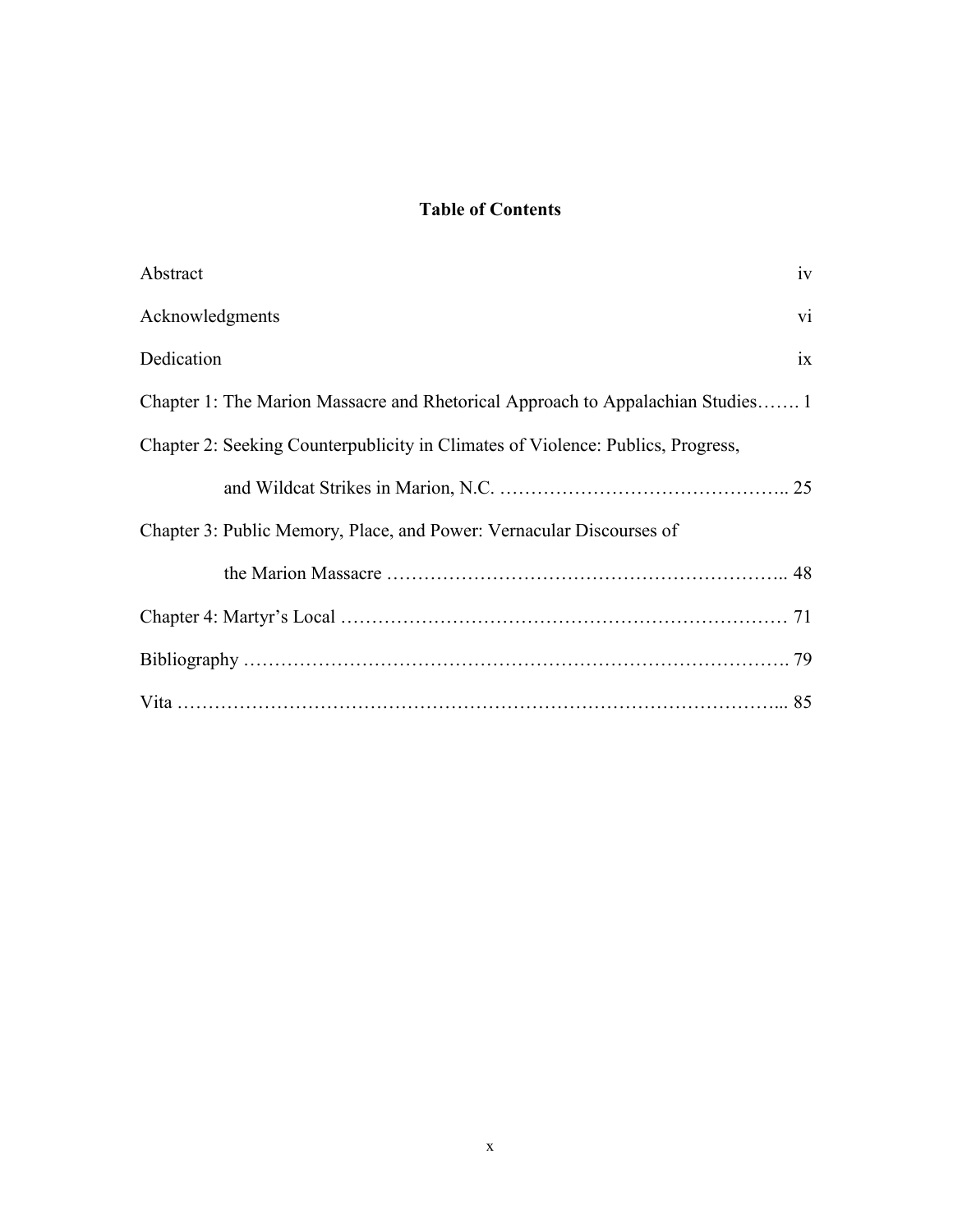### **Chapter One:**

## **The Marion Massacre and a Rhetorical Approach to Appalachian Studies**

Our leaders preach if we disagree/ We're the traitors of society

"Ignition," Trivium

"We had our suspicions, but we didn't know," recounted Sam Finley a millhand in one of Marion, North Carolina's textile mills, "But anyhow, they were there and waiting all night; and they had five gallon of whiskey and drank it, these deputy sheriffs did."[1](#page-11-0) Months of violent unrest that included dynamite blastings, scuffles with law enforcement, and shootings had put Sheriff Adkins and his deputies on edge. Finley continued, "this sheriff and his deputy and deputies were standing right at the gate. Well, he pulled a stick of tear gas and put it in [strikers] faces. When they turned for masks these deputies shot them in the back three to five hundred yards, running down the road, shot down and killed right in the road."<sup>[2](#page-11-1)</sup> Six workers died that morning outside the gate of Marion Manufacturing while production at the mill carried on as usual.

<span id="page-11-1"></span><span id="page-11-0"></span><sup>1</sup> Vesta and Sam Finley, interview by Mary Frederickson, *Southern Oral History Program Collection,*  University of North Carolina Chapel Hill, July 22, 1975.

 $^{2}$  Finley and Frederickson.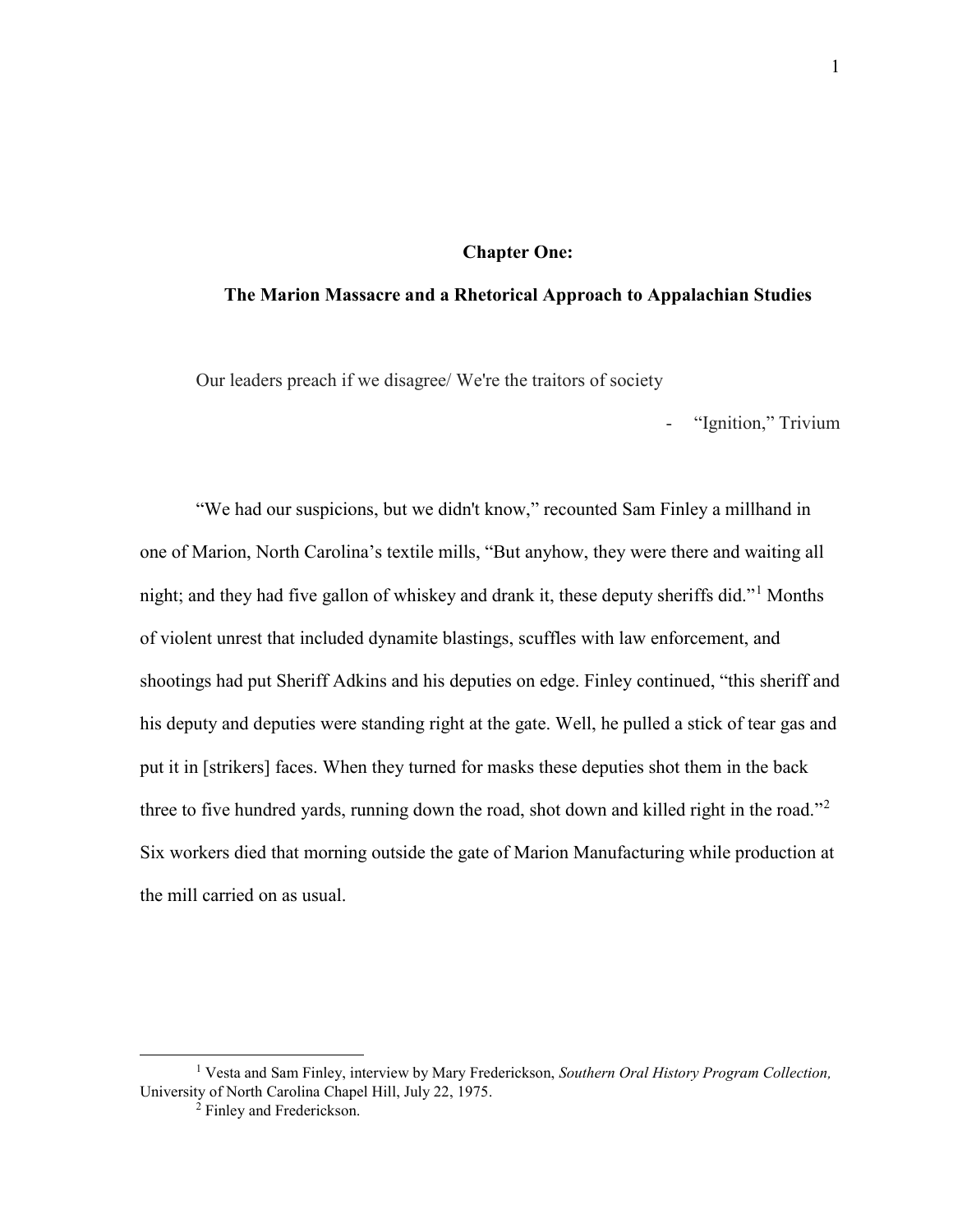Earlier on that morning of October 2, 1929, millhands on the night shift at Marion Manufacturing shut down their looms and walked off the factory floor.<sup>[3](#page-12-0)</sup> Discontent with conditions in the mills and with the inability for the United Textile Workers (UTW) to negotiate a lasting truce, this group of workers took the radical action of striking without union support. This *wildcat strike* was the culmination of five months of protest and unrest in the small mountain town. Over the course of that "summer of dynamite,"[4](#page-12-1) Marion's millhands challenged the hegemony of the town's textile mills, dynamiting buildings and wrestling with deputies as they fought for fairer treatment on the factory floor and in the mill villages where they lived. However, Marion's millhands challenged more than just paternalistic industry. These exploited workers, excluded from the American Dream, questioned through their protests the very foundations of American socio-political identity. While an industrializing Southern economy may have brought prosperity to a select few, laborers in Marion and thousands of others across the South brought attention to the inequities of America's *progress*.

This research seeks to understand the ramifications of these ideological commitments to progress as it is evidenced in American political discourse by specifically understanding how it impacts resistance movements and reifies structures of power. The labor unrest in

<span id="page-12-0"></span><sup>3</sup> The information in this paragraph is summarized from a number of sources including *Unraveled: Labor Strife and Carolina Folk during the Marion Textile Strikes of 1929* by Travis Sutton Byrd, *When Southern Labor Stirs* by Tom Tippett, and *The Marion Massacre* by Mike Lawing. Secondary literature specifically discussing the labor uprising and the massacre in Marion in 1929 is relatively scant, with Byrd's book being the definitive treatment, when compared to some other uprisings of the era like Gastonia 1929 and the Uprising of 1934. Because of this, these books and a handful of other scholarly monographs and theses provide the bulk of the secondary historical sources for this thesis which is subsequently supplemented by my own primary source research of period newspaper articles covering the strikes in Marion. Through this combination, I feel that I have been able to present a fair portrait of the events of 1929 that builds upon this secondary literature and distills, without distorting, months of newspaper articles from the *Asheville Citizen.* 

<span id="page-12-1"></span><sup>4</sup> Travis Sutton Byrd, *Unraveled: Labor Strife and Carolina Folk during the Marion Textile Strikes of 1929* (Knoxville: University of Tennessee Press, 2015), 122.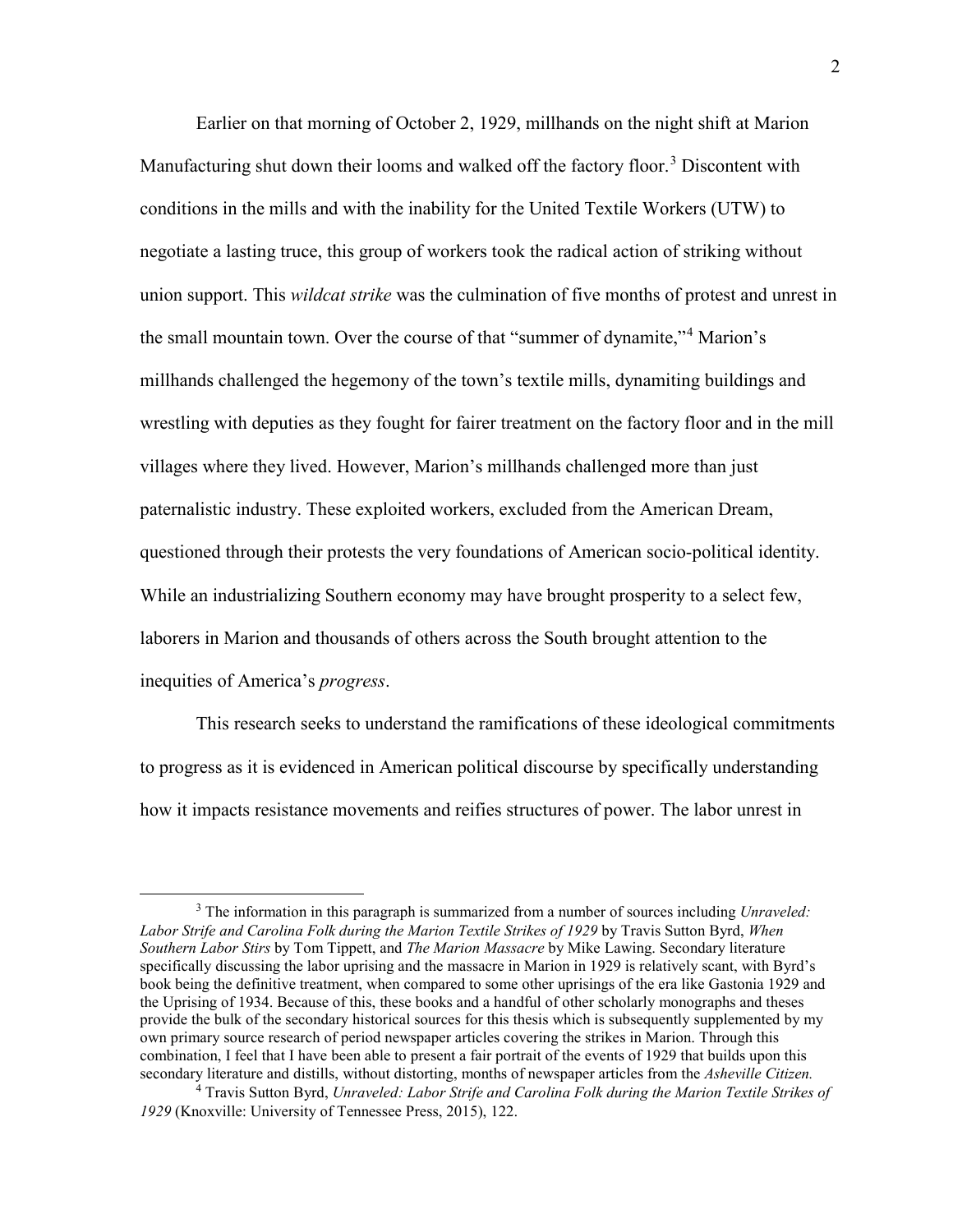Marion of 1929 serves as a useful case study for this analysis because the events of that summer are woven together by the threads of progress and the New South, violence and resistance, and memory-making and forgetting. The Marion Massacre, in both reality and legend, offer a unique window into how progress as an ideology that drives America can serve to reify structural relations of power by legitimizing state violence and not violence in the name of resistance, by justifying economic expansion even if it means exploitation, and by erasing a massacre of workers from public memory rather than telling the story even if it contradicts our collective conceptions of progress.

By looking at the case of Marion we can glean lessons about the protests that can help us understand that socio-economic moment and apply those lessons to our own time to more fully understand contemporary American political trends, particularly the movements of rural and working-class populations. In fact, scholars and cultural critics have long used Appalachia as a means of explaining dominant social and political trends in American society. Indeed, in the wake of the 2016 election, Appalachia, or "Trump Country," has served as a window into the mind of the rural voter and become a lightning rod for criticism and blame as a conservative and reactionary hotbed.<sup>[5](#page-13-0)</sup> However, this is nothing new. Appalachian Studies has long seen Appalachia and the many stereotypes that circulate about the region as measures of national progress and the viability of the American experiment. Henry Shapiro traced the "discovery" of Appalachia to local-color and missionary literature and the fears of urban Appalachians of economic modernization.<sup>[6](#page-13-1)</sup> Shapiro showed how the ideas of Appalachia and America came to be seen in radical opposition to one another --

<span id="page-13-0"></span><sup>5</sup> Elizabeth Catte, *What You Are Getting Wrong About Appalachia* (Cleveland: Belt Publishing, 2018), 22.

<span id="page-13-1"></span><sup>6</sup> Henry Shapiro, *Appalachia On Our Mind: The Southern Mountains and Mountaineers in the American Consciousness, 1870-1920* (Chapel Hill: The University of North Carolina Press, 1986), 3.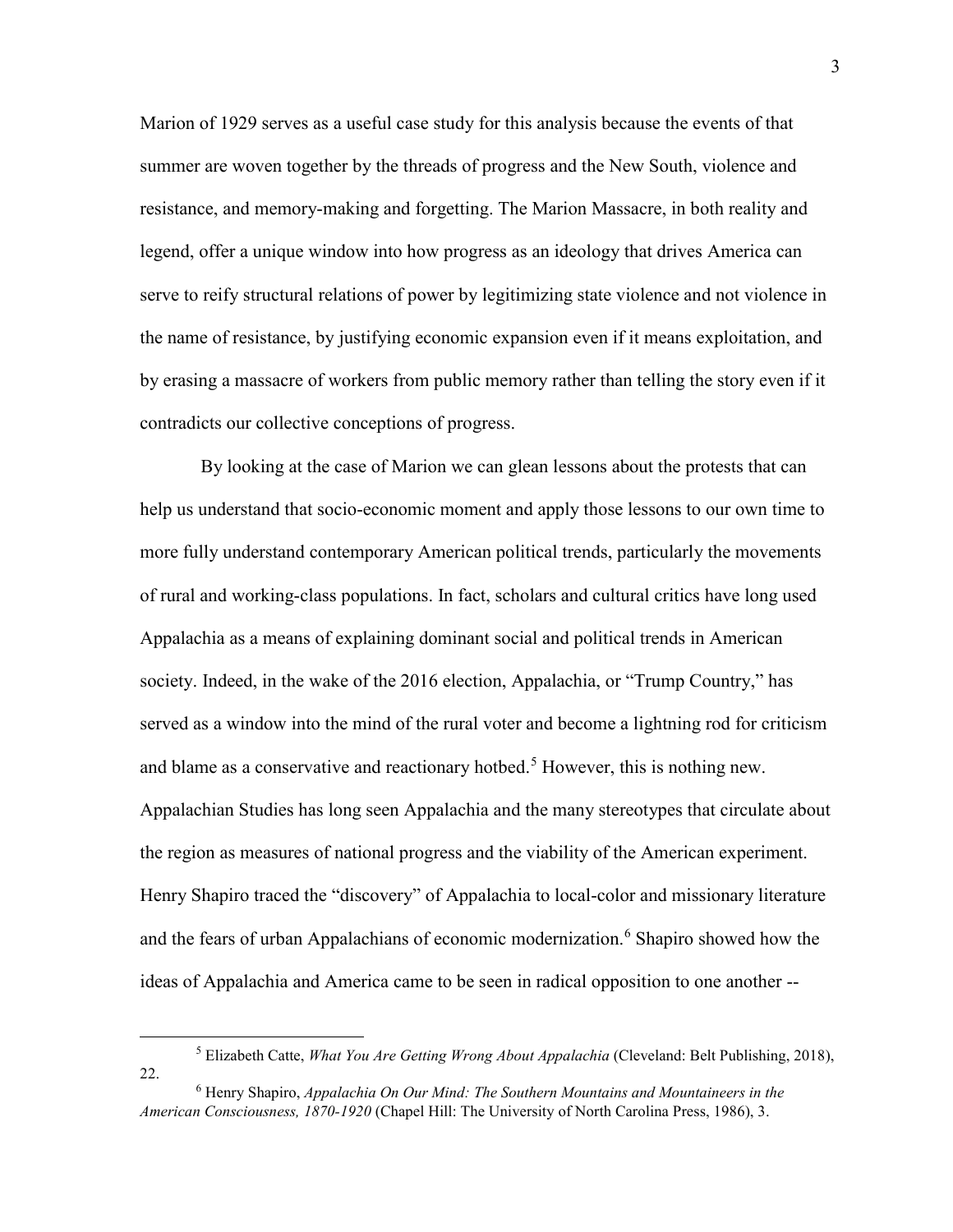America representing the result of "inevitable processes of historical development"<sup>[7](#page-14-0)</sup> and Appalachia embodying an impoverished and backward land "in but not of America."[8](#page-14-1) In fact, Appalachia, as a place and a culture, have served "throughout the twentieth century as a continually negotiated mythic space through which modern Americans have attempted to define themselves and their national identity."<sup>[9](#page-14-2)</sup> The contemporary proliferation of Trump Country journalism is only one example of this phenomenon but it highlights the pertinence of understanding what causes rural lower class populations to undertake socio-political action. The events that occurred in Marion in 1929 and memories of said events demonstrate the limits and possibilities of alternative forms of resistance, like violence and wildcat strikes, and the power of memory to craft the landscapes from which we act in ways that either reify or challenge social stratifications.

## **A Brief History of the Marion Massacre, 1929**

In 1929, Marion had four textile mills. The abundance of cheap labor, access to transportation networks, and availability of local investors made the town an appealing site for industry. Much like the coal towns found in other parts of Appalachia,  $10$  these textile mills were equipped with their own villages and company stores. Mill workers who were known as "lint heads" and "trash," worked twelve-hour days for minimal wages, and were treated as *second-class citizens* in Marion.<sup>[11](#page-14-4)</sup> Despite the harsh conditions workers in Marion

<sup>7</sup> Shapiro, 31.

<sup>8</sup> Shapiro, 18.

<span id="page-14-2"></span><span id="page-14-1"></span><span id="page-14-0"></span><sup>9</sup> Anthony Harkins, *Hillbilly: A Cultural History of an American Icon* (Oxford: Oxford University Press, 2004), 4.

<span id="page-14-4"></span><span id="page-14-3"></span><sup>&</sup>lt;sup>10</sup> Crandall A. Shifflett, *Coal Towns: Life, Work, and Culture in Company Towns of Southern Appalachia, 1880-1960* (Knoxville: University of Tennessee Press, 1991).

<sup>&</sup>lt;sup>11</sup> Mike Lawing, *The Marion Massacre* (Shelbyville: Wasteland Press, 2004), 8.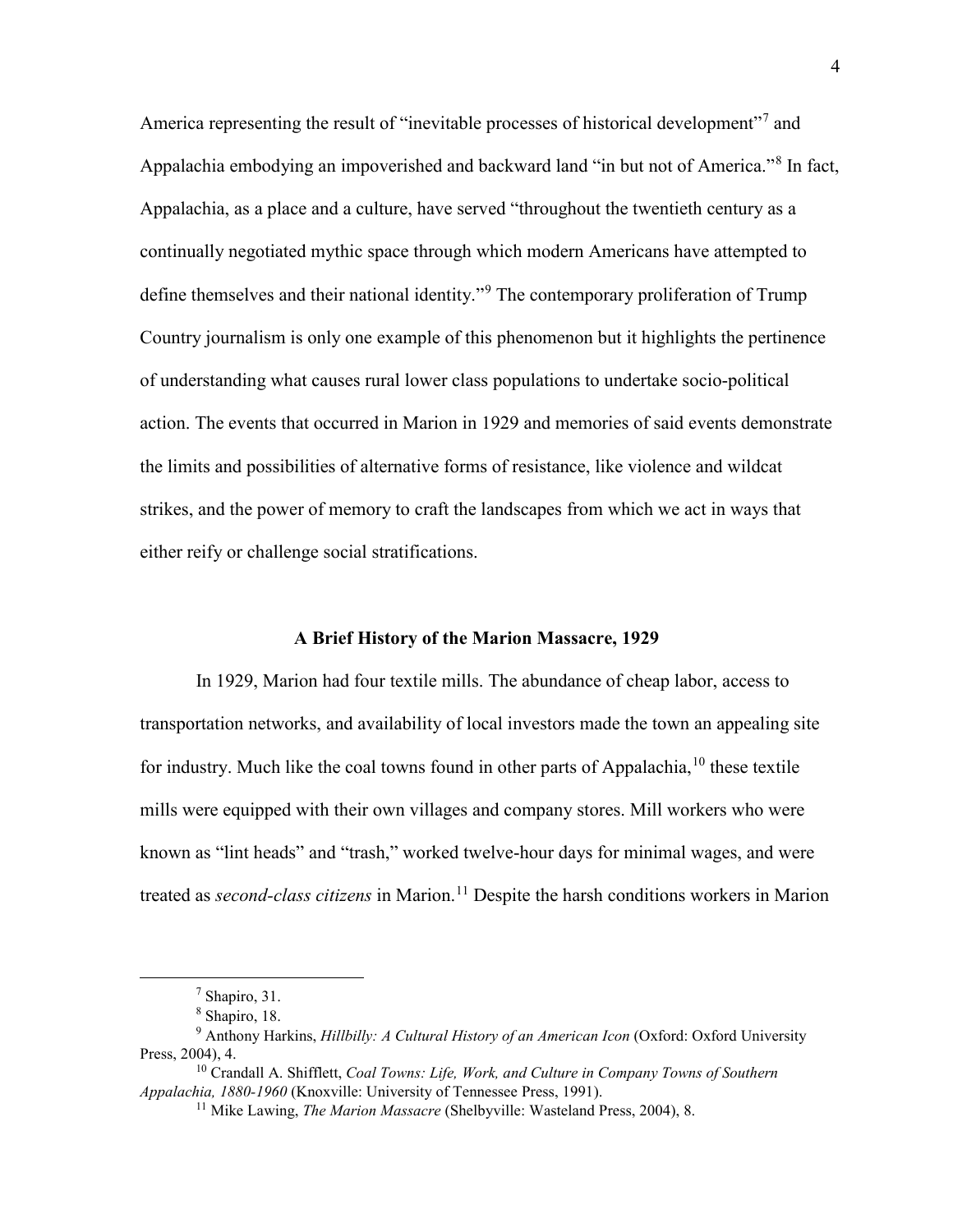faced, many found conditions in the mills to be preferable to those they would have experienced back home on their family farms.

Instead, the strike began in response to two trends occurring at the factory that violated these relatively comfortable conditions.[12](#page-15-0) The first, the *stretch-out*, a common phenomenon throughout southern textile mills, forced workers to do sometimes up to twice as much work in the same twelve-hour day for the same pay. Specifically, workers were required to work an extra 20 minutes before and after their shift while working an increasing number of machines during those shifts. The second involved the firing of workers who had joined the recently formed union. Management and owners at the mill were unresponsive to workers' appeals for reinstatement. On July 11, 1929, workers left their stations at Marion Manufacturing. The United Textile Workers union would very shortly thereafter sanction this initial wildcat strike. [13](#page-15-1)

In response to the unrest, the mills initially began a series of firings and evictions. The attempted evictions led to more unrest in Marion. Governor O. Max Gardner eventually appointed Judge N.A. Townsend to arbitrate a resolution to the strikes.<sup>[14](#page-15-2)</sup> Gardner urged the union and mill owners to send representatives to meet with Townsend however, the two sides remained deadlocked. Initially weary of sending in troops, Gardner authorized the deployment of the National Guard to Marion. The presence of the troops elicited blasts of dynamite from the strikers.

On August 24, Townsend announced an agreement that was tenuous at best and ultimately fell apart. In the wake of its dissolution, a series of dynamite explosions rattled the

<span id="page-15-2"></span><span id="page-15-1"></span><span id="page-15-0"></span><sup>&</sup>lt;sup>12</sup> Sam Howie, "The New South in the North Carolina Foothills: A Study of the Early Industrial Experience in McDowell County: A Thesis" (master's thesis, Appalachian State University, 1978), 8.

 $13$  Byrd.

<sup>14</sup> Byrd, 123.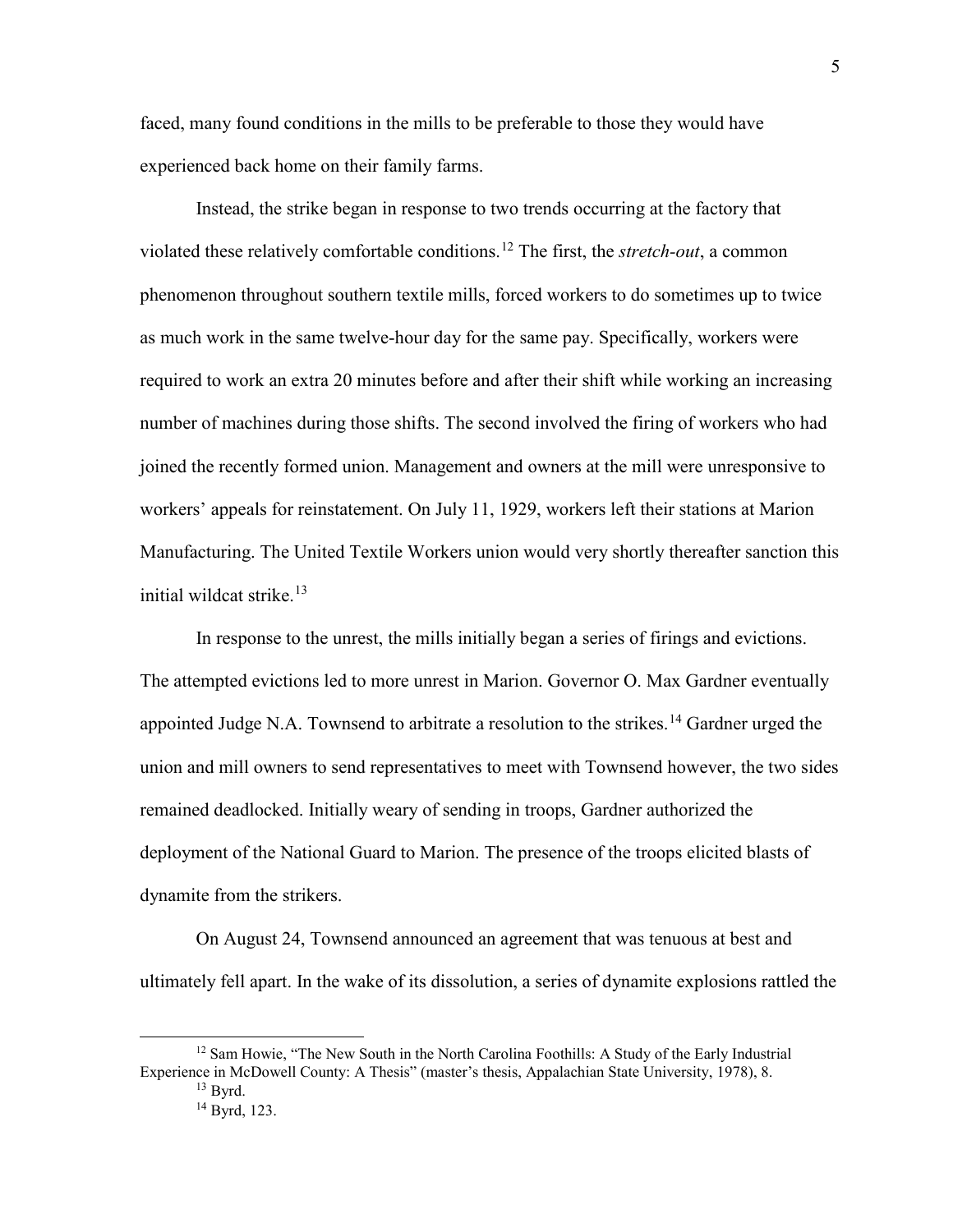town. The most destructive blast occurred on the morning of August 30, when a bombing at the Clinchfield Mill resulted in \$1,000 worth of damage.<sup>[15](#page-16-0)</sup> Strikers grew emboldened and resorted to more violent tactics. In turn, the mill owners and state officials became more desperate to quell the insurrection.

A conference began between representatives of the union and the mills to reach another settlement to end the disputes.<sup>[16](#page-16-1)</sup> However again no formal signed document emerged from this conference, only an informal agreement on the initiatives. By September 25, reports circulated about the mills violating the terms of the agreement. As a result, on the morning of October 2, the second wildcat strike began at Marion Manufacturing. Some workers had grown to resent the union due to the continuous breakdown in agreements as well as the fact that union employees found it harder to find jobs in Marion. This led them to once again take strike action outside of union support.

One striker proclaimed: "We are going to throw picket lines around the fence and prevent scabs from entering the gates. If the workers hit us, then we will have a right to fight."[17](#page-16-2) Workers chanted "To hell with the bosses, to hell with the scabs."[18](#page-16-3) Sheriff Adkins attempted to quell the crowd a few times before he decided it was time to fire tear gas into the crowd. Strikers contend that at this point the Sheriff and all of his deputies opened fire on them and continued firing as they fled. According to law enforcement, Adkins was attacked first by a striker, while others shot at the deputies, who returned fire in self-defense. Some of those wounded or killed were shot from behind, which became a point of contention. Strikers

<sup>15</sup> Byrd, 141.

<span id="page-16-3"></span><span id="page-16-2"></span><span id="page-16-1"></span><span id="page-16-0"></span><sup>16</sup>Anonymous, "Normal Forces Working Mills," *Asheville Citizen* (Asheville, NC), September 13, 1929. <sup>17</sup> Lawing, 49.

 $18$  Lawing, 50.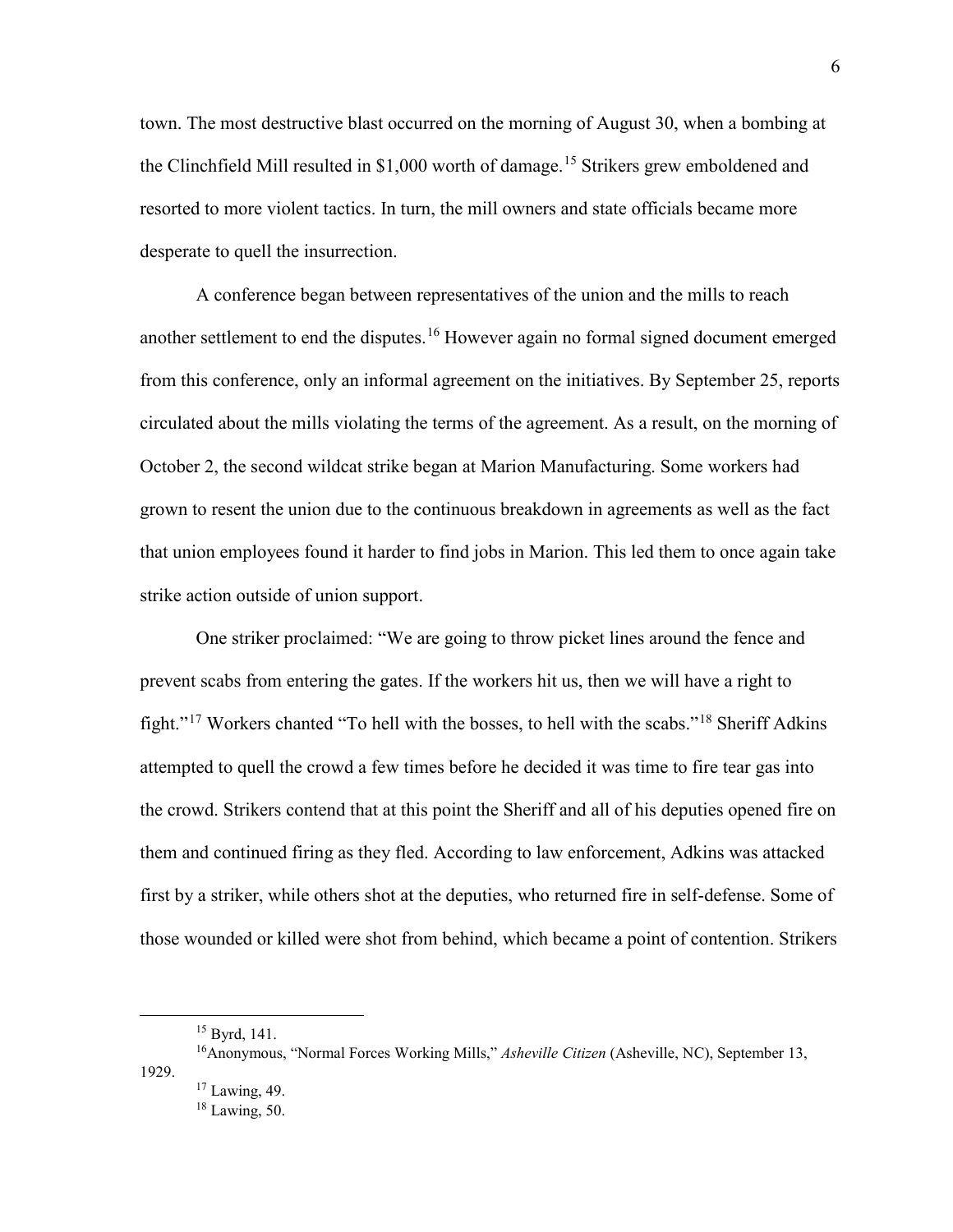claimed this was proof that they were shot at by deputies as they fled, while law enforcement claims this was proof that strikers fired at deputies and accidentally struck their own. Thirty-one people were wounded and six died, one dying on the scene.<sup>[19](#page-17-0)</sup> Work began in the mills after the dead and wounded were removed from the road and in the afternoon the mill had the road scraped to cover up the pools of dried blood.

## **A Context of Unrest: Labor versus Industry in Appalachia and the South**

Standing as a gateway town<sup>[20](#page-17-1)</sup> between the mountains to the west and the established industries and ports to the east, Marion occupied an important intersection that brought cheap labor from the Appalachian Mountains to the textile mills that drove the region's economy. This clash of cultures and classes made Marion a hotbed for labor unrest, violent suppression, and an overall turbulence that would both mirror and foreshadow the path the country would take as the roaring twenties collapsed into the Great Depression. In 1929 on the brink of Black Tuesday, that clash of cultures became manifest in the labor revolt that would end with the massacre of six laborers. The strike coincided with textile worker unrest throughout southern Appalachia and the greater South. Sam Howie writes that anywhere from seventeen to eighteen thousand workers were on strike in 1929. Some of these strikes involved Northern labor organizers; however, most of the strikes that characterized the region at this time were unorganized wildcat strikes.<sup>[21](#page-17-2)</sup> This is true of Marion as well. While workers initially found financial and strategic support from the union, ultimately they found that

<sup>19</sup> Robert E. Williams, "Killed at Marion," *Raleigh News & Observer* (Raleigh, NC), October 3, 1929.

<span id="page-17-2"></span><span id="page-17-1"></span><span id="page-17-0"></span><sup>20</sup> John Inscoe and Gordon McKinney, *The Heart of Confederate Appalachia: Western North Carolina in the Civil War* (Chapel Hill: The University of North Carolina Press, 2003), 23.

 $21$  Howie, 9.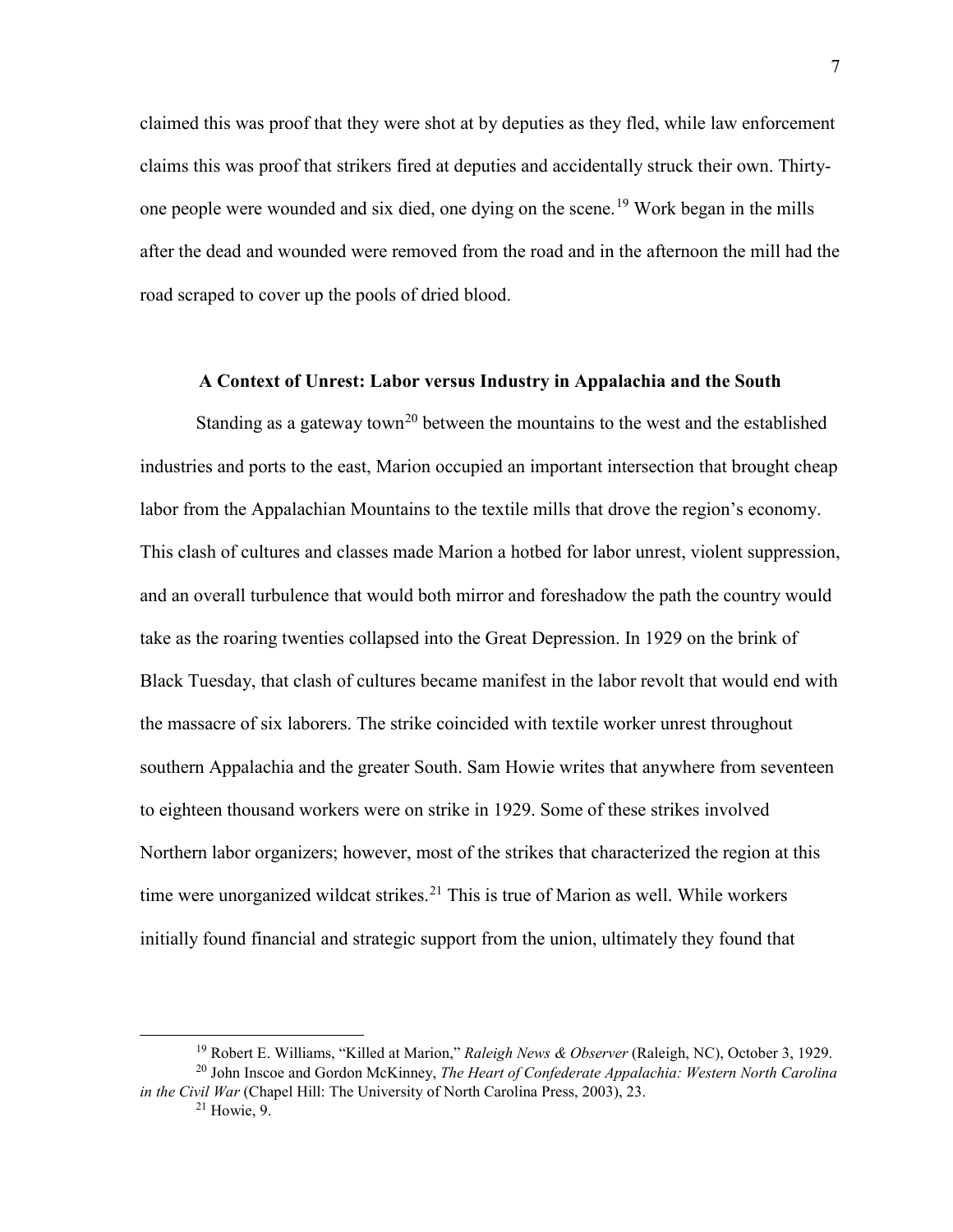neither organization nor capitulation would bring relief to their strife. It was only through striking out on their own, they felt, that they could force the mills to bend.

The industrialization occuring in Marion was part of a wave of industrialization that occurred throughout the Southeast at the turn of the century that came to be known after its rallying cry "the New South."<sup>[22](#page-18-0)</sup> The New South, as Woodward notes, does not refer to a place so much as an ideology -- a *slogan,* in Woodward's terms -- that is closely aligned with the ideology of progress. Woodward claimed the New South "set apart those whose faith lay in the future from those whose heart was with the past. It suggested moods ranging from forthright recantation to an affable and uncritical optimism. It was invariably ladened with a hopeful nationalism suggesting that the lately disaffected South was at last one in faith with the country."[23](#page-18-1) Indeed the industrialists who brought their factories to the South saw not only the fortunes to be made but also the ability to rehabilitate a region of the country that had recently been economically ravaged by the Civil War and Reconstruction. One of the most prolific industries to take hold in the region was the textile industry.

According to Jacquelyn Dowd Hall, et al., "Textile mills built the New South."<sup>[24](#page-18-2)</sup> While agriculture remained dominant in many parts of the South, in the Piedmont region, stretching from southern Virginia into northern Alabama and including many small towns like Marion, the textile industry rapidly took hold and drastically changed society.<sup>[25](#page-18-3)</sup> The expansion of cotton mills was rapid. As industrialists, driven by their belief that bringing

<span id="page-18-0"></span><sup>22</sup> C. Vann Woodward, *Origins of the New South 1877-1913* (Baton Rouge: Louisiana State University Press, 1966). This is the canonical text in the historiography of works on the New South. Though the debates and conversations have evolved much since its publication, people still refer often to *Origins* when beginning their discussions of the New South.

<sup>23</sup> Woodward, ix.

<span id="page-18-3"></span><span id="page-18-2"></span><span id="page-18-1"></span><sup>&</sup>lt;sup>24</sup> Jacquelyn Dowd Hall, et al. *Like a Family: The Making of a Southern Cotton Mill World* (Chapel Hill: University of North Carolina Press, 2000), xvii.

 $25$  Hall, et al.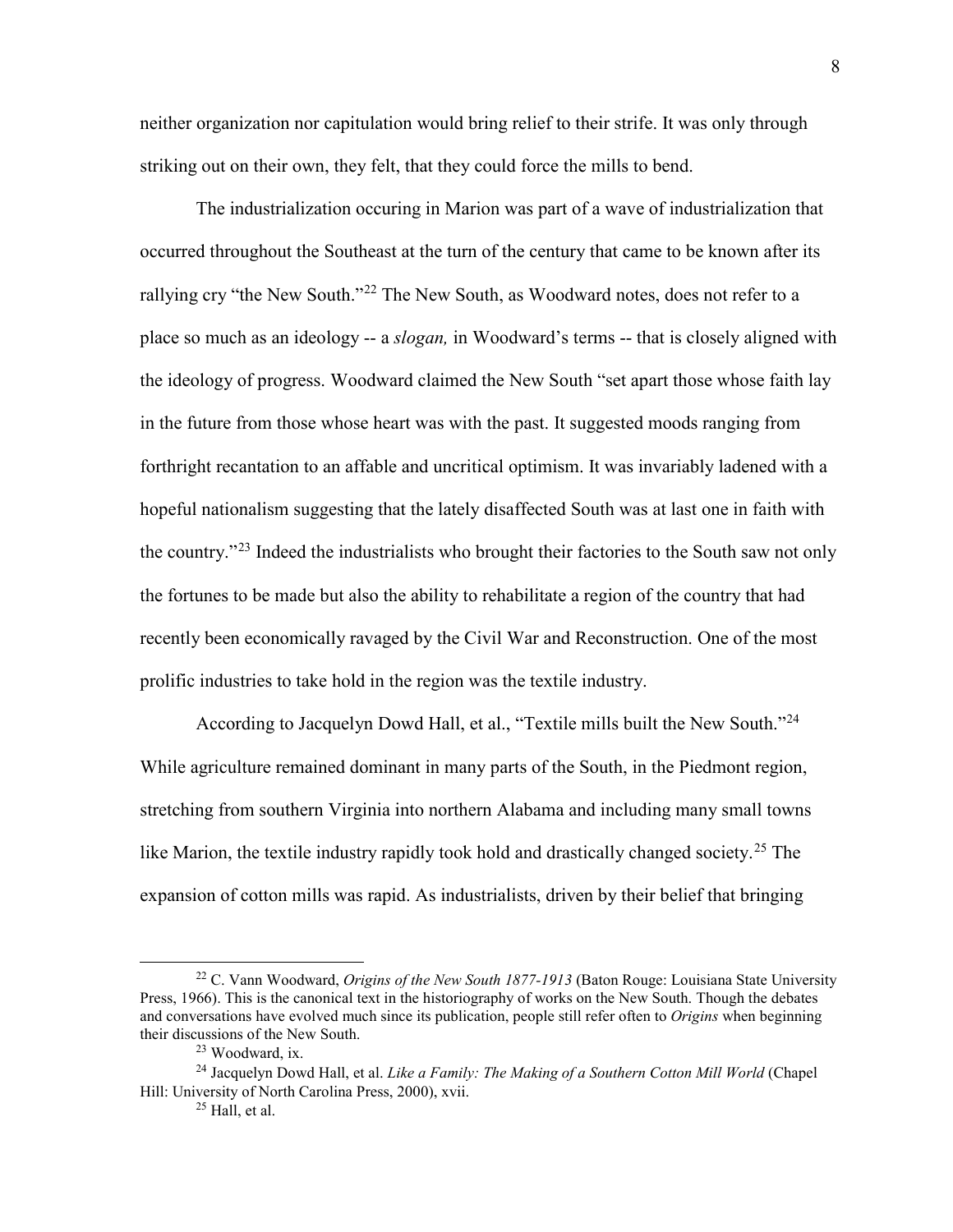industry was a form of civic piety and a moral incitement,  $26$  built more and more mills throughout the region "the number of mills in the South mounted from 161 in 1880 to… 400 in 1900 -- an increase of 48.4 percent in the eighties and 67.4 percent in the nineties."<sup>[27](#page-19-1)</sup> As mentioned, this process of economic development became a "civic crusade inspired with a vision of social salvation."[28](#page-19-2) Indeed the New South represented an ideology of economic and social progress. These industrialists and politicians believed that the South could be redeemed and rehabilitated both economically and morally with the coming of industry and the recovery of the region's economy. Governor O. Max Gardner made clear the connections between the New South and democratic notions of progress when he said, "the very essence and spirit of this cultural and spiritual renaissance was the democracy, relentless as it was youthful, of the New South."<sup>[29](#page-19-3)</sup>

It is also possible to situate Marion's industrializing economy and unrest within the turbulent socio-economic environment throughout the South and Appalachia at the turn of the 20th century. Throughout the region, labor and industry seemed to continuously find themselves at odds as the region grappled with the impacts of growing industrialization. In 1897, deputies gunned down nineteen anthracite coal miners and injured thirty-eight more in Lattimer, Pennsylvania.<sup>[30](#page-19-4)</sup> Labor unrest in Matewan, West Virginia led to the Battle of Blair Mountain in 1921, an epic labor clash that saw miners suppressed by a dangerous alliance

<sup>26</sup> Woodward, 133.

<sup>27</sup> Woodward 132.

 $28$  Woodward, 133.

<span id="page-19-3"></span><span id="page-19-2"></span><span id="page-19-1"></span><span id="page-19-0"></span><sup>29</sup> David Leroy Corbitt, ed., *Public Papers and Letters of Governor Oliver Max Gardner: Governor of North Carolina, 1929-1933*, (Raleigh: Council of State, State of North Carolina, 1937), 195.

<span id="page-19-4"></span><sup>30</sup> Paul A. Shackel, *Remembering Lattimer: Labor, Migration, and Race in Pennsylvania Anthracite Country* (Champaign: University of Illinois Press, 2018).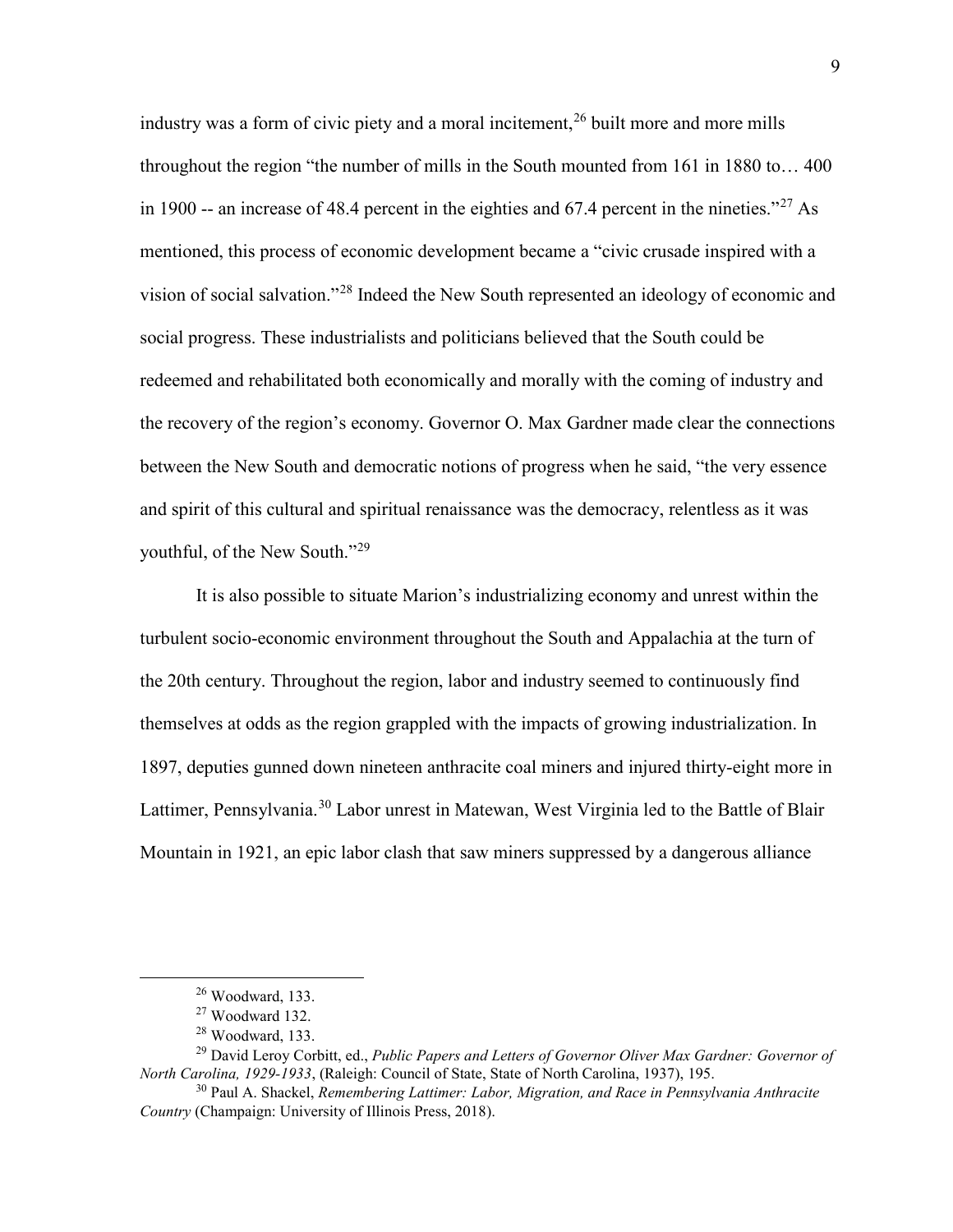between the federal government and the coal industry.<sup>[31](#page-20-0)</sup> At the heart of the problem lay a feeling of desperation invoked by prolonged exploitation and inadequate compensation. Laborers had grown discontent with their living and working conditions that seemed to betray the ideals of economic progress that drove the nation and the New South.

Another trend in Marion, common in other textile towns of the South as well as industrial towns throughout Appalachia, was the prevalence of violence. It has been shown that "sharp economic change obviously disturbs the relationship between what men and women have been led to expect, and the conditions they actually experience."<sup>[32](#page-20-1)</sup> Industrialization and the drastic changes that it brought to the economic and socio-political landscape in these industrial towns, especially the rapidity and drastic nature of the expansion of textile mills, can thus be seen as key contributors to this prevalence of violence.<sup>[33](#page-20-2)</sup> In fact, industrial frontiers throughout the country were inherently violent.<sup>[34](#page-20-3)</sup> Understood in this context, the prevalence of violence in a seemingly quiet textile town like Marion is rendered more salient. Much like the rest of America's industrial frontiers, dramatic shifts in the economic and cultural landscape -- the development of a textile economy and the mass influx of migrant workers from the mountains -- in Marion led to violence. Further, the *climates of violence* that engulf these towns render the rhetorical contours and possibilities of violence much more visible. That is, whereas violence is typically reserved for and only legitimate

<span id="page-20-0"></span><sup>&</sup>lt;sup>31</sup> Matthew Richards, "Mountaintop Removal, Activism, and the Commitment to Progress in Industrial Sacrifice Zones: The Socialization of Class in West Virginia" (doctoral dissertation, University of Utah, 2016), 75.

<span id="page-20-1"></span><sup>32</sup> Frances Fox Piven and Richard A. Cloward, *Poor People's Movements: Why They Succeed, How They Fail* (New York: Pantheon Books, 1977), 8.

<span id="page-20-2"></span><sup>33</sup> Altina L. Waller, *Feud: Hatfields, McCoys and Social Change in Appalachia, 1860-1900* (Chapel Hill: University of North Carolina Press, 1988), 139.

<span id="page-20-3"></span><sup>&</sup>lt;sup>34</sup> Paul Rakes and Kenneth Bailey, ""A Hard-Bitten Lot': Nonstrike Violence in the Early Southern West Virginia Smokeless Coalfields, 1880–1910," in *Blood in the Hills: A History of Violence in Appalachia*, Bruce Stewart, ed. (Lexington: University Press of Kentucky, 2012), 334.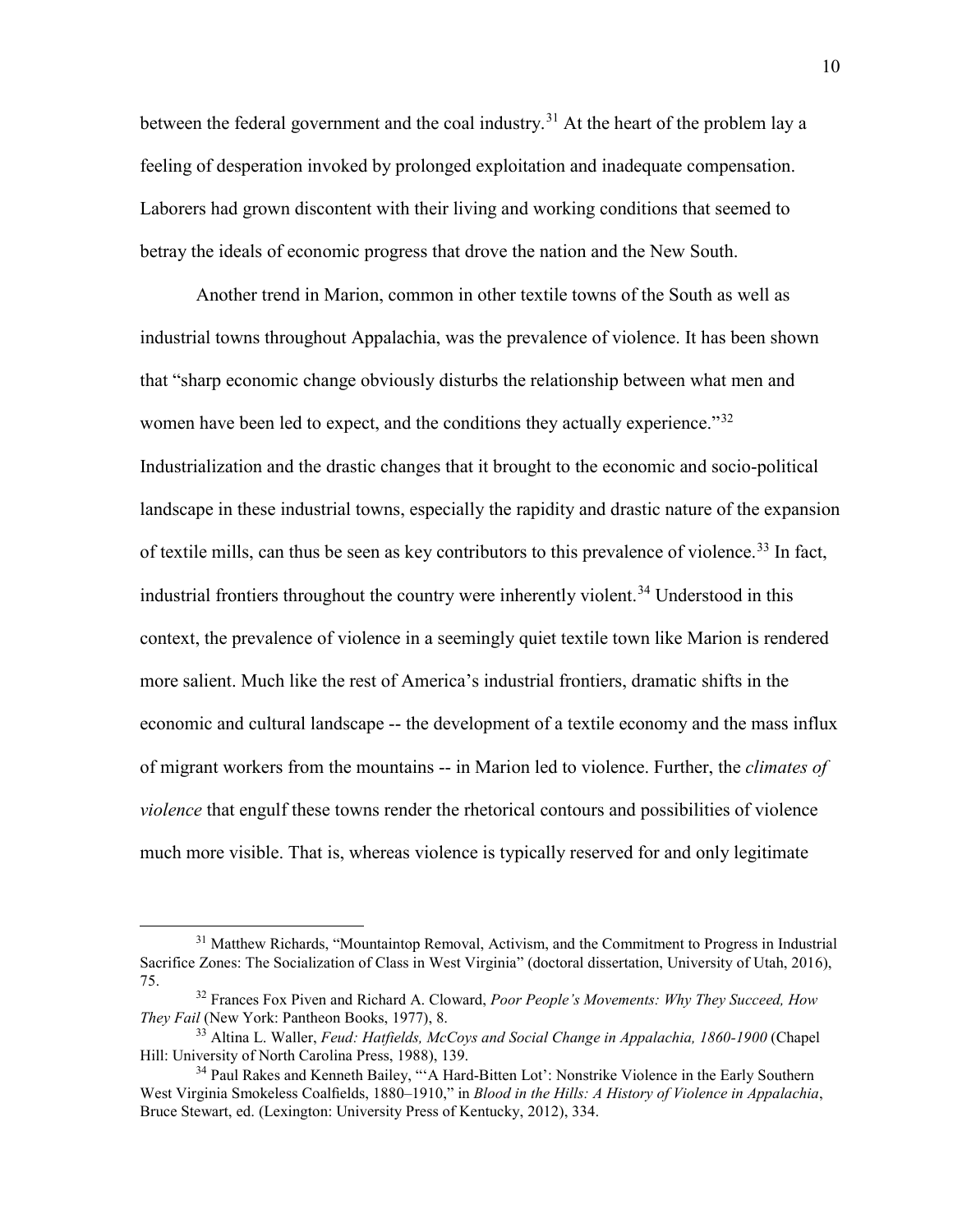when done by the state,  $35$  in places like Marion, violence became the norm, a common tool for communication.

The prevalence of both wildcat strikes and violence in strike action throughout the southeast and Appalachia during these turn-of-the-century labor revolts requires exploration and explication. Not every strike that has occurred in the history of the United States has left dead bodies in its wake nor has every strike been undertaken without the assurance that institutional support provides. In spite of that, strikes from Lattimer to Marion or from Gastonia to Matewan, experienced violent uprisings with or without consistent union support. While the rest of the country prospered in an industrializing New South, while robber barons lined their pockets and America harnessed its manifest destiny, many were left by the wayside -- discontent, disillusioned, and ready to fight.

#### **Publics, Progress, and Violence: A Rhetorical Approach to Appalachian Studies**

This thesis turns to rhetorical theory in order to fully elucidate the ways in which power operates in Appalachia on a symbolic and ideological level to reify power relations within the region. Rhetoric has a long history examining and critiquing the ways in which power operates on symbolic and discursive levels to reify ideological commitments and socio-political stratifications of populations. For example, Barbara Biesecker, influenced by the work of Michel Foucault, has argued that studying and critiquing rhetoric can highlight alternative methods of resistance that challenge established matrices of power.<sup>[36](#page-21-1)</sup> Ronald Greene has shown how rhetoric functions as a "technology of deliberation" that is utilized by

<span id="page-21-0"></span><sup>&</sup>lt;sup>35</sup> Jeremy Engels, "The Rhetoric of Violence: Sarah Palin's Response to the Tucson Shooting," *symploke* 20, no. 1-2 (2012): 123.

<span id="page-21-1"></span><sup>36</sup> Barbara Biesecker, "Michel Foucault and the Question of Rhetoric," *Philosophy and Rhetoric* 25, no. 4 (1992), 361.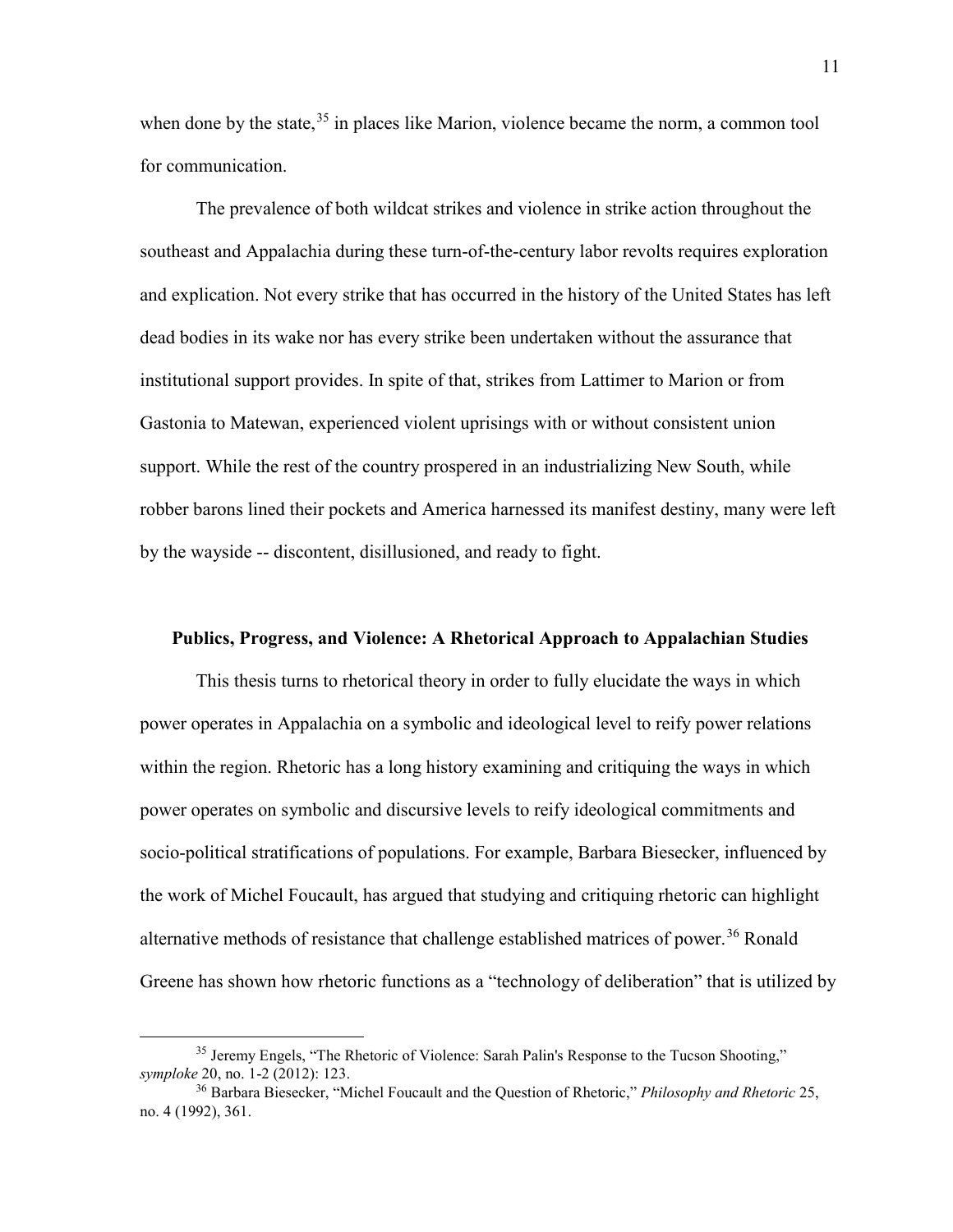governing apparati to police populations.<sup>[37](#page-22-0)</sup> Another example would be the work of Dana Cloud, who has borrowed heavily from Marxist thought to understand how union rank-and-file find agency despite partnerships between union leadership and corporate management.<sup>[38](#page-22-1)</sup> This is but a small sample of these scholars' work and of the work of rhetoricians thinking about rhetoric and power as a whole, but they help to show the insights to be gained by understanding the symbolic dimensions of power and how they operate.

Two foundational texts that have influenced many rhetoricians to think through the rhetorical nature of power were written by Raymie McKerrow and Michael Calvin McGee. McKerrow's influential article "Critical Rhetoric: Theory and *Praxis*" forwards a conception of rhetoric as a tool through which we can examine "the dimensions of domination and freedom as these are exercised in a relativized world."[39](#page-22-2) McKerrow's critical rhetoric seeks to "demystify" the conditions of power through critical analysis of ideological "discourses of power."[40](#page-22-3) Further, rhetorician Michael Calvin McGee outlined the connections between rhetoric, power, and ideology by forwarding the concept of the *ideograph.* For McGee:

An ideograph is an ordinary-language term found in political discourse. It is a highorder abstraction representing collective commitment to a particular but equivocal and ill-defined normative goal. It warrants the use of power, excuses behavior and belief which might otherwise be perceived as eccentric or antisocial, and guides behavior and belief into channels easily recognized by a community as acceptable and laudable. $41$ 

<span id="page-22-0"></span><sup>37</sup> Ronald W. Greene. "Another Materialist Rhetoric," *Critical Studies in Mass Communication* 15, (1998).

<span id="page-22-1"></span><sup>&</sup>lt;sup>38</sup> Dana Cloud, *We Are the Union: Democratic Unionism and Dissent at Boeing* (Champaign: University of Illinois Press, 2011).

<span id="page-22-2"></span><sup>39</sup> Raymie McKerrow, "Critical Rhetoric: Theory and Praxis" in *Contemporary Rhetorical Theory: A Reader,* eds. Mark J. Porrovecchio and Celeste Michelle Condit (New York: The Guilford Press, 2016), 396.

 $40$  McKerrow, 396.

<span id="page-22-4"></span><span id="page-22-3"></span><sup>&</sup>lt;sup>41</sup> Michael Calvin McGee, "The 'Ideograph': A Link Between Rhetoric and Ideology," in *Contemporary Rhetorical Theory: A Reader,* eds. Mark J. Porrovecchio and Celeste Michelle Condit (New York: The Guilford Press, 2016), 378.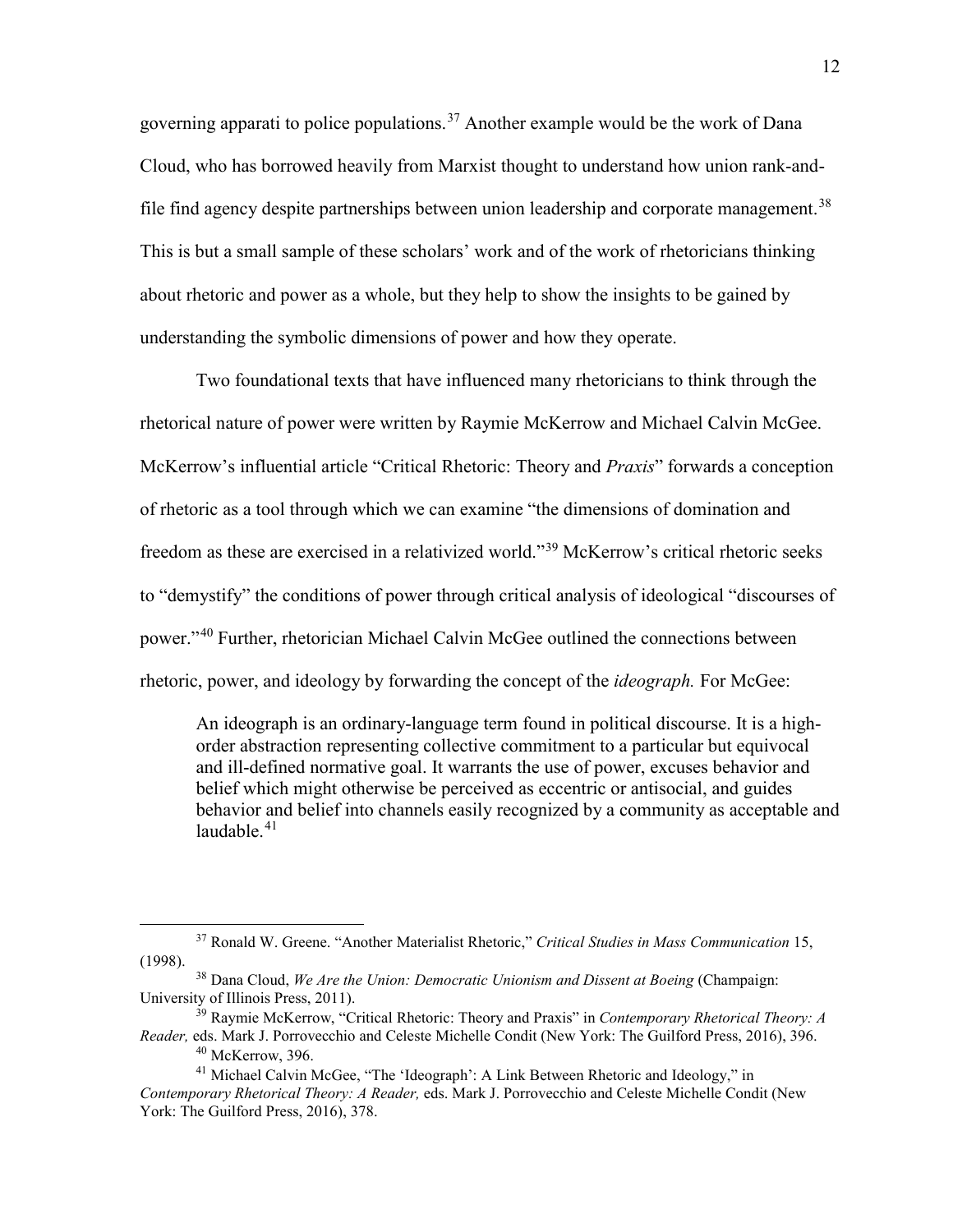This thesis project uses the concept of the ideograph, as developed over time in the field, to analyze progress and American society's commitments to it. In addition, McGee outlines how some ideographs serve to brand some behaviors as unacceptable.<sup>[42](#page-23-0)</sup> In relation to the strikes in Marion and the conception of Appalachia in the American imaginary, violence serves as an ideograph that denotes unacceptable forms of resistance and demarcates lowerclass populations as expendable and exploitable when furthering the cause of progress. Rhetorical theory thus provides us a lens through which we can critically looking at how these public discourses of progress and violence function to reinforce power, stifle counterpublicity, and reinforce relations of power in Appalachia.

The most influential examination of power relations in Appalachia has comes from John Gaventa. Gaventa's analysis of quiescence and rebellion in Appalachia has had a lasting impact on the field specifically in regards to how we understand how power operates. *Power and Powerlessness* finds that the quiescence of the Central Appalachian Valley cannot be blamed on the mountaineers themselves, nor can it be seen as a consensus of submission to the powerful, but instead that quiescence has been overstated and to the extent that it exists, it is the result of a long history of limitations placed upon the mountaineers by absentee owners and local elites.<sup>[43](#page-23-1)</sup> Gaventa argues that there are three dimensions of power operating in Appalachia. The first is the pluralist idea of equitable political systems. How political participation is structured to stratify political interests and create unequal access to policymaking constitutes the second dimension of power. For Gaventa, the third dimension of power is evident in the processes by which the powerless are prevented from formulating

<sup>42</sup> McGee, 378.

<span id="page-23-1"></span><span id="page-23-0"></span><sup>43</sup> John Gaventa, *Power and Powerlessness: Quiescence and Rebellion in an Appalachian Valley* (Urbana: University of Illinois Press, 1980), 252.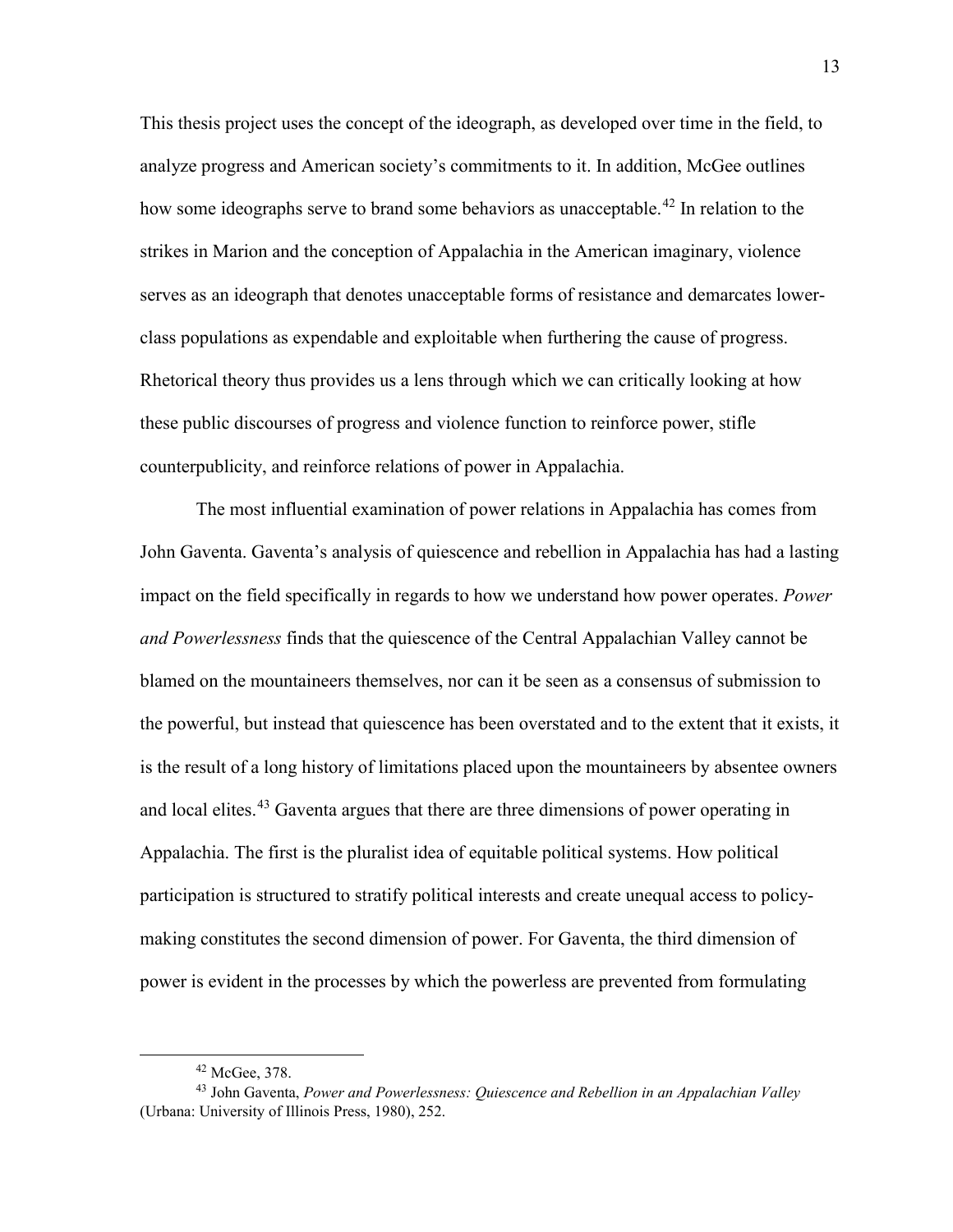political consciousness in the first place. Through his analysis of Middlesboro, Kentucky, Gaventa shows how these dimensions of power operate cumulatively and complementary to sow quiescence and the appearance of quiescence into Appalachian society.

The turn to rhetorical theory specifically helps us to understand this third dimension of power. This project shows how the ideology of progress serves to stifle opposition movements. In addition, by analyzing the memory of the Marion Massacre and the dynamic between memory and power, this thesis highlights the process through which quiescence or resistance may be sewn into a population through the circulation of memories. Conversely, this thesis brings attention to alternative methods of resistance in Appalachia and for counterpublics more broadly. The first of these as shown in chapter two is the viability of wildcat striking as a means of counterpublic action. In Marion, millhands effectively launched wildcat strikes that brought attention to their demands and conditions of exploitation. Secondly as shown in chapter three, the articulation of counterpublic discourses through counterpublic memory-making can have a significant impact on the lessons that we learn from historical events leading to a challenging of industrial hegemony and statesanctioned violence for generations to come.

Lastly, the turn to rhetorical theory is made more urgent simply due to the nature of the field of Appalachian Studies. While the field has its fair share of anthropologists, sociologists, and political scientists, among countless other experts from a plethora of fields, there are few rhetoricians tackling the symbolic operations of power and ramifications of communicative world-making in the region. Rhetorical theory has a significant amount to offer Appalachian Studies, and vice versa, especially in terms of analyzing rhetorics of resistance and control as well as the ramifications of ideological constructions on the region's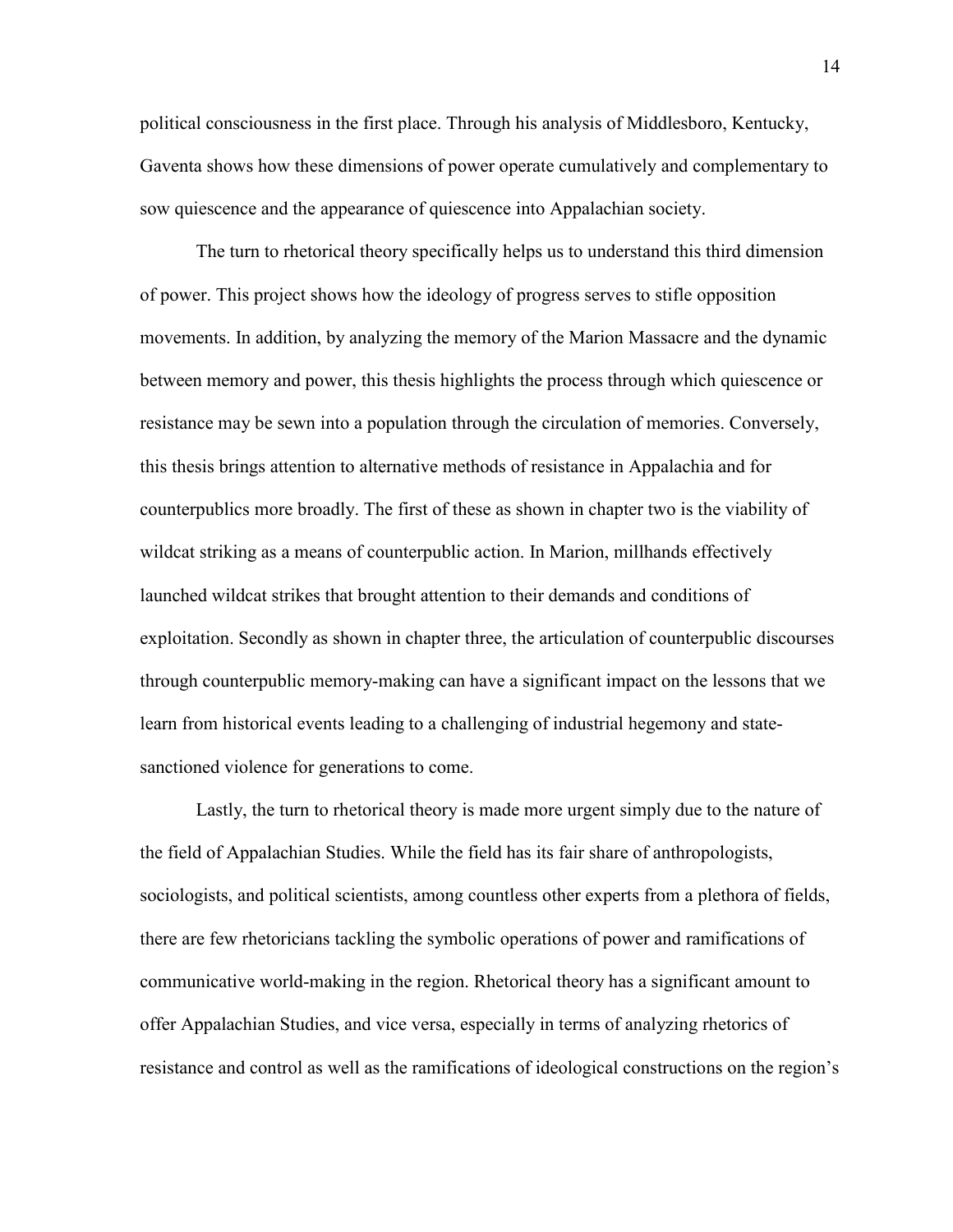population. Turning to rhetorical theory further contributes to and diversifies Appalachian Studies' interdisciplinary project, bringing new methods of research and analysis into the field, leading to new perspectives and contributions to our rich field of research. Rhetoric and Appalachian Studies are particularly suited to critique notions of progress because of because of rhetoric's attention to ideology and Appalachian Studies' understanding of the relationship between the region and America's national identity.

American identity revolves around progress, which, as discussed, is often defined in relation to Appalachia. Belief in notions of progress is "contemporary common sense."<sup>[44](#page-25-0)</sup> In American culture, and Western culture as a whole, progress underlies nearly every ideological point on the spectrum. Since the Industrial Revolution, progress, in its various iterations, has occupied this position as the central component of American society.<sup>[45](#page-25-1)</sup> Of these many iterations -- scientific, intellectual, spiritual, or moral -- progress has come to signify *economic* progress. As discussed above, Appalachia has long been used as a measure for and further justification of American commitments to progress. Appalachia simultaneously represents how far America has progressed, provides reasons for further economic development and exploitation, and acts as a scapegoat to explain away conditions that antagonize American society's commitment to progress. Appalachia provides progress with adequate ground to "define our society for us, justify certain beliefs and actions, and signify collective commitments, such as the belief in technology as the answer to all problems, and the treatment of all nonhuman [and some human] life forms as resources to be exploited."[46](#page-25-2)

<span id="page-25-2"></span><span id="page-25-1"></span><span id="page-25-0"></span><sup>&</sup>lt;sup>44</sup> Kevin DeLuca, *Image Politics: The New Rhetoric of Environmental Activism* (New York: The Guilford Press, 1999), 46.

<sup>45</sup> DeLuca, *Image Politics,* 46.

<sup>46</sup> DeLuca, *Image Politics*, 48.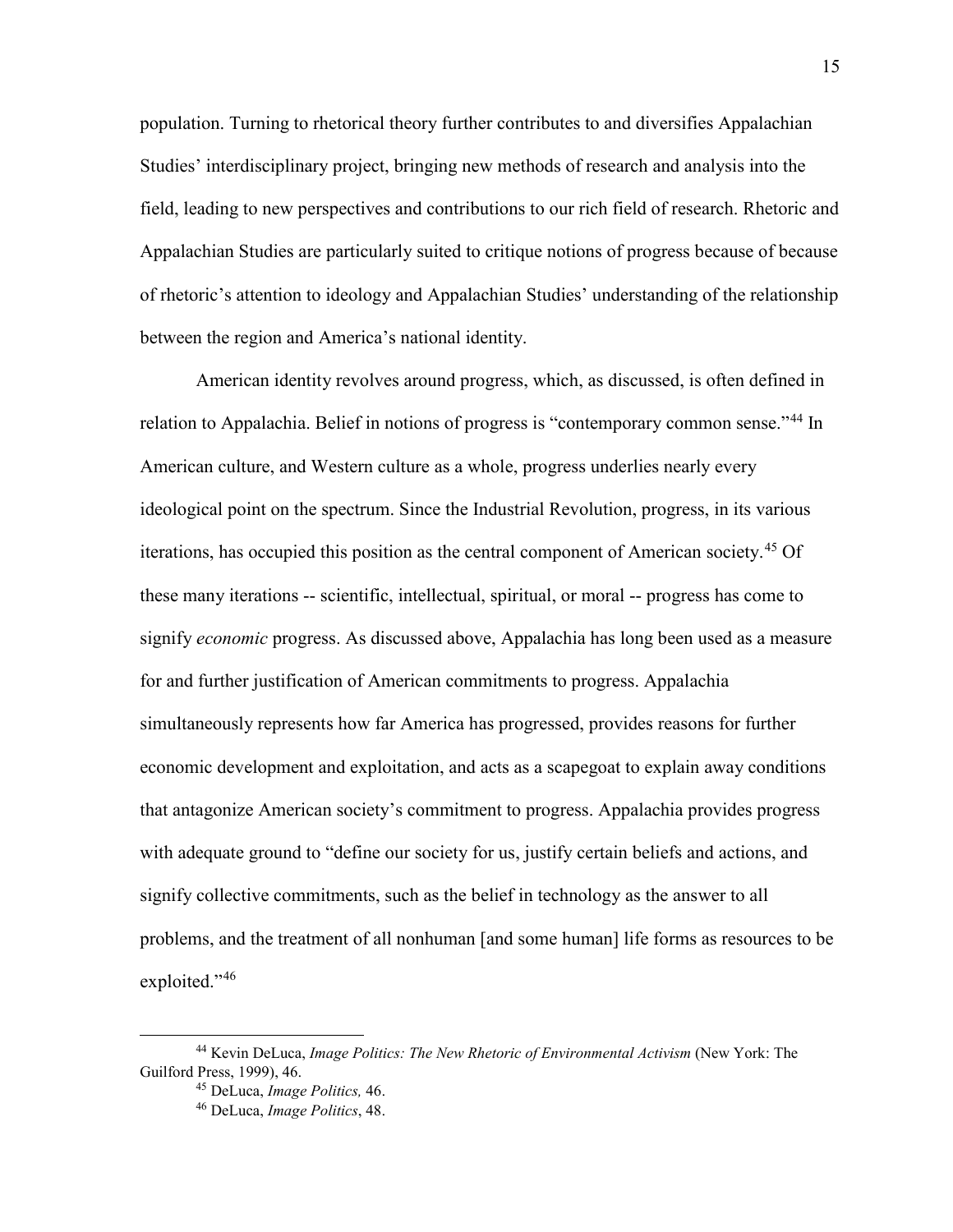One of the many ways that this relationship between Appalachia and America is constructed is through stereotyping Appalachia as a land of violence and using that impression of violence to distance Appalachia from progressive America, reifying regional difference and inferiority. In the American imaginary, Appalachian hillbillies and outlaws have been held responsible for violent blood feuds, shootouts with prohibitionists, and conflicts with oppressive industrialists. As Bruce Stewart argues, these characterizations of Appalachia demonstrate that "highlanders were unwanted remnants of America's pioneer past."<sup>[47](#page-26-0)</sup> However, as DeLuca argues, "The extent to which social control is fundamentally rhetorical and ideographic usages imprison us is most evident when circumstances or antagonisms open potential spaces for change."[48](#page-26-1) DeLuca's warning becomes more visible in the context of the labor strife in Marion. Public commitments to progress, in this case, a commitment to nonviolence, in Marion were directly confronted by an actual proliferation of violence in the textile town. As violence spread, the hegemony of progress served to delegitimize violent resistance and those associated with it evidencing the ideological and rhetorical power of progress. The case of Marion shows how commitments to progress are a condition of *belonging* in America, penalizing and prohibiting alternative actions like violence, which ran counter to the visions of progress.<sup>[49](#page-26-2)</sup>

Violence is often excluded from iterations and conceptions of progress because it is typically seen as uncivil, anti-democratic, and even primitive. To this end, associations with and characterizations of violence have been used to stratify populations. This stratification is evident when considered in the context of Appalachia. However, rhetoric as a field also

<span id="page-26-2"></span><span id="page-26-1"></span><span id="page-26-0"></span><sup>&</sup>lt;sup>47</sup> Bruce Stewart, *Blood in the Hills: A History of Violence in Appalachia* (Lexington: University Press of Kentucky, 2011), 4.

<sup>48</sup> DeLuca, *Image Politics*, 50.

 $49$  McGee.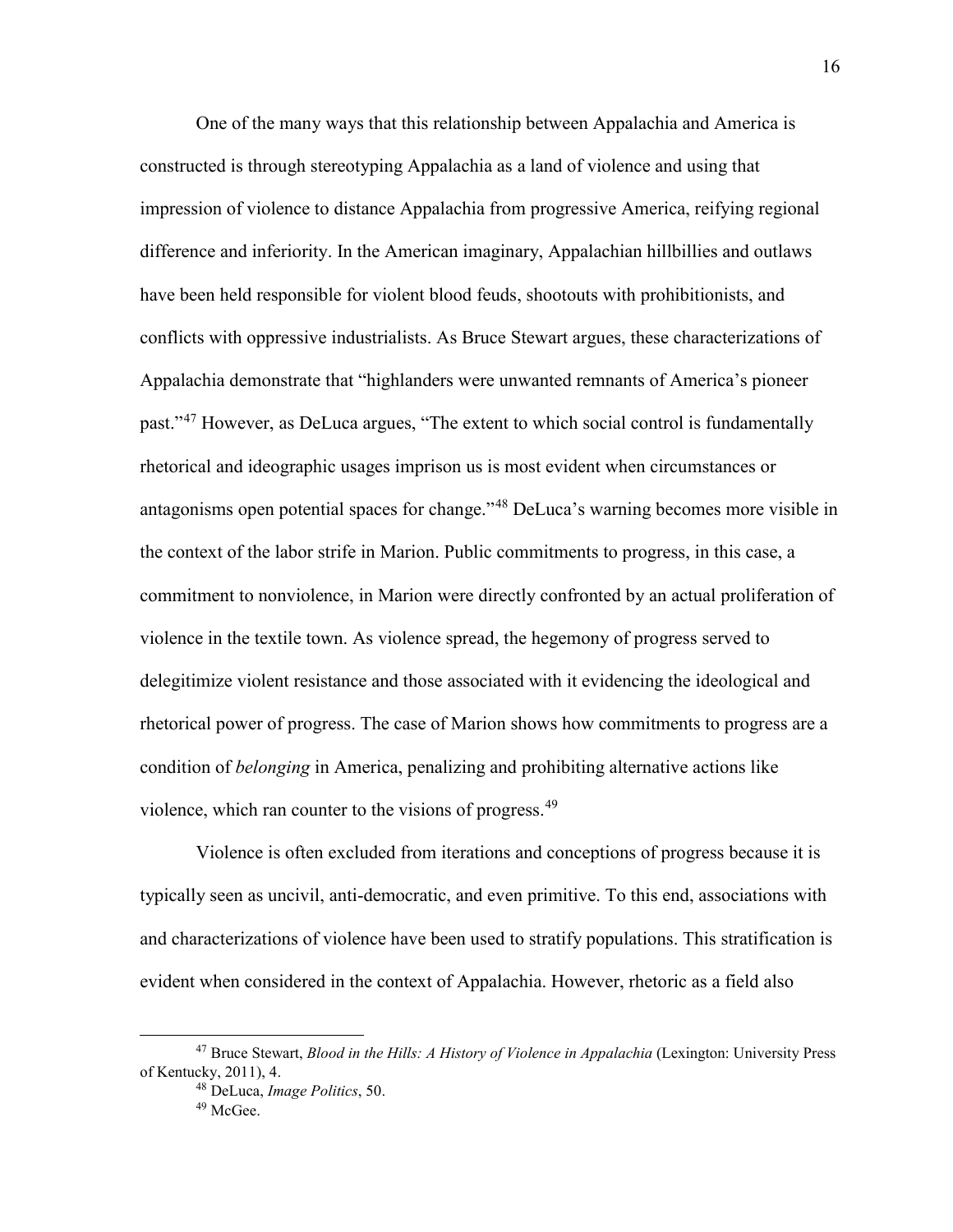carries with it this rejection or at least skepticism of the efficacy of violence in contemporary democracy. Going all the way back to the classics, one can find an oppositional but harmonious relationship between *peitho* and *bia* or symbolic and physical persuasion respectively.<sup>[50](#page-27-0)</sup> Violence erupts to force action where rhetoric has failed to persuade one to action. In addition, civic violence (not objective state violence) has typically been seen as something that rhetoric and contemporary democracies strive to eradicate.<sup>[51](#page-27-1)</sup> Commitment to these ideals of progress and nonviolence dominate public discourse further isolating violence from the scope of rhetorical study. Because of this, violence had typically been eschewed by rhetoricians who instead focused on symbolic persuasion.

As mentioned, violence is only legitimate in contemporary Western democracy when done by the state.<sup>[52](#page-27-2)</sup> This is due in part because this state violence serves to protect and expand notions of and commitments to progress. Mass incarceration, police brutality, and war are all examples of acts of violence perpetrated by the state and lauded by civilians who share those commitments to progressive ideals. This also leads to some acts of violence being treated differently than others meaning who is the perpetrator and who is the victim becomes an important socio-political question. The division between legitimate state violence and unsanctioned violence from marginalized populations is made clear in Marion in 1929. While acts of violence done by discontent laborers ultimately served to delegitimize the union in public discourse, the massacre of six laborers at the hand of the sheriff and his special deputies resulted in an end to the labor strife without repercussion for the murderers. As Matthew Richards notes, "violence is most ideologically potent when it encourages blindness

<span id="page-27-0"></span><sup>50</sup> Megan Foley, "*Peitho* and *Bia*: The Force of Language," *symploke* 20, no. 1-2 (2012): 173.

<span id="page-27-2"></span><span id="page-27-1"></span> $51$  Engels, 123.

<sup>52</sup> Michel Foucault, *Discipline and Punish: The Birth of the Prison* (New York: Vintage Books, 1995).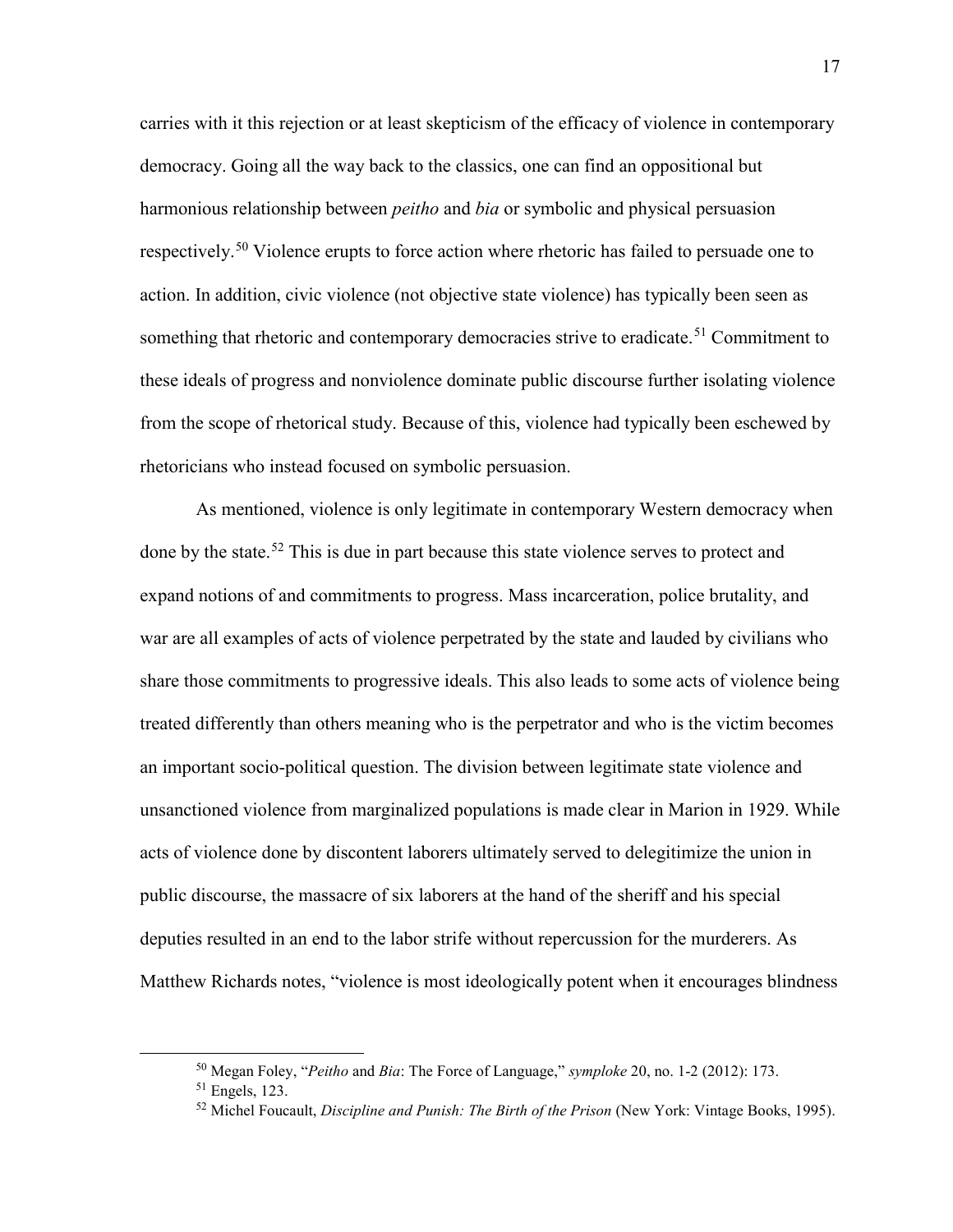to the violence of capitalism, to patterns of living that not only do physical harm to people, but do violence in other ways."<sup>[53](#page-28-0)</sup> The legitimation and implementation of state violence combined with the simultaneous rejection of resistive violence served to reify the stratification between Marion's upper-class elite and the town's millhands. Ultimately, this resulted in glossing over the exploitation of labor by industry for greater profits.

In order to conceptualize and analyze rhetorics of progress and violence in Marion and their impacts on methods of resistance and control, this thesis will utilize public and counterpublic theory. Public and counterpublic theory has a long history within the field of rhetoric and has often been used to study social movements. Appalachian Studies benefits from a more robust study of publics and counterpublics because they offer different frames for analyzing social movements that highlight the discursive contours and foundations of these movements. Through this lens, social movements become fights for agency in the public sphere. Today, many rhetorical theorists of publics and counterpublics can trace their lineage back to the works of John Dewey and Jürgen Habermas. Dewey theorized of publics as a product of communicative interaction between people debating civic issues. The public, for Dewey, is "all those who are affected by the indirect consequences of transactions to such an extent that it is deemed necessary to have those consequences systematically cared for."<sup>[54](#page-28-1)</sup> To this end, the public forms the state, which is measured by its ability to relieve individuals from "negative struggle and needless conflict" and confer "positive assurance and reinforcement."<sup>[55](#page-28-2)</sup> This ties publics, the state, and democracy to moral action, as each are constituted by their ability to alleviate the negative consequences of society and maximize

<span id="page-28-0"></span><sup>53</sup> Richards, "Mountaintop Removal," 30.

<span id="page-28-1"></span><sup>54</sup> John Dewey, *The Public and Its Problems* (New York: Henry Holt and Company, 1927), 16.

<span id="page-28-2"></span><sup>55</sup> Dewey, 72.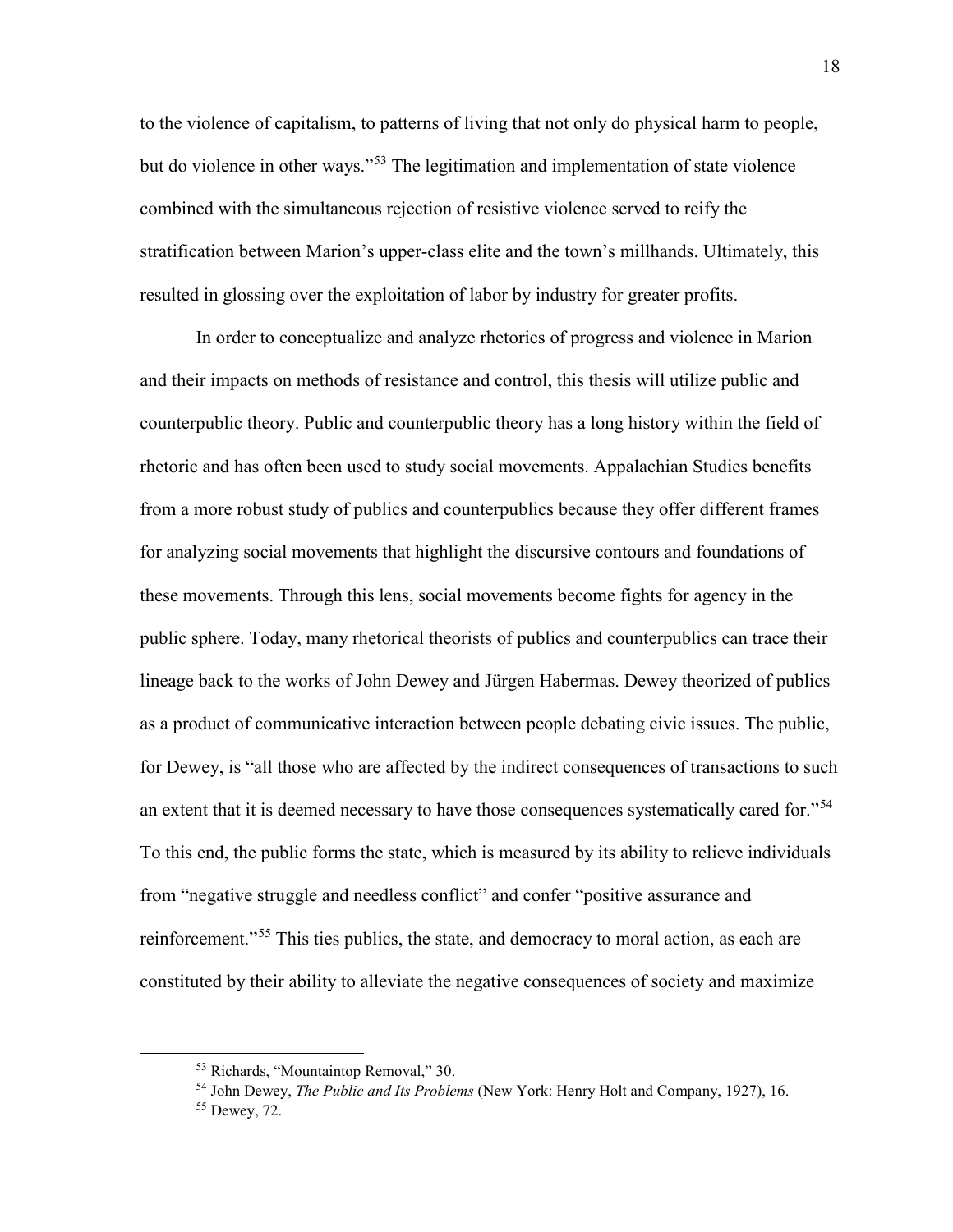the positive. Jürgen Habermas also conceived of an *ideal* public sphere constituted through the deliberation of citizens that would act as a counterweight to the actions of the state.<sup>[56](#page-29-0)</sup> Through the discussion of matters of public concern in a public space, private citizens would be mediators between the state and society at large working to come to a "consensus about what was practically necessary in the interest of all."<sup>[57](#page-29-1)</sup> Habermas' bourgeois public sphere stands as a theoretical ideal to be strived for by contemporary democracies. The nature of publics and the distinctions between public and private spheres became the subject of much debate throughout political philosophy as evidenced by the work of Hannah Arendt,<sup>[58](#page-29-2)</sup> of rhetorician David Zarefsky,<sup>[59](#page-29-3)</sup> and many of Habermas' contemporaries thinking within the Frankfurt School of thought.<sup>[60](#page-29-4)</sup>

Following in the steps of Dewey, Habermas, and these other philosophers,

contemporary scholarship on publics emphasizes the material conditions of their participants, the multiplicity of the public sphere,  $61$  and publics' commitment to ideals of progress. To this end, Nancy Fraser critiqued the bourgeois public sphere and forwarded the idea of *subaltern counterpublics*. [62](#page-29-6) For Fraser, four assumptions serve to make Habermas' ideal public sphere too exclusionary, privileged, and impotent to truly function in contemporary democracies

<span id="page-29-0"></span><sup>56</sup> Jürgen Habermas, *The Structural Transformation of the Public Sphere: An Inquiry into a Category of Bourgeois Society* (Cambridge: The MIT Press, 1989) 2.

<sup>57</sup> Habermas, 83.

<span id="page-29-2"></span><span id="page-29-1"></span><sup>58</sup> Elizabeth Frazer, "Hannah Arendt: The Risks of the Public Realm," *Critical Review of International Social and Political Philosophy* 12, no. 2 (2009).

<span id="page-29-3"></span><sup>59</sup> David Zarefsky, "President Johnson's War on Poverty: The Rhetoric of Three *'Establishment'*  Movements" in *Readings on the Rhetoric of Social Protest,* eds. Charles E Morris III and Stephen Howard Browne (State College: Strata Publishing, Inc., 2006).

<span id="page-29-4"></span><sup>&</sup>lt;sup>60</sup> Peter Uwe Hohendahl and Marc Silberman, "Critical Theory, Public Sphere, and Culture. Jurgen Habermas and His Critics," *New German Critique* 16 (1979).

<span id="page-29-5"></span><sup>61</sup> Gerard A. Hauser, *Vernacular Voices: The Rhetoric of Publics and Public Spheres* (Columbia: The University of South Carolina Press, 1999).

<span id="page-29-6"></span> $62$  Nancy Fraser, "Rethinking the Public Sphere: A Contribution to the Critique of Actually Existing Democracy," *Social Text* no. 25/26 (1990): 63.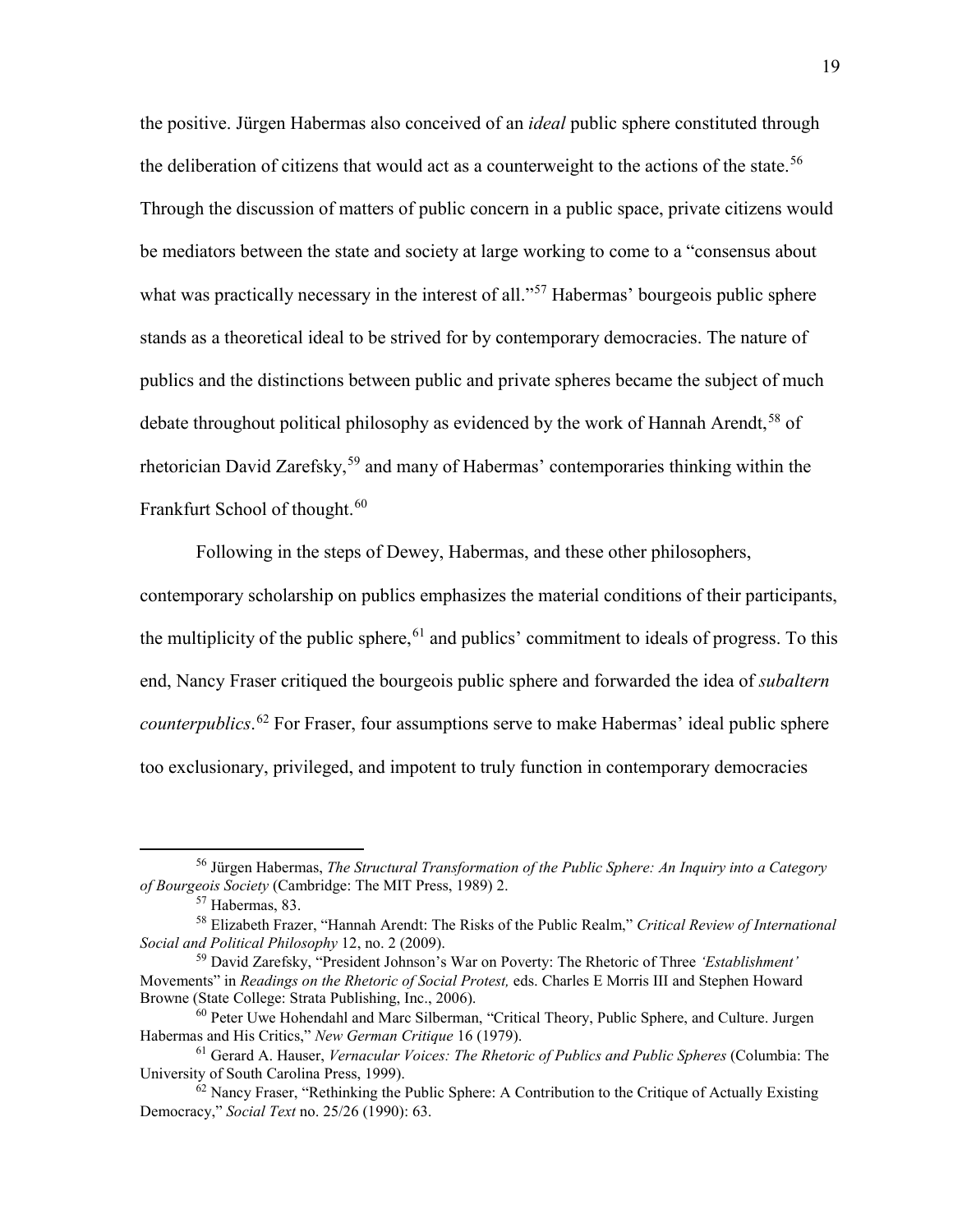constituted by diverse populations and uneven structural relationships: the assumption that all private citizens could participate equally; that there should be only one *bourgeois* public sphere; that private interests should be excluded from public deliberation; and that the public sphere should be separate from the state. Fraser instead emphasizes the multiplicity of publics and the *oppositional nature* of some publics. Fraser argues that these subaltern counterpublics are "parallel discursive arenas where members of subordinated social groups invent and circulate counterdiscourses, which in turn permit them to formulate oppositional interpretations of their identities, interests, and needs."[63](#page-30-0) For Fraser, counterpublics are crucial to the functioning of democracy as sites of opposition that create space for marginalized discourses and identities. These counterpublics are sites, spaces, ideas, and discourses that act as checks on not only the state but also on other publics.

Counterpublics can assume many different forms and functions. Michael Warner and Robert Asen have outlined some of the various ways in which we can conceptualize of publics and counterpublics. Warner emphasized how the *circulation* of literature constitutes publics and counterpublics. For Warner, simply participating or even just being present makes one a part of the public discourse circulating at that moment. You, for example, are part of the public this thesis constitutes by reading it, in Warner's conception of publicity.<sup>[64](#page-30-1)</sup> He thus argued that counterpublics are alternative, oppositional interpretations, identities, and discourses that necessitate a degree of otherness.<sup>[65](#page-30-2)</sup> Asen argues that publics and counterpublics should be defined more carefully with attention paid to the material

 $63$  Fraser, 67.

<span id="page-30-1"></span><span id="page-30-0"></span> $64$  This "breaking of the fourth wall" is a technique that Warner himself used in his texts on publics to make his point about circulation constituting publics.

<span id="page-30-2"></span><sup>65</sup> Michael Warner, "Publics and Counterpublics (abbreviated version)," *Quarterly Journal of Speech* 88, no. 4 (2002): 423.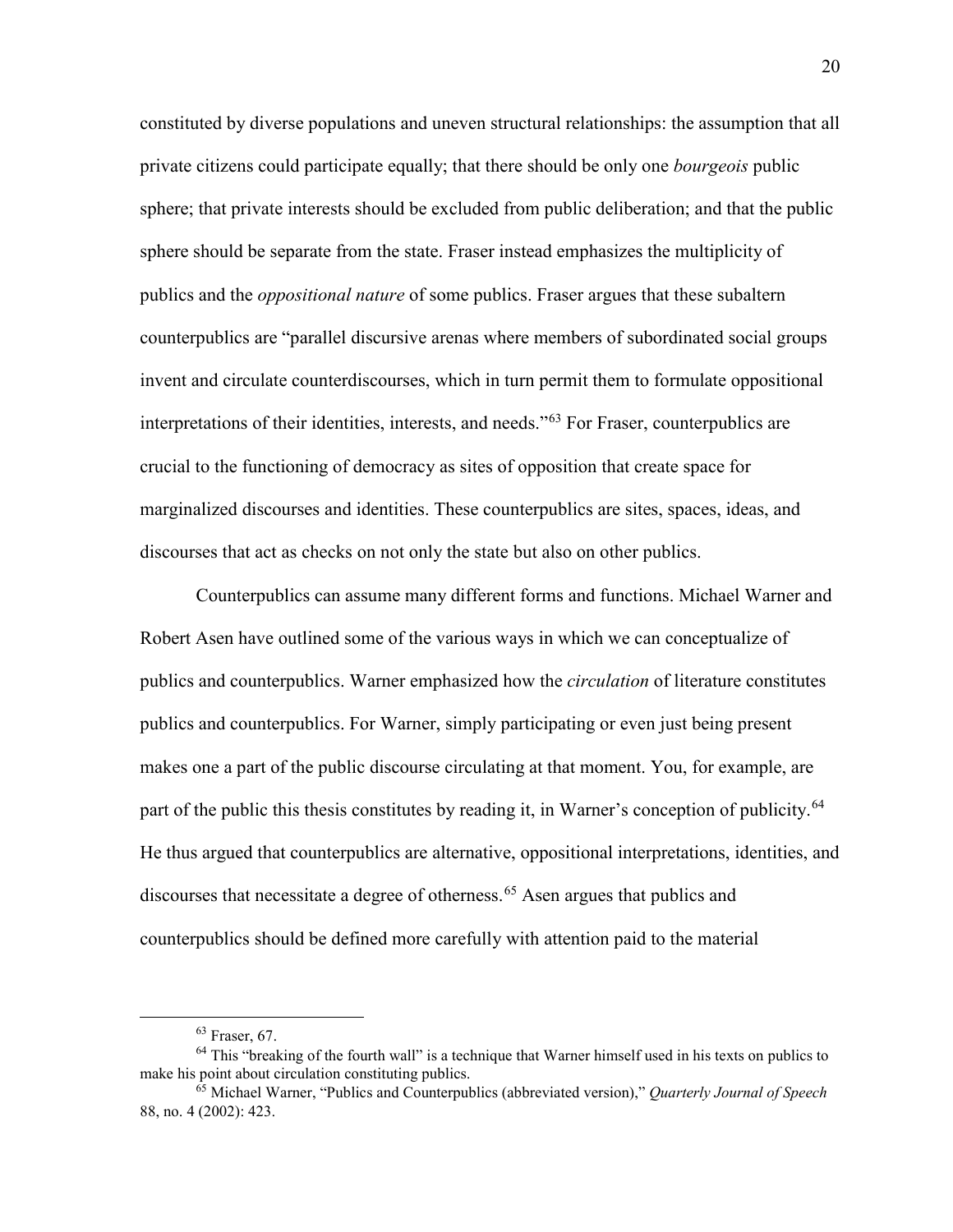conditions and structural relations of power that inform publicity. [66](#page-31-0) Asen shows how counterpublicity is theoretically and socio-politically most valuable when it is constituted by discourses representing marginalized groups operating at the intersection of identity, place, and topic. This focus on the structural relationship between publics and counterpublics is particularly useful for the analysis of the Marion Massacre. Because of the precarious status of the workers and their structural disadvantages in relation to the union and the establishment, the wildcat strike of October 2nd can be seen as an articulation of counterpublicity by workers placing them in opposition to those other publics. Through this expression of discontent, the workers carved out their space in the public sphere.

Given that publics and counterpublics become ways of acting in contemporary democracy, it becomes interesting in the context of the Marion Massacre to ask what impacts violence and progress have on the ways that publicity is articulated both in climates of violence and in the discourses that emerge in their wake. As DeLuca urged, violence presents many possibilities for rhetorical and material action and is a common repressive tool used by the state. However, violence can also carry liberatory potential for counterpublics. Matthew Richards has extensively discussed the relationship between violence, counterpublicity, and the public's commitment to progress.<sup>[67](#page-31-1)</sup> Richards argues that counterpublicity can be articulated through violence when discourses of power use violence towards oppressive ends themselves. Analyzing the case of the Gulabi Gang, Richards shows how the resistive group was able to use violence to challenge material and ideological inequities, bringing attention to neglected issues and places, and "altering the terrain of agency in a given context and

<span id="page-31-0"></span><sup>66</sup> Robert Asen, "Seeking the 'Counter' in Counterpublics," *Communication Theory* 10, no. 4 (2000): 427.

<span id="page-31-1"></span> $67$  Matthew Richards, "The Gulabi Gang, Violence, and the Articulation of Counterpublicity," *Communication, Culture & Critique* 9, no. 4 (2016): 559.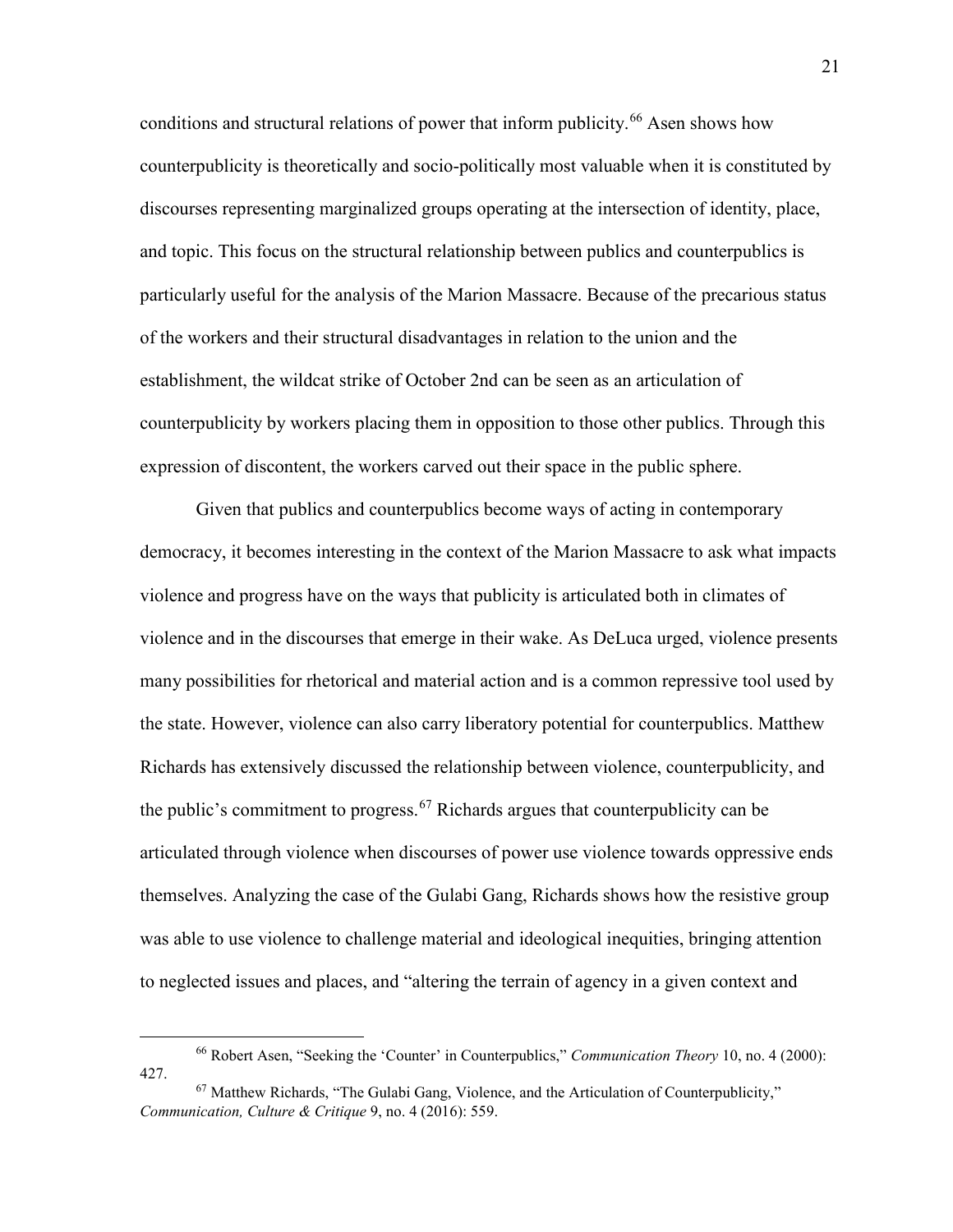highlighting inequities as the motivation for violent responses."[68](#page-32-0) Richards' analysis fundamentally complicates the assumption that violence is arhetorical or the limit of our rhetorical possibilities. Instead, the liberatory possibilities for violence are highlighted showing its capacities to negotiate and mediate the consequences of public and state action.

However, "The tactic of violence is… politically and socially unavailable" to counterpublics Richards warns because "deliberation is privileged as the only acceptable way to negotiate publics and public concerns."[69](#page-32-1) Public commitment to notions of progress, and with it nonviolence, renders violence ineffectual even as it is used by marginalized groups to articulate agency in the public sphere. This analysis of Marion fully crystallizes Richards' warning about the public's commitment to nonviolence. While violence allowed for the articulation of agency for marginalized millhands in Marion's climate of violence, a nascent but powerful commitment to progress and nonviolence rendered the union as a counterpublic largely ineffectual. In this situation, workers turned to wildcat action to articulate counterpublic agency, which ultimately ended in violent suppression and a reification of the power of the mills and other publics in Marion.

#### **Public and Counterpublic Memory:**

#### **The Long-Term Effects of Commitments to Progress**

Further, the clash between violence and progress can have significant control over how a movement or population is remembered. Marion provides us with a unique case to explore the implications of challenging these conventions in the long run. That is, Marion shows us that pushing the boundaries of acceptability can often render movements and

<span id="page-32-0"></span><sup>68</sup> Richards, "Gulabi Gang," 569.

<span id="page-32-1"></span><sup>69</sup> Richards, "Gulabi Gang," 571.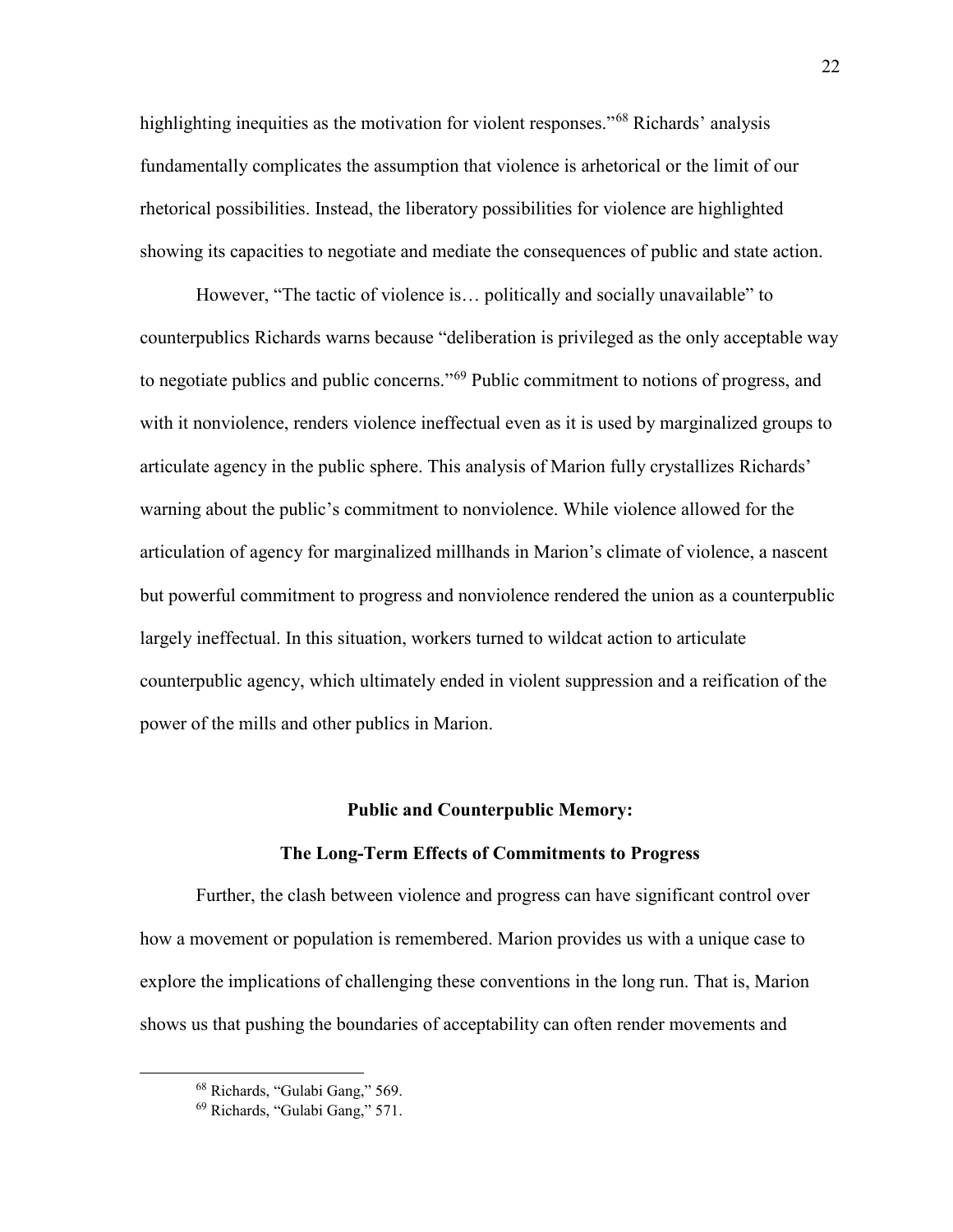peoples invisible in public memory. Indeed, these acts of public memory can be just as intertwined with notions of and commitments to progress. What we choose to remember as a public and how we choose to remember it say a lot about the values that we hold as a community and what we wish to project into the future.

Despite overwhelming media attention during the Marion strikes, the labor uprising has in large part become lost to public memory -- glossed over in labor histories, misquoted in some, and forgotten to residents throughout North Carolina. The mills in Marion have been torn down. Residents of Marion are hesitant to speak of the strikes if they even know about them at all.<sup>[70](#page-33-0)</sup> A student in my class, born and raised in Marion, had never heard of the Massacre. A notion of shame often characterizes the public memory of the Massacre.<sup>[71](#page-33-1)</sup> In one of the few pieces of rhetorical scholarship that discusses the textile industry in the early 20th century, Dana Cloud's "The Null Persona," one sentence is dedicated to the labor strikes in Marion, *South* Carolina, an unfortunate printing of misinformation that has circulated throughout the field and was written by one of the most influential contemporary rhetoricians.[72](#page-33-2)

It is clear that Marion has come to be remembered in public discourse with contempt, misremembrance, or even just a lack of remembrance at all. One interesting question to ask is what impact the violence of the strikes may have had on its memory. Perhaps because of how violent they were and the overall violence they brought to the community the public has

 $70$  Lawing, 2.

<span id="page-33-1"></span><span id="page-33-0"></span><sup>71</sup> Jake Frankel, "Mountain shame: Remembering the Marion Massacre," *Mountain Xpress*, March 29, 2011, https://mountainx.com/news/community-news/033011mountain-shame/.

<span id="page-33-2"></span><sup>72</sup> Dana Cloud, "The Null Persona: Race and the Rhetoric of Silence in the Uprising of '34" *Rhetoric and Public Affairs* 2, no. 2 (1999): 184.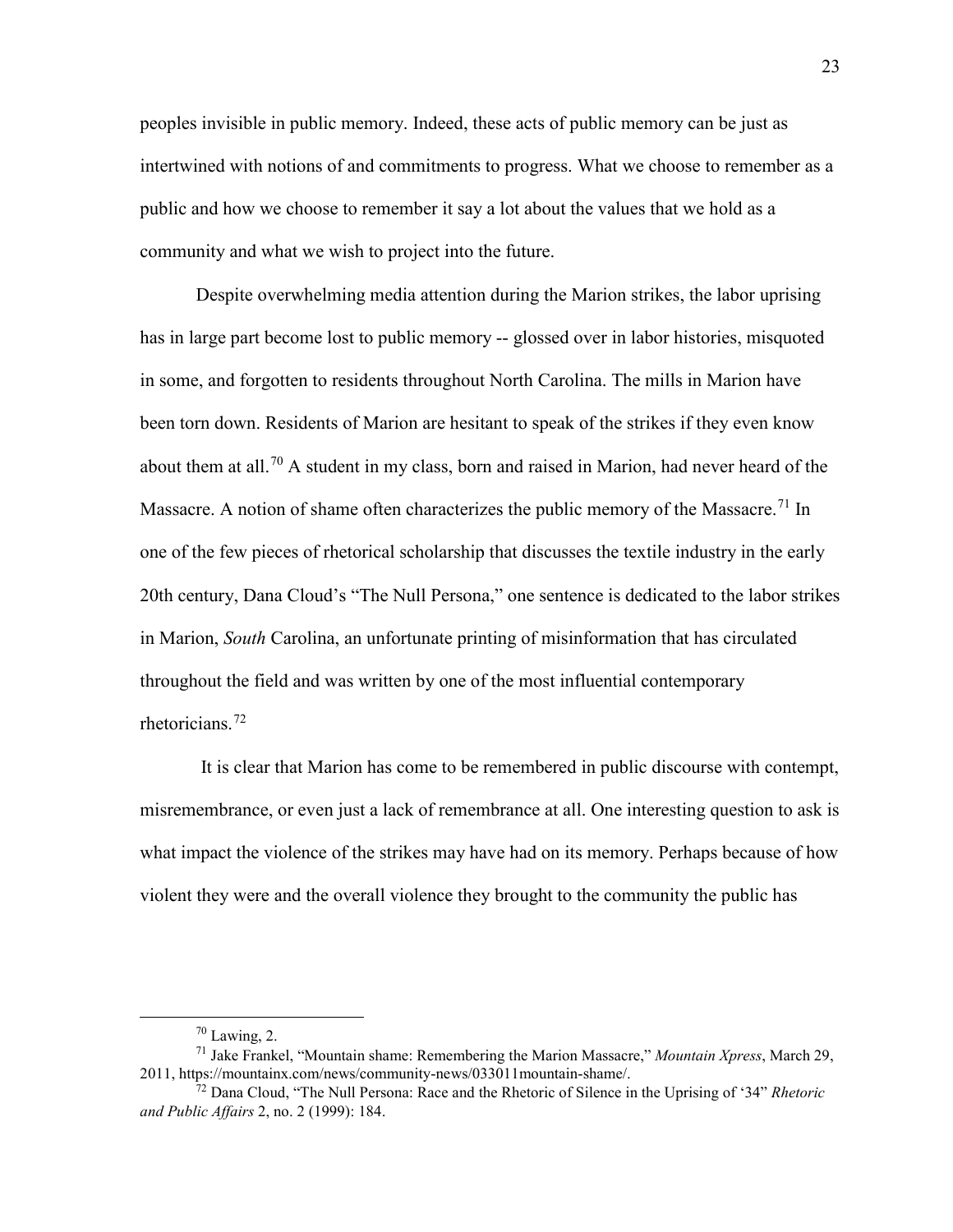forgotten about the massacre in an attempt to move on.[73](#page-34-0) However, the massacre had another impact on the public memory of the events of 1929. Evident in vernacular discourses about the Marion Massacre are the contours of a *counter*public memory of the summer of 1929. This counterpublic memory highlights the sacrifice of the millhands in the face of oppression and disproportional violence perpetrated by the mill owners and law enforcement in Marion. This counterpublic memory is evidence of how violence can function to craft new ways of thinking and acting,  $74$  shifting the rhetorical landscape and allowing for the use of alternative rhetorical tactics. Circulating counterpublic memories has a significant impact on the possibilities and efficacy of resistance in the places in which these stories are told. This makes counterpublic memory-making a key tactic in resisting potentially oppressive ideologies like the commitment to progress.

<span id="page-34-0"></span><sup>73</sup> Bradford Vivian, *Public Forgetting: The Rhetoric and Politics of Beginning Again* (University Park: Pennsylvania State University Press, 2010).

<span id="page-34-1"></span> $74$  Kevin DeLuca "Practicing Rhetoric Beyond the Dangerous Dreams of Deliberative Democracy: Engaging a World of Violence and Public Screens" *Argumentation & Advocacy* 49, no. 3 (2013).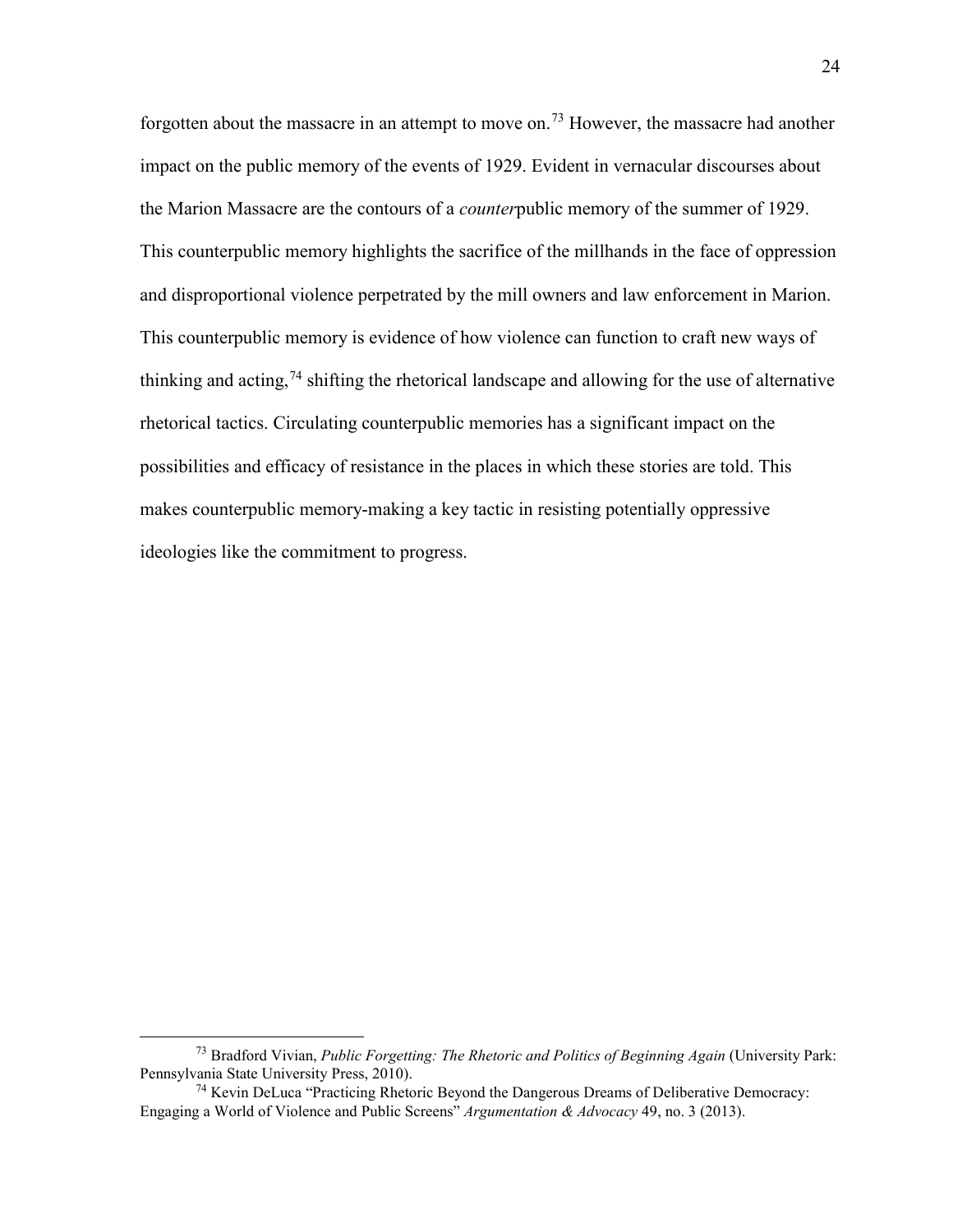### **Chapter Two:**

# **Seeking Counterpublicity in Climates of Violence: Publics, Progress, and Wildcat Strikes in Marion, N.C.**

There's a strike and a line of cops outside of the mill/ 'Cause there's a right to obey and there's a right to kill

- "Calm Like a Bomb," Rage Against the Machine

This chapter will examine the history of the strikes in Marion in the summer of 1929 and the massacre at the gate of Marion Manufacturing through the lens of public and counterpublic theory to understand how marginalized workers found space in the public sphere. Through a variety of tactics including traditional statements to the press and protests but also a number of alternative tactics like dynamitings and scuffles with sheriff's deputies, workers found agency outside of but also in addition to union organizing. These violent tactics, however, were not limited to just union activists as citizens both pro- and anti-union found themselves committing acts of violence throughout the summer of 1929. This all served to construct a climate of violence in Marion that shifted the rhetorical landscape to allow for the proliferation of more violent outbursts. Despite the prevalence of violence, the commitment to the ideals of progress, in this case a commitment to *nonviolence*, led to a delegitimization of the union in Marion, which had become associated with the violence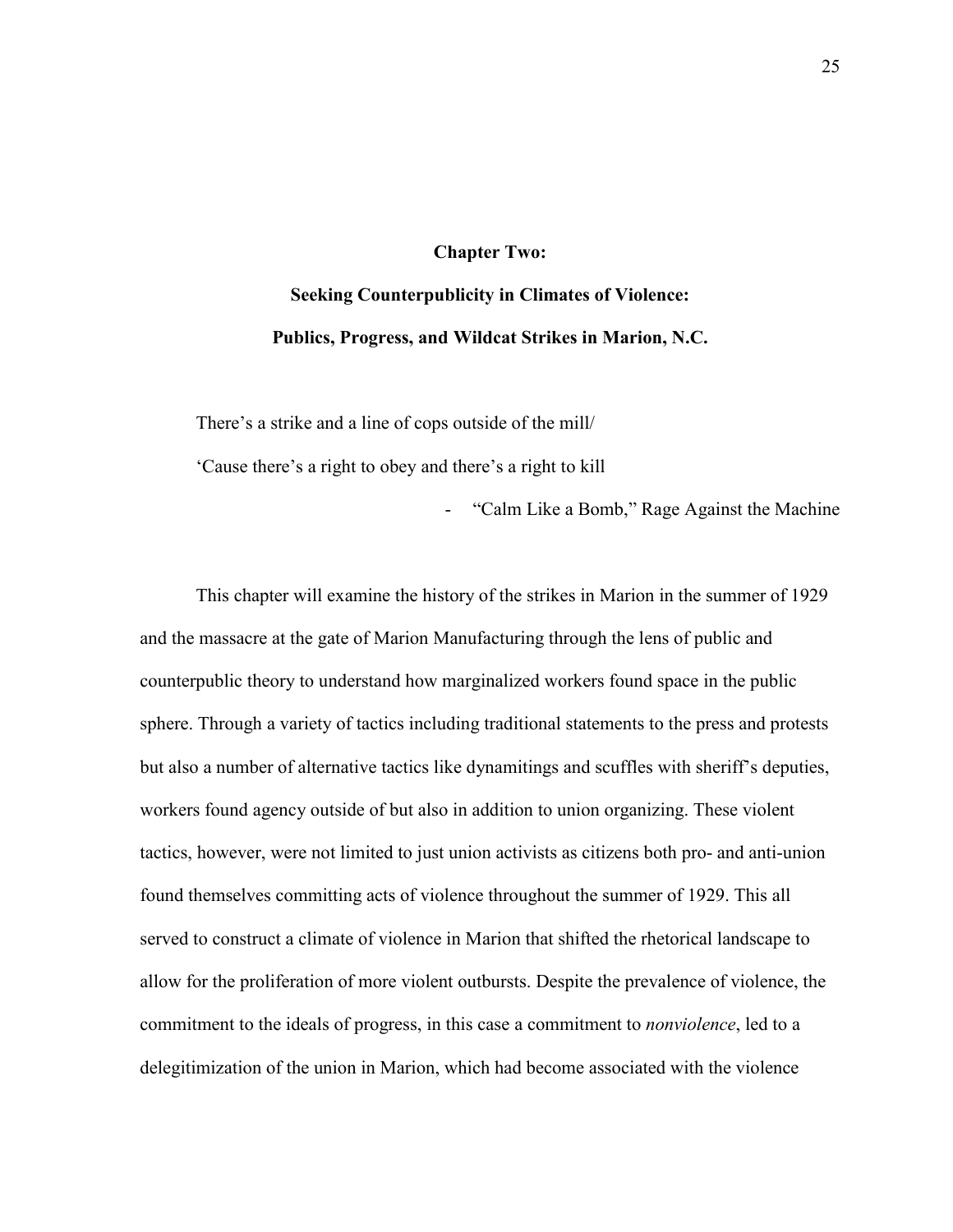taking over the town. Through this lens, the wildcat strikes become rhetorical tactics that opened new spaces for workers in Marion's public sphere to compensate for the delegitimization of the union.

This sheds light on how marginalized groups can navigate turbulent climates with multiple conflicting publics. Both the use of violence and the use of wildcat strikes in Marion highlight the possibility for public political action despite a lack of institutional power. However, this analysis highlights the dangers of turning to violent action when it comes to the perceived legitimacy of the movement due to underlying ideological commitments. That is, while violence can open new rhetorical spaces for resistance, it can also serve to close others. In addition, the Marion Massacre also shows the potentiality for violence, especially in a climate of violence, to be used towards repressive ends by the state. In the case of Marion, violence and wildcat strikes are double-edged swords that can both challenge established methods of public deliberation and serve to reify social and political stratifications.

The analysis for this chapter unfolds in three steps after a short discussion of the theory that frames it. First, I look to establish the foundations of public and counterpublic discourse in Marion. This section seeks to draw rough contours around discourses in an attempt to distinguish *publics* from burgeoning *counterpublics.* The goal is to sketch out foundational ideas that inform these publics, the ideologies that undergird them, and the entities that embody them. The second section attempts to bring violence fully into the discussion to highlight how it destabilized Marion's public sphere and understand how the various publics navigated the shift in the rhetorical landscape. Of particular note in this second section is the fact that violence delegitimized the union, pushing it to adapt its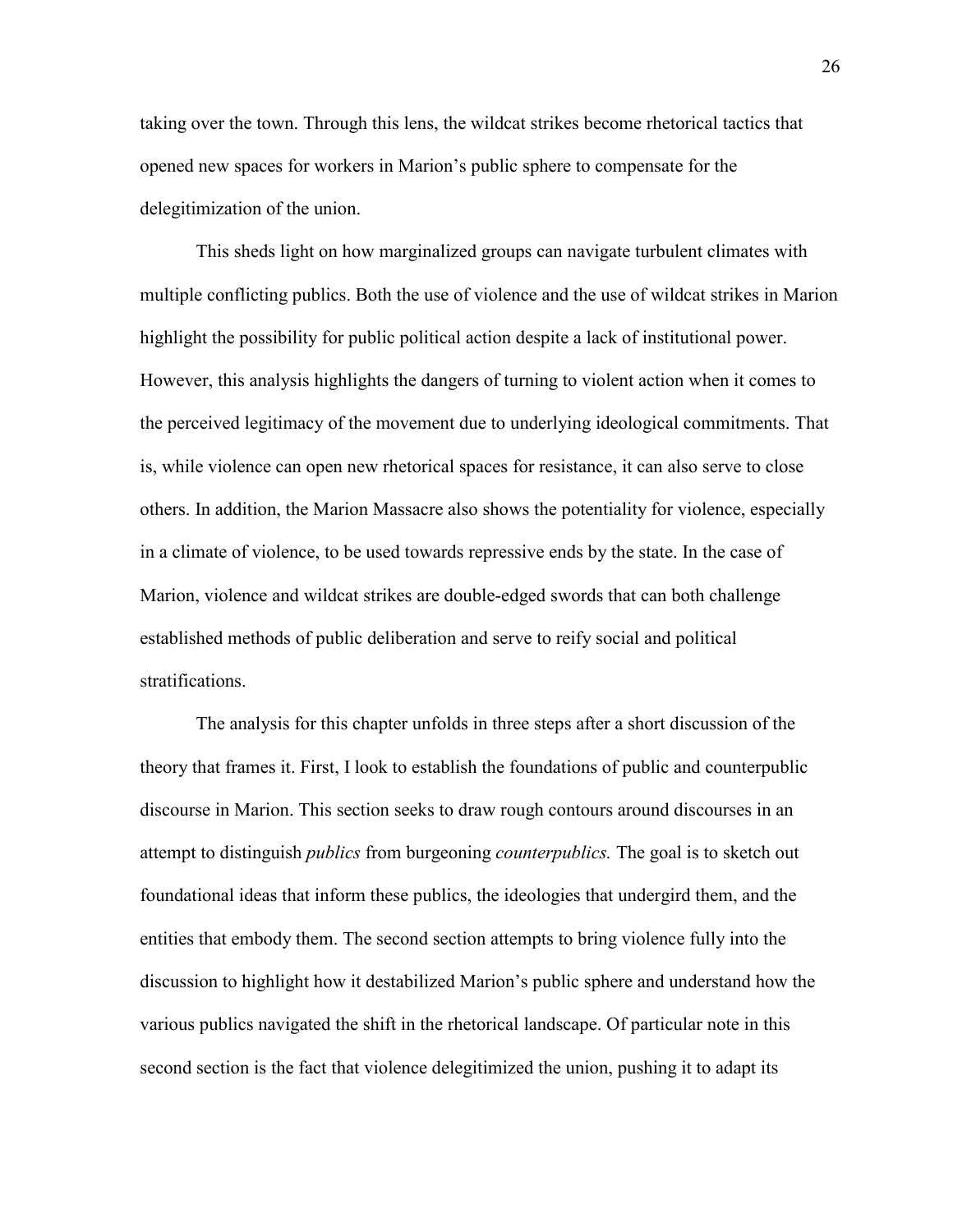rhetoric to maintain its counterpublic potential. The necessity for wildcat action is reintroduced here as an alternative tactic for achieving counterpublic agency. The third section deals specifically with the massacre at the mill gate. In this section, the limits of violence as a tactic of resistance are rendered fully visible and it becomes clear that violence is ultimately a tactic reserved for use by the state. The ramifications of the commitment to progress become visible as the union was delegitimized because of violent resistance while state violence reified structural relations of power.

## **Violence, Articulation, and Legitimacy**

As detailed in chapter one, violence can be used to articulate counterpublicity for marginalized groups when power structures themselves oppress through violence.<sup>[1](#page-37-0)</sup> However, for the purposes of this chapter, a more in-depth look at the theory of articulation is useful as it will help to understand the role of the wildcat strikes in Marion. Emerging from Marxism and cultural studies, articulation comes into rhetorical theory through the work of Ernesto Laclau and Chantal Mouffe who discuss the articulation and constant rearticulation of hegemony through discourses emerging from various subject positions and institutions which allows for the formulation and reformulation of power.<sup>[2](#page-37-1)</sup> Specifically for Laclau and Mouffe, articulation consists of any "practice establishing a relation among elements such that their identity is modified."[3](#page-37-2) That is, articulation consists of the realignment of existing symbols to create new meaning. In Appalachian Studies, a good example of this would be the articulation of the hillbilly icon. Throughout popular culture, as the field has shown, various

<sup>&</sup>lt;sup>1</sup> Richards, "Gulabi Gang."

<span id="page-37-2"></span><span id="page-37-1"></span><span id="page-37-0"></span><sup>2</sup> Ernesto Laclau and Chantal Mouffe, *Hegemony and Socialist Strategy: Towards a Radical Democratic Politics* (London, Verso, 1985)*,* 1.

<sup>&</sup>lt;sup>3</sup> Laclau and Mouffe, 105.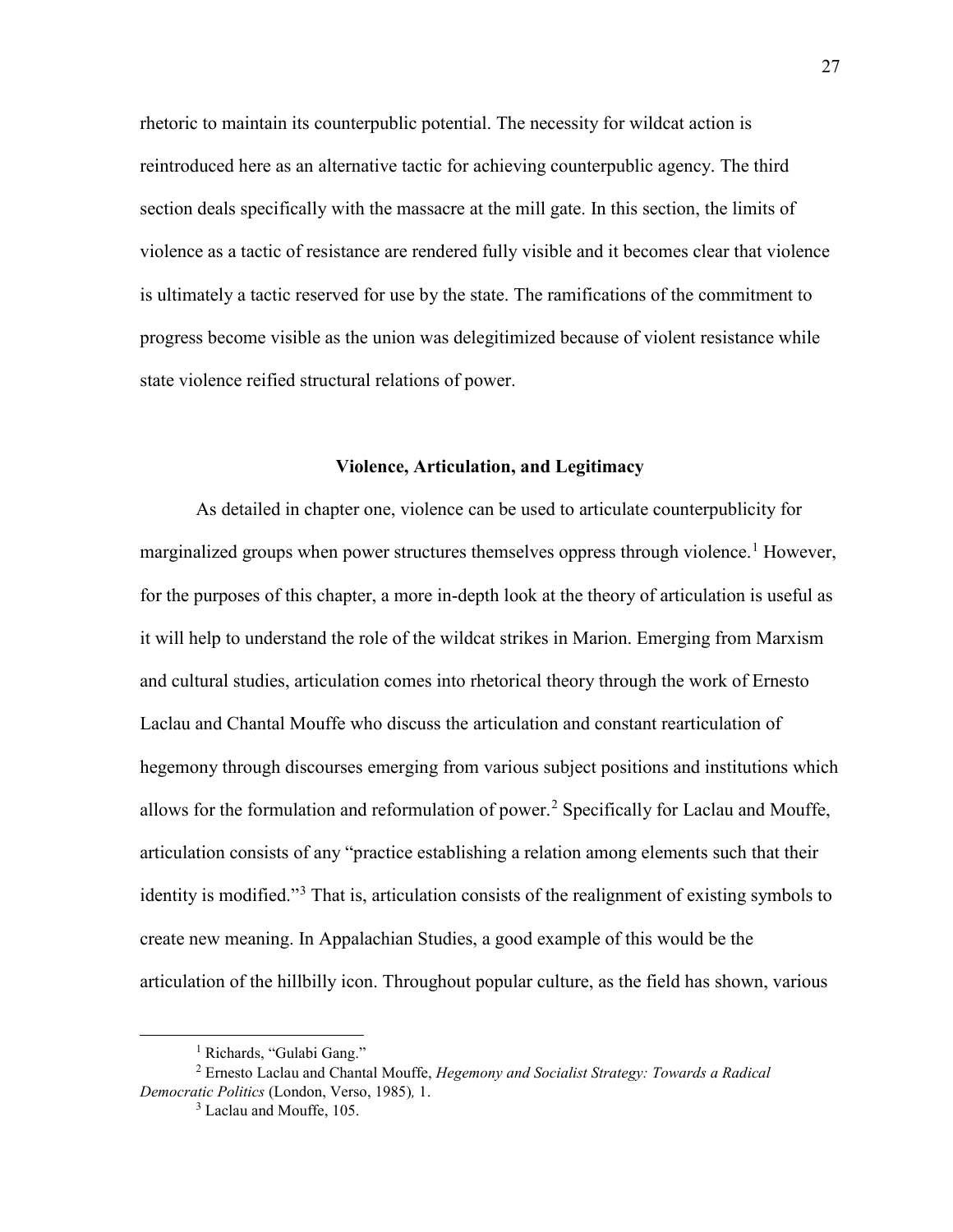symbols like overwhelming poverty, ignorance, simplistic lifestyles, etc. have come together to form an image of the *hillbilly* that persists to this day and has evolved over time to fit the cultural and social moment.<sup>[4](#page-38-0)</sup> Articulation is a practice of rhetorical world-making that allows for the constitution and reconstitution of identity and subjectivity through discourse. As Kevin DeLuca put it, "In such a world, rhetoric becomes ontological: the mobilization of signs for the articulation of identities, ideologies, consciousnesses, communities, publics, and cultures."[5](#page-38-1) In Marion, workers used violence and wildcat strikes to articulate counterpublic discourses. The rhetorical use of both tactics allowed for the restructuring of Marion's public sphere, shifting the rhetorical landscape, to create space for oppositional identities and discourses emerging from discontent workers, the union, and other citizens in the town.

However, just because violence can be used towards resistive and liberatory purposes does not mean that it or the movements it becomes associated with will always be perceived as legitimate. As Slavoj Zizek argues, "Opposing all forms of violence, from direct, physical violence (mass murder, terror) to ideological violence (racism, incitement, sexual discrimination), seems to be the main preoccupation of the tolerant liberal attitude that predominates today."<sup>[6](#page-38-2)</sup> For Zizek there are three kinds of violence.<sup>[7](#page-38-3)</sup> Subjective violence, the most visible, characterized by acts of crime and terror. The other two are forms of objective violence: symbolic violence produced through speech and systemic violence produced by the machinations of our political and economic systems. What is crucial for Zizek is that some forms of violence, oftentimes subjective violence, become the focus of attention which masks

<span id="page-38-0"></span><sup>4</sup> Jerry Wayne Williamson, *Hillbillyland: What the Movies Did to the Mountains and What the Mountains Did to the Movies* (Chapel Hill: The University of North Carolina Press, 1995)*;* Harkins.

<span id="page-38-3"></span><span id="page-38-2"></span><span id="page-38-1"></span><sup>5</sup> Kevin DeLuca, "Articulation Theory: A Discursive Grounding for Rhetorical Practice," *Philosophy and Rhetoric* 32, no. 4. (1995): 346.

<sup>6</sup> Slavoj Zizek, *Violence: Six Sideways Reflections*, (New York: Picador, 2008), 10.  $^7$  Zizek, 1-2.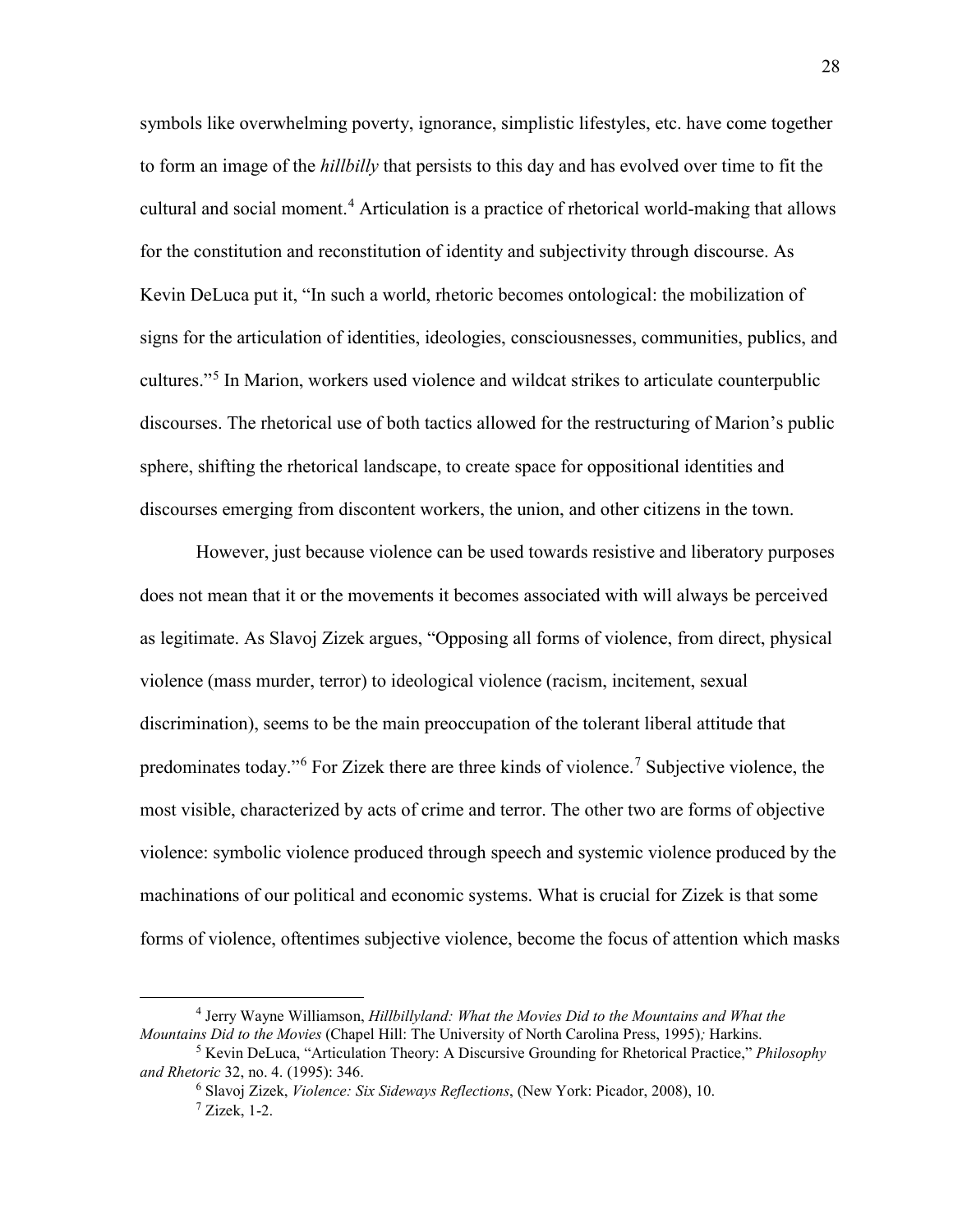the often brutal and catastrophic forms of objective violence that plague our society. Indeed subjective violence is often seen as antithetical to progressive democratic society, which as previously discussed rhetorical theory and Appalachian Studies has persuasively argued. While forms of state violence, like war and policing, are often lauded.

This opposition towards subjective violence means that counterpublics articulated through violence are constantly negotiating the line between their counterhegemonic efficacy and their social and political legitimacy in societies dominated by commitments to progress. In Marion, the commitment to progress and nonviolence led to the delegitimization of the union which had become associated with subjective violence (dynamitings, scuffles with police, and shootings) which resulted in the need to articulate counterpublicity through alternative means, i.e., the wildcat strikes. In addition, the focus on the subjective violence of the union ultimately masked and justified the objective violence of the Marion Massacre, which reified power relations in the town and restructured the hegemony of progress.

#### **The Discursive Foundations of Publics and Counterpublics in Marion**

For this study, newspaper articles provide a unique and accessible window into public discourse in Marion during the strikes. In these articles, statements from union and mill management, quotes from laborers, opinions of writers and civilians, and much more are available for analysis, making them essentially transcripts of public discourse surrounding the strikes. I have chosen to focus on the articles published by the *Asheville Citizen* as its one of the largest regional newspapers meaning that the information it printed circulated widely and had an even larger impact on the formation of public discourse about the strikes. The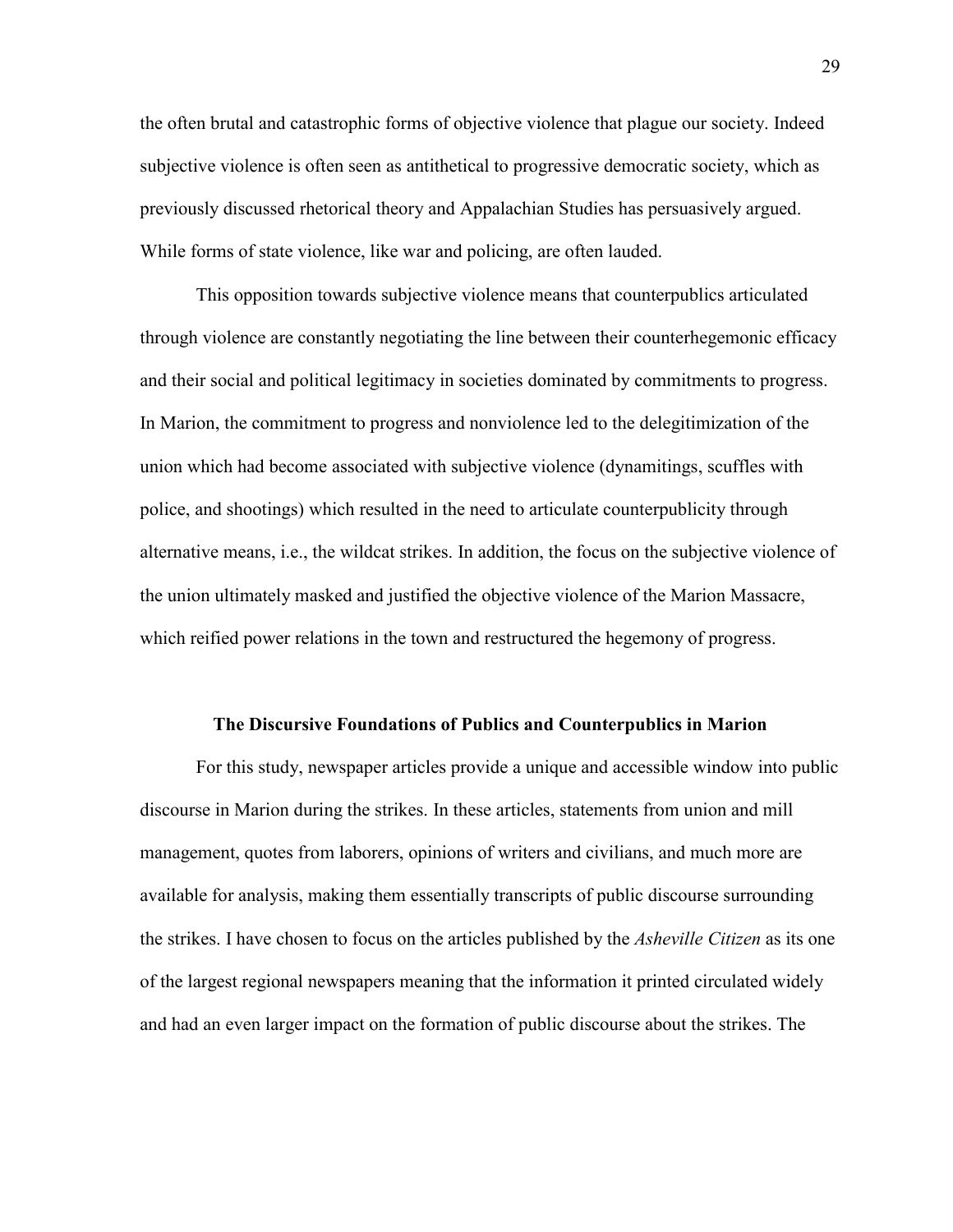*Citizen* also had daily coverage of the events in Marion that summer meaning I had the ability to follow all of the ebbs and flows of the story.

The strikes in Marion began at Marion Manufacturing, one of the three largest textile mills in the town and the one that, because of its overt paternalism and temperamental owner, became the central focus of strike action for the UTW local  $#1659$ .<sup>[8](#page-40-0)</sup> The strike began, as mentioned, in response to two trends occurring at the factory. The first, the *stretch-out*, a common phenomenon throughout southern textile mills, forced workers to do up to twice as much work during their shifts for the same pay. The second, was the firing of workers who had joined the union. Management and owners at the mill were unresponsive to workers' appeals for reinstatement. On July 11, 1929, workers left their stations at Marion Manufacturing. This wildcat strike would shortly thereafter be sanctioned by the UTW; however, the workers' desperate claim for a stake in the public sphere is clear. With some workers overworked and some unemployed, the time to act was upon them.

The contours of multiple public discourses forming in Marion, and specifically how wildcat action functioned to articulate counterpublicity, begin to take shape. The permeability of these discourses shows the fundamental inability to clearly construct an exact idea of what discourse is *public* and what discourse is *counterpublic.* Even at a rhetorical level, it is impossible to box in discourses or people into neat categories. The language espoused by the directors of the mill highlights this most clearly. While they unanimously touted the centrality and importance of the mill to the community and its workers, they were not unanimous in their sentiment towards the strike.<sup>[9](#page-40-1)</sup> J. Will Pless was more sympathetic to

<sup>8</sup> Byrd, 88.

<span id="page-40-1"></span><span id="page-40-0"></span><sup>9</sup> Anonymous, "J. Will Pless is Asked to Seek Strike Solution," *Asheville Citizen* (Asheville, NC), July 13, 1929.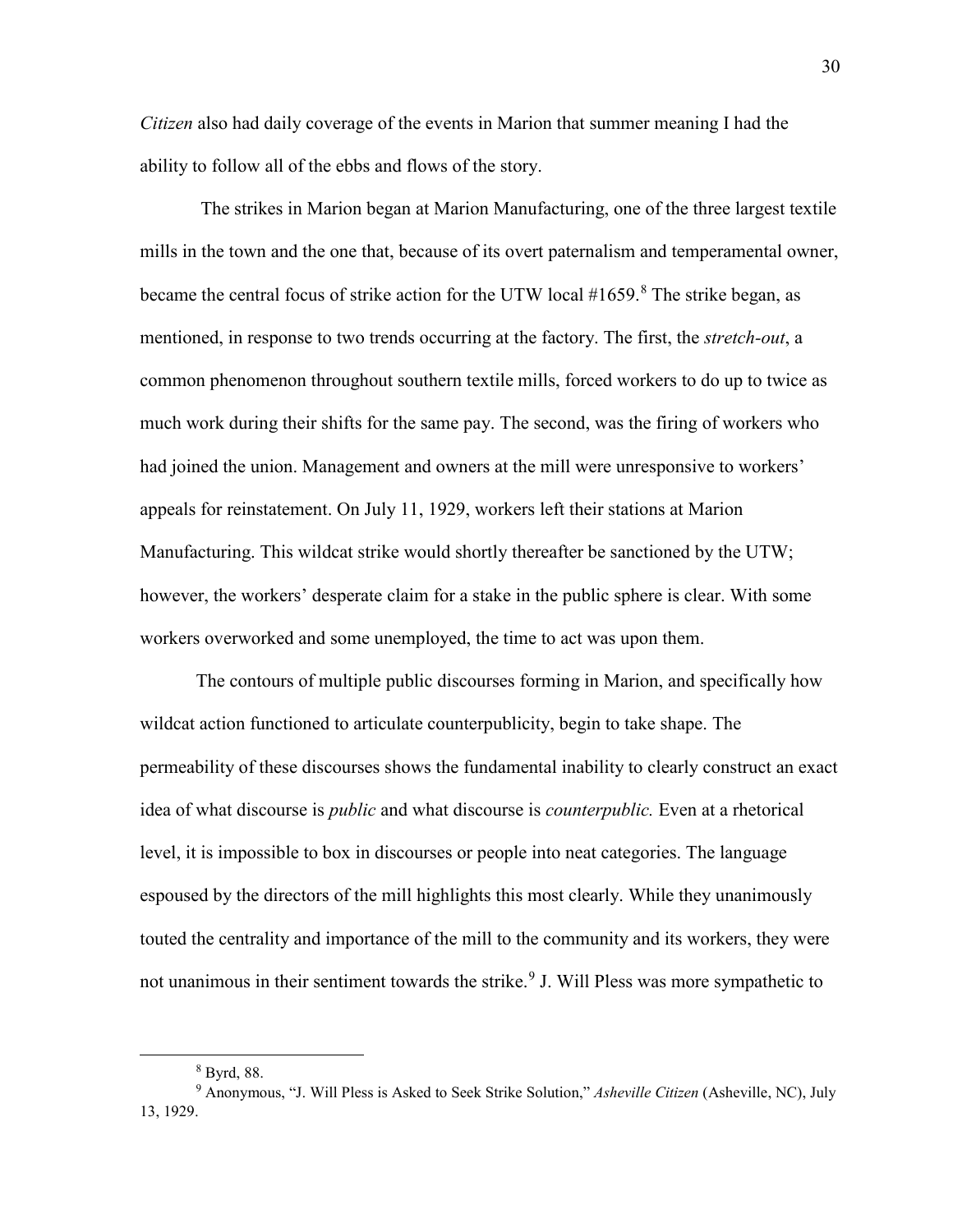the workers, arguing for their right to unionize, while Marion Manufacturing's president Reginal Baldwin was more anti-union, beginning the industrial espionage programs that attempted to infiltrate the union's ranks and even offering to "pay them to strike his mill," in an effort to taunt the burgeoning union.<sup>[10](#page-41-0)</sup> The Marion Chamber of Commerce, perhaps like many of Marion's citizens in these early stages of the strikes, announced that they were "entirely neutral in reference to the strike."[11](#page-41-1) These *public* discourses, in terms of their popularity and their structural supremacy, begin to show us the development of various public opinions about the strikes. It is clear that neutrality, sympathy, and antipathy towards the strikers and their destabilization of Marion's socio-political landscape all had their place in Marion's public sphere.

Statements from representatives of labor however clearly exemplify a rhetoric in opposition to these positions. In other words, *counterpublic* discourses began to emerge as exemplified by the rhetoric of the union and its agitators. In a statement released to the *Asheville Citizen,* union organizer Alfred Hoffman claimed that the workers were protesting "unfair discrimination" and that they had tried to "avert this situation but realized our efforts were futile after no attention was paid our requests."<sup>[12](#page-41-2)</sup> In addition, Hoffman's statement days later that the strike was a "spontaneous reaction to the terrible mill conditions which prevail in Marion" ran counter to much of the rhetoric of the New South and laissez-faire capitalism that argued southern workers were "cheap and contented labor."[13](#page-41-3) Here we can see how this

<sup>10</sup> Tom Tippett, *When Southern Labor Stirs* (New York, J. Cape & H. Smith, 1931): 118.

<span id="page-41-1"></span><span id="page-41-0"></span><sup>&</sup>lt;sup>11</sup> Anonymous, "Strikers' Trial Scheduled Today in Marion Court," Asheville Citizen (Asheville, NC), July 24, 1929.

<span id="page-41-2"></span><sup>12</sup> Anonymous, "650 Employes of Marion Mill Stage Walkout," *Asheville Citizen* (Asheville, NC), July 12, 1929.

<span id="page-41-3"></span><sup>13</sup> Byrd, 15; Sinclair Lewis, *Cheap and Contented Labor: The Picture of a Southern Mill Town in 1929*  (Merckle Press, 1980).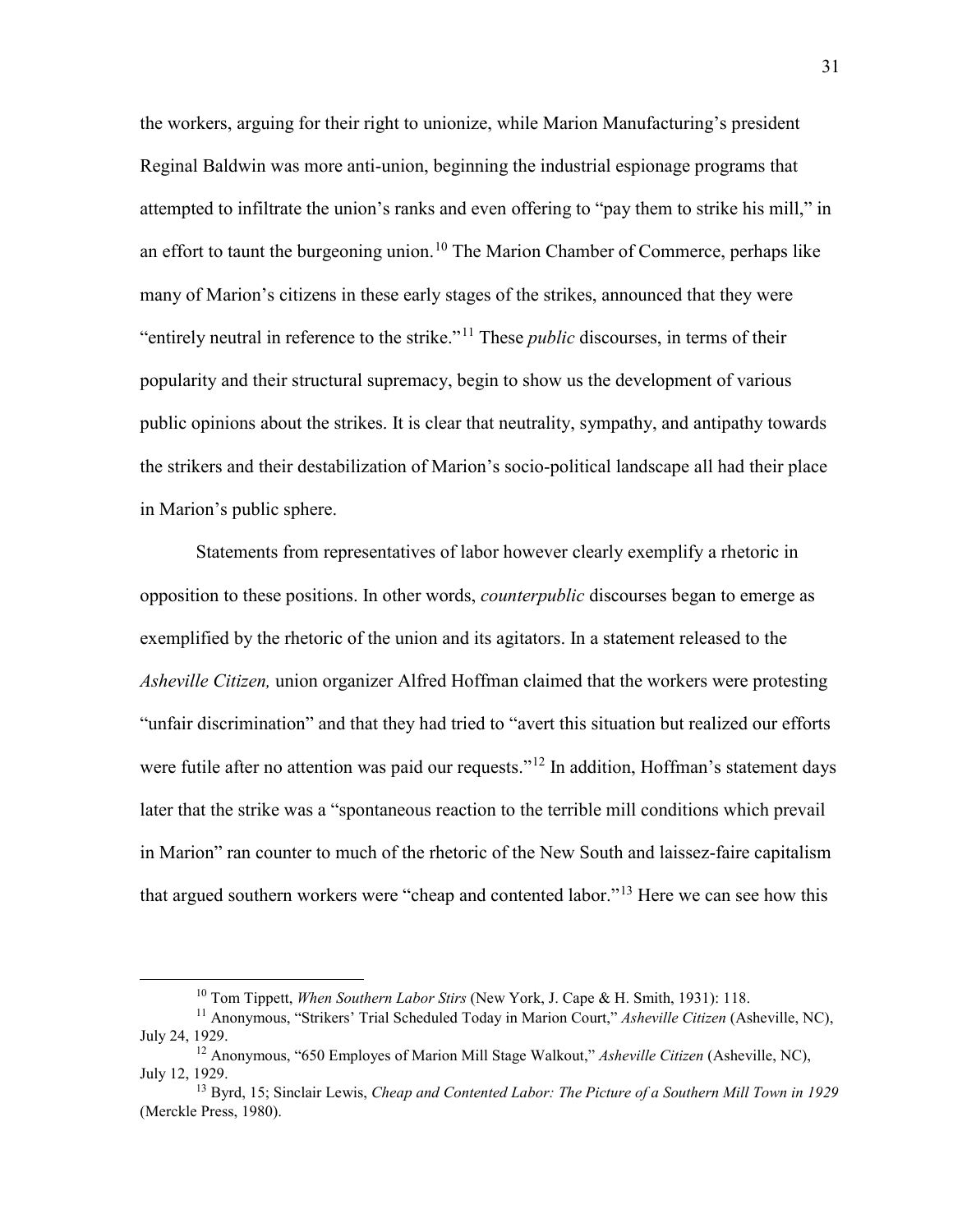initial wildcat strike carved out a new discursive space in Marion's public sphere that offered a legitimate place for labor's demands and desires. Wildcat action functioned to articulate a counterpublic discourse in Marion that would be co-opted by the union.

Physical violence quickly followed the beginnings of the strike and also, like wildcat strikes, functioned to articulate public and counterpublic discourses in a way that brought about material effects in the form of legal repercussions and the manipulation of public opinion. On July 18, Baldwin attempted to usher a group of loyal workers past the picket line to begin work at the mill. As strikers resisted their entry, Baldwin fell to the ground grasping his bleeding head. According to Hoffman, it was the gate of the mill that "struck the president during the scramble which ensued," however, the affair ended with eighteen warrants issued to strikers for "Conspiracy to assault beat and wound one R.W. Baldwin, president of Marion Manufacturing Company and other employes [sic]."[14](#page-42-0) This conflict followed Baldwin's return from a meeting with Pless and other executives for the mill. Pless argued in favor of the strikers, which ultimately led to his removal from Marion Manufacturing's board of directors.<sup>[15](#page-42-1)</sup> This was a win for Baldwin that reflected the power of mills in Marion and the precariousness of the strikers. The meeting was meant to bring about a swift and peaceful resolution to the strikes but the triumph of Baldwin meant that no stasis would be reached between the union and mills. This moment of violence at the mill gate also exemplifies how the union was connected to violent action in the public discourses in Marion. Not only had Baldwin's power been reaffirmed through this incident, but with

<span id="page-42-1"></span><span id="page-42-0"></span><sup>14</sup> Anonymous, "18 Arrests Are Made in Strike at Marion Mill," *Asheville Citizen* (Asheville, NC), July 19, 1929.

<sup>15</sup> Byrd, 98.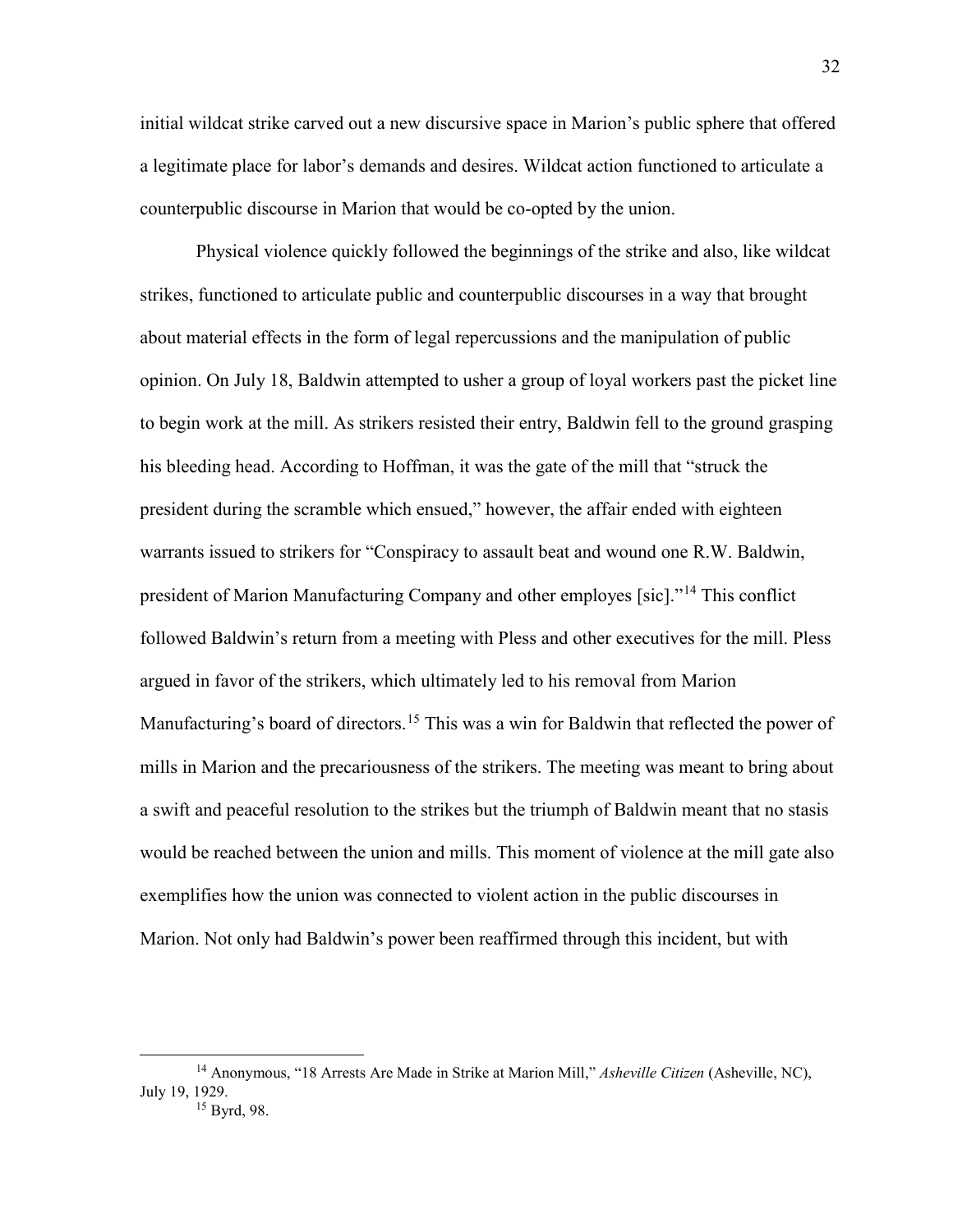charges brought upon numerous strikers for assault, the union's image in Marion's public was beginning to be attacked.

This violent incident also helps to elucidate the public's commitment to nonviolence (or progress) which is evident in the discourses that emerged from it. Commitments to nonviolence led to a flat-out rejection of the scuffle as a legitimate means of deliberation or action. Judge John H. Harwood's decision in the court case that followed clearly displays how nonviolence would be ideologically favored over violence in Marion's public sphere even as violence proliferated in practice on the streets. Rationalizing his decision to issue an injunction barring strike activity on the mill's property, Harwood argued that employers have a right to hire whom they wish and employees have the right to work where they please.<sup>[16](#page-43-0)</sup> Following in this vein, Harwood proclaimed that "Civil wrongs cannot be righted by force."<sup>[17](#page-43-1)</sup> This was a clear denunciation of violence and proclamation of a commitment to notions of progress defined by deliberation and peaceful solutions. It was Harwood's desire that "the men go back to work and then the differences be arbitrated, while the men are still engaged in work," further exemplifying his commitment to deliberative solutions to the conflicts in Marion. This initial scuffle between strikers and Baldwin exemplifies violence's rhetorical capacities. While striking Baldwin may have articulated discontent on account of workers, on the one hand, it also served to associate the union with violence in the public sphere. This is made evident by the union's attempt to distance themselves from being cast as violent actors by blaming the gate.

<span id="page-43-1"></span><span id="page-43-0"></span><sup>16</sup> Anonymous, "Marion Strikers Restrained from Picketing Mill," *Asheville Citizen* (Asheville, NC), July 25, 1929; Byrd, 104.

 $17$  Quoted in Byrd,  $101$ .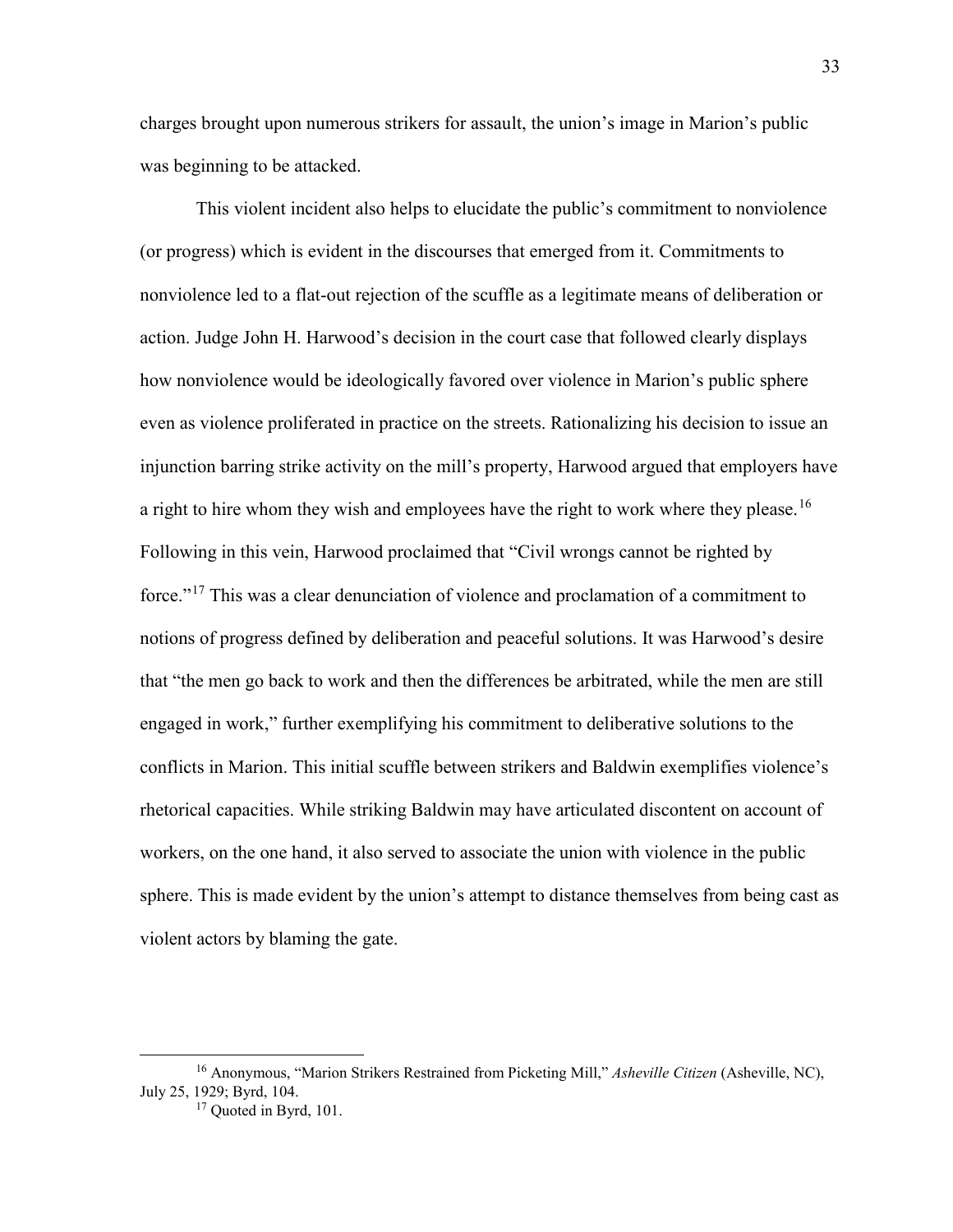## **The "Summer of Dynamite":**

## **The Construction of a Climate of Violence in Marion**

In response to the growing unrest in Marion, the mill owners began a series of evictions, leading to more unrest. Evictions consistently became a site of violence during the strikes. Because mill owners also owned the villages, the mill owners had near complete control over the livelihood of workers who were not only fighting for their jobs but also a roof over their heads. The first notable attempt to evict residents of the Clinchfield mill village occurred on August 16. Sheriff Oscar Adkins went to the home of J.B. Lamb to serve him an eviction notice; however, Adkins decided not to evict Lamb when he learned that his daughter was ill.<sup>[18](#page-44-0)</sup> As Adkins and his officers returned to the street they discovered that their truck was missing. According to reports, "They were informed that the former employes [sic] of the mill had told the driver to get out of the village with his truck."<sup>[19](#page-44-1)</sup> Adkins then moved to evict Clinchfield resident and worker Van Black. When Sheriff Adkins ordered Black to vacate the premises, Black refused. At this time, a "'mob' of about 400 men formed and forced the deputies to leave after pushing Deputy C.I. Tate down the steps and injuring his leg."<sup>[20](#page-44-2)</sup> Adkins is said to have wanted to leave to avoid any potential bloodshed. When he returned to his car, the crowd attempted to turn it over.

This event highlights the growing climate of violence in Marion. The desperation and precarity of the workers induced violent action as a response made possible by the shifting rhetorical landscape that sanctioned violence as a discursive tool for the articulation of workers' agency. Millhands used force where traditional methods of action proved

<span id="page-44-1"></span><span id="page-44-0"></span><sup>18</sup> Anonymous, "Crowd Prevents Eviction Move," *Asheville Citizen* (Asheville, NC), August 17, 1929. <sup>19</sup> Ibid.

<span id="page-44-2"></span> $20$  Ibid.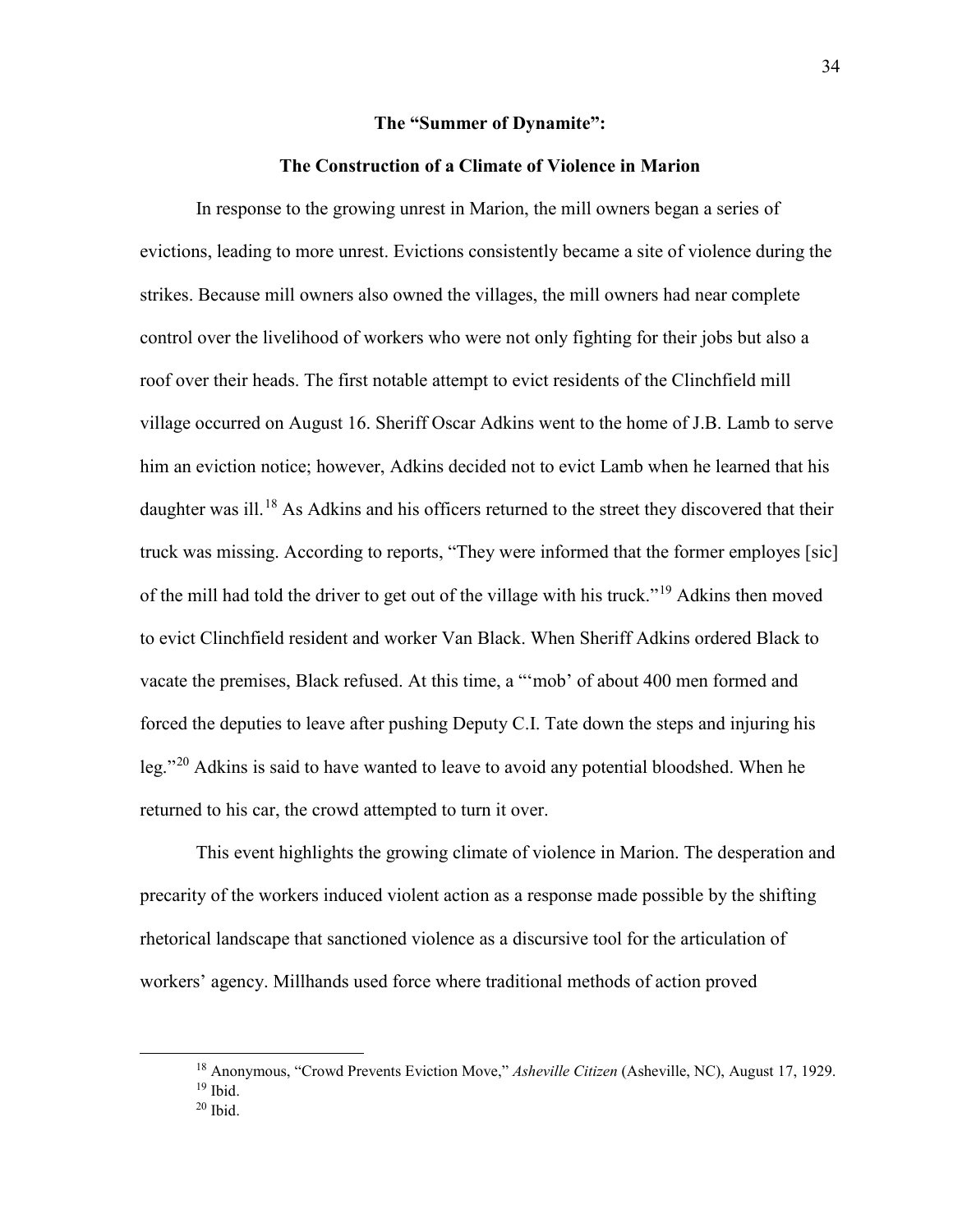inadequate. Not only were workers able to overpower the sheriff and his deputies, but they were also able to do so without legal repercussion. Instead, the workers used violence to achieve a sense of security and control over their environment forcing the sheriff to leave without serving or enforcing any of the eviction notices. The threat of growing instability brought about violence that articulated counterpublicity, bringing public attention to the precarity of workers.

In the midst of growing violence, the union made a number of moves to alter its image in the public sphere. The scuffle with Baldwin at the gate, eviction conflict, and other episodes and their coverage in the media began to conflate union activity with the violence in Marion. In a statement to the *Asheville Citizen,* the union condemned the actions of Adkins who seemed to take sides with the mills, declaring him an "impartial officer of the law" and affirming their own commitment to peaceful resistance stating, "Violence never aided any case," and that, "we can control our tempers."[21](#page-45-0) This is one of the clearest discussions of violence that emerges in the primary sources. The union's position against violence is clear evidence of the commitment to progressive ideals even amongst a counterpublic entity. Even while laborers engaged in physical conflicts with deputies, the union was taking a public stance that denounced the violence and affirmed ideals of progress. This stands as an attempt to distance the union from violent action so that it may maintain its legitimacy in the public sphere.

The union implemented a number of other tactics to maintain its public legitimacy and distance itself from violence. As strikers and mill owners prepared for the reopening of Clinchfield, the union designated a special squad of strikers, marked with red handkerchiefs

<span id="page-45-0"></span><sup>21</sup> Anonymous, "Strikers Deny Spirit Waning," *Asheville Citizen* (Asheville, NC), August 16, 1929.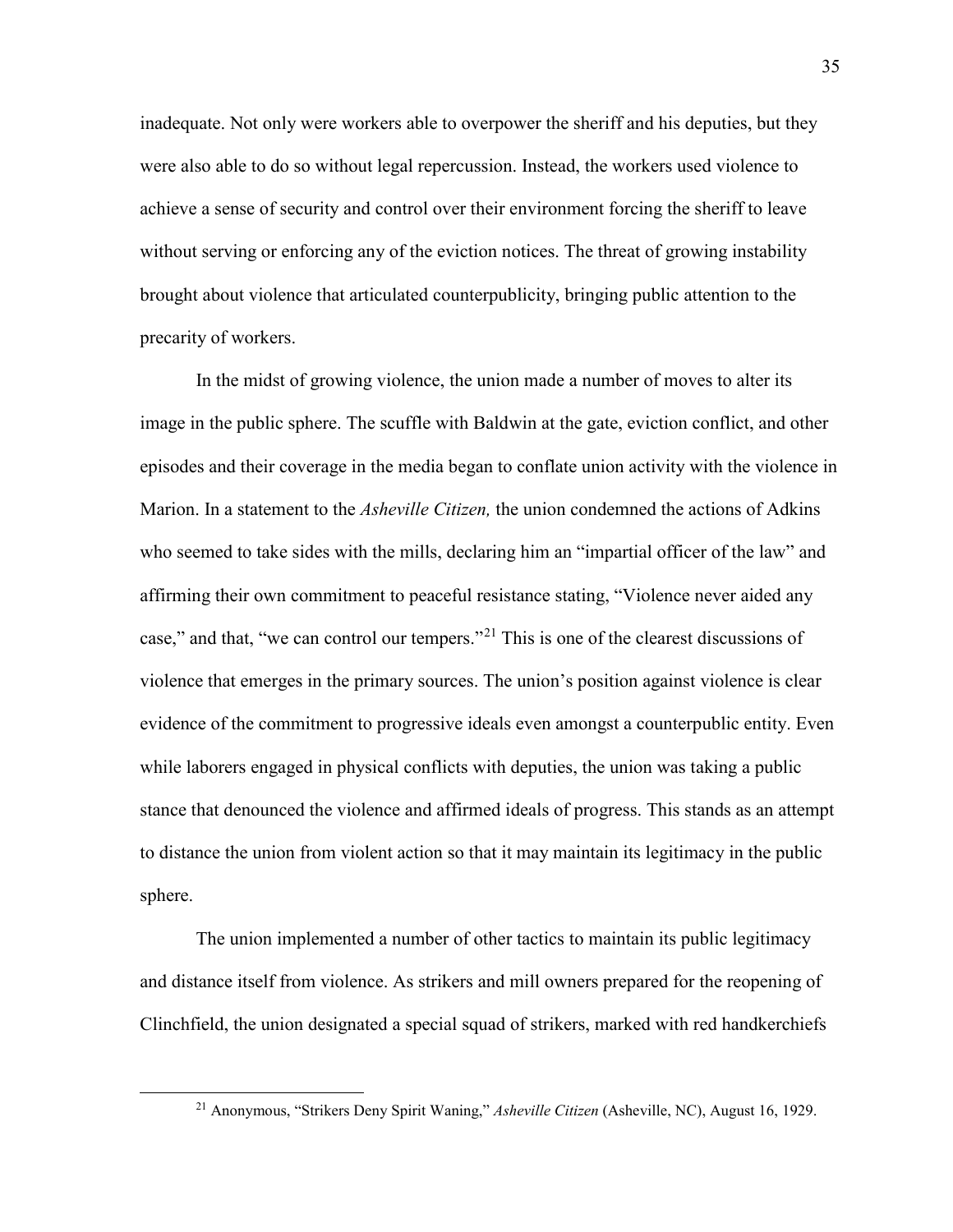to act as the "peace committee, charged with the duty of keeping order."<sup>[22](#page-46-0)</sup> The union also continued its use of mass public prayers at sunrise, a tactic devised to portray an image of peaceful, god-fearing protesters. Aware of public animosity towards violence, even as it engulfed the town, the union knew it had to distance itself from violence in order to maintain its position as a functional counterpublic entity. This shows the impact of violence on the legitimacy of counterpublics. As Max Weber noted, only the state, with its monopoly on violence, has access to the use of violence while maintaining its legitimacy.<sup>[23](#page-46-1)</sup> The growing violence and its connection to union agitators was wearing away at the union's legitimacy, forcing the union to make these moves to recover its social and political legitimacy in Marion's public sphere.

With no clear end to the strikes in sight, Governor O. Max Gardner sent Judge Nat Townsend to arbitrate an agreement between the union and the mills. His response to the growing intensity of the conflicts clearly align state interests with those of the mills and illustrates a public ideological commitment to nonviolence. "Your men are doing everything possible to aid the losing of your cause," Townsend told Hoffman. He continued, "Your men have violated the laws of the state and the honor of North Carolina is at stake."<sup>[24](#page-46-2)</sup> At this time, the state, in support of the mills and their return to operation, brought their own symbolic changes to the streets of Marion by deploying National Guard units from Morganton and Asheville to aid in keeping order at the reopening of Clinchfield.<sup>[25](#page-46-3)</sup> This was a public show of

<span id="page-46-0"></span><sup>22</sup> Douglas Eller, "1,500 Workers to Join Their Ranks at Dawn," *Asheville Citizen* (Asheville, NC), August 19, 1929.

<span id="page-46-1"></span><sup>23</sup> Max Weber, "Politics as a Vocation," in *Max Weber: Essays in Sociology,* eds. H.H. Gerth and C. Wright Mills (New York: Oxford University Press, 1946), 77-79.

<span id="page-46-3"></span><span id="page-46-2"></span><sup>24</sup> C.R. Sumner, "Clinchfield Plant Will Essay Start Again Today," *Asheville Citizen* (Asheville, NC), August 19, 1929.

 $25$  Sumner.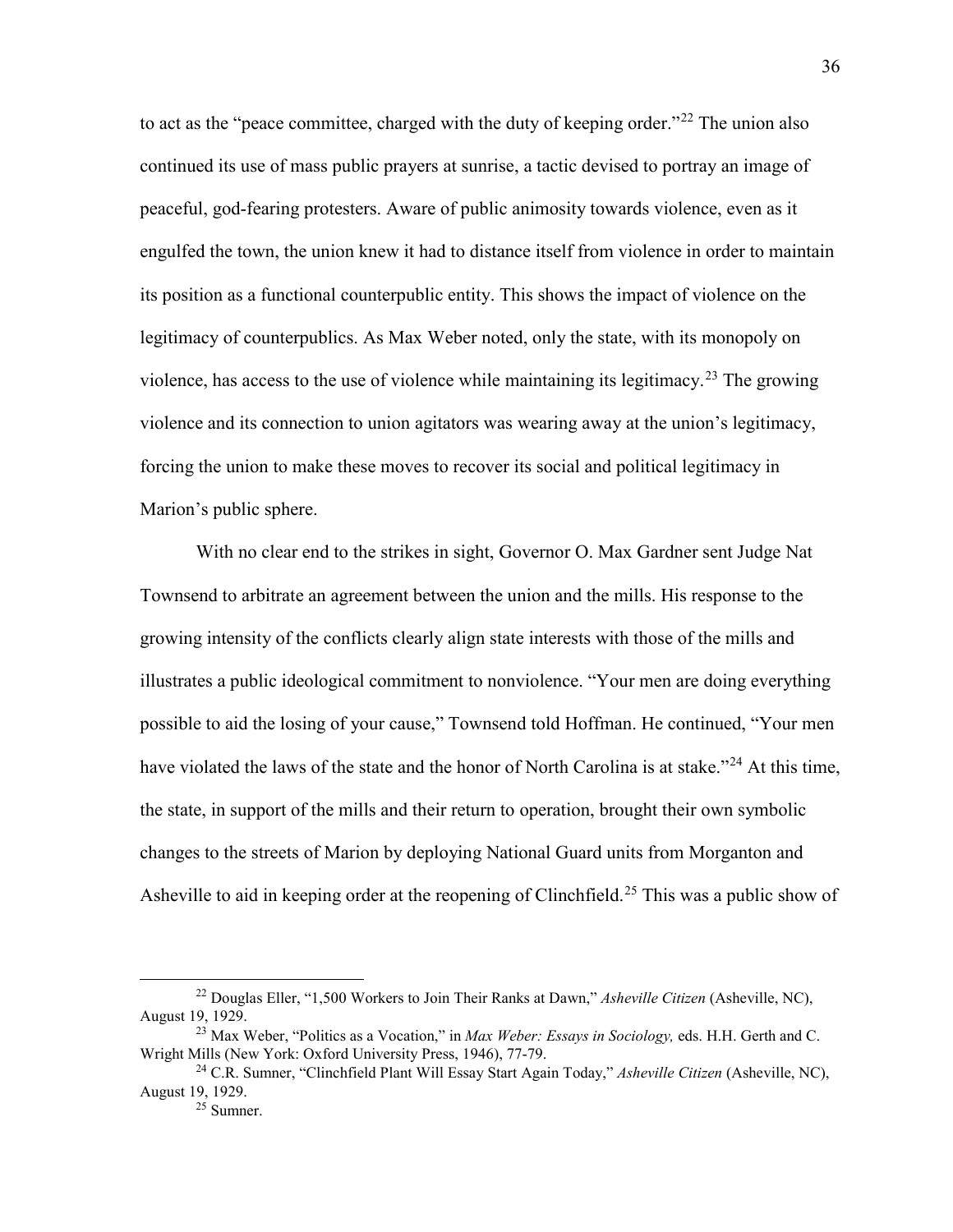force. The deployment of the guard to help quell the violence taking over Marion highlights the growing climate of violence in the town and the public's commitment to nonviolence. The unrest in Marion had reached national news, due mainly to the chaotic and violent nature of the strikes, forcing the governor to act. With the coming of the guard, it is clear that Gardner felt the violence in Marion had grown beyond the capacities of the local government to handle it. In addition, their deployment exemplifies the public commitment to nonviolence in the midst of growing instability and violent action. Townsend's statement that the strikers are trying to *lose their cause* shows that their violent resistance was not valued by the public and was harming their overall legitimacy.

However, the presence of the Guard did little to tamp down the violence in Marion. After the Guard's arrival, three non-union workers attacked a union picketer with knives.<sup>[26](#page-47-0)</sup> One of those three men, Charlie Couch, was also charged with drawing an automatic pistol on women on the picket line. But perhaps the most jarring manifestations of the laborers' discontent were the frequent bombings, so common the summer has come to be known as "the summer of dynamite."<sup>[27](#page-47-1)</sup> The first of these blasts occurred on the night of August 18. Alfred Hoffman had planned a prayer at the break of daylight for the following morning. Members of the peace committee handed out sandwiches and coffee to strikers on the picket line who felt the growing tension coming with the reopening of Clinchfield. Suddenly, at approximately 1:50 am, "the windows in the mill villages were rattled by a sudden explosion."<sup>[28](#page-47-2)</sup> Another blast shortly followed, this one targeting the home of Boyce Sprinkle, a foreman at the Clinchfield Mill. As the town roared to life and picketers assembled at the

<span id="page-47-0"></span><sup>26</sup> Sumner.

<span id="page-47-1"></span><sup>27</sup> Byrd, 123.

<span id="page-47-2"></span><sup>28</sup> Sumner.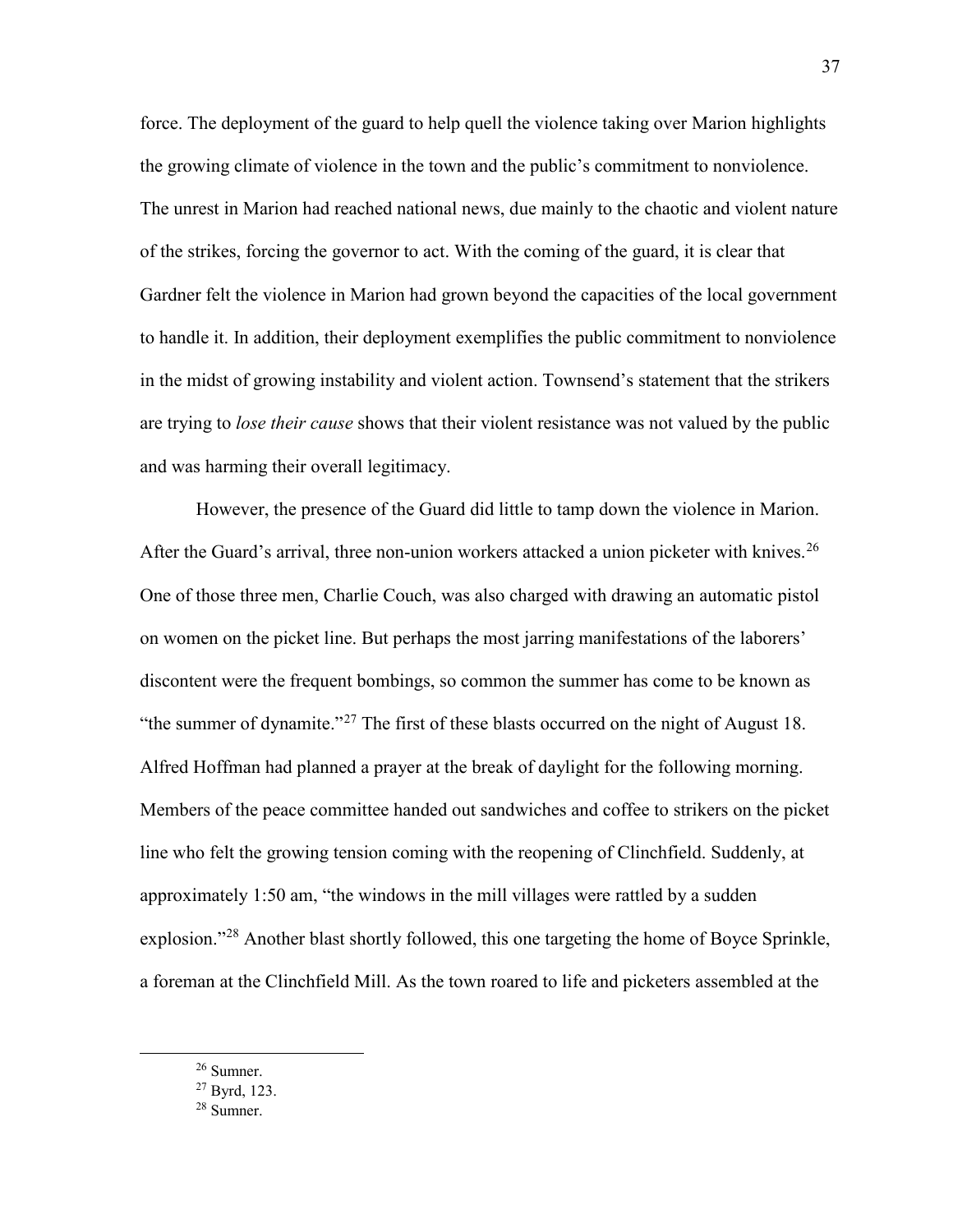mills, "Several members of the 'Peace committee'... reported that they had been fired upon."<sup>[29](#page-48-0)</sup> Once again we see violence erupting in the moment of instability and precariousness for strikers. Though the reopening of Clinchfield was welcomed by Hoffman, who preferred to focus on Marion Manufacturing, for workers the reopening of the mill meant that Clinchfield's strikers would be left on the picket line while loyal workers earned a paycheck. Public commitment to nonviolence was doing little to hinder its rhetorical deployment towards the articulation of counterpublic agency.

Dynamite blasts would become a common occurrence in Marion and the community would respond to them in ways that fully demonstrates the public's commitment to progress and nonviolence. Another notable series of dynamite explosions occurred on August  $23.^{30}$  $23.^{30}$  $23.^{30}$ Byrd recounts "Suddenly, a chain of explosions pockmarked the night. Faintly, the clatter of gunshots and breaking window glass filled the vacuum of silence left in the wake of the blasts."[31](#page-48-2) The company store and the home of Boyce Sprinkle, once again, were targets that night. However, what is peculiar about this series of blasts is that it seems that *anyone* was a target that night. Byrd notes "the random nature of the dynamitings targeted the village and its inhabitants." These blasts made it clear that even residents of downtown Marion were not completely safe. The chaos and uncertainty they brought to the town further destabilized the union's image and highlights the precarity of workers and citizens alike in a climate of violence. This proved to be particularly harmful to the public image of the union. With more people becoming subject to violence, the union would have to do more work to counter the conflation with violence occurring in the media and amongst citizens. At the same time, the

<sup>29</sup> Sumner.

<span id="page-48-2"></span><span id="page-48-1"></span><span id="page-48-0"></span><sup>30</sup> Douglas Eller, "Leaders Fear Peace Parley May Collapse," *Asheville Citizen* (Asheville, NC), August 23, 1929.

 $31$  Byrd, 135.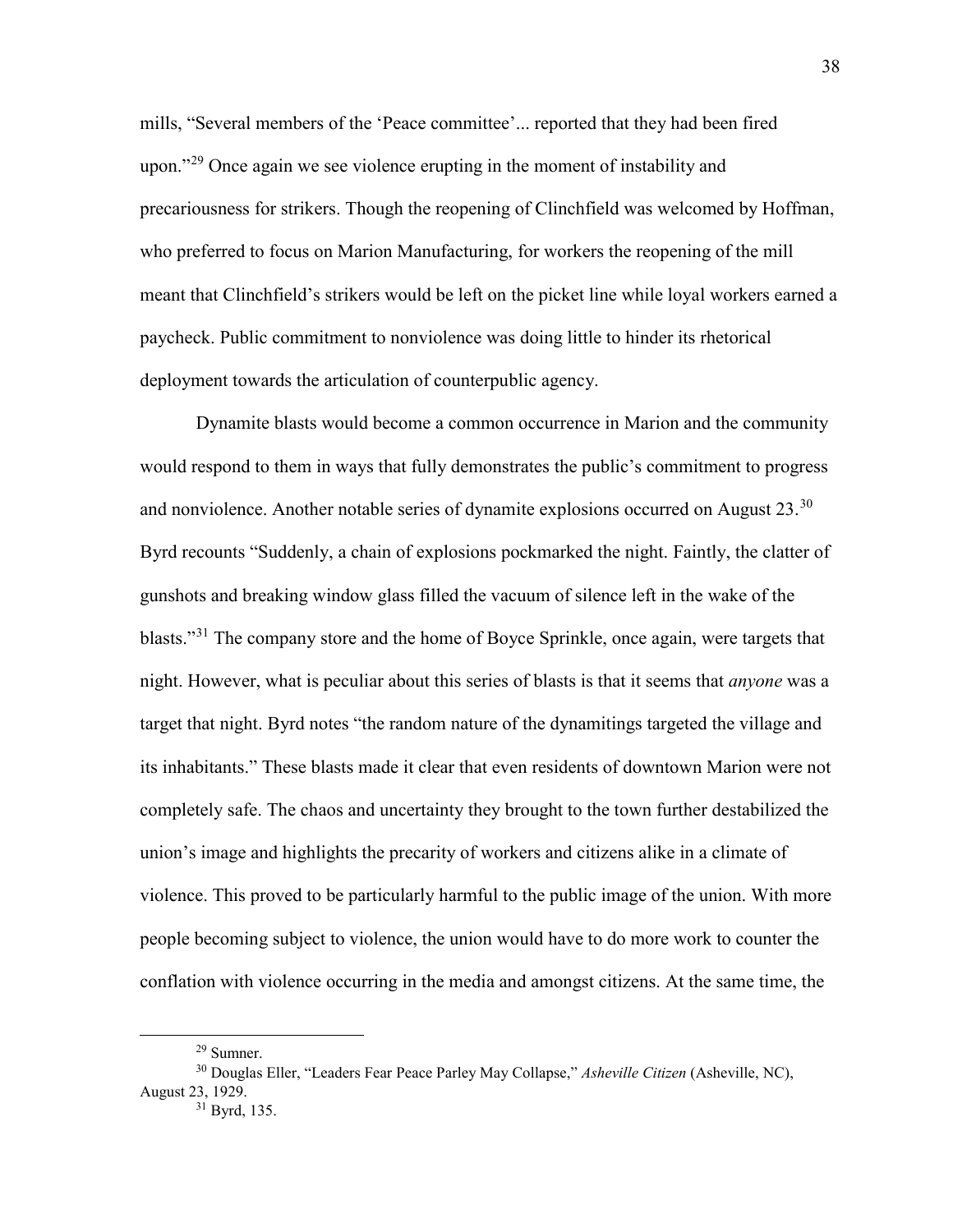random nature of the bombings would elicit more vocal opposition to the violence and the union, particularly from the town's religious leaders.

Blame for the August 23rd blasting fell squarely on the union which further impacted its image to the public. The violent nature of the strikes, particularly the abundance of dynamite, swayed public opinion resolutely against the union. The union released a statement that claimed "no violent acts have been committed and none was threatened,"[32](#page-49-0) in order to distance themselves from the violence in Marion that was attributed more and more to union and strike activity. The union's ability to be a legitimate representative for the workers, their ability to function as a counterpublic discourse to those of the state and the mills, was beginning to slip.

Some of the most vocal public opponents of the violence in Marion were the town's religious leaders. They would be key in helping to equate the union with violence. The discourse emerging from religious leaders in Marion provide a clearer window into how the union's image was equated with violence leading to public delegitimization. Reverend J.N. Wise actually became a target of a failed dynamiting that occurred in the wake of faltering negotiations in the closing weeks of August. A group of strikers hijacked Wise's car and threw a stick of dynamite in the bushes of his home that failed to go off.<sup>[33](#page-49-1)</sup> Wise became a vocal opponent of labor violence and his statements would exemplify public discourse that equated the violence in Marion with union activity. The *Asheville Citizen* reported on August 25th that "Protesting against what they characterized as a reign of terror," Reverend Wise and several ministers urged Judge Townsend "to send the troops to the mill village."<sup>[34](#page-49-2)</sup>

<sup>32</sup> Quoted in Byrd, 132.

<span id="page-49-2"></span><span id="page-49-1"></span><span id="page-49-0"></span><sup>33</sup> Douglas Eller, "Strikers May Turn Down Proposal Entirely," *Asheville Citizen* (Asheville, NC), August 25, 1929.

<sup>&</sup>lt;sup>34</sup> Eller, "Strikers May Turn Down Proposal Entirely."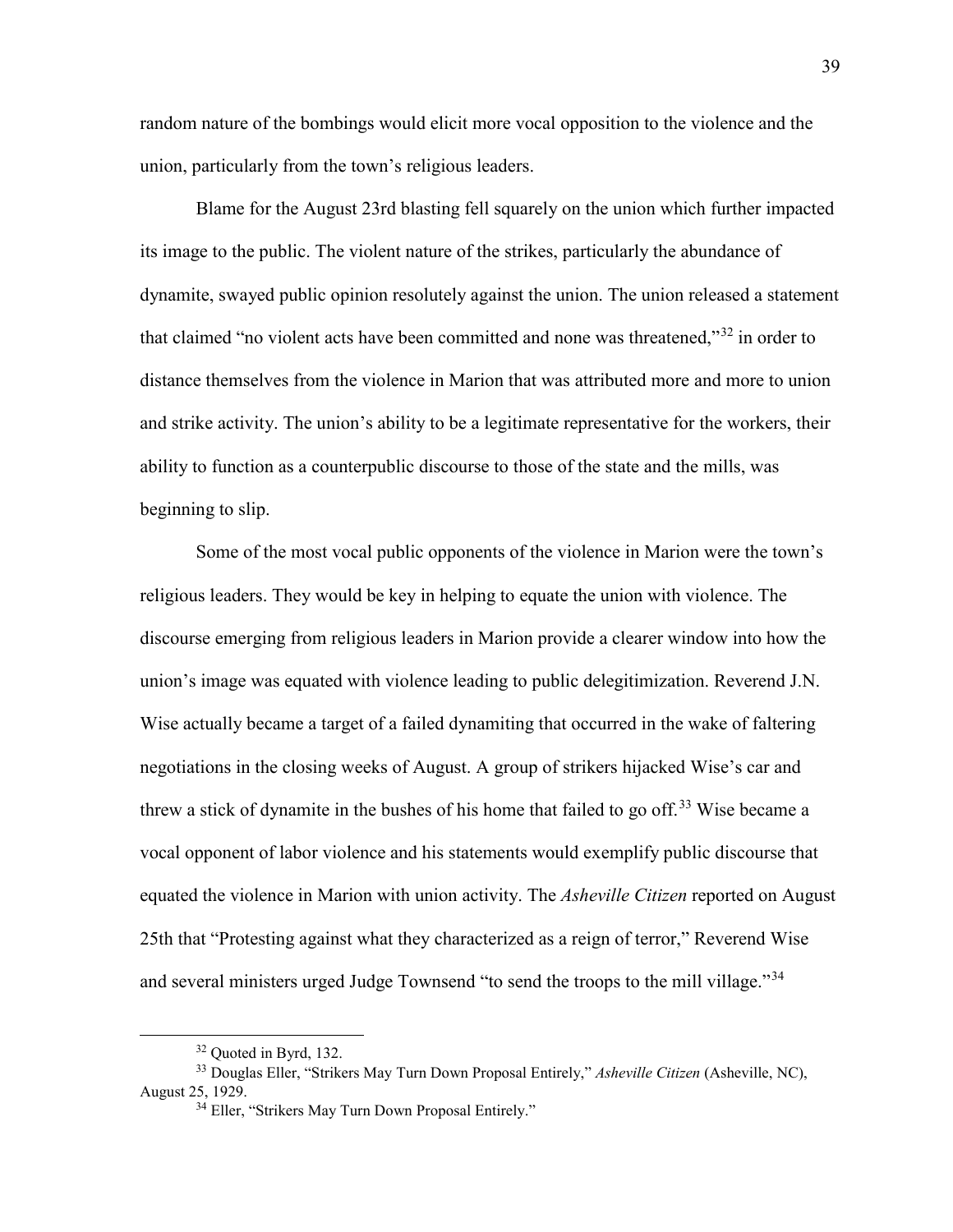Churches held prayer meetings in which they would "ask for deliverance from a 'second night of terror' the reference being to the explosions that have been occurring in the mill village area at intervals since the strike got underway."<sup>[35](#page-50-0)</sup> In setting the bond for the three strikers charged with dynamiting Wise's house, Squire Dysart claimed, "There has been too many explosions in the mill village during the past few nights," asserting that the \$1,000 bond for each was fair. In response, the union again attempted to distance itself from the work of individual strikers. Hoffman stated, "I want to say that we do not approve of the use of such methods," and that "we believe the dynamite that has been exploded… was done by persons whose real motive was to have the troops brought to the village."[36](#page-50-1) Despite the union's efforts, the community only saw a clear connection between the violence in Marion and the union. The public's commitment to nonviolence combined with the growing and ever-present violence in Marion was serving to delegitimize the union and further undermine its counterpublic potential.

#### **The Marion Massacre:**

#### **Wildcat Strikes and the Violent Suppression of Counterpublic Discourse**

The violence in Marion, from scuffles at the mill gate and tangles with law enforcement over evictions to dynamitings and shootings, had served to delegitimize the union in public discourse. In addition, a number of failed agreements between the union and the mills to bring about an end to the strikes also served to put the union on shaky ground with workers. According to reports, the workers lost faith in the union entirely after a

<span id="page-50-0"></span><sup>35</sup> Douglas Eller, "Peace Terms Turned Down by Strikers," *Asheville Citizen* (Asheville, NC), August 27, 1929.

<span id="page-50-1"></span><sup>36</sup> Douglas Eller, "Marion Seething with Excitement as Strike Draws to Climax," *Asheville Citizen*  (Asheville, NC), August 30, 1929.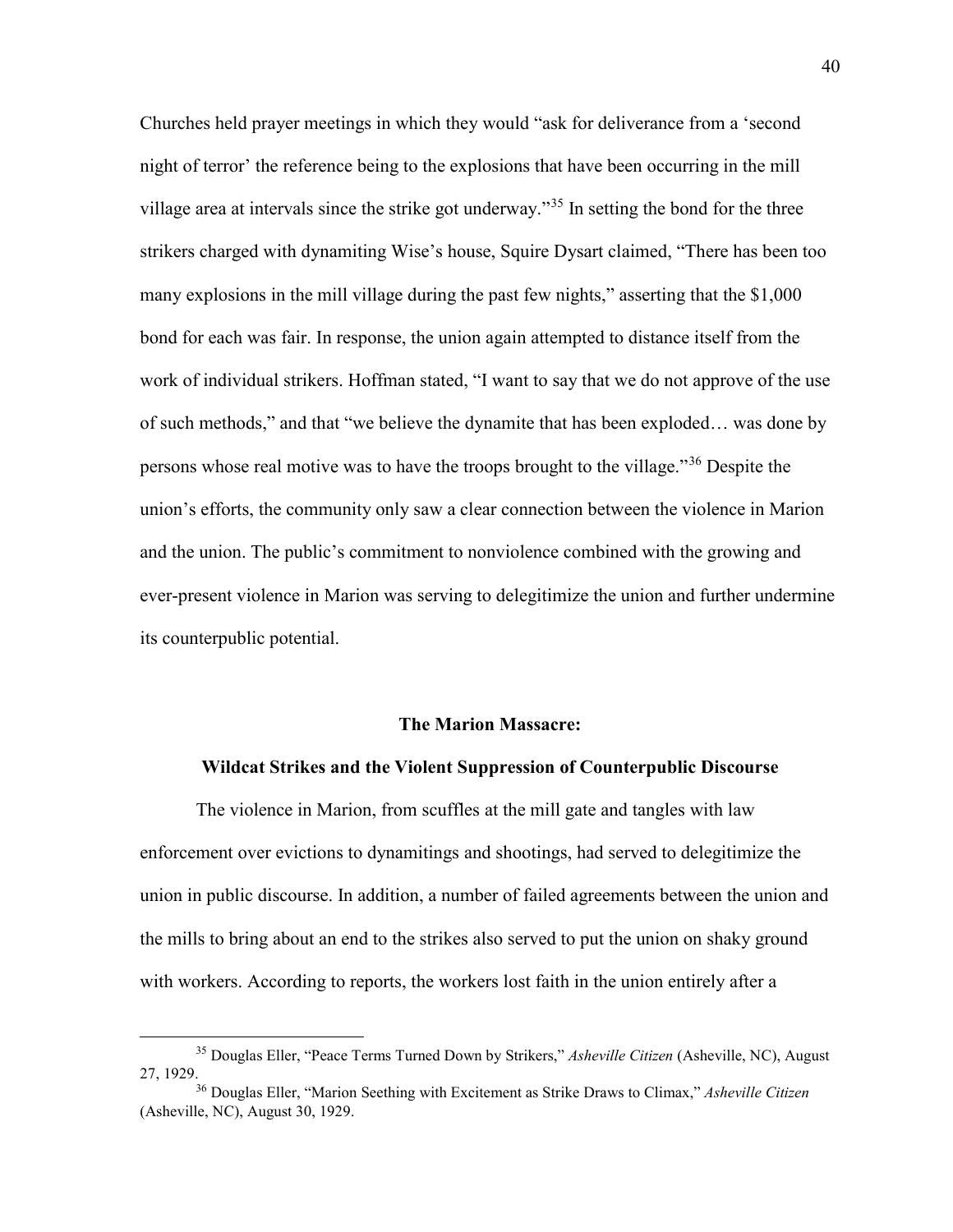September 8 agreement, described as "articles of surrender on the part of the unions."<sup>[37](#page-51-0)</sup> Rehired workers saw a reduction in both hours and pay, rather than just the reduction in hours they sought.<sup>[38](#page-51-1)</sup> Baldwin and Hart announced that loyal workers would see an increase in their wages as a sign of their appreciation. Adam Hunt, the overseer who began the stretch-out that pushed workers to strike in July, instituted a "policy of hazing and harassment" inside the plant and on the outside circulated a blacklist against UTW members and sympathizers.<sup>[39](#page-51-2)</sup> Millhands who returned to work did so "because they had to, not because they were enthusiastic to do so."[40](#page-51-3) Workers had struggled and fought since early summer, yet they remained as precarious as ever. Just as wildcat action on July 11 was necessary to kick off the strikes, workers again would turn to a wildcat strike to push once more for the rights they felt they deserved and that union could not deliver. On October 2nd, months of violence culminated in the moment that would come to define Marion's labor struggle.

Perhaps the clearest example that Marion's public sphere had been altered by the strikes and the violence that engulfed the town that summer of 1929 can be seen in the rumors that circulated around town. As Gerard Hauser notes "publics are more than ideal; they are concrete emergences whose contours form through the materiality of the rhetoric to which they are attending and who make themselves evident through the materiality of their own vernacular modes of rhetoric."<sup>[41](#page-51-4)</sup> The rumor mill in Marion concerning the possibility of

<span id="page-51-0"></span><sup>37</sup> Douglas Eller, "Hoffman Admits Defeat In Clinchfield Strike," *Asheville Citizen* (Asheville, NC), September 8, 1929.

<span id="page-51-4"></span><span id="page-51-3"></span><span id="page-51-2"></span><span id="page-51-1"></span><sup>38</sup> Douglas Eller, "Hope For Peaceful Settlement Of Marion Mill Strike Fading," *Asheville Citizen,*  (Asheville, NC), September 7, 1929.

<sup>39</sup> Byrd, 181.

 $40$  Byrd, 160.

<sup>41</sup> Hauser, 271.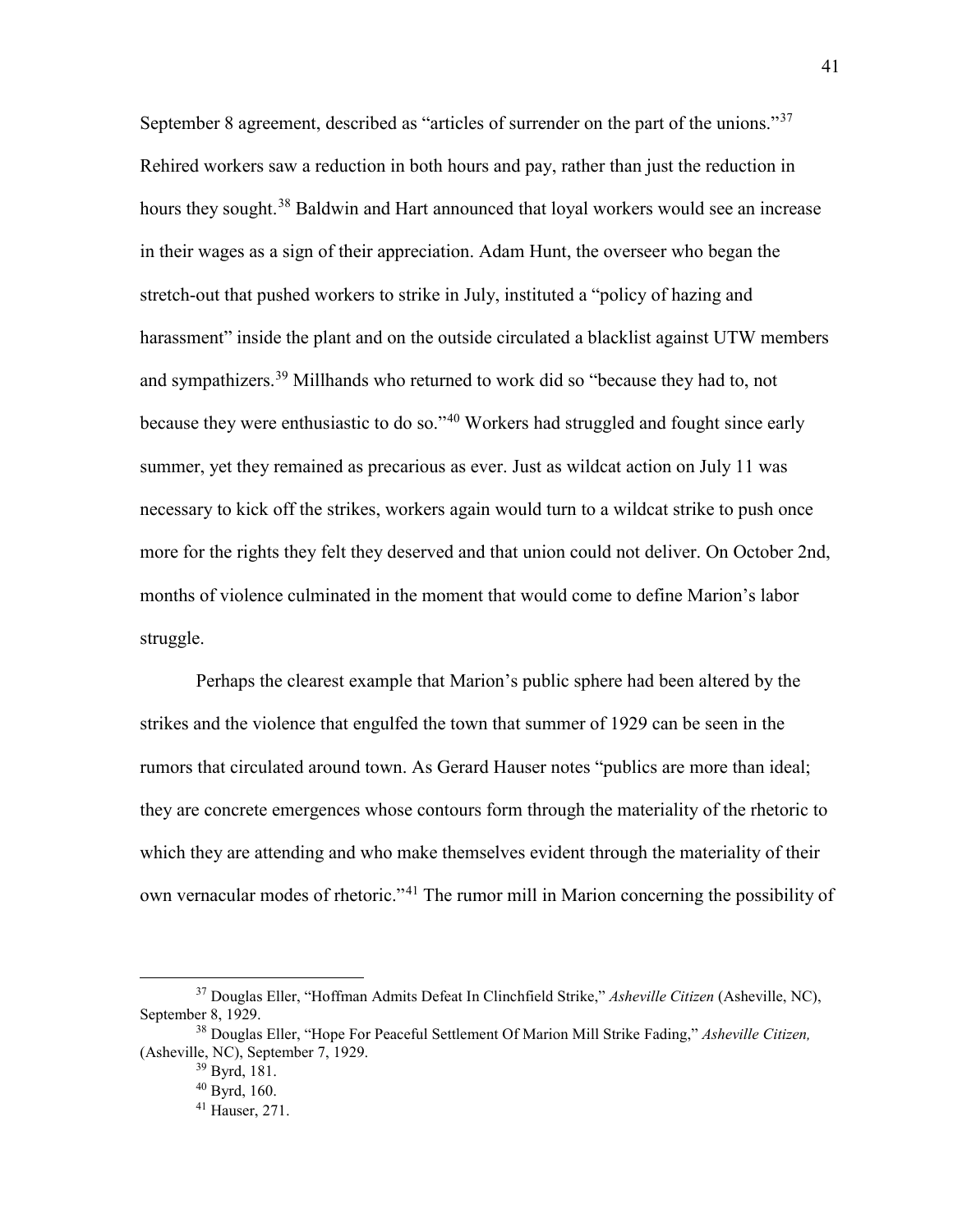renewed strikes and violence exemplifies this vernacular discursive manifestation of Marion's public sphere. Byrd explains that everyone in the town gathered at barber shops and other public places to discuss and gossip about the possibility of a new strike -- and the possibility of violence. "*Some-*body's gonna get kilt [sic]," one Marion resident recollected in an interview with Byrd, "everybody knew something [was] bound to happen."<sup>[42](#page-52-0)</sup> Rumors of a wildcat strike spread throughout the mills and the town since late September.<sup>[43](#page-52-1)</sup>

Almost all of the union leadership, Hoffman included, had left Marion to attend various conferences, conventions, or to tend to other matters.<sup>[44](#page-52-2)</sup> This lack of union leadership combined with a lack of faith in the union made wildcat action all the more probable. Even Adkins and his deputies knew. The night before the strike, they had men on shifts in the mill prepared for when the workers would turn off their machines and walk out.<sup>[45](#page-52-3)</sup> If Hauser is right and vernacular discourses are the only way to gauge public opinion, then it seems clear to everyone in Marion that the union had failed to bring about a satisfactory resolution to the struggle and that strike action would resume. Suddenly someone on the night shift yelled: "Strike!" Wildcat action again signaled the constitution of a new counterpublic in Marion. Through this wildcat strike, workers articulated their discontent with not only the mills, the state, and law enforcement but also with the union who had failed to represent them in the boardroom and gave them a bad reputation as violent outlaws in Marion's public.

The wildcat strikers formed their picket line outside the mill's gate and Adkins and his men likewise gathered across the street. Adkins had prepared himself with canisters of tear gas. Workers who refused to strike left the gate and hurried home. Day shift workers

<span id="page-52-0"></span><sup>42</sup> Quoted in Byrd, 185.

<span id="page-52-1"></span><sup>43</sup> Byrd, 182.

<span id="page-52-3"></span><span id="page-52-2"></span> $44$  Tippett, 135.

 $45$  Byrd, 186.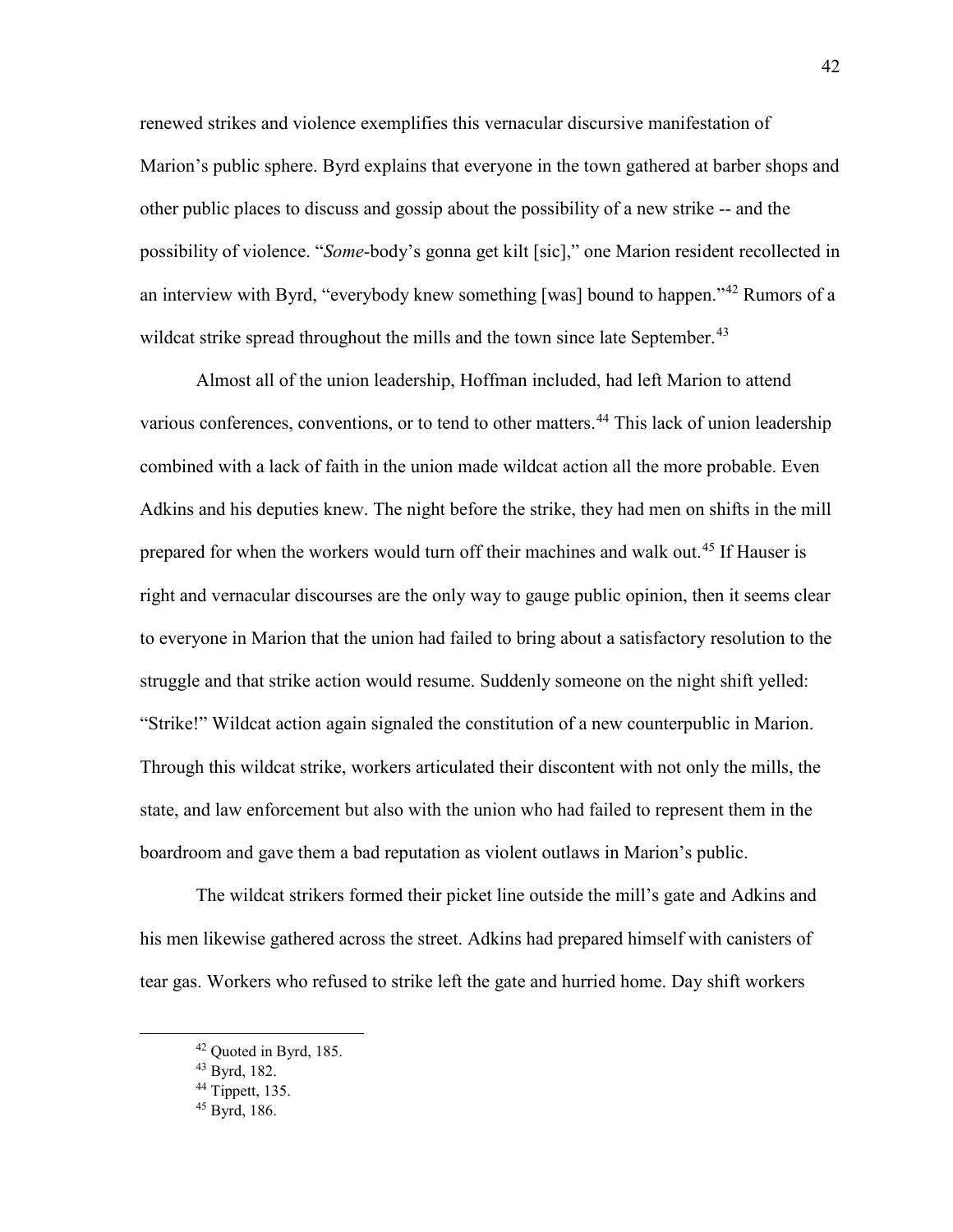began to show up at Marion Manufacturing and, with the 6:55 a.m. whistle blowing to signal the beginning of their shift, they tried to cross the picket. A struggle ensued as strikers screamed, "Let's go to work on those damned scabs."<sup>[46](#page-53-0)</sup> Adkins did his best to gain control of the situation but eventually, at 7:02 a.m., resorted to throwing the first can of tear gas.<sup>[47](#page-53-1)</sup> A deputy followed suit and with a cloud of smoke hovering over the gate of Marion Manufacturing, Adkins waved a second bomb in the air and tried to bring everyone to order. It was at this moment that a striker is said to have assaulted the Sheriff from behind. With Adkins stunned on the ground, chaos reigned. Violence again had engulfed the town. The next few minutes would exemplify violence's repressive potential and capacities. While the National Guard may have been a mostly passive representation of state power in Marion, the Sheriff and his deputies, beaten back multiple times by hoards of strikers, now used violence to their own ends in the culmination of the labor unrest of 1929.

At this moment, by all accounts, the events become unclear.<sup>[48](#page-53-2)</sup> Whether Adkins was able to retaliate or one of his deputies came to his aid, Adkins' attacker was subdued. It was in this moment that shots were fired. Lyle Hicklin, a witness to the events at the mill gate recounted for the *Asheville Citizen:*

Wherever the first shot originated and by whomever the first shot was fired, the effect was to draw spontaneous fire into the crowd before the gate and to create panic and havoc pitiful to behold. Some in the forefront of the striking ranks toppled into the road, several mortally wounded. Others fell as they fled toward safety. The shooting stopped as suddenly as it started and broke out again as members of the crowd continued to flee. Then all became quiet except for moans and screams and curses.<sup>[49](#page-53-3)</sup>

<sup>46</sup> Byrd, 190.

<sup>47</sup> Byrd, 191.

<span id="page-53-3"></span><span id="page-53-2"></span><span id="page-53-1"></span><span id="page-53-0"></span><sup>48</sup> W.L. Hicklin, "Tragedy Stalks Narrow Mill Lane At Marion As Ghastly Toll Is Taken," *Asheville Citizen* (Asheville, NC), October 2, 1929.

<sup>49</sup> Hicklin, "Tragedy Strikes Narrow Mill Lane."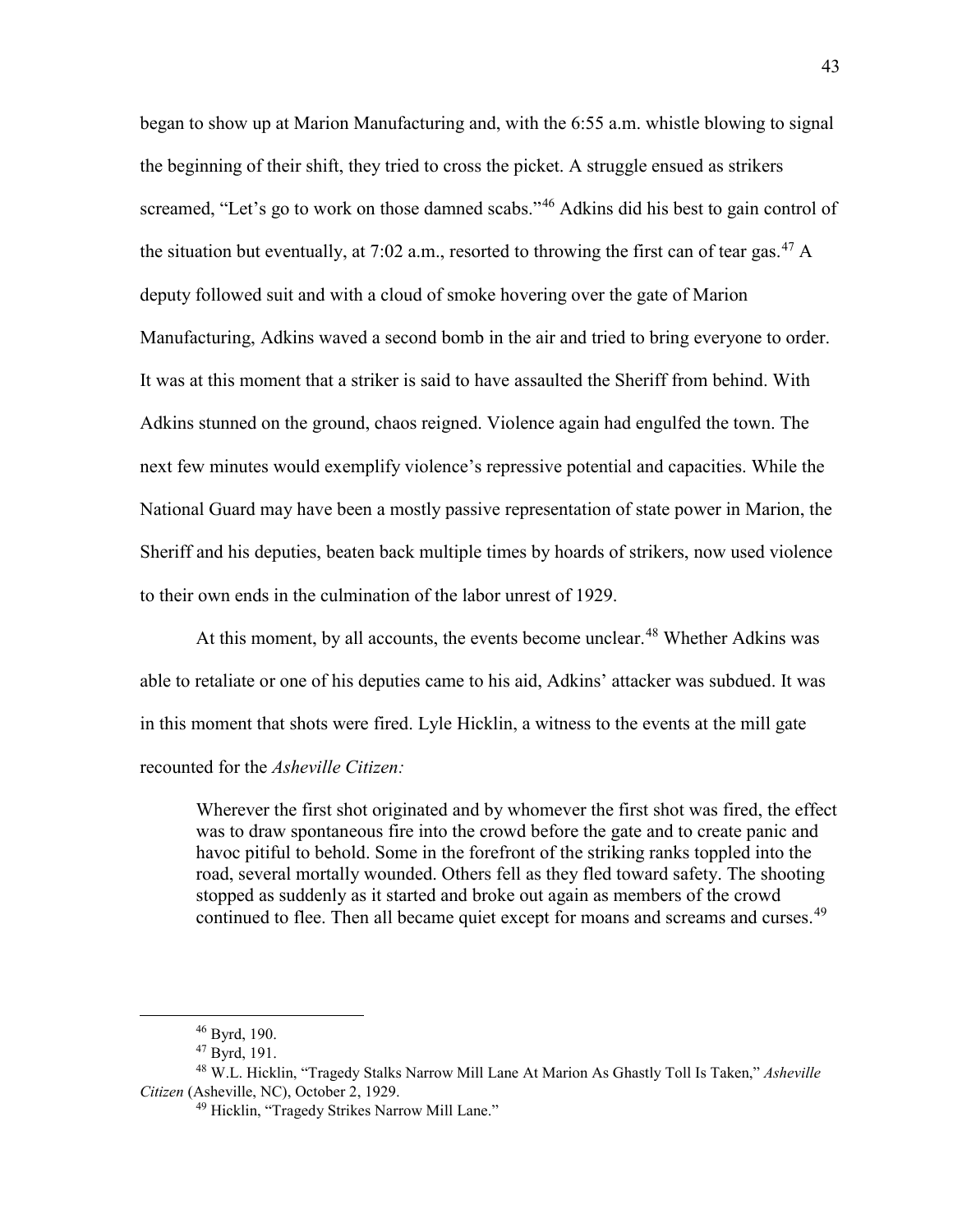Some of those who fled were gunned down as they ran. Witnesses recall never seeing any firearms amongst the strikers though many of them had been armed with sticks, knives, and other tools.<sup>[50](#page-54-0)</sup> When all was said and done, a couple of Adkins' deputies suffered minor injuries while a handful of strikers were dead on the scene. As others succumbed to their injuries over the following days, the death toll would reach six. A fresh load of dirt was dragged across the street to erase the carnage while work resumed at Marion Manufacturing.

Despite the state's rhetorical commitment to nonviolence, in the end, law enforcement was unable to avoid its own violent action. The wildcat strike of October 2nd demonstrated the public nature of the commitment to nonviolence and the necessity for a new counterpublic space for the articulation of millhands' agency. However, the inauguration of this counterpublic fully destabilized a town that felt it had seen an end to the strikes, and the violence, with the September 8 agreement. The oppression of this counterpublic was the result. Violence served its ultimate rhetorical end as a technique of power in Marion by reifying power relations, silencing counterpublicity, and restructuring the dominance of the mills and the state over the textile town's millhands.

This examination of public discourse in Marion has highlighted the various publics that emerged as a result of the strikes in Marion, the ways that people navigated this climate of multiple publics, and the ramifications of violence and progress on the stability and efficacy of these publics. With the foundations of various publics established in the wake of the first wildcat strike, it is clear how wildcat action functioned to craft counterpublic space where it previously did not exist. The beginnings of the strike pushed folks to develop opinions for, against, or even entirely neutral towards union activity. However, with the

<span id="page-54-0"></span><sup>50</sup> Hicklin, "Tragedy Strike Narrow Mill Lane."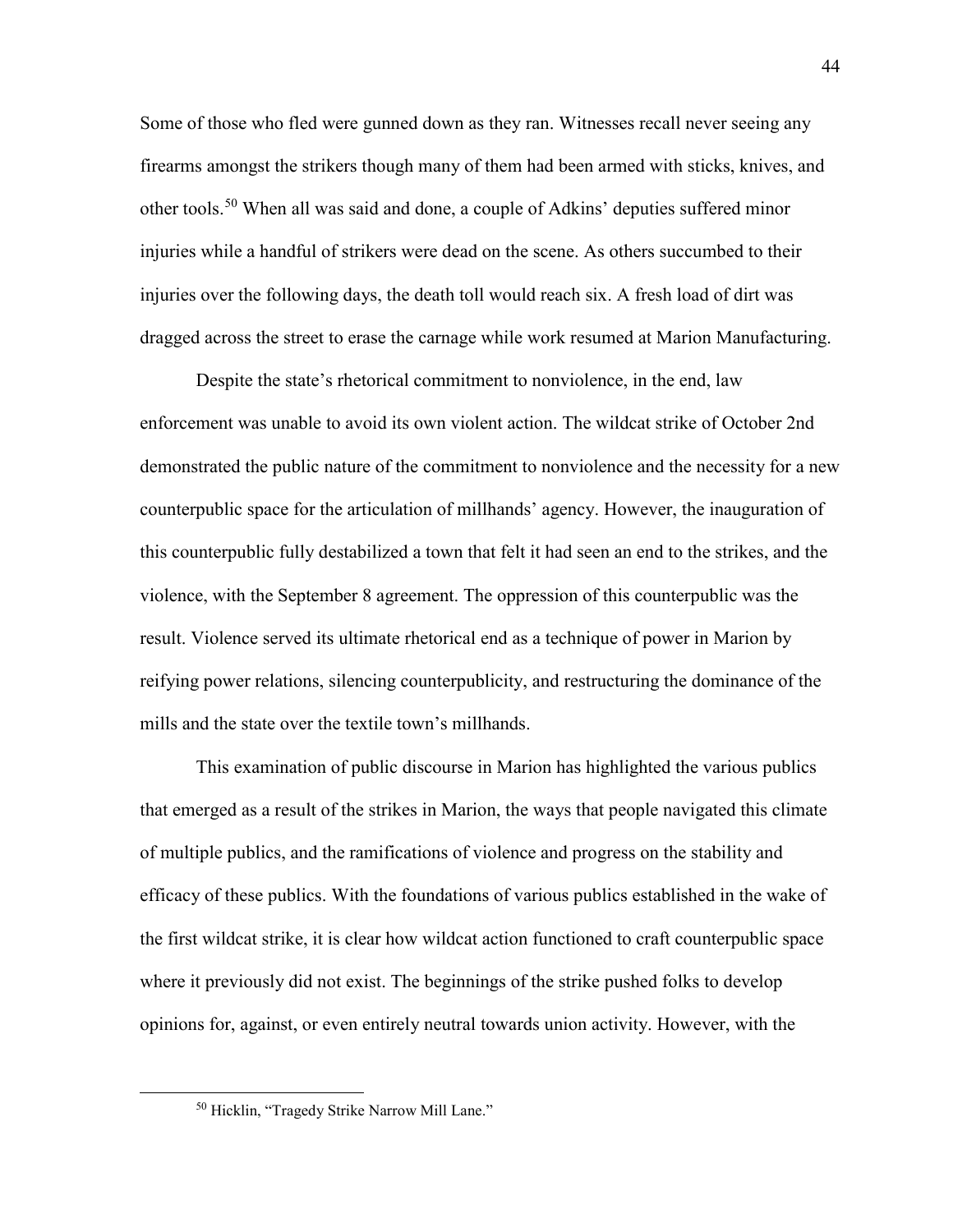proliferation of violence, these initial publics were destabilized and forced to adapt. Public opinion was beginning to sway against the union due to the violence while union leadership attempted to issue statements and implement other tactics to counter this conflation with violence and maintain its legitimacy. Despite a climate of violence, it was a tactic unavailable to resistive groups due to the commitments to progress that underwrite American society. The delegitimization of the union pushed workers towards further wildcat action, once again evincing its potential as a counterpublic tactic. However, the state's monopoly on violence stifled this counterpublic, reified social stratifications, and ended the strikes in Marion on a tragic note.

## **Conclusion**

This analysis sheds light on why, perhaps, there was such a prevalence of wildcat strikes and violence during the textile strikes of 1929. Workers turned to wildcat action to articulate counterpublic agency, a move made possible and necessary by the prevalence of violence that allowed for their articulation of agency but also for the delegitimization of organized labor in the public sphere. By utilizing public and counterpublic theory, this analysis has been able to bring a new frame for understanding labor unrest to Appalachian Studies that has been useful for highlighting the discursive contours of resistance and the problems posed by underlying ideologies. While industrialization brought about dramatic shifts in the economic and social landscape throughout the South and Appalachia, and Northern unions tried to organize the "cheap and contented labor" in these burgeoning mills, along with the paternalistic hegemony of the New South's industrial elites that hindered the union's political and economic efficacy, workers turned to violence at times, wildcat strikes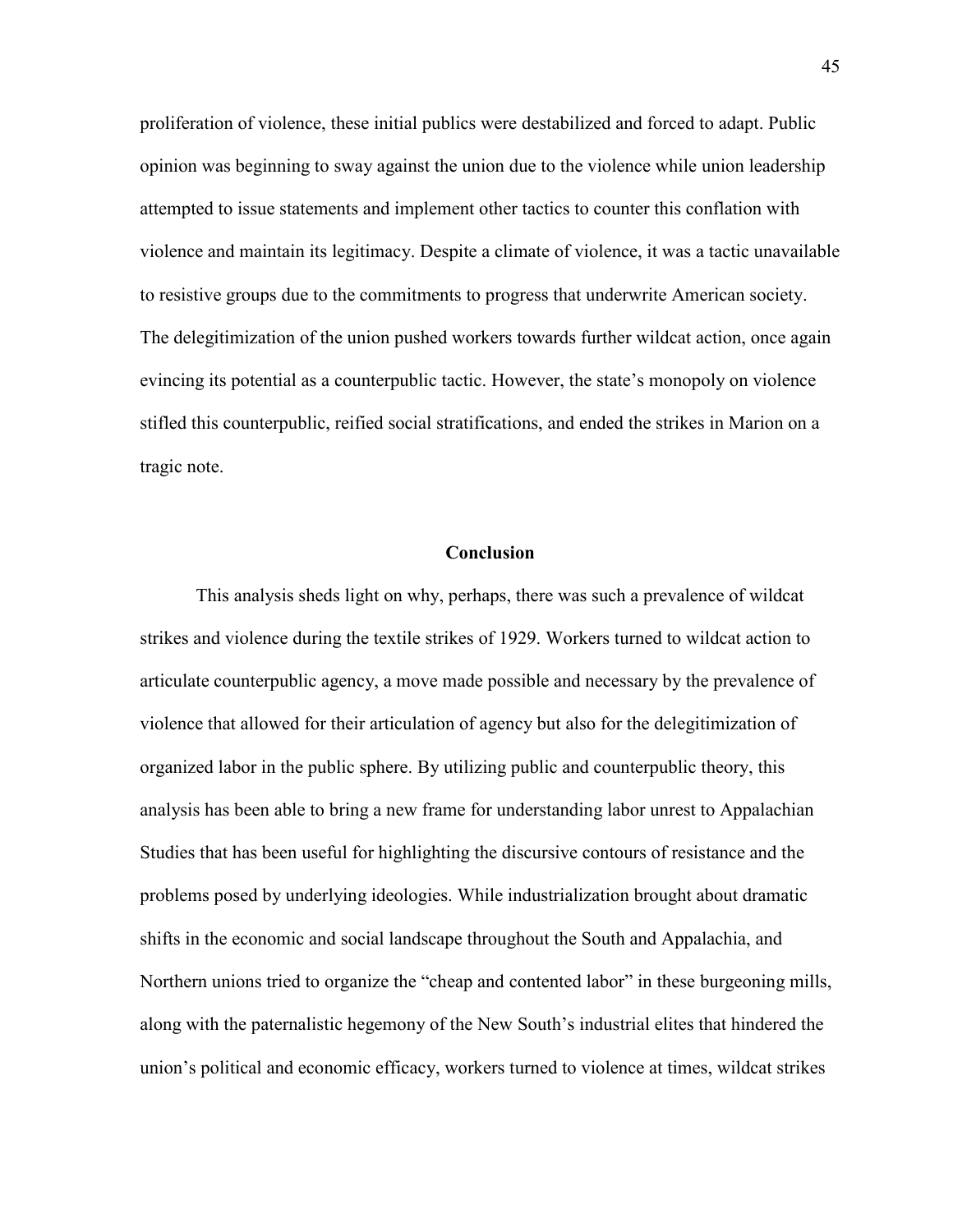at others, and sometimes both, in order to articulate their agency, desires, and discontent with marginalization and to counter these underlying ideologies.

The events in Marion in 1929 highlight the rhetorical possibilities for violence, but also shows its limits when a discursive commitment to ideals of progress and nonviolence serve to reify structural relationships of power and reserve violence as a tactic of repression. This understanding of how violence can have salient socio-political meaning despite popular conceptions of violence as antithetical to modernity and progress helps us to challenge conceptions of Appalachia as a land of violent folk and to understand labor unrest, such as the Battle of Blair Mountain, as a legitimate resistive tactic. In Marion's climate of violence, shootings, beatings, and blastings became powerful rhetorical tools that, as DeLuca claimed, opened up new ways for thinking, acting, deliberating, and persuading for Marion's discontent populace. While violence had been a discursive and material tool for the articulation of agency for publics and counterpublics in Marion, the commitment to nonviolence undercut the counterpublic potential of the union and rendered Marion's millhands voiceless in the public sphere. The wildcat strike demonstrated the ramifications of this commitment to nonviolence. It became necessary for workers to move beyond institutional support and stake their own claim to space in the public sphere. This radical action fully destabilized the public sphere such that the oppression of this counterpublic was the result.

The case of Marion exemplifies how violence can create the rhetorical and material landscape from which we act. Even with a rhetorical commitment to nonviolence evident in the discourses of Marion's publics and counterpublics, every party involved in the strikes resorted to violence at some point during the struggle. However, the delegitimization of

46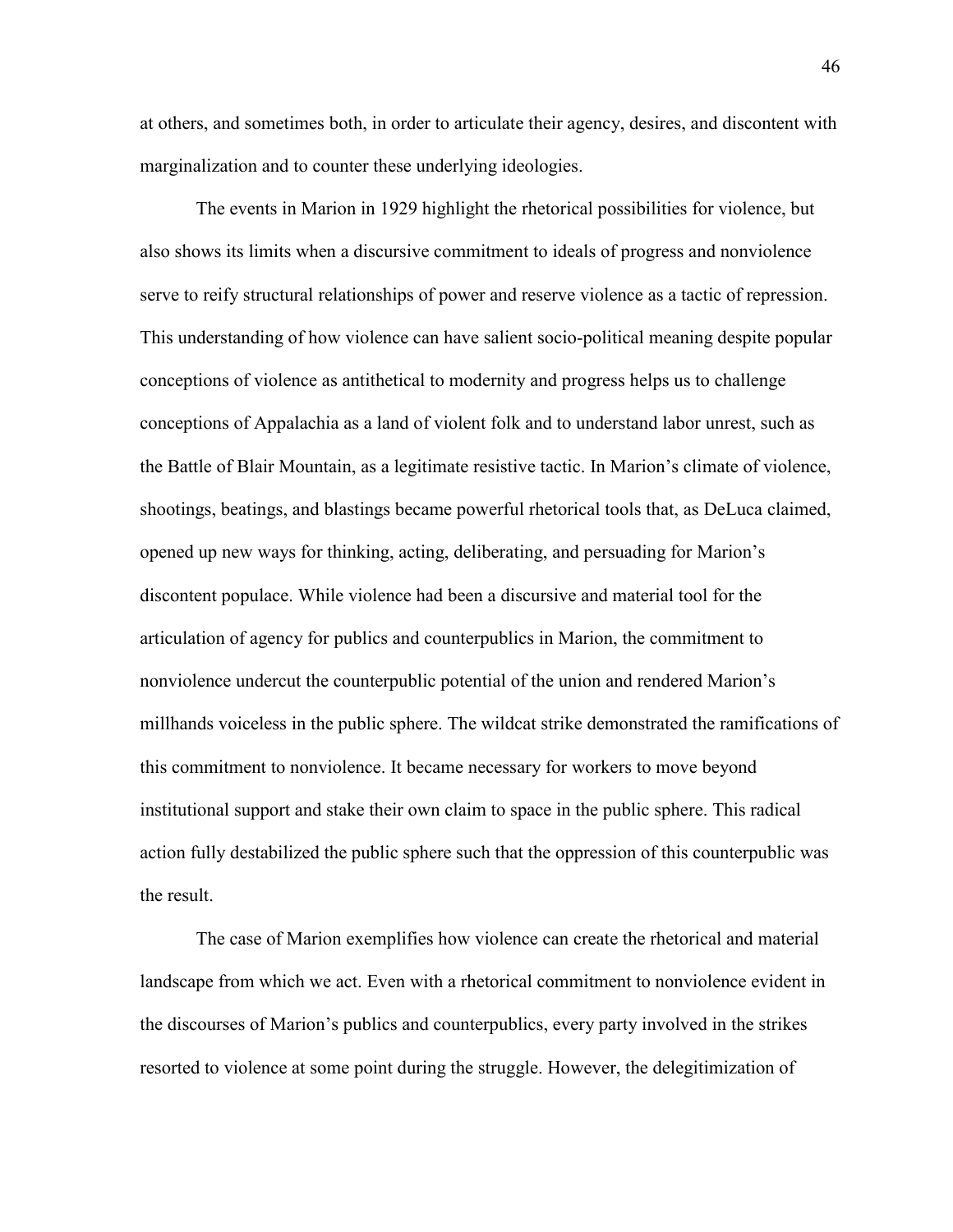counterpublic violence and the sanctioning of repressive state violence makes it clear that publics on the margins will continue to have difficulty harnessing the rhetorical possibilities of violence so long as an ideological commitment to progress and nonviolence dominates public discourse. While violence can craft new ways of deliberating, acting and persuading, the limits of those possibilities for marginalized groups are difficult to traverse even in climates of violence.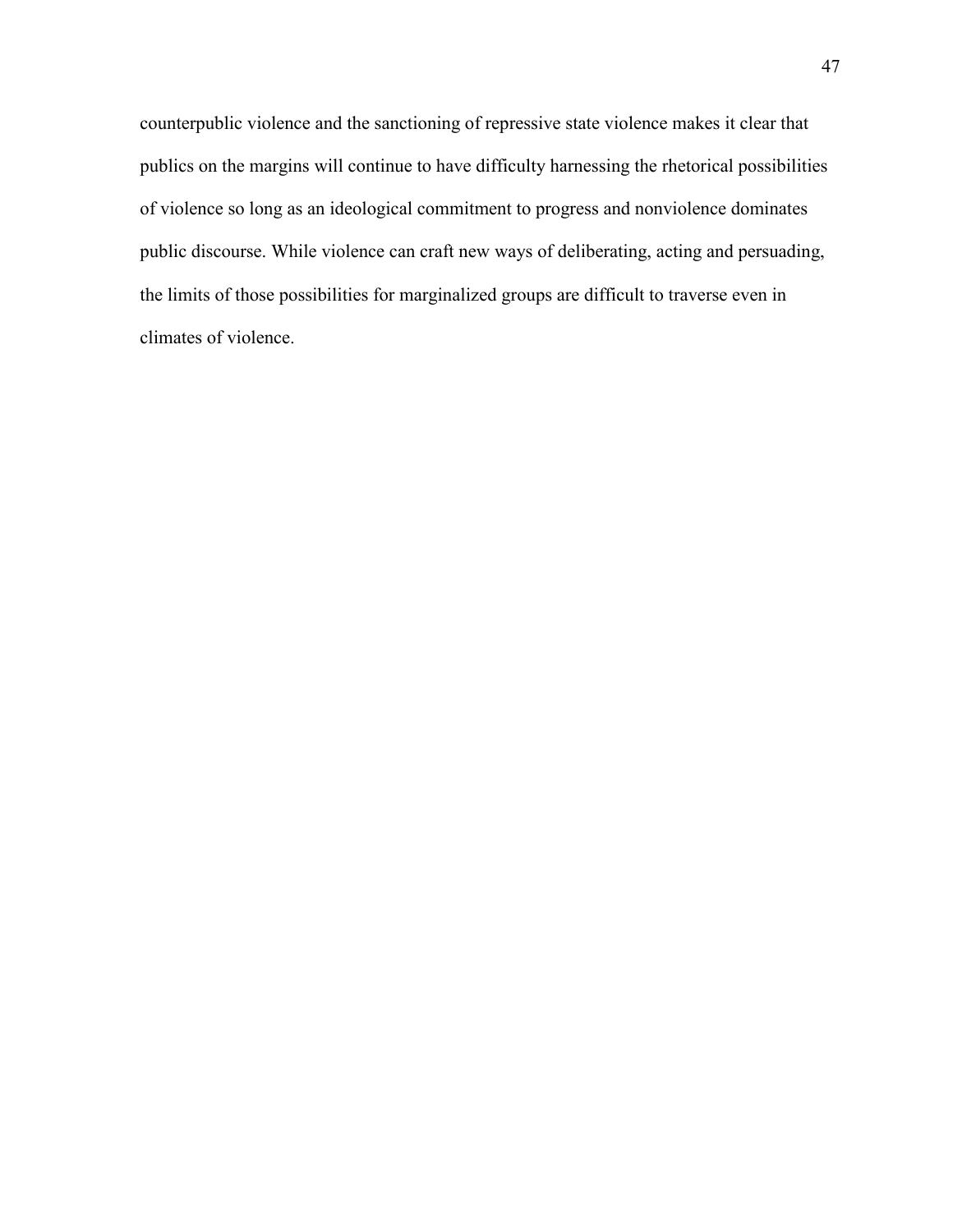#### **Chapter Three:**

# **Public Memory, Place, and Power: Vernacular Discourses of The Marion Massacre**

Promise that you will sing about me

"Sing About Me/I'm Dying of Thirst," Kendrick Lamar

In the previous chapter, I explored the role of violence and wildcat strikes in articulating counterpublic agency for workers in Marion. The ideological commitments to progress and nonviolence undermined the power of the union as it was consistently connected to the violence in Marion in public discourse. However, as the dust settled outside of the gate of Marion Manufacturing, the stories that would be told about that morning were already being crafted by locals, writers, and public officials. In order to further explore the ramifications of ideological commitments to progress, this thesis will now turn to an exploration of public memory, its underlying ideological commitments, and its role in relations of power.

Since it has been almost a century since the Marion Massacre occurred, the event provides an excellent case study for exploring the ways in which events are, or are not, remembered and for drawing conclusions about power and resistance based on how these stories are told. Through an examination of vernacular texts, this chapter will argue that the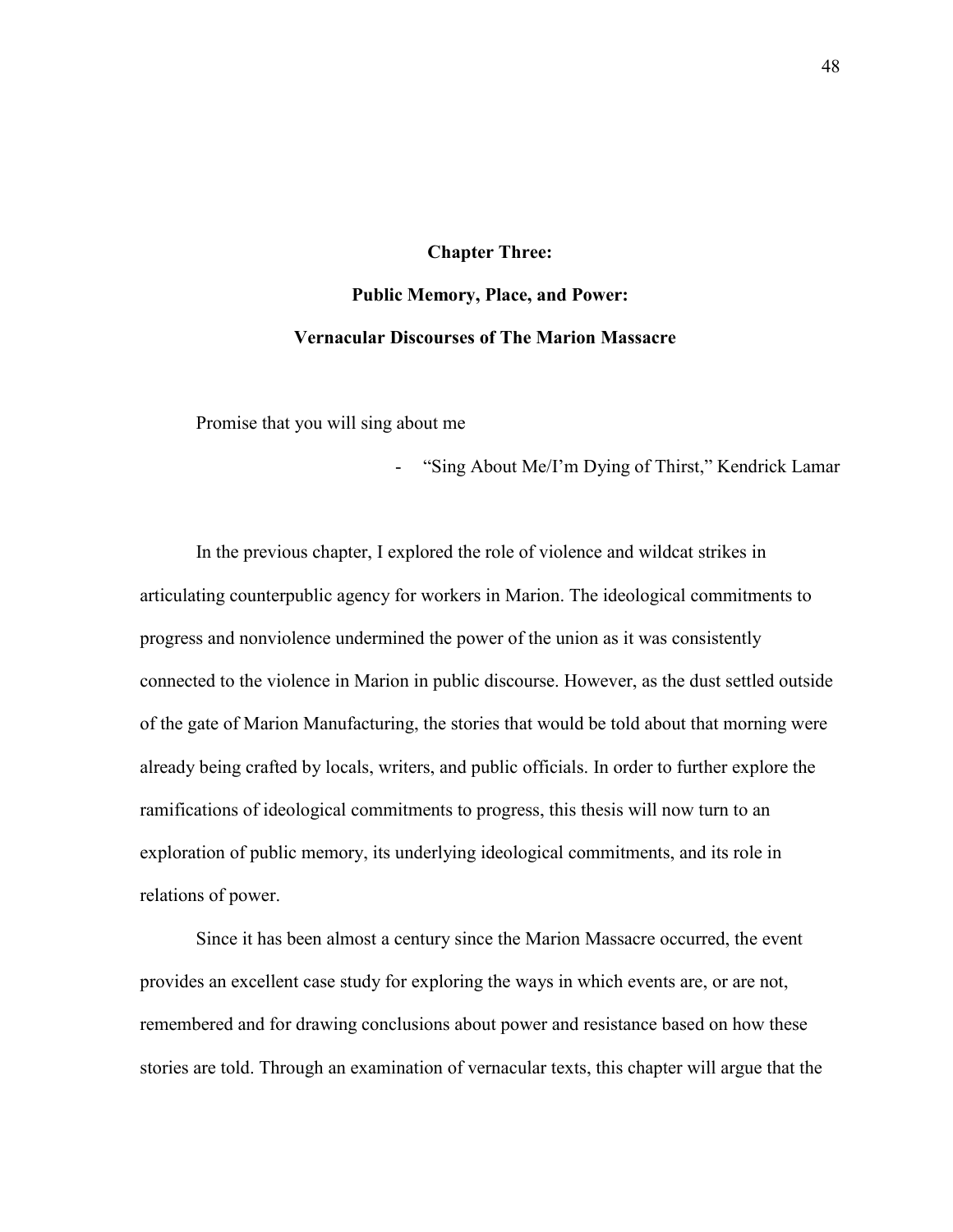Marion Massacre has become largely lost to public memory and often remembered in relation to shame. However, as will be shown, various texts attempt to tell the story, of which this thesis can be considered a part, of the Marion Massacre in order to preserve it for posterity and to forward interpretations of the events that valorize the sacrifice of workers. I argue that these texts constitute a counterpublic memory of the Marion Massacre that promotes rich dialogue about the event and pushes to affirm its place in public memory. In addition, the circulation of public and counterpublic memories can, I argue, craft regional identities in places accordingly. This makes the deployment of public and counterpublic memories more urgent, as the possibilities for resistance and control in these places rely in part on the stories we tell.

## **Public Memory, Place, and Rhetoric**

Acts of public remembrance are social phenomena that not only make possible the forging of collective identities within communities but are interwoven with and fundamental to the very idea of a collectivity.<sup>[1](#page-59-0)</sup> As Kendall Phillips notes, "societies are both constituted by their memories and, in their daily interactions, rituals, and exchanges, constitute these memories."<sup>[2](#page-59-1)</sup> Immediately, we are confronted with a conception of public memory as something that is inherently tied to concepts of collective identity, community, and publicity. Public memory thus is intimately connected to both the past and the future.<sup>[3](#page-59-2)</sup> While these notions of public memory are constructed based on past events, they are crucial to the

<sup>&</sup>lt;sup>1</sup> Maurice Halbwachs, *On Collective Memory* (Chicago: University of Chicago Press, 1992).

<sup>2</sup> Kendall Phillips, *Framing Public Memory* (Tuscaloosa: University of Alabama Press, 2004), 2.

<span id="page-59-2"></span><span id="page-59-1"></span><span id="page-59-0"></span><sup>3</sup> Edward Casey, "Public Memory in Place and Time," in *Framing Public Memory* ed. Kendall Phillips (Tuscaloosa: University of Alabama Press, 2004).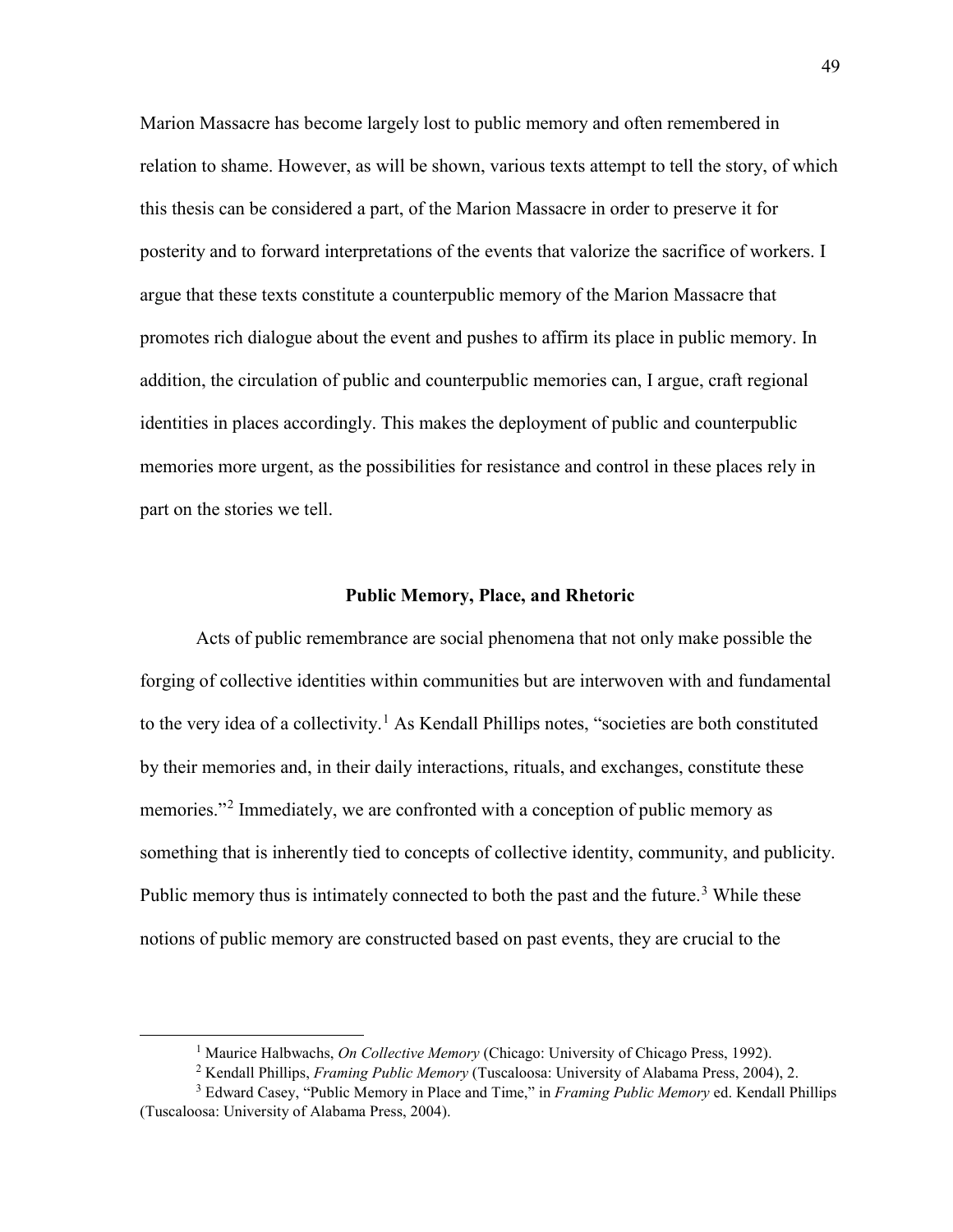projection of communal public identity as long as they survive. A further examination of public memory and its connections to place will make the implications of this clearer.

Public memory can be conceived of in a number of ways. Its scholarly interpretations are as mutable as memory itself. Edward Casey argues that there are four forms of human memory, of which public memory is one part. First, *individual memory* refers to individual people who are "engaged in memory on any given occasion."[4](#page-60-0) The individual remembers events, the why and the how behind them, and also engages in reminding, recognizing, and reminiscing. The second form of memory, *social*, refers to the type of memory formed between people who already have some established relationship with each other, whether through kinship ties, neighborhoods, etc. Often with social memory, that which is remembered is often "concerned with aspects of the relationships themselves."[5](#page-60-1) Remembering a family story, for example, is at least as concerned with the content of the story as it is with the fact that its a story about your family. Casey argues that the third form of memory is *collective memory.* Collective memory refers to the recalling of the same event by multitudes of people who may not have a relationship with each other.<sup>[6](#page-60-2)</sup> Casey uses the excellent example of 9/11 to underscore this point. While I can remember where I was when I first heard about the attacks on the World Trade Center and you can do the same, unless you were also in Mrs. Frasier's second-grade classroom or we have some other relational connection, our memory of 9/11 is collective rather than social. We are not reminiscing on our shared experience of the event but instead are combining, comparing, and contrasting our distributed, separate experience.

<span id="page-60-0"></span><sup>4</sup> Casey, 20.

<span id="page-60-2"></span><span id="page-60-1"></span> $5$  Casey, 22.

 $6$  Casey 23.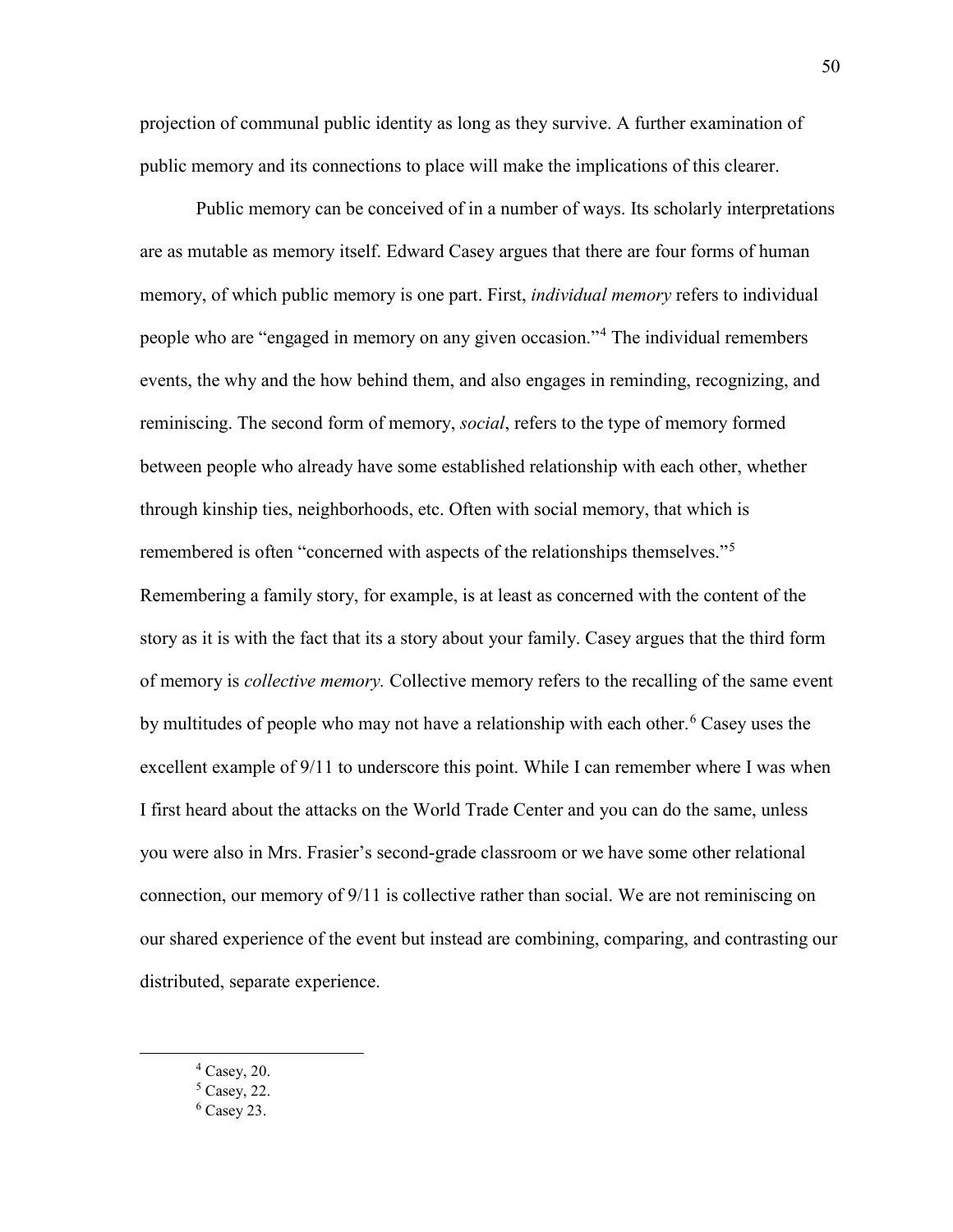Casey argues that these three forms of memory contribute to our conception of the fourth form: *public memory.[7](#page-61-0)* While never clearly articulating what exactly public memory is in this four-fold, Casey offers many characteristics of it that become helpful to frame our conception of public memory and to push against as we try to further unpack it in relation to the Marion Massacre. First, rather obviously, public memory is not private. Public memory is also highly mutable and subject to constant revision and reassessment. This revision and reassessment can take place either through the discovery of false information or through re-evaluating the significance of the event given its current socio-political context.<sup>[8](#page-61-1)</sup> Indeed this mutability is a crucial feature of public memory for Casey as he argues it is "a truly constituent feature of public memory, namely, its formation through the ongoing interchange of ideas and thoughts, opinions and beliefs."[9](#page-61-2) These two features make public memory unique from the other three forms of memory but also constitutive of them. To be *public* memory, it must be elevated from the individual, rooted in the social, and approachable to the collective. Public memory occurs at the intersection of these three other forms of memory through its fundamentally discursive nature and in its relationship to place.

As Casey further notes, "the praxis of public memory is primarily discursive."<sup>[10](#page-61-3)</sup> In fact, the rhetorical nature of public memory is something that many scholars have brought our attention to. Phillips argues, "these constituted and constituting memories are open to contest, revision, and rejection. Thus, in a very real sense, to speak of memory in this way is to speak of a highly rhetorical process."<sup>[11](#page-61-4)</sup> Indeed, because public memory is an act of a

 $7$  Casey 25.

<span id="page-61-1"></span><span id="page-61-0"></span><sup>8</sup> Casey, 29.

<span id="page-61-3"></span><span id="page-61-2"></span> $9$  Casey, 30.

<span id="page-61-4"></span><sup>10</sup> Casey, 33.

<sup>&</sup>lt;sup>11</sup> Phillips, 2.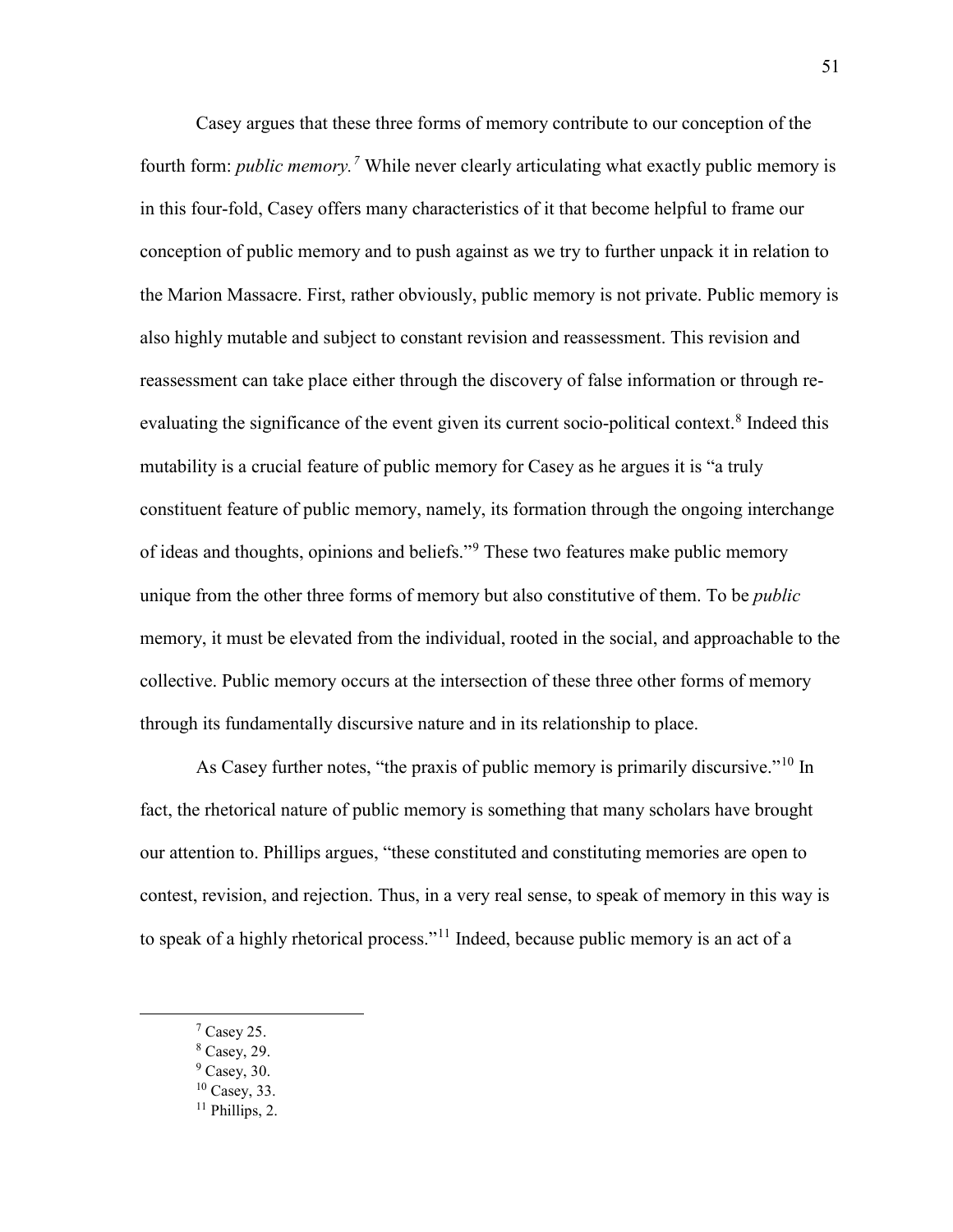collectivity, it is inherently interwoven with our conception of publics and counterpublics.<sup>[12](#page-62-0)</sup> Phillips describes two frames through which to interpret public memory in relation to publicity: the memory of publics and the publicness of memory. To speak of the memory of publics, as this thesis will first and foremost, is to argue that "some entity that can be labeled a public exists and, further, that these entities have memories."<sup>[13](#page-62-1)</sup> Remembering together, in this frame, underwrites the very possibility of existing as a public. Indeed as Phillips and Casey argue, the public sphere cannot exist without memory.[14](#page-62-2) However to frame public memory as the "publicness of memory" is to see these as memories that "have been visible to many, that have appeared in view of others."<sup>[15](#page-62-3)</sup> These two notions, according to Phillips and as will be exemplified in this chapter, are inseparable and often inform or complicate one another. Under the first frame, the critic's attention is brought to issues like remembrance/forgetting, authority/resistance, and responsibility/absolution. Under the second, appearance/loss, repetition/mutation, and hegemony/instability come into focus. However, as Phillips implores, to think through the first is to invoke and be complicated by the implications of the second and vice versa.<sup>[16](#page-62-4)</sup> This is evident in the case of memory of the Marion Massacre. As our attention focuses on the construction of publics and counterpublics through various processes of memory-making and we explore how acts of remembrance prefigure and inform acts of resistance, we will be confronted with the loss or silencing of memory, the mutation of it, and the hegemonic ideologies that underpin it.

<span id="page-62-4"></span><span id="page-62-3"></span><span id="page-62-2"></span><span id="page-62-1"></span><span id="page-62-0"></span><sup>12</sup> Carole Blair, Greg Dickinson, and Brian Ott, *Places of Public Memory: The Rhetoric of Museums and Memorials* (Tuscaloosa: University of Alabama Press, 2010)*,* 5.

<sup>&</sup>lt;sup>13</sup> Phillips, 4.

<sup>&</sup>lt;sup>14</sup> Phillips, 4; Casey 31.

 $15$  Phillips, 5

<sup>&</sup>lt;sup>16</sup> Phillips, 10.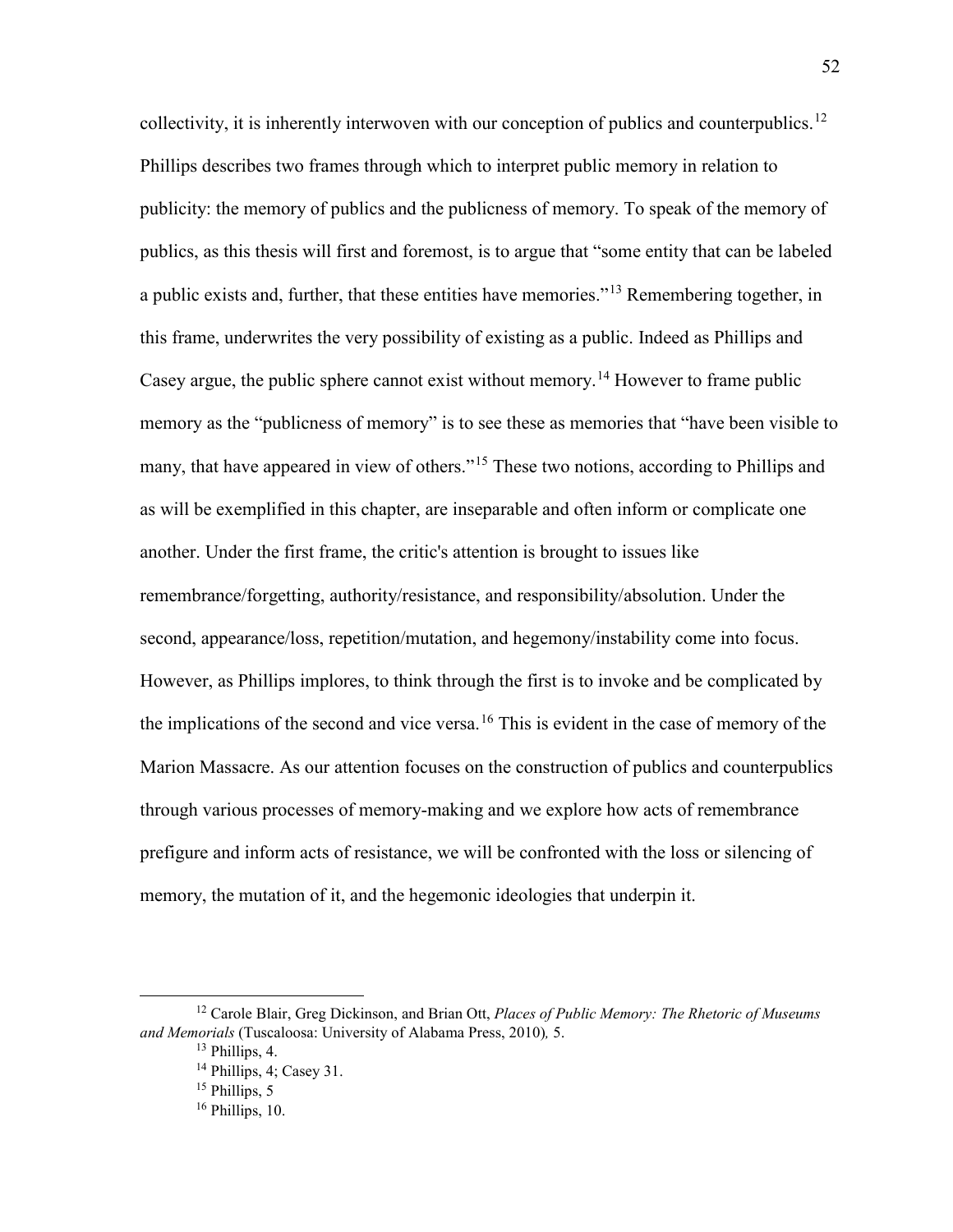In addition to being fundamentally rhetorical, public memory is also inseparable from notions of place. Place is more than the physical spaces that surround us. Place is a social phenomenon created by human interaction over time in a space.<sup>[17](#page-63-0)</sup> There is a significant amount of meaning attributed to places that differentiates them from more casual spaces. There is a presence to a place, an influence that a place exerts on those in it that make it more than the "settings for our lives."[18](#page-63-1) Casey argues that public memory always occurs in some particular place because it always occurs at a point of social interaction.<sup>[19](#page-63-2)</sup> Further, Casey argues that public memory, because of its mutability, *requires* a place in which to root itself. Places are the ground, the location, the scene on which the social phenomenon of remembering occurs. Blair, Dickinson, and Ott also recognize the importance of specific places to the possibility and power of public memory. They argue that place is a support for memory in the form of a mnemonic *techné* and also that particular places, much like Casey discusses, are closely associated with public memory, like museums, preservation sites, memorials, etc.<sup>[20](#page-63-3)</sup>

However, here we encounter what seems to be a trap that has ensnared these scholars of public memory and place and one from which Appalachian Studies seems well suited to rescue them. When discussing the importance of place to public memory, these scholars have consistently fallen back into specific sites of public memory and the ways in which these particular places give rise to the very possibility of such a phenomenon. That is, monuments, memorials, and museums -- places specifically designed to manufacture memory -- are the

<span id="page-63-0"></span><sup>17</sup> William Schumann, *Appalachia Revisited: New Perspectives on Place, Tradition, and Progress*  (Lexington: University Press of Kentucky, 2017), 9.

<span id="page-63-3"></span><span id="page-63-2"></span><span id="page-63-1"></span><sup>18</sup> Janet Donohue, *Remembering Places: A Phenomenological Study of the Relationship between Memory and Place* (Lanham: Lexington Books, 2014), xi.

 $19$  Casey, 32.

<sup>20</sup> Blair, Dickinson, and Ott, 24.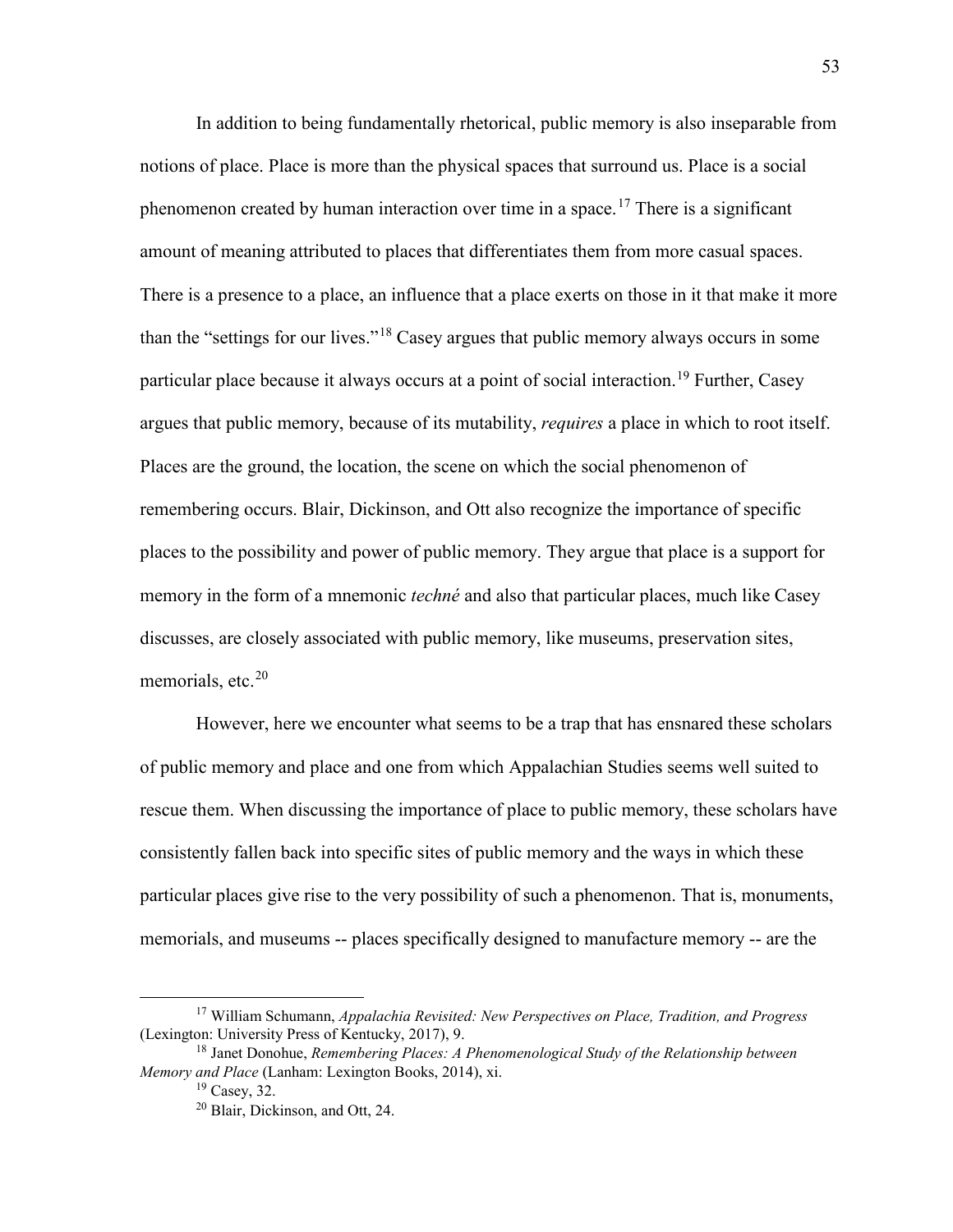focus of these studies. As a result, too much emphasis is placed on how collectivities, or publics, are formed around these sites of memory and the stories that they induce. However, Appalachian Studies has explored place as more than these physical and particular locales. For Appalachian scholars, place very often comes to be a marker of identity.<sup>[21](#page-64-0)</sup> Terman's study analyzes interviews with a number of students who see their place of origin, Appalachia, as inherently tied in with their day-to-day experience alongside other markers of identity like their race or gender. In addition, other scholars and artists in the region have found a strong connection to place to be foundational to their identities like Frank X. Walker, founder of the *Affrilachia[22](#page-64-1)* art movement and bell hooks, who asserts "While I do not claim an identity as Appalachian, I do claim a solidarity, a sense of belonging, that makes me one with the Appalachian past of my ancestors: black, Native American, white, all 'people of one blood' who made homeplace in isolated landscapes where they could invent themselves, where they could savor a taste of freedom."<sup>[23](#page-64-2)</sup> The implication of thinking about place in this broader sense is that if public memory is constitutive of collective identities, then it is also constitutive of individual identities. The effect is to highlight the importance of public memory-making in terms of reifying structural relations of power and enabling or hindering resistance, not only for collectivities but also for individuals and their own.

This has significant implications with regards to our discussion of the hegemony of progress and resistance. If certain places, with place writ large as a marker of identity more than simply a site of remembrance, are imbued with certain memories, if certain stories are

<span id="page-64-2"></span><span id="page-64-1"></span><span id="page-64-0"></span><sup>21</sup> Anne Rachel Terman, "Intersections of Appalachian Identity," in *Appalachia Revisited: New Perspectives on Place, Tradition, and Progress* ed. William Schumann (Lexington: University Press of Kentucky, 2017.

<sup>22</sup> Frank X. Walker, *Affrilachia: Poems by Frank X. Walker* (Lexington: Old Cove Press, 2000).

<sup>23</sup> bell hooks, *Appalachian Elegy: Poetry and Place* (Lexington: University Press of Kentucky, 2012).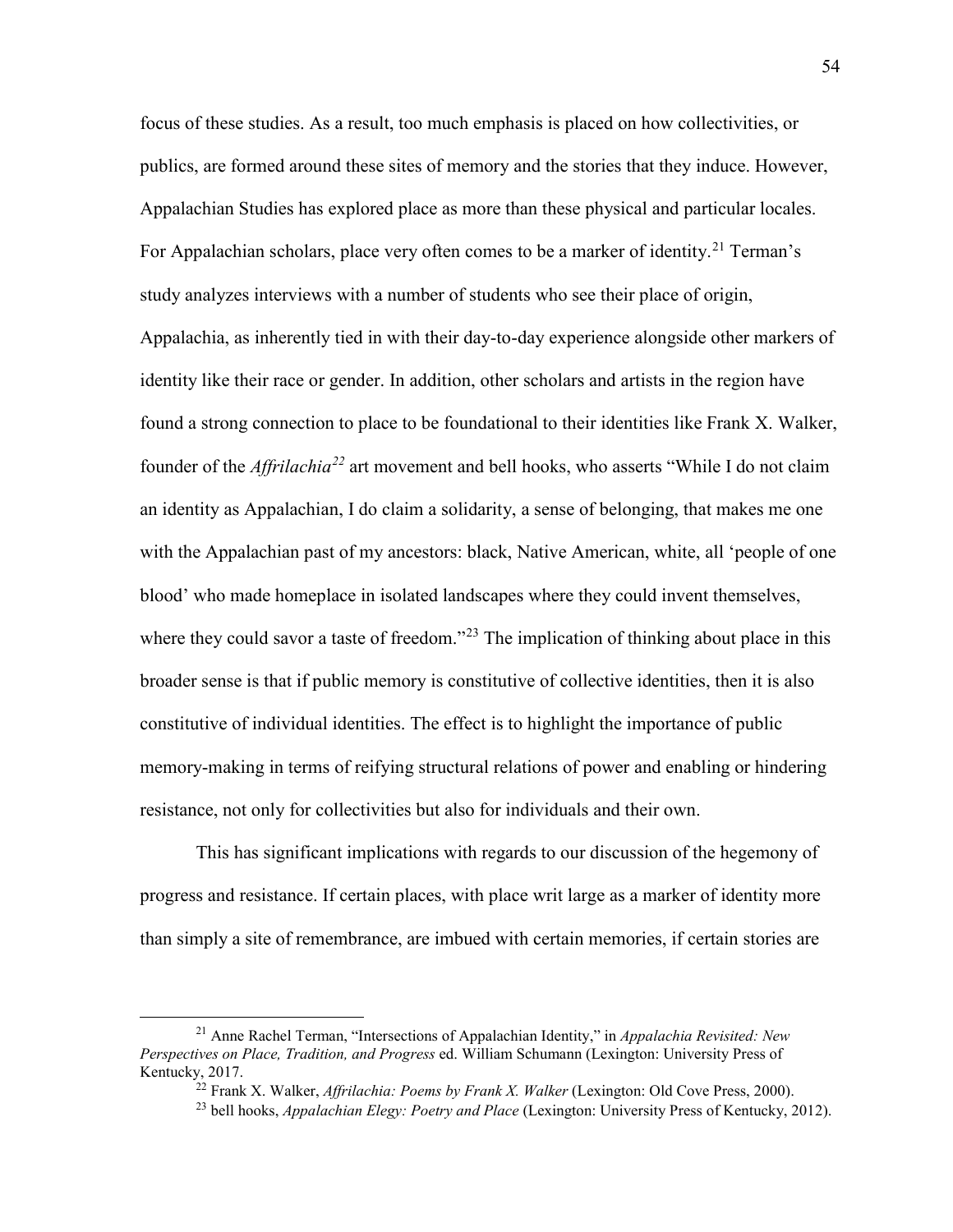told in and about certain places, if some stories are left out, forgotten, or erased, then the identities formed at the intersections of place, race, class, gender/sexuality, etc. will be fundamentally altered accordingly. Silencing and erasing counterhegemonic narratives reinforces the power of hegemonic ideologies and paves the way for the reification of structural relations of power. However, the conscious telling of oppositional narratives can foster the opposite. Through the circulation of narratives of resistance, people and places in which these stories/memories circulate can become sites of resistance themselves.

## **Public Forgetting, Silencing, and Counterpublic Memory-Making:**

## **A Framework for Analyzing Identity Construction through Memory**

The work of Dana Cloud and Bradford Vivian are helpful for conceptualizing the implications of this chapter. Dana Cloud was one of the first scholars of rhetoric to tackle a project about the labor strikes of the early 20th century in the Southern Piedmont. Cloud analyzes the strikes of 1934 as well as oral histories and documentaries about those strikes in "The Null Persona: Race and the Rhetoric of Silence in the Uprising of '34." Through her analyses of these texts, Cloud ultimately concludes, "the silence about the strike is linked fundamentally to a system of combined race-, gender- and class-based oppression and exploitation, in which an ideology of paternalism... made for a muted, though debilitating, segregation."[24](#page-65-0) Cloud's rhetoric of silence deals specifically with *what is not spoken of* in the interviews with laborers, particularly black laborers, who worked in the mills during the strikes of 1934. However, it is possible to expand this silence to the invisibility of these strikes within public discourse as a whole. Oppression, exploitation, paternalist ideologies,

<span id="page-65-0"></span><sup>&</sup>lt;sup>24</sup> Cloud, "The Null Persona," 178.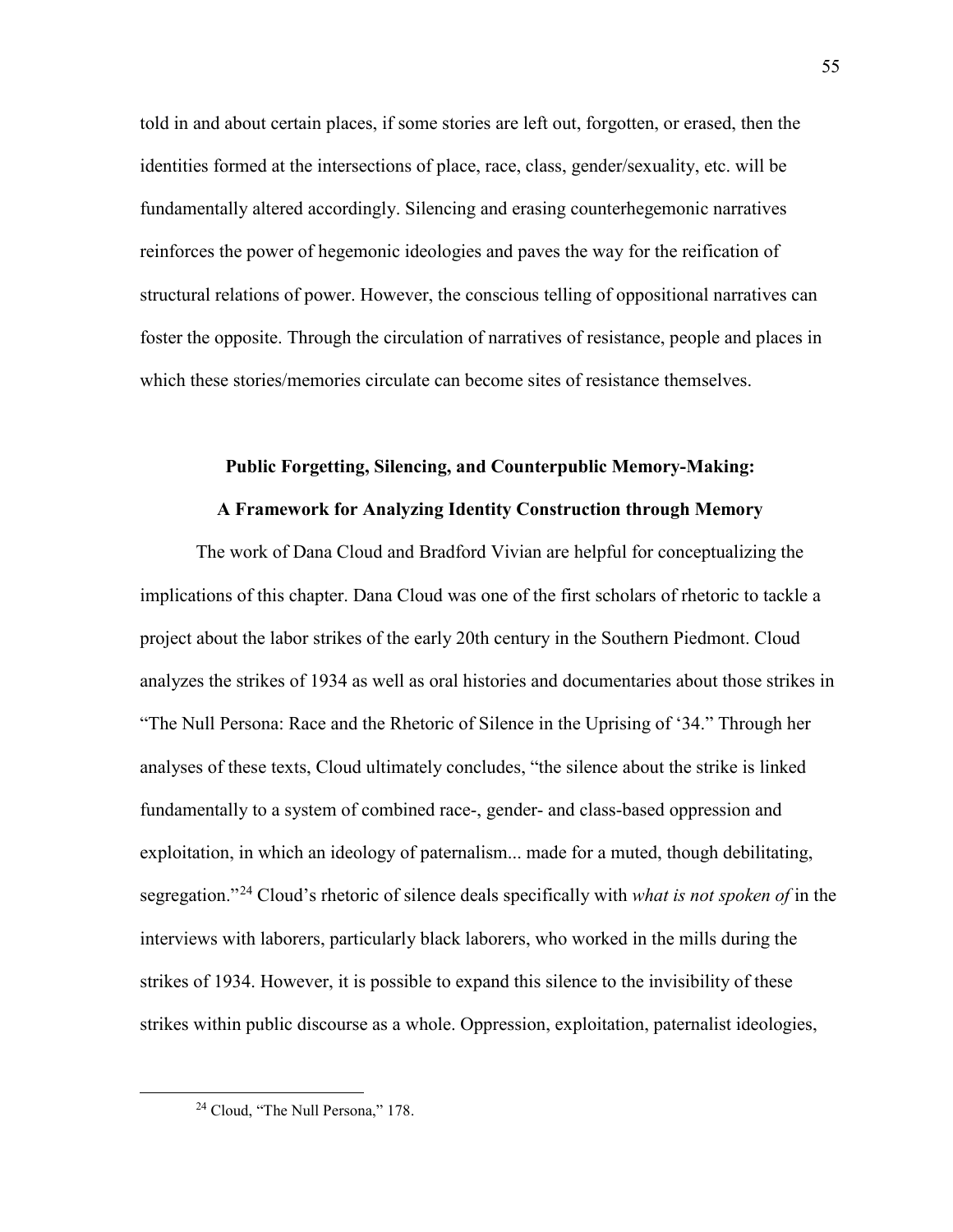and violent suppression are all characteristics of the strike in Marion as well. Because of this, we can understand the forgetting of the violence and strikes in Marion as a product of *silencing* of marginalized discourses. That is, violent suppression leads to silence over the event, which in turn leads to a forgetting of the event within public discourse and memory.

Bradford Vivian has written extensively on the rhetoric and politics of public forgetting. In fact, contrary to popular opinion, Vivian argues that public forgetting can oftentimes be just as productive and empowering as public memory. He does not seek to inverse the relationship between memory and forgetting, but instead to rescue forgetting within theory and praxis as something that can be productive. In order to delineate this productive rhetoric of public forgetting, public forgetting should produce rather than silence deliberation over the value of the past.<sup>[25](#page-66-0)</sup> In addition, "the significance of former people, places, and events'' should be accessible to the community through archives and other institutions of memory.[26](#page-66-1) Finally, rhetorics of public forgetting, in order to persuade the public to forget and begin anew, must be clear about the impacts that the past has on the present.

Contrary to Cloud's focus on silence, Vivian provides an interpretation of public forgetting that can be productive rather than purely a ramification of oppression. However, I argue that it is possible to see these two theories as two sides of the same coin. Violent suppression can produce a silence that is at the same time an instance of the public forgetting in order to move on from the violent event, resisting the temptation to collapse these two theories into a binary. Public forgetting then becomes productive of further deliberation and alternative interpretations of history, challenging silence around important historical events.

<span id="page-66-0"></span><sup>25</sup> Vivian, 176.

<span id="page-66-1"></span><sup>26</sup> Vivian, 177.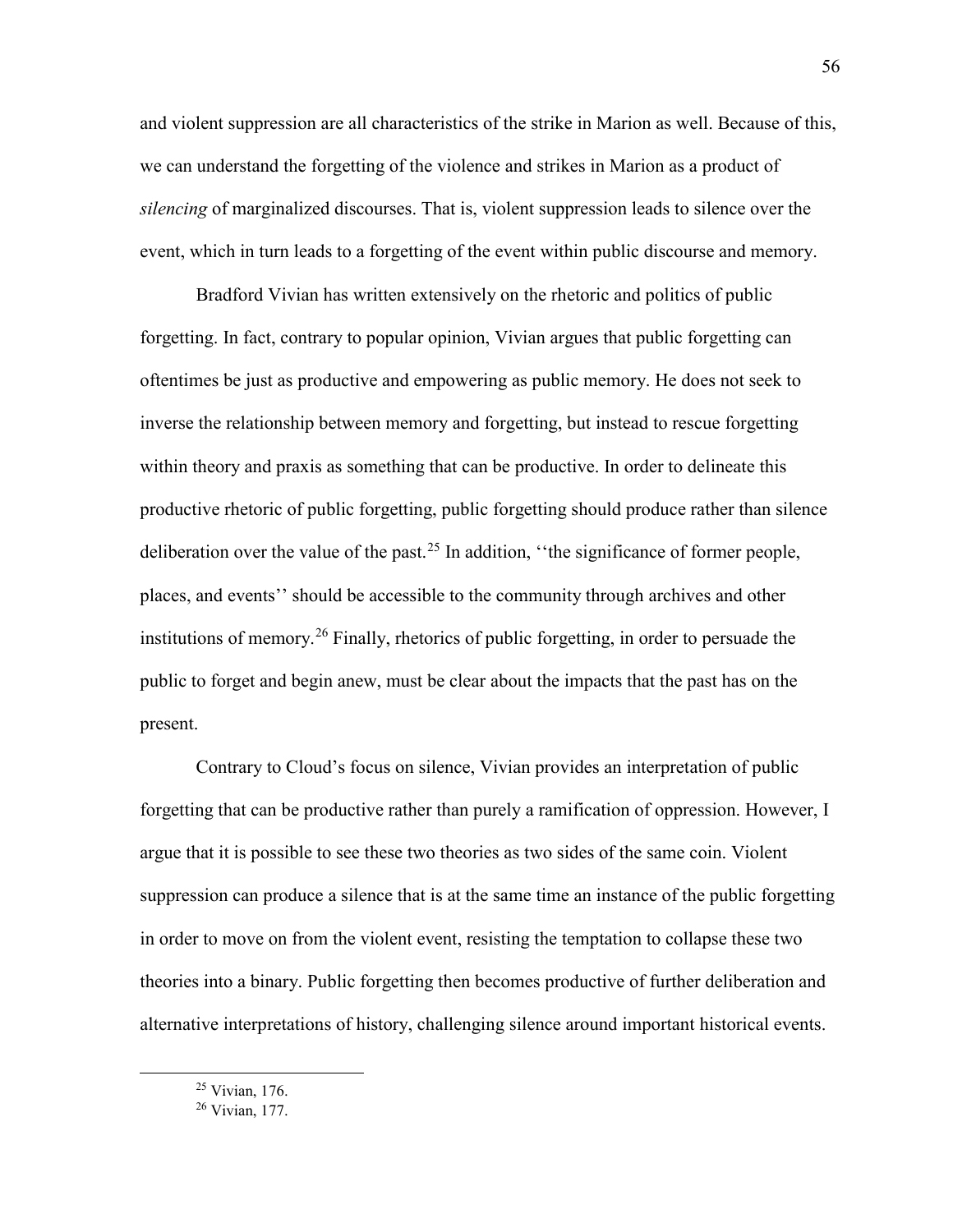Viewed this way public forgetting and the memories that emerge from it can be seen as resistant to those operations of power that produced them.

In this way, alternative memories and accounts that are produced in the wake of silence and forgetting can be seen as counterpublic memories. Work has been done by rhetoricians in recent years to illuminate the contours and rhetorical effects of counterpublic memory making. John Lynch, for example, argues that public memories are composed in a series of drafts.<sup>[27](#page-67-0)</sup> Lynch analyzes two adaptations of the murder of Matthew Shepard to show how one reinforces heteronormative interpretations of his death and the other forwards an oppositional interpretation. Thomas Dunn also analyzes the memory of Matthew Shepard in LGBTQ+ discourse to argue that "counterpublic memories critiqued both heteronormative public memories of Shepard within the wider public sphere and alternative counterpublic memories from within the community itself."<sup>[28](#page-67-1)</sup> For these scholars, the interpretation of memory through a counterpublic frame offers the potential for new possibilities and alternative interpretations that can function towards liberatory ends. When considered alongside the potential implications of identity formation in the places in which these ideas circulate, counter public-memory making becomes especially imperative as a means for crafting the landscape in which potential actors will enact various forms of resistance.

The silence/forgetting of the Marion Massacre elucidates how public memory works to render potentially liberatory narratives invisible. However, through attention to vernacular texts, the mapping of a counterpublic memory of the Marion Massacre highlights the productive effects of public forgetting. In other words, the silence surrounding the Marion

<span id="page-67-0"></span><sup>&</sup>lt;sup>27</sup> John Lynch, "Memory and Matthew Shepard: Opposing Expressions of Public Memory in Television Movies," *Journal of Communication Inquiry* 31 (2007).

<span id="page-67-1"></span><sup>&</sup>lt;sup>28</sup> Thomas Dunn, "Remembering Matthew Shepard: Violence, Identity, and Queer Counterpublic Memories," *Rhetoric & Public Affairs* 13, no. 4 (2010): 612.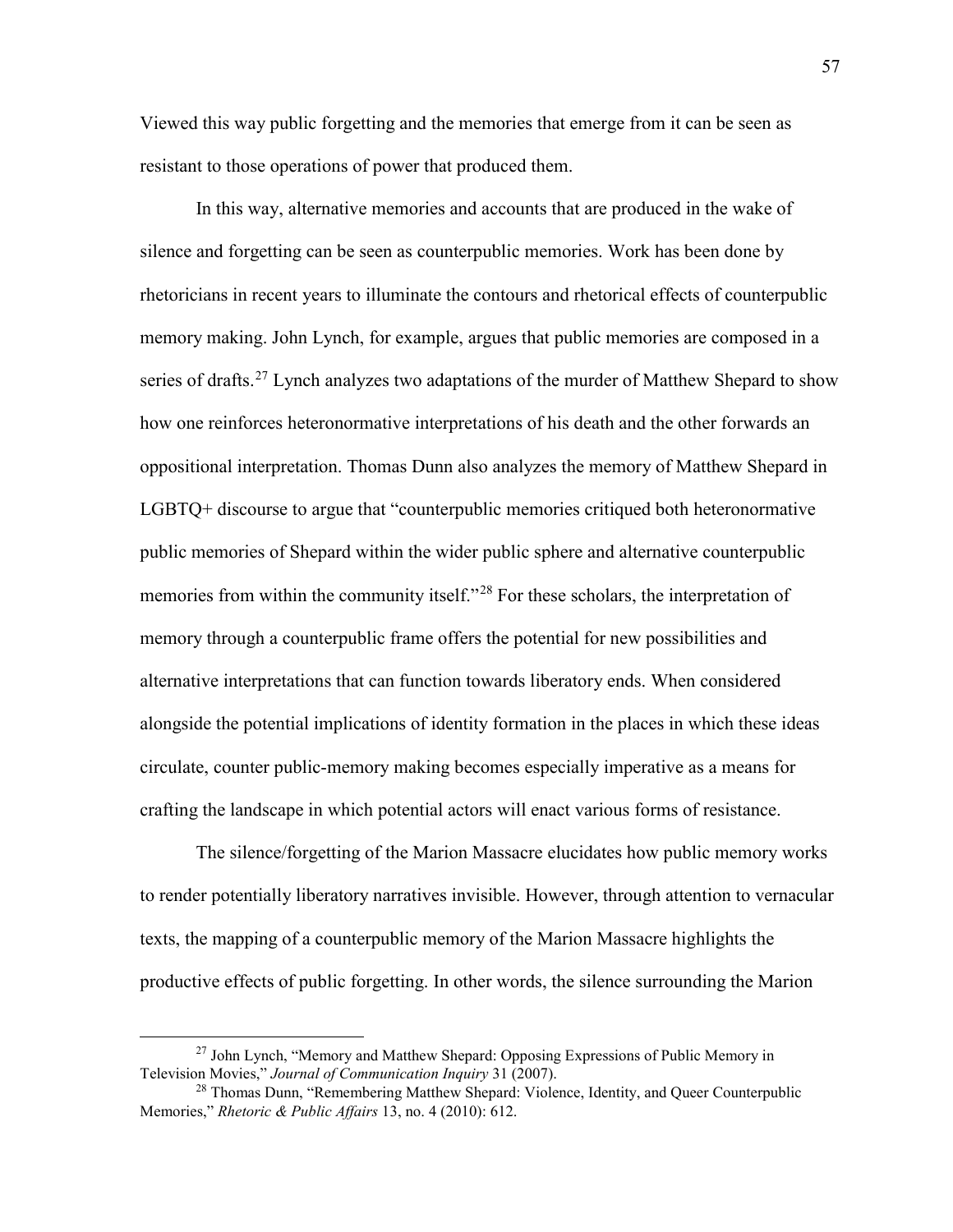Massacre and the strikes of 1929 has produced, in vernacular discourse, a counterpublic memory of those events that functions to complicate public discourse about the events and foster productive deliberation about state violence and labor revolts in our nation's history and their effects on contemporary society. This has significant implications on the potentialities for continued or future resistance to hegemonic ideologies. Through counterpublic memory making, the rhetorical landscape is altered to allow for ongoing resistance as it crafts identities predisposed towards resisting ideologies that reinforce social stratifications.

In order to uncover this counterpublic memory of the Marion Massacre, it is necessary to analyze texts rooted in vernacular discourses. Examining vernacular discourses carries particular salience with regards to studying Appalachia because the region and the many texts produced here are articulated through vernacular -- both in a theoretical sense in terms of discourse and in a linguistic sense in terms of the local language and dialects. Appalachia as a region, as has been discussed, has consistently been maligned and subordinated with regards to the rest of the country, standing as an industrial sacrifice zone, political scapegoat, and marker of cultural and social progress. This makes the discourses that circulate in Appalachia uniquely marginalized in relation to national discourse meaning they maintain a structural position as vernacular. In addition, many of the texts that circulate in Appalachia are constituted as vernacular texts because of their medium and their language. Protest folk music, something consistently connected to the region and its history of labor struggles against coal, for example, is a vernacular discourse that helps to circulate counterpublic ideas amongst the region's and the nation's populace. In addition, interviews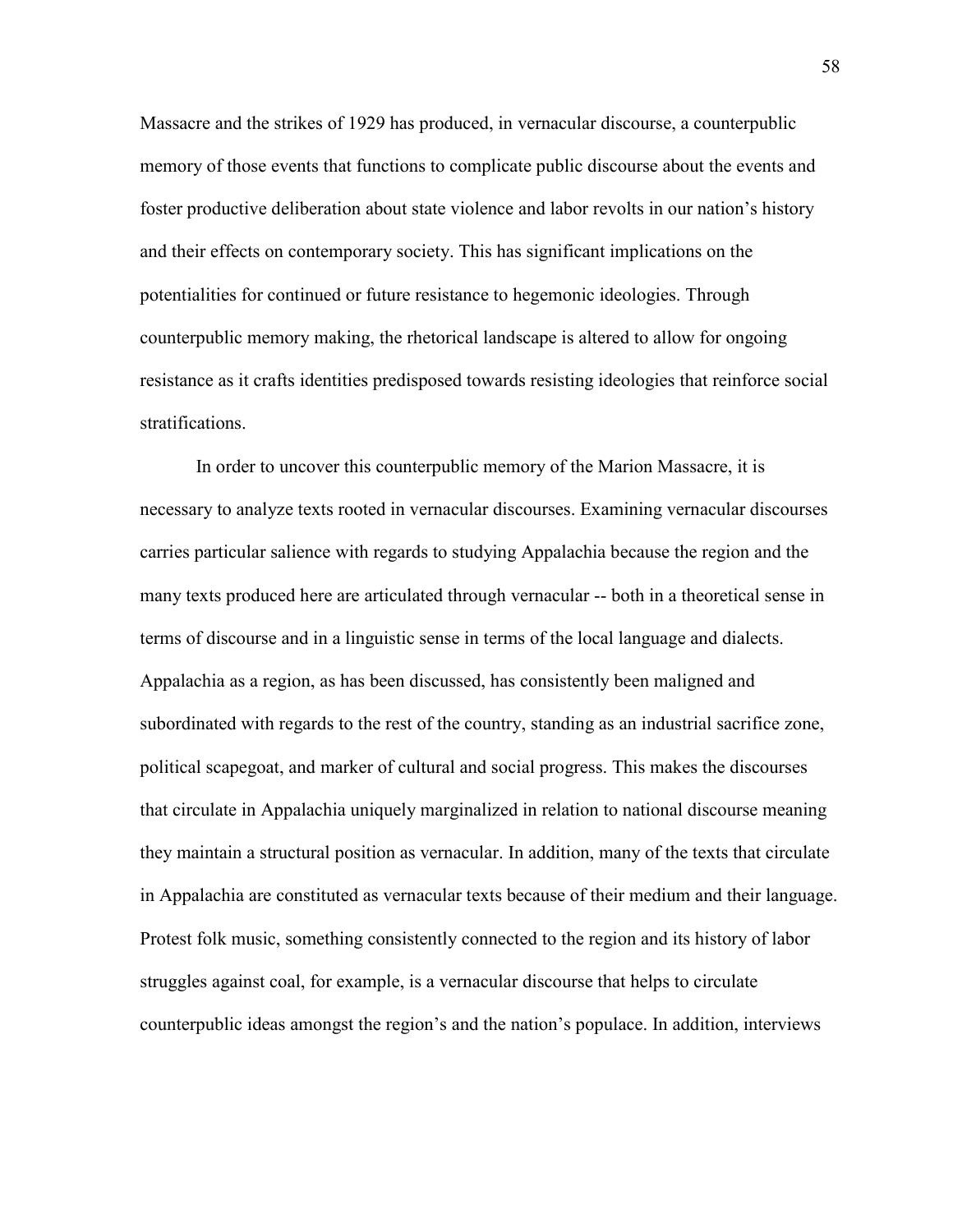with locals will evince the vernacular status of Appalachian discourse both in terms of its structural status but also in its dialect.

Analyzing vernacular discourses provides a window into public opinion that can be considered to be more accurate than what may be garnered through statistical analysis or public opinion polls. Gerard Hauser writes:

To revive a rich sense of discourse as the basis for public opinion, the theory of public opinion itself must be informative of how rhetorically engaged actors deliberate over social, political and cultural issues. Such a rehabilitation must widen the discursive arena to include vernacular exchanges, in addition to those of institutional actors.[29](#page-69-0)

For Hauser, the only way to adequately gauge public opinion is through the examination of vernacular discourses, as these are the sites in which we can truly gain insights into the major ideas circulating amongst publics as opposed to quantitative methods like polling. Additionally, Kent Ono and John Sloop have argued for the examination and criticism of vernacular discourse. Vernacular discourses, for Ono and Sloop, are speech that circulates and resonates in local communities and thus it is not fully accessible or discoverable in the same way as larger discourses. It includes all forms of art and also everyday speech as we experience it at home and in the community.<sup>[30](#page-69-1)</sup> Critiquing vernacular discourse is key for Ono and Sloop because it allows further attention to be paid to power relations among subjects.

However, Ono and Sloop caution that vernacular discourses, despite their counterhegemonic possibilities, are not always liberatory in nature. Thus, a critique of vernacular discourse must also be attentive to upending essentialisms, undermining stereotypes, and eliminating narrow representations of culture.<sup>[31](#page-69-2)</sup> This involves a process of *displacement* and

 $29$  Hauser, 85.

<span id="page-69-2"></span><span id="page-69-1"></span><span id="page-69-0"></span><sup>30</sup> Kent Ono and John Sloop, "The Critique of Vernacular Discourse," *Communication Monographs*  62, no. 1 (1995), 20.

<sup>&</sup>lt;sup>31</sup> Ono and Sloop, 25.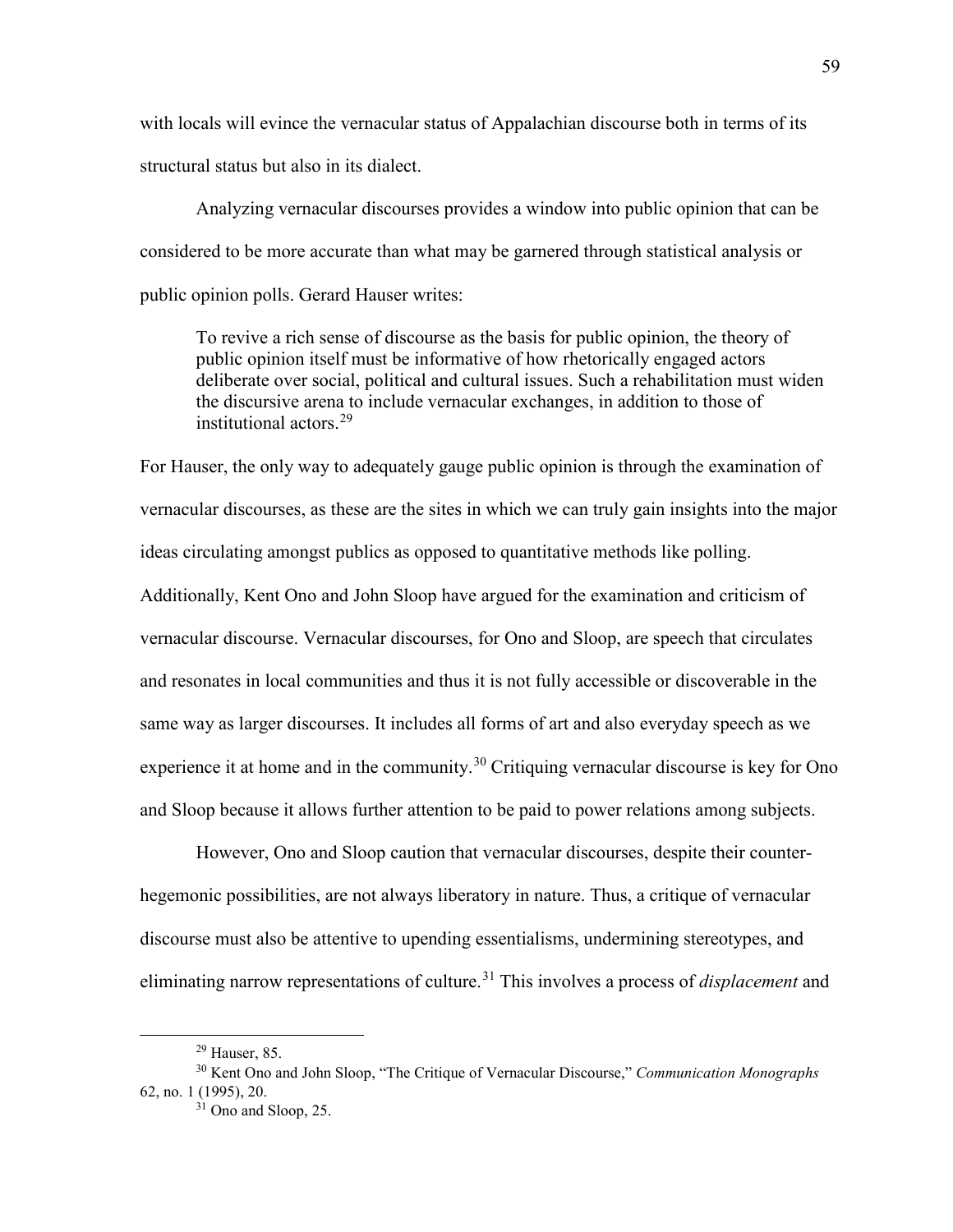*contextualization* that recognizes the transitionality of vernacular discourses and that these texts occur at moments of those discourses. To this end, this chapter will offer the criticism and analysis of a handful of vernacular texts, with as thorough a contextualization as possible, which will highlight both public and counterpublic memories of the Marion Massacre. Through this analysis, it will become clear that public silence/forgetting of the Massacre has led to the production within the vernacular of a vibrant deliberation of the event that exemplifies the productive and resistant possibilities of public forgetting and counterpublic memory-making.

## **Remembering Marion: Vernacular Texts of the Marion Massacre**

Despite national media attention and a tragic culmination and to a larger extent than Marion's sister-strikes in Elizabethton, Tennessee, and Gastonia, North Carolina, the labor uprising in Marion has in large part become lost to public memory -- glossed over in labor histories, misquoted in some, and forgotten to residents throughout North Carolina. The mills in Marion have been torn down. Residents of Marion rarely speak of the strikes if they even know about them at all.<sup>[32](#page-70-0)</sup> Much of what is written in public discourse about Marion references a notion of shame characterizing the public forgetting of the Massacre.<sup>[33](#page-70-1)</sup> As previously mentioned, Dana Cloud mistakenly placed Marion in the wrong state when briefly writing about the strike.<sup>[34](#page-70-2)</sup>

<span id="page-70-0"></span>Through a theoretical framework constructed through the combination of rhetorical theories of [counter]publicity, memory, and power, this chapter argues that this public

<span id="page-70-1"></span> $32$  Lawing, 2.

<sup>33</sup> Frankel.

<span id="page-70-2"></span><sup>&</sup>lt;sup>34</sup> Cloud, "The Null Persona," 184.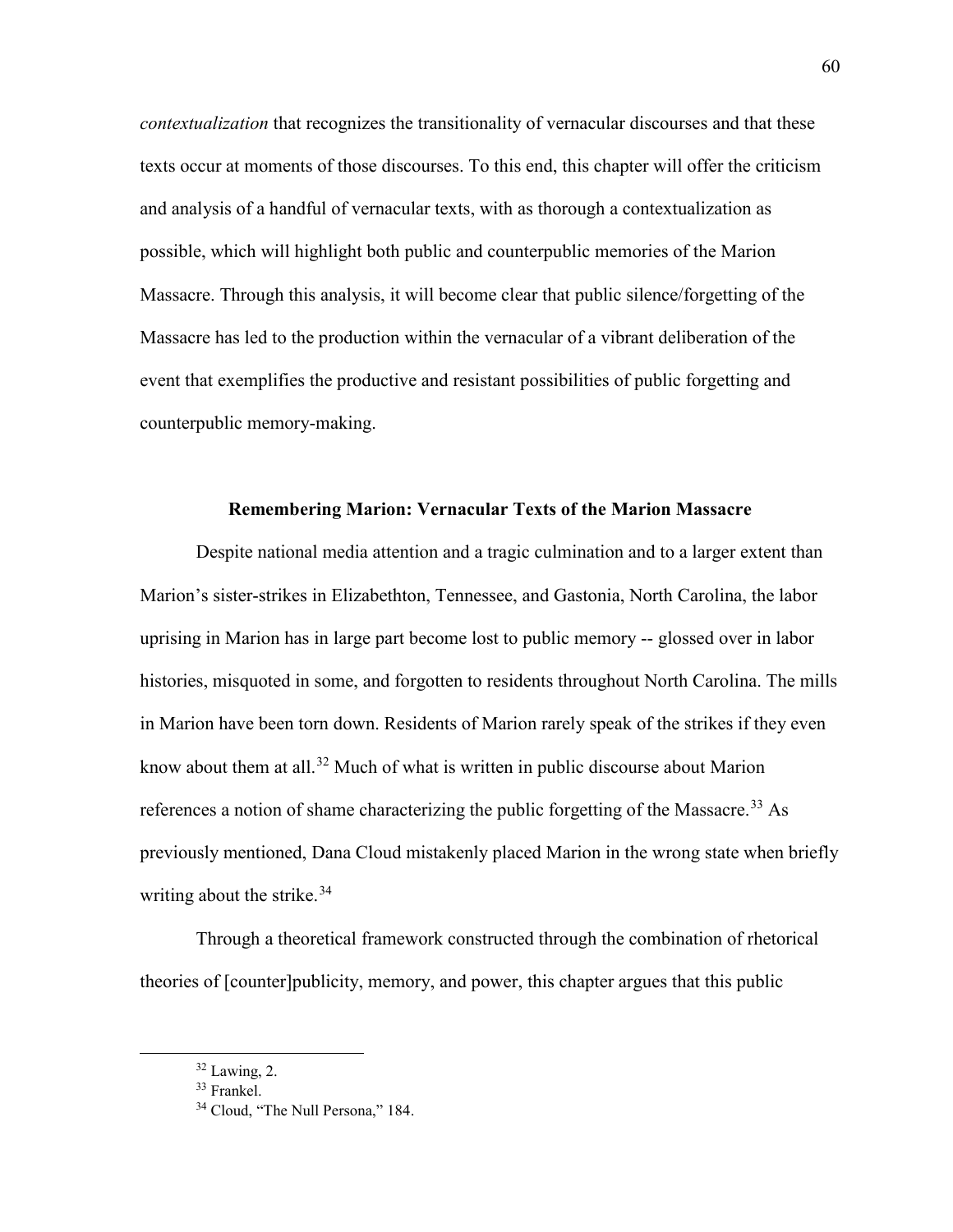forgetting of the Marion Massacre, and even the other labor strikes of 1929, is a combination of public silencing and public forgetting that has ultimately rendered the strikes nearly nonexistent in public memory. However, through mapping a constellation of texts, it is possible to [re]construct a public memory of the Marion Massacre that exists in vernacular texts that have been produced in the near century since the slaying of six laborers outside the gates of Marion Manufacturing. This chapter argues that these vernacular texts construct a counterpublic memory of the Marion Massacre that produces productive deliberation about this country's labor history in contemporary discursive arenas. With an eye towards how public memory constructs our notions and understandings of places and the collective and individual identities formed therein, this circulation of counterpublic memories are crucial to the possibilities and efficacy of resistance against the reification of hegemonic ideologies.

The analysis unfolds in two main steps. The first establishes the dynamics of public silencing and forgetting at play in the memory of the Marion Massacre. This section specifically analyzes oral history interviews with people from Marion at the time of the strikes and an interview with a descendant of an organizer. Through this section, it is clear that public memory of the Marion Massacre is either invisible or tainted with notions of contempt and shame. The second section pushes against this memory by connecting a number of vernacular texts together in order to highlight a counterpublic memory of the Massacre. These texts, including a song by Woody Guthrie and scholarly research, counterpublic silencing/forgetting of the Massacre by committing to telling the story and doing so in ways that eschew shame. For these texts, of which this thesis is a part, the summer of 1929 in Marion is valuable to our nation's history and worthy of remembrance and scholarly inquiry.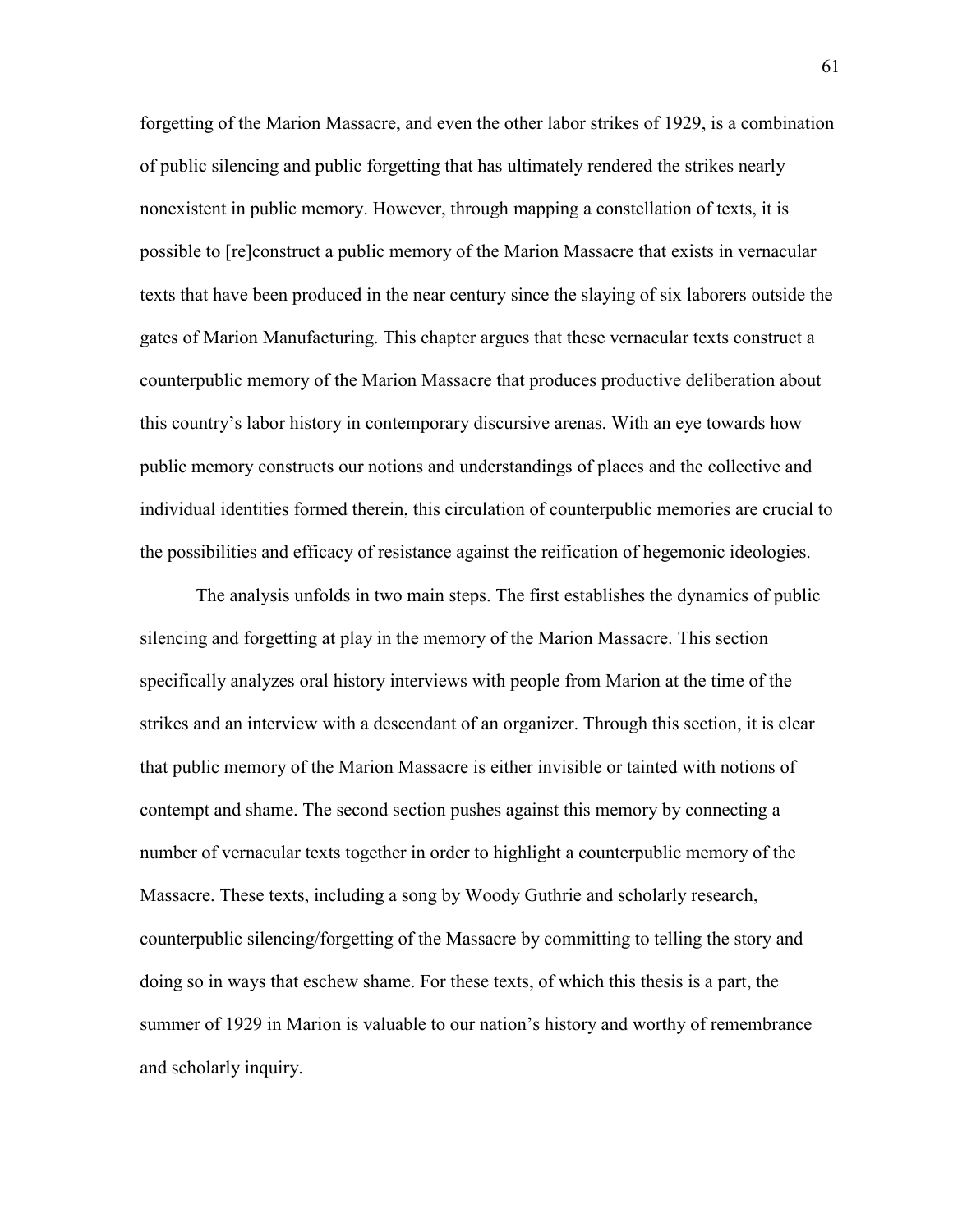#### **Mountain Shame: The Invisibility of 1929**

The first texts that will be analyzed will serve to help render the public forgetting and silence of the Massacre more visible. To begin this analysis, we will be looking at the oral histories that were collected from workers in Marion through the Appalachian Oral History Project conducted by Appalachian State University in the 1970s. Two particularly interesting interviews from this collection concerning the silence/forgetting regarding the massacre come from two mill workers in Marion named Dewey Helms and Perry Hicks. Helms' interview is notable for its complete silence across the twenty-seven documented pages of his interview on any matter regarding the violence in Marion or the massacre. Instead, Helms spends the majority of his interview discussing the conditions in the mills and the type of work that he made his career out of.<sup>[35](#page-72-0)</sup> This interview is similar to the ones that were analyzed by Cloud and evidences the potential element of public silencing at play in the memory of the Marion Massacre.

Perry Hicks was much more vocal about the union and his disdain for unionization both in Marion and as a whole. Hicks was a non-union worker and ardently opposed the union, which he saw as "the thing that caused us to have the most trouble."<sup>[36](#page-72-1)</sup> His opinions are evidence of the sway of public opinion against the union due to the violence erupting on the streets of Marion and evidence of just how ineffectual the union may have been in recruiting and representing workers. Hicks does actually reference the massacre at the mill

<span id="page-72-0"></span><sup>&</sup>lt;sup>35</sup> Sam Howie and Dewey E. Helms, "Interview with Dewey E. Helms [January 10, 1976]," *Appalachian State University Libraries Digital Collections,*  https://omeka.library.appstate.edu/items/show/37313.

<span id="page-72-1"></span><sup>36</sup> Sam Howie and Perry Hicks, "Interview with Perry Hicks [February 9, 1976]," *Appalachian Oral State University Libraries Digital Collections,* https://omeka.library.appstate.edu/items/show/37315, 5.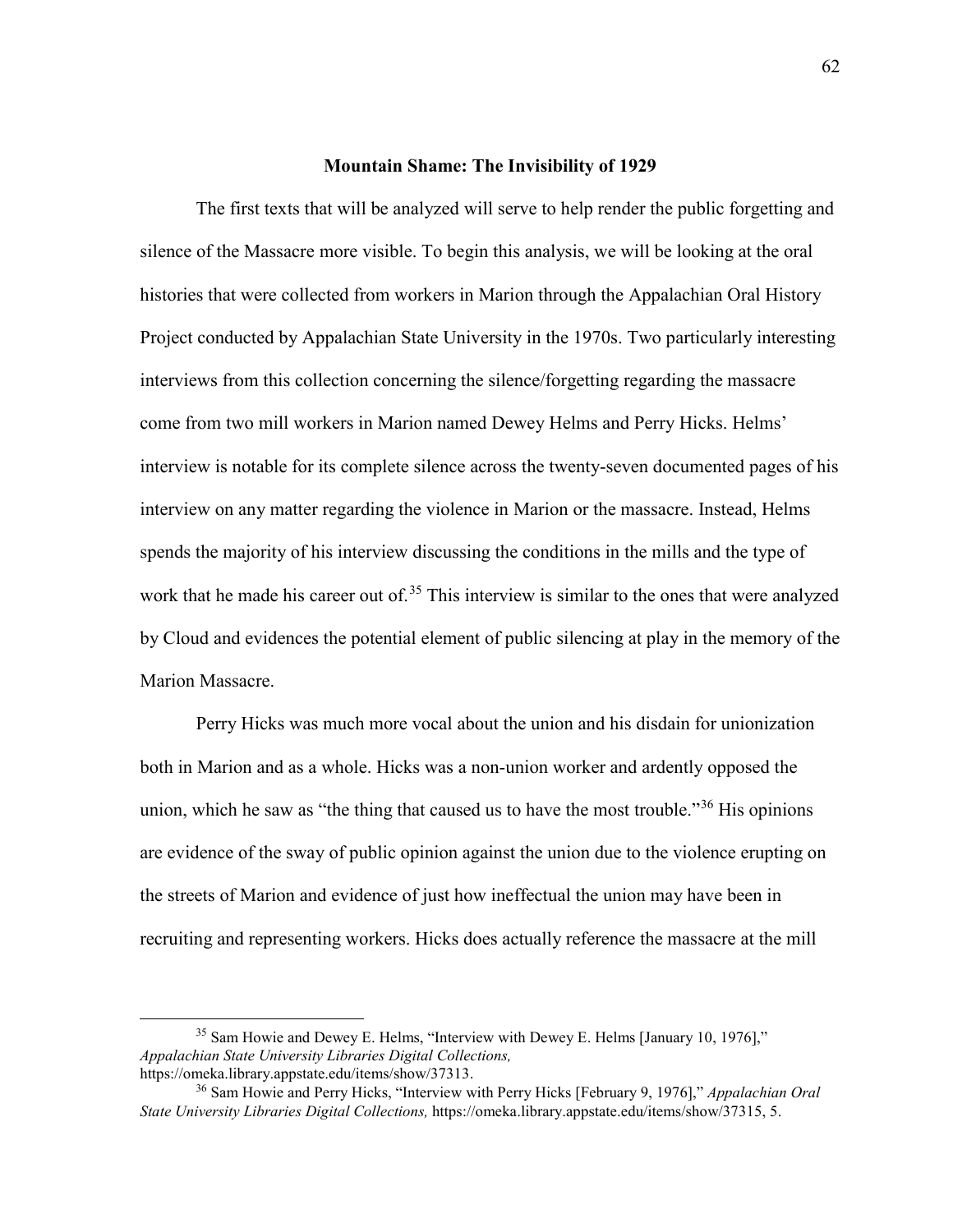gate, however, Hicks argues that the union was responsible for the violence. Hicks states "And the union finally at last went to shooting guns… And there was three people killed. One was old man Jonas. He was from East Marion. Old Sam Vickers and I forget the other feller's name."[37](#page-73-0) This short excerpt is the only time during the interview that Hicks references the massacre. Immediately following this statement, he pivots to discuss Sam Vickers' background before the interviewer then asks another question. Hicks' interview is notable as it is very detailed in describing the conditions in the mills, the demographics of the workforce, the presence of the union, the National Guard, and many other of his recollections from the strikes of 1929. However, despite his loquaciousness on these other topics, he had very little to say about the massacre. While not silent on the matter, there does seem to be an unwillingness to discuss the massacre in detail. Both Helms' and Hicks' silence on the matter are evidence of this public silencing and also exemplify how this public silence crafts a rhetorical landscape that reinforces hegemonic interpretations and ideologies. Within the context of an interview about the summer of 1929 the experience of millhands in Marion, their silence leaves a glaring hole that should boggle the mind of those researching the strikes and the Massacre. The event that defined that summer and garnered national media attention is effectively nonexistent. These interviews reinforce silence or forgetting of the Massacre. When you consider their location in Appalachian State's Special Collection, the implications become a potential invisibility of the strikes within scholarly research as it lacks evidence within these primary sources. With regards to the construction of place and place-based identities, the proliferation of stories of silence/forgetting reinforce hegemonic ideologies and stifle resistance.

<span id="page-73-0"></span><sup>&</sup>lt;sup>37</sup> Hicks and Howie, 15-16.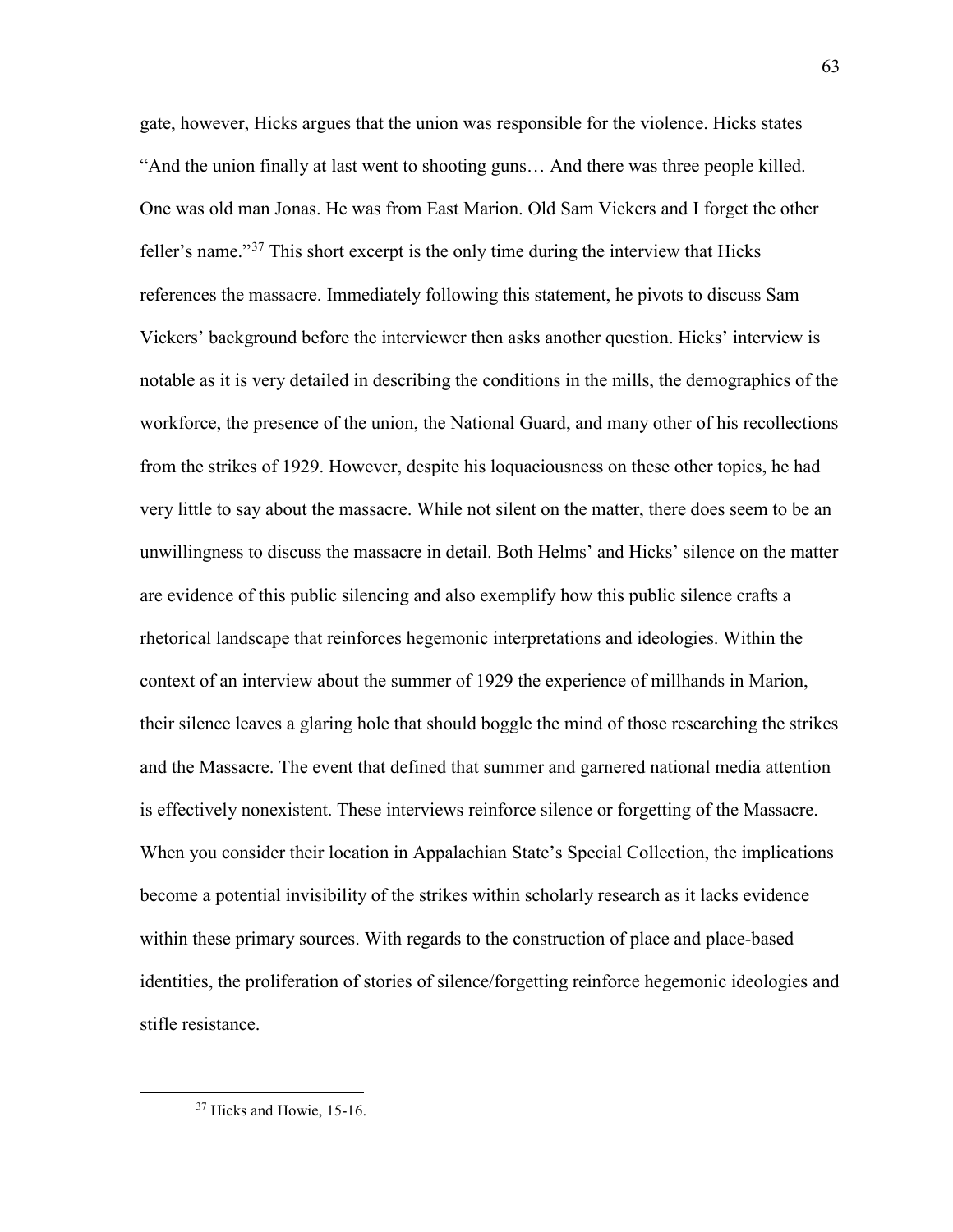Perhaps the most poignant recounting of public forgetting of the massacre comes from Kim Clark who discussed the memory of the massacre in an interview with the *Mountain Xpress.* Clark, who is the granddaughter of an organizer at Marion Manufacturing and produced an audio documentary about the strikes for WNCW radio, says "I think, almost in mountain shame, they just shut the door on it."<sup>[38](#page-74-0)</sup> Clark continues:

The day after the shootings took place, all the people that were out there in front of the mill striking — they saw it happen — they didn't know what else to do, and they just filed back into the mill and went back to work, all but 100 of them," Clark explains. "The people in McDowell County, once this tragedy happened, it's like they shut the lid on a box, and they locked it, and that's it. … It's like this whole thing has been frozen in time. … I think one of the big reasons is the community has been in some kind of silent solidarity.<sup>[39](#page-74-1)</sup>

Clark's analysis of the silence regarding the tragedy in Marion is remarkably reminiscent of Vivian's theory of public forgetting and of Cloud's assertion that suppression can lead to silence. When we combine Clark's interpretation with the silence regarding labor violence in the two preceding interviews, it becomes clear that there is a silence that surrounds the Marion Massacre.

# **Stitching together a Counterpublic Memory through the Vernacular**

Clark's documentary, *Strike,* produced alongside Ellen Pfirrmann, however, is an attempt to counter this silence that she experiences regarding the Massacre. This text and a number of others constitute an effort to tell the story of Marion from a more radical perspective. These texts are no more or less accurate than those that embody forgetting and silencing, but they do forward a narrative that is counter to those texts and thus representative

<span id="page-74-1"></span><span id="page-74-0"></span> $\ddot{\phantom{a}}$ 

<sup>38</sup> Frankel.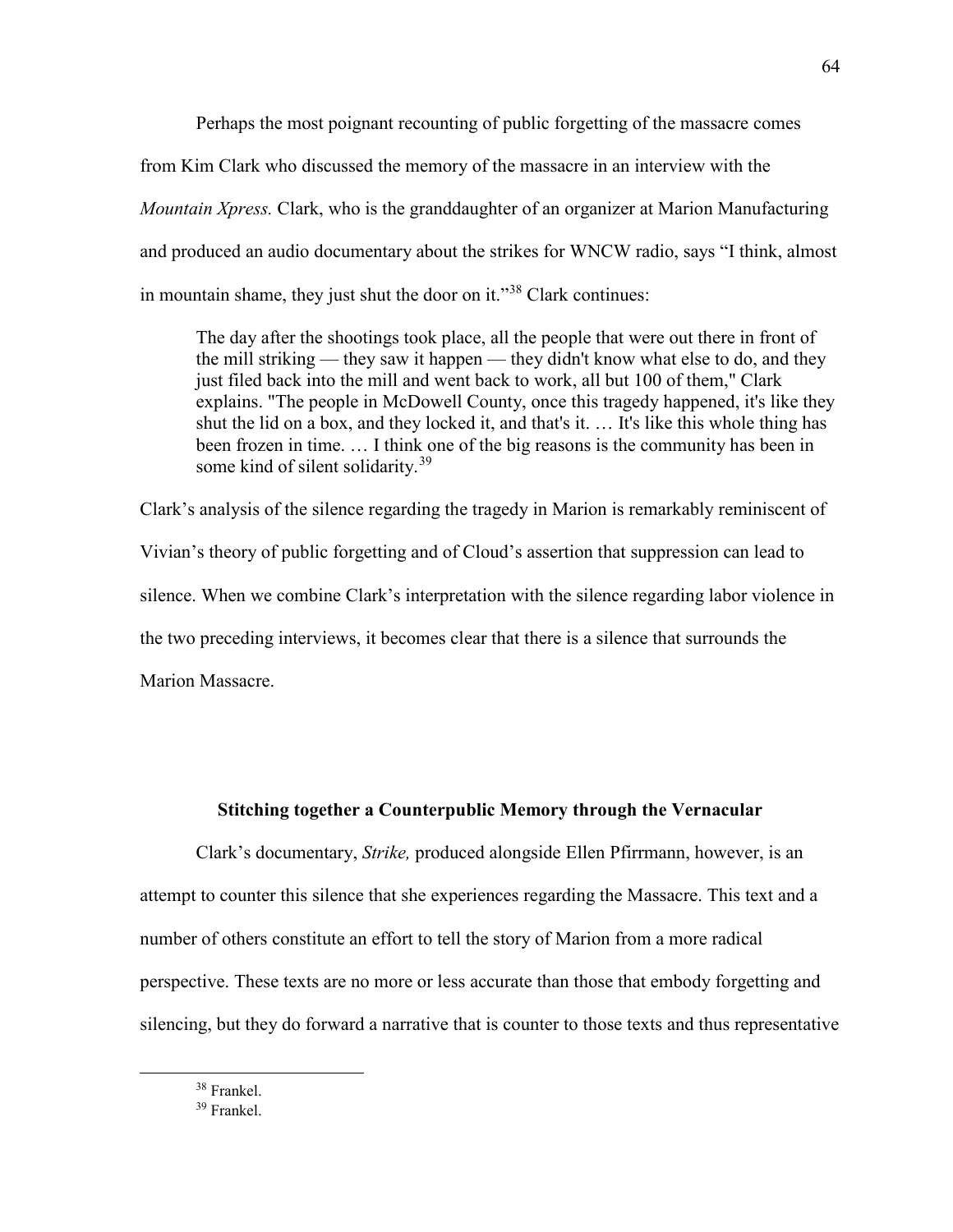of a counterpublic discourse of the Marion Massacre. One example is a pamphlet that was published in the wake of the massacre. Written by acclaimed author Sinclair Lewis in 1929 and reprinted by the Marion Tragedy Memorial Fund with help from the United Textile Workers of America (UTWA), *Cheap and Contented Labor: The Picture of a Southern Mill Town in 1929* holds back little in its interpretation of the events that occurred on October 2, 1929. While not written by someone local to the Appalachian region, its recirculation by the Marion Tragedy Memorial Fund brings it to the level of the vernacular. In just the second sentence, Lewis writes, "It is a strike in which deputy sheriffs fired upon textile mill workers, with the unfortunate result that five, so far, are dead and more than twenty wounded."<sup>[40](#page-75-0)</sup> Later on, recounting the events of the massacre itself Lewis makes his opinion known about who he believes started the shooting at the mill gate. First Lewis reports that "The forces of law and order… say that the shooting started from the middle of the road, from amidst the force of strikers" and that they believe they were firing in return.<sup>[41](#page-75-1)</sup> Lewis then argues sarcastically, "To an outsider, it seems astonishing that if the strikers were armed and belligerent, none of the deputies was wounded, and *all but two of the strikers were shot in the back,* as though they were fleeing from trouble instead of starting it. Astonishing!"<sup>[42](#page-75-2)</sup>

Through the writing of Lewis, we can already see that a very different interpretation of the Marion Massacre is forwarded. Lewis is aiming to document the history of what occurred in Marion in 1929<sup>[43](#page-75-3)</sup> and in doing so he is ensuring that he is discussing it from the angle that the strikers were killed in cold blood, versus Hicks' interpretation that the union started the violence. Another note of interest regarding how this text functions in public

<span id="page-75-0"></span> $40$  Lewis, 5.

<span id="page-75-1"></span><sup>41</sup> Lewis, 9.

<span id="page-75-3"></span><span id="page-75-2"></span> $42$  Lewis, 9.

 $43$  Lewis, 5.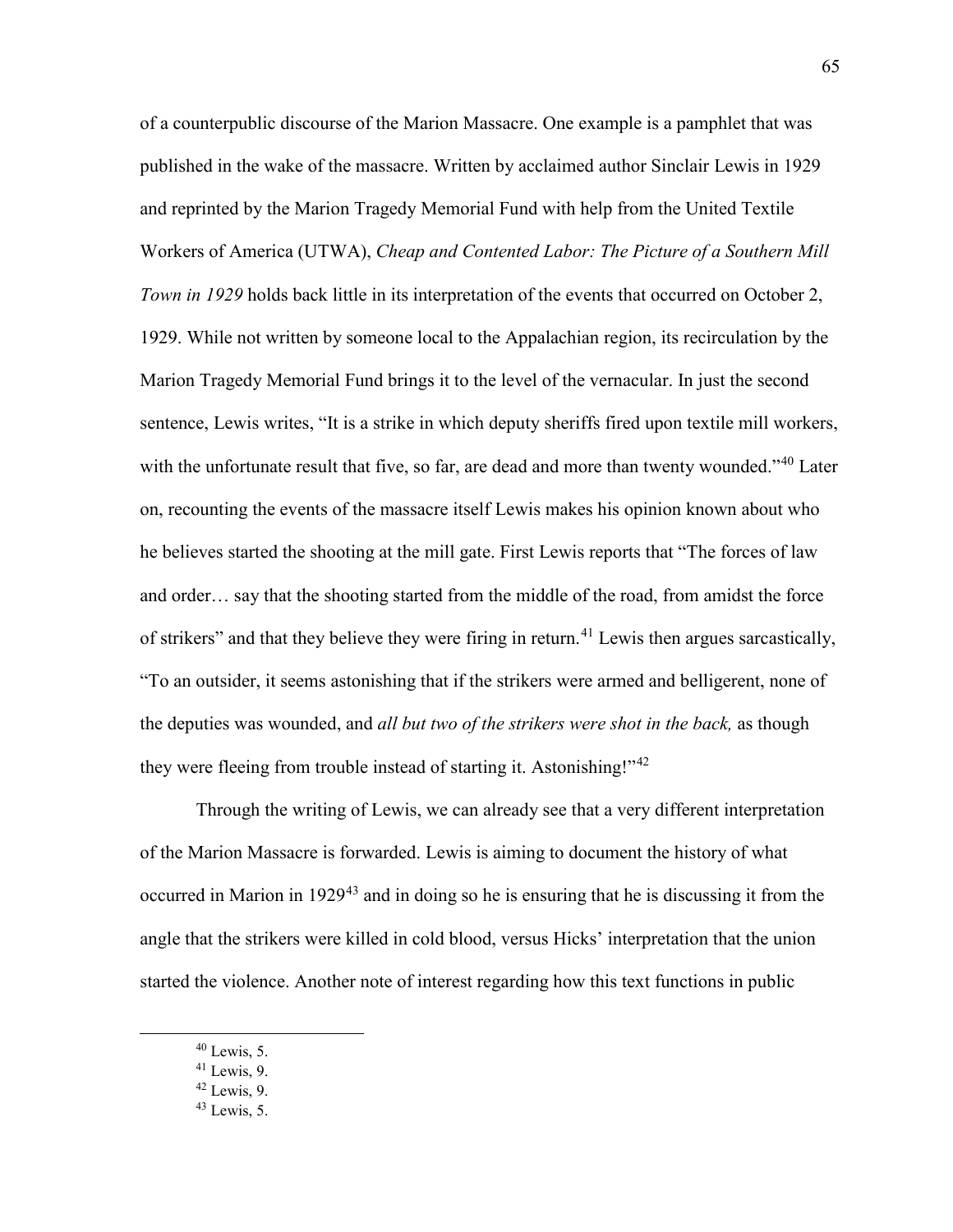memory is that the UTWA's resolution backing support for its reprinting adopted in 1980 specifically states that they endorse this text because it "describes the Marion strike of 1929, for our posterity."[44](#page-76-0) The deliberate goal of saving this story for future generations evidences the role that public memory plays in the construction of collective, and by extension individual, identities. By recirculating this interpretation of the strikes, there are greater possibilities for resisting hegemonic ideals.

Another text is Woody Guthrie's *The Marion Massacre,* a song written in the classic folk protest song style that made Guthrie famous and defined much of the music that emerged from the Appalachian labor movement. A short excerpt from this song exemplifies how it rejects public forgetting of the Massacre while also forwarding the narrative of laborers who were shot down in cold blood at the hand of greedy industrialists:

Six workers of the textile mills in cold blood were shot down. 'Tis ever the same old story With the laborers of our land. They're ruled by mighty powers, And riches they command.

It started over money, The world's most vain desire, Yet we realize the laborer Is worthy of His hire. These men were only asking Their rights and nothing more, That their families would not suffer With a wolf at every door.<sup>[45](#page-76-1)</sup>

Guthrie once again, much like Lewis, is telling a story that differs greatly from that told by the participants in the oral history projects or from that of Clark's recounting of public

 $\ddot{\phantom{a}}$ 

<sup>44</sup> Lewis, Front Matter.

<span id="page-76-1"></span><span id="page-76-0"></span><sup>45</sup> Woody Guthrie, "The Marion Massacre," *antiwar songs,*  https://www.antiwarsongs.org/canzone.php?id=42206&lang=en.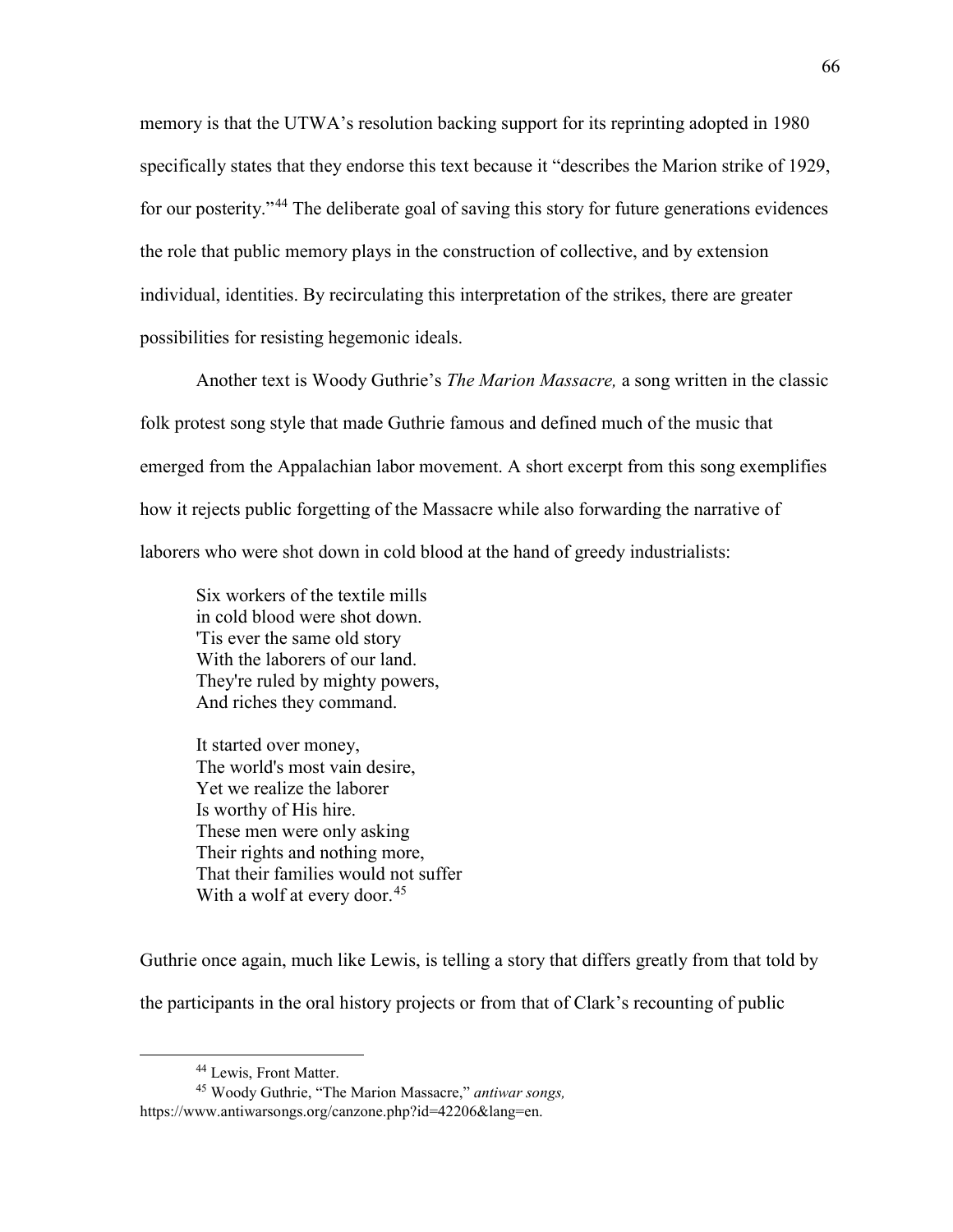forgetting of the Marion Massacre. It also exemplifies Vivian's notion of a public forgetting that in turn produces productive dialogue about the forgotten event. Guthrie's song, like many labor songs of the era, preserves the memory of the Massacre from a perspective that clearly counters any narrative of a violent union that overstepped its bounds instead standing staunchly pro-labor. As it circulates, it widens the scope of the counterpublic discourse that it represents.

Amateur historian Mike Lawing's *The Marion Massacre* also functions to counter this narrative of forgetting to tell the story of the strikes. Lawing makes it clear in his introduction that he chose to write the book in order to combat the silence about the Massacre.<sup>[46](#page-77-0)</sup> Lawing, who had relatives in Marion in 1929, had never heard of the strikes until early adulthood and encountered much resistance when he attempted to collect interviews with residents while researching his book. Lawing's hundred pages contain some inaccuracies. However, his commitment to telling the story of the massacre is a clear instance of counterpublic memory-making that counters both the public silencing stemming from the violent suppression of the strikes and the public forgetting that emerged in a community that just wanted to move on from tragedy. Another potentially impactful fact is that Lawing's book is the only secondary source present in Appalachian State's Special Collection regarding the Marion Massacre. As my own project is evidence of, this can have a significant impact on memory of the Massacre and the work that gets done about it. This was the first source that I came across when I began my research and many of its conclusions, interpretations, and framings of the events of 1929 have continuously colored my own thoughts throughout this project.

<span id="page-77-0"></span><sup>46</sup> Lawing, 2.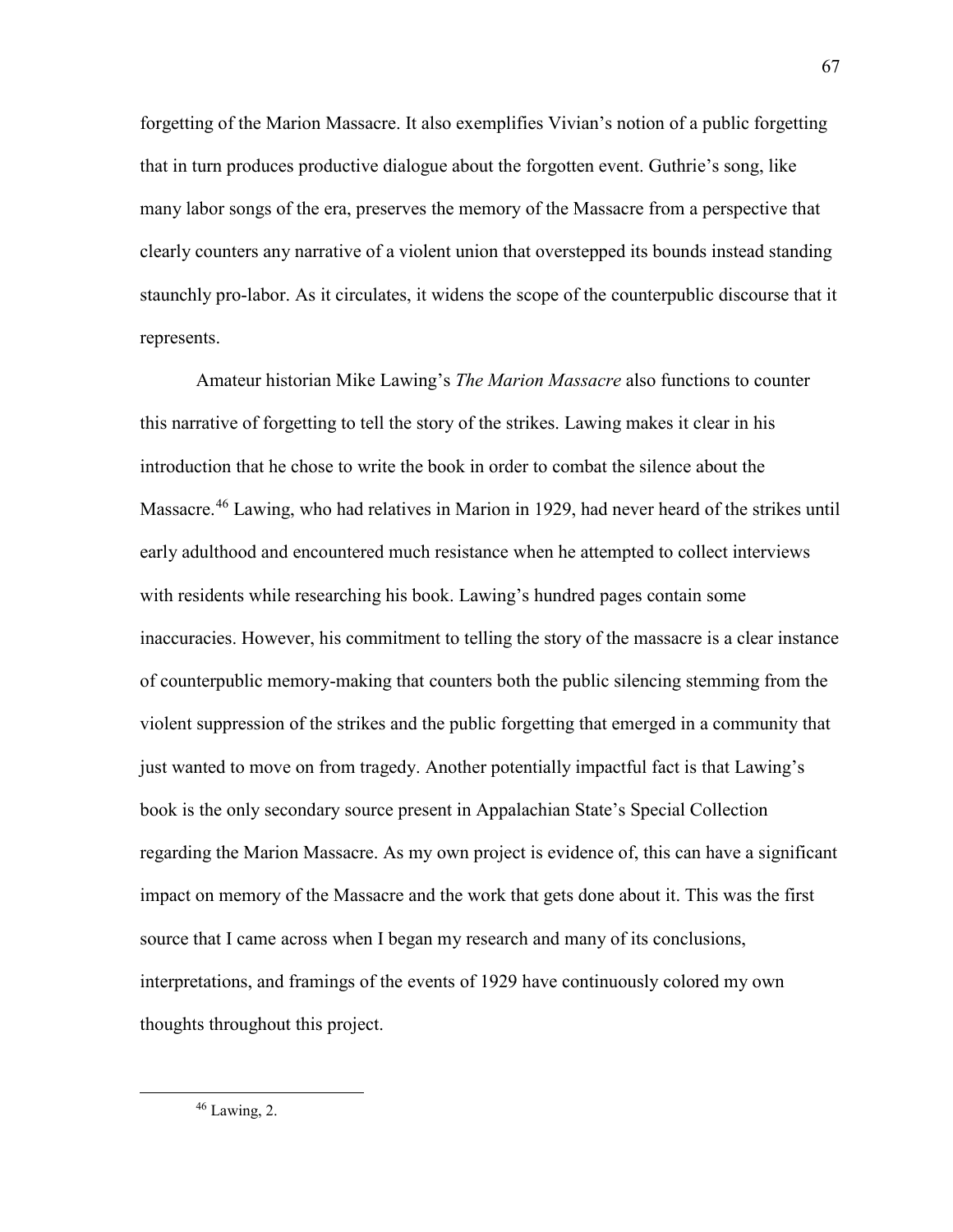#### **Conclusion**

Through examining the rhetoric of the vernacular, it is possible to gain insight into public memory-making and the effects of state violence on it. As six workers were slain following months of violence on the streets of Marion, it becomes clear through the recollections of workers and local descendants, that violent suppression both silenced a community and pushed it to move on, to forget. However, as Vivian urges, public forgetting can be productive, something else that is evident in this analysis of the memory of the Marion Massacre. In the wake of public silencing/forgetting, a vibrant counterpublic memory has emerged and been sustained for nearly a century in vernacular texts. Sinclair Lewis' pamphlet, circulated throughout the region and the nation, Woody Guthrie's protest song that has been covered by numerous musicians throughout the decades, and Mike Lawing's monograph which is one of the only books in Appalachian State's Special Appalachian Collection about the Massacre (which is even missing Byrd's more recent and more researched book published through a university press), exemplify this counterpublic memory and continue to have influence over how the story is remembered and told today. This counterpublic memory is *producing* conversation about the Massacre, reviving it in public memory and challenging the reasons it may have been forgotten in the first place. My thesis project contributes to this counterpublic memory by telling the story of what occurred in Marion, specifically challenging the forgetting of the Massacre and attempting to affirm its importance to scholarly discourse.

It is interesting that ASU's Special Collection is missing both Byrd's book and Sinclair Lewis' pamphlet considering its one of the most prolific special collections on the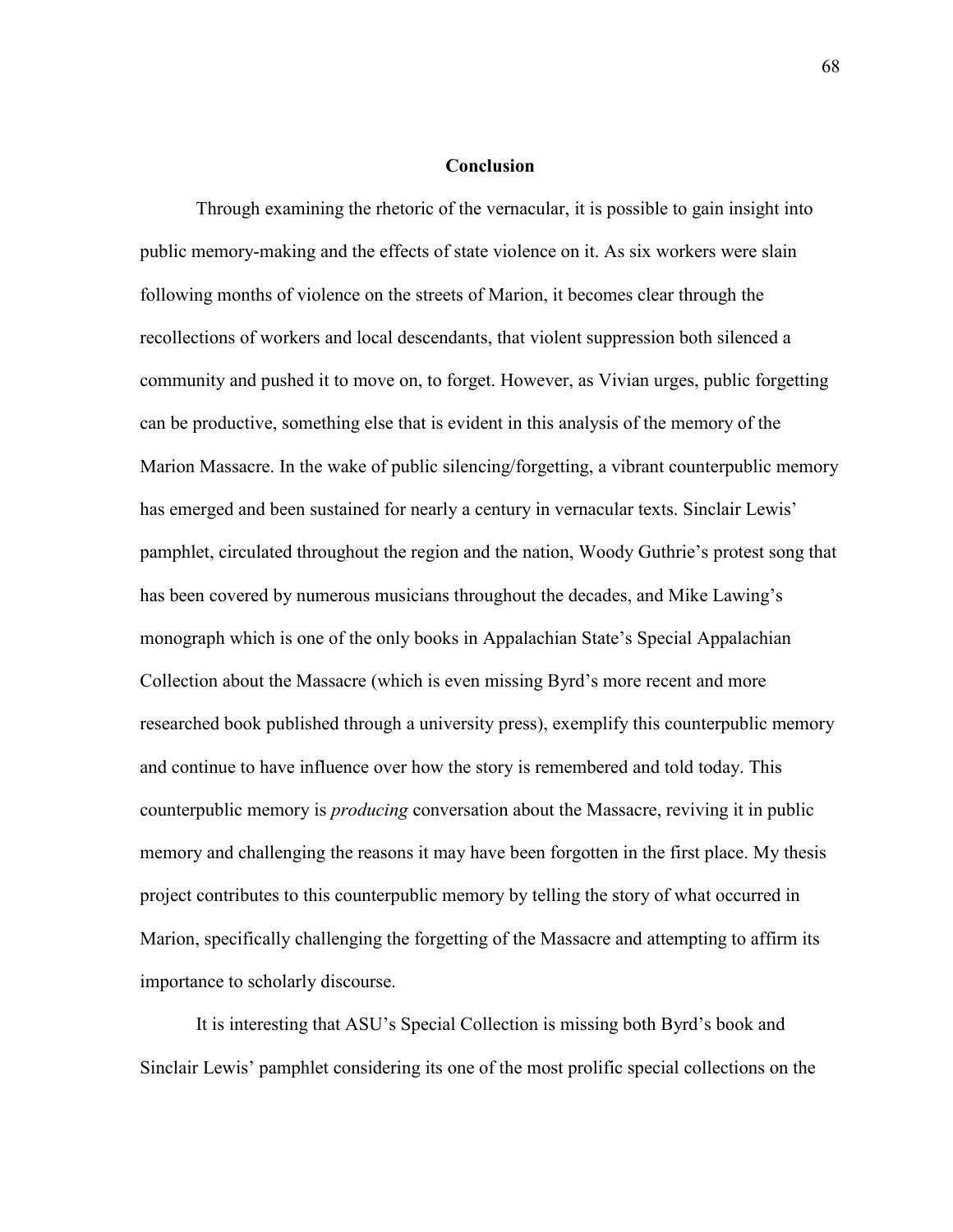Appalachian region in the country and serves many who specifically come here to study the region through the university's Center for Appalachian Studies. It is also striking as the university is one of the closest major universities to the town of Marion. I had to request these materials from Western Carolina University's library, which is further from Marion than Boone and not nearly as big of a player within the Appalachian Studies field and community. The lack of resources within this collection can have a potential impact on the public memory that is constructed about the Massacre as a central location of knowledge about the region lacks the ability to effectively tell complete and detailed stories about it. Much like the museums, monuments, and archives that public memory scholars discuss, this is a place where one would *expect* to find a robust memory of one of Western North Carolina's most prolific and tragic events. However, we may conclude that local and regional silence/forgetting of the Massacre has instead sown the opposite and left the Massacre nearly invisible to even this important regional archive.

A theoretical contribution of this analysis is the assertion that individual place-based identity is just as influenced by public memory as collective identity. While the stories that we tell as a society, what we choose to remember, commemorate, and memorialize indeed have significant impacts on how we see ourselves as a society, it is less clear in the theory of public memory that what we remember impacts how we see ourselves as *individuals* and thus the actions we take and the beliefs we support. By bringing Appalachian Studies' conceptions of place as a marker of identity into conversation with the attitudes towards place in memory studies, this analysis highlights the importance of public memory to the construction of personal identity. This chapter has subsequently forwarded that this move is crucial to the possibilities and efficacy of sustained and impactful resistance. In places in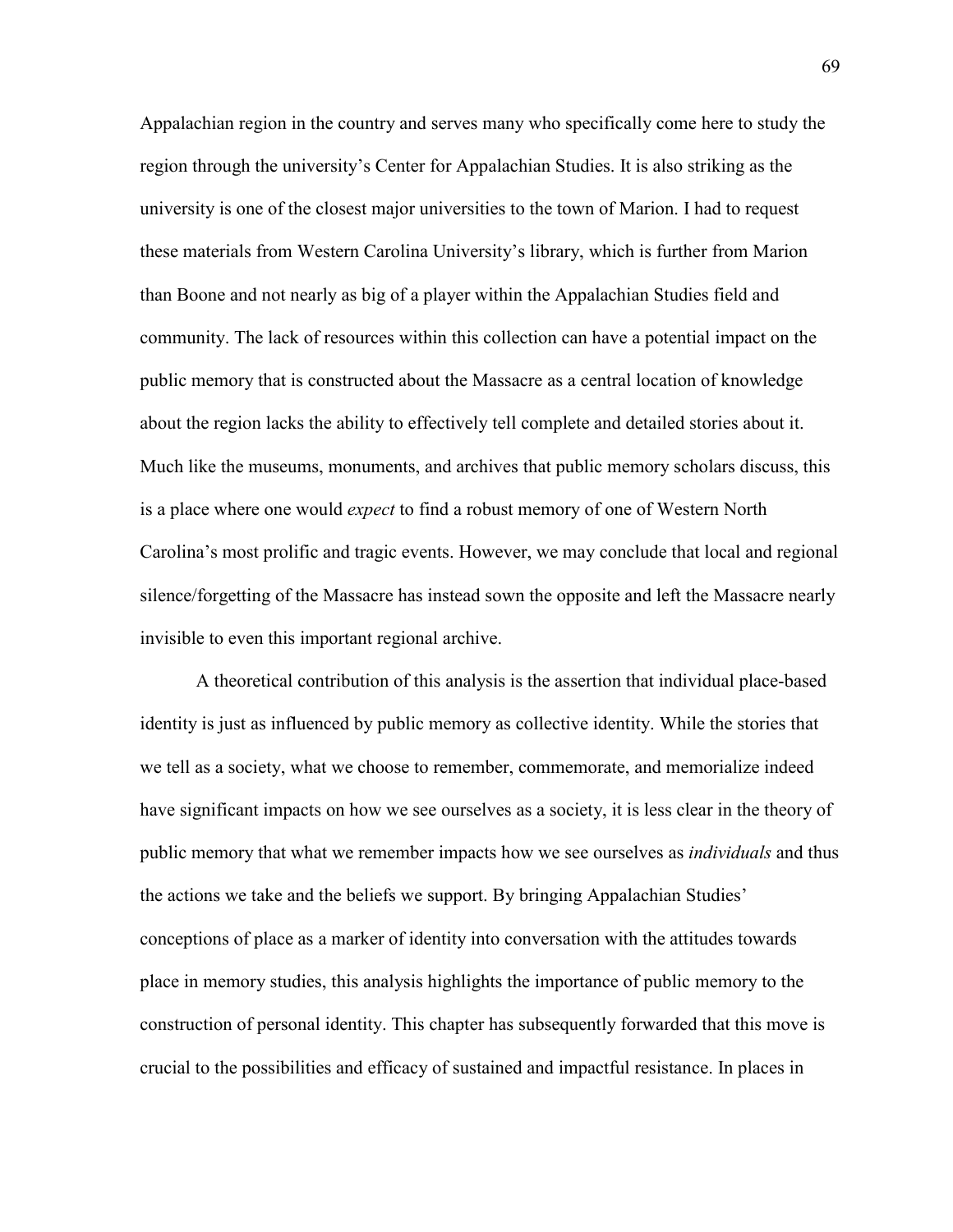which counterpublic memories circulate, the potential for resistance to take root and proliferate is higher. This is something that is potentially evidenced by the Appalachian region itself. Appalachia has a long history of resistance, particularly in the form of labor resistance. As a result, many in the region see this as a *tradition* to be carried on. For example, there are many folks who rally against mountaintop removal who see their activism as an extension of the long history of resistance in the region. The ability to craft and circulate counterpublic memories of events, peoples, and places engenders future generations with multiple conceptions of their place-based identities from which to draw and act. With narratives circulating that consistently challenge our collective commitments to progress, we can hope that Americans will never be too comfortable with their current moments, that we will always push to be better, to be progressive, rather than merely claiming it.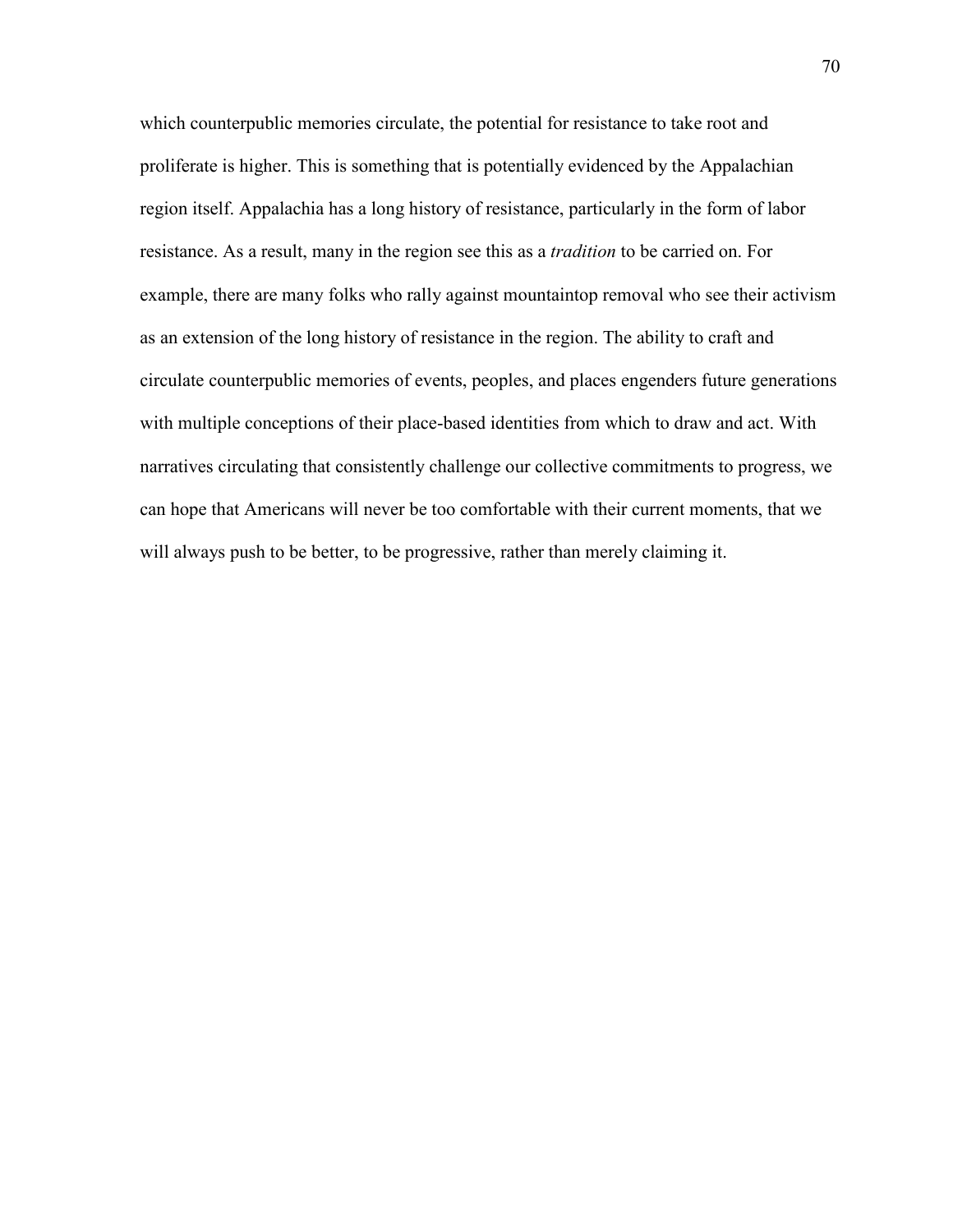# **Chapter Four:**

#### **Martyr's Local**

This thesis has explored the Marion Massacre and the strikes that occurred in that small town to understand the ramifications of the ideology of progress on public and counterpublic discourse. The goal has been to elucidate how commitments to progressive ideals serve to stifle counterhegemonic activism and reify structures of power both at the moment of counterpublic activity and in the realm of public memory. By analyzing the case of the Marion Massacre through the lens of public and counterpublic theory, I have been able to explore how progress informs the construction of public discourse in a way that limits the tactics available to opposition groups. However, I have also been able to illustrate how counterpublic discourses can emerge in the memory of traumatic events further challenging the hegemony of progress.

This analysis furthers our understanding of how progress contributes to the formation and function of socio-political structures in the status quo and of opposition movements looking to challenge them. Through the case of the Marion Massacre and an interdisciplinary approach that combined rhetorical theory with historical analysis grounded in the Appalachian Studies tradition, I have rendered more visible the ramifications of progress on resistance movements and techniques of control. Progress impacts the tactics available to resistive groups on the ground and those available to generations of people influenced by it.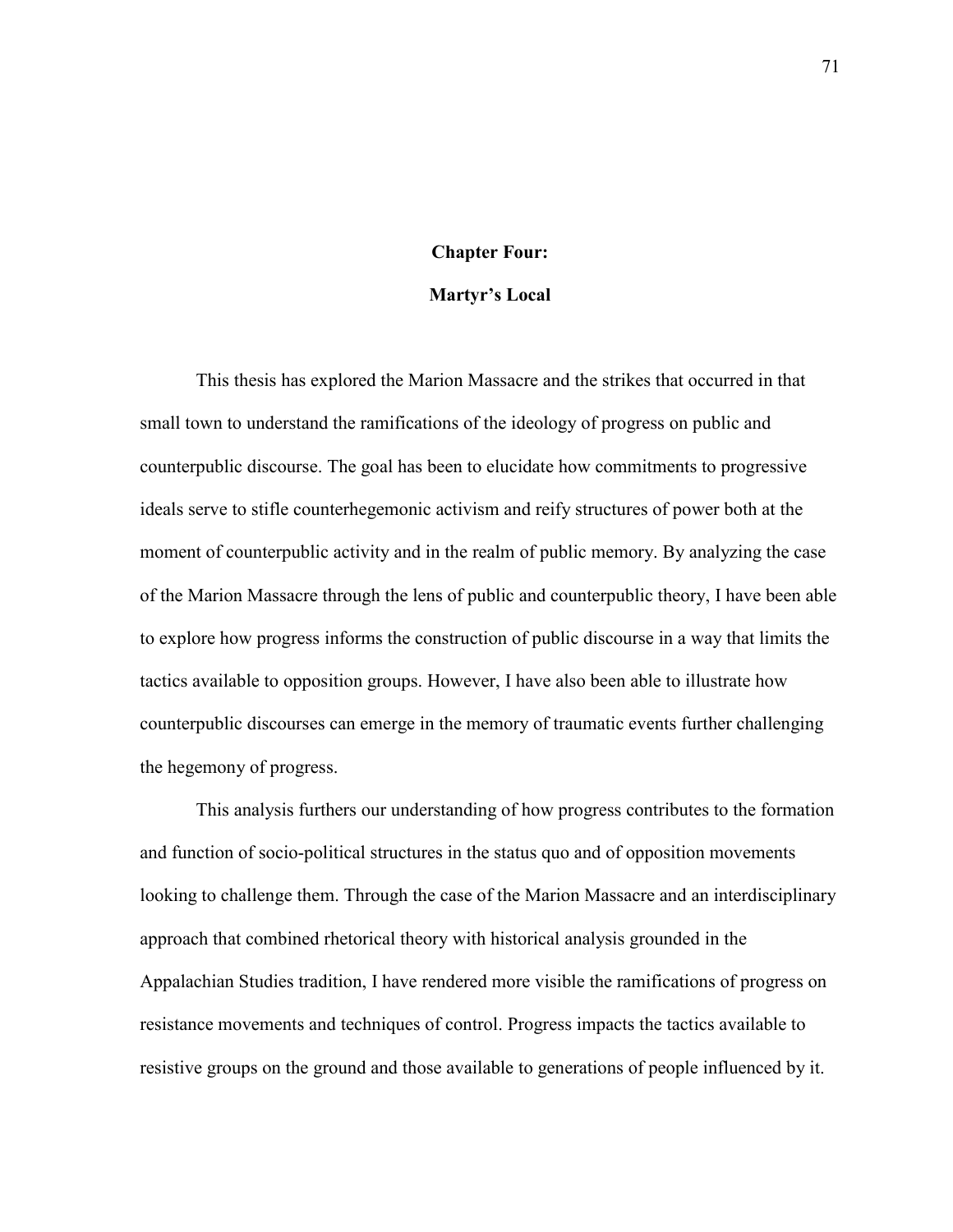The goal has been to better understand how techniques of power like state violence and public silencing/forgetting sow quiescence into Appalachian society but also highlights the potential for "rebellion," as Gaventa put it, through tried and true tactics like the wildcat strike and through counterpublic memory-making.

## **Chapter Two**

Chapter Two explored the strikes in Marion in 1929 and the eventual massacre at the gate of Marion Manufacturing through the lens of public and counterpublic theory with the hope of better understanding the roles of violence and wildcat strikes in the events of that summer. This examination highlighted the various publics that emerged in Marion due to the strikes. This chapter also explored the ramifications of violence on these publics in relation to the hegemony of commitments to progress. Analysis of the beginnings of the strike developed the contours of publics and counterpublics in Marion, highlighting opinions for, against, or even entirely neutral towards the strikes. However, violence swayed public opinion against the union, forcing discursive and rhetorical adaptations to maintain its legitimacy. Thus despite the formation of a climate of violence, it was a tactic unavailable to resistive groups because of the commitments to progress in American society.

The main goal was to understand how wildcat action functioned to craft counterpublic space where it previously did not exist. Because the union was unable to maintain its legitimacy as a counterpublic entity due to the interplay between violence and progress, wildcat action was a necessary tactic for articulating counterpublic agency. However, the state's monopoly on violence stifled political efficacy of this counterpublic, reified social stratifications, and ended the strikes in Marion on a tragic note. Chapter two illustrates the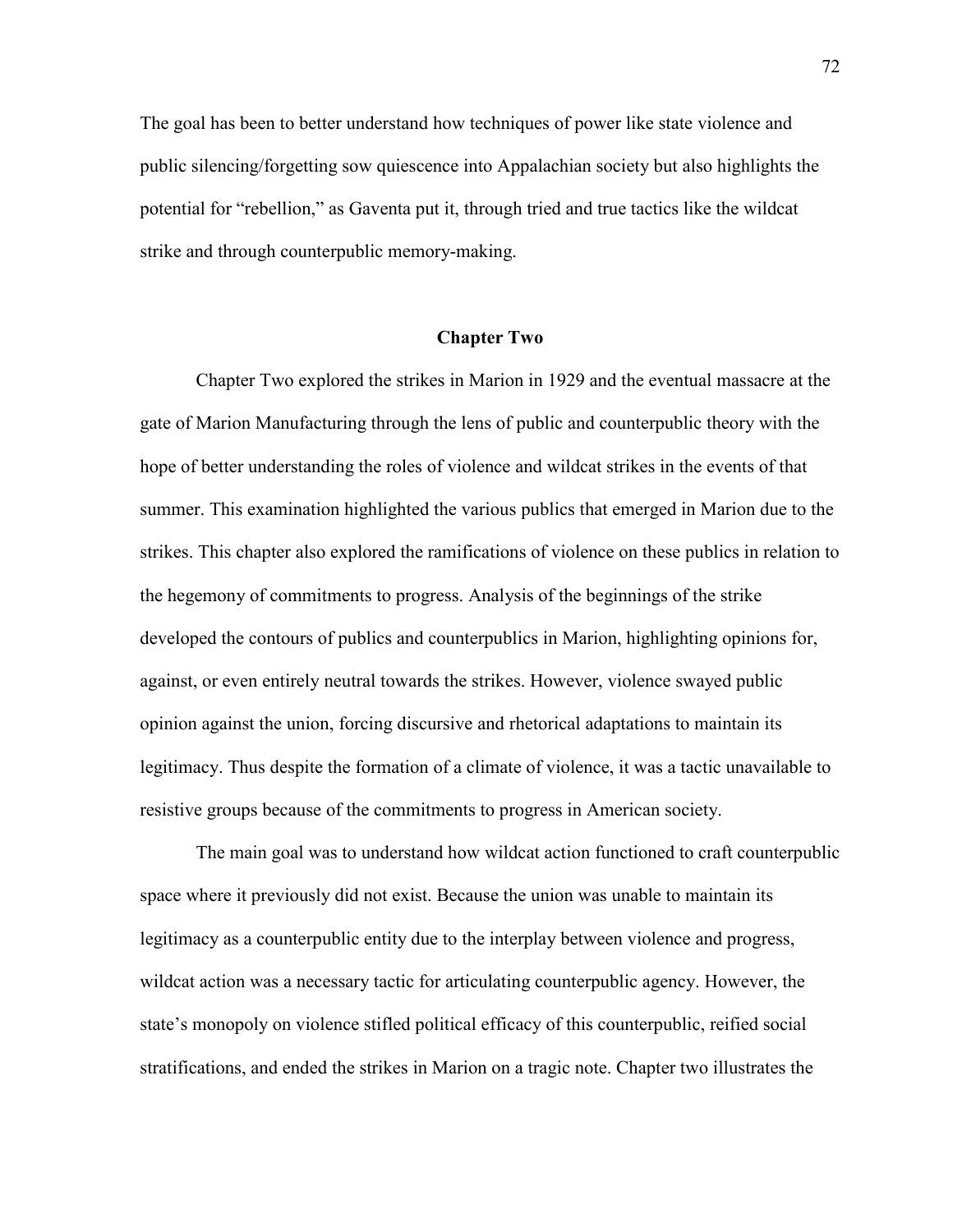power of ideological commitments to progress in American society and the ways in which it serves to reify social stratifications and stifle resistance. However, while progress may hinder the potential of some tactics of resistance, this chapter has forwarded that violence can and should be understood in a more nuanced manner in terms of its political and rhetorical efficacy. It has also argued that wildcat strikes are significant tactics for marginalized workers to find space and agency in a public sphere whose ideological foundations serve to sow desperation and inaction into its labor. In order to further explore the power of progressive ideals, this thesis then turned to examine the public discourses that have emerged in the wake of the Massacre.

### **Chapter Three**

In chapter three, the role of public memory in reinforcing hegemonic ideals like progress and the potentials for resistance emerging from the deployment of counterpublic memories became the focus. Public memory plays an important role in the construction of collective and community identities by circulating certain narratives, preserving some as important, and memorializing morals. The stories we choose to remember, tell, and memorialize say a lot about who we think we are as a society, what we strive for, and even what we aim to move past. However, this chapter argued that more is at stake than collective identities, like what it means to be *American* or *Appalachian.* Instead, this chapter forwarded that public memory can have an important impact on what it means to be an individual, the beliefs we maintain, and the actions we take as a result. I argue that this has significant implications in terms of resistance and power maintenance because communities and persons predisposed towards counterpublic narratives have a greater potential to recirculate those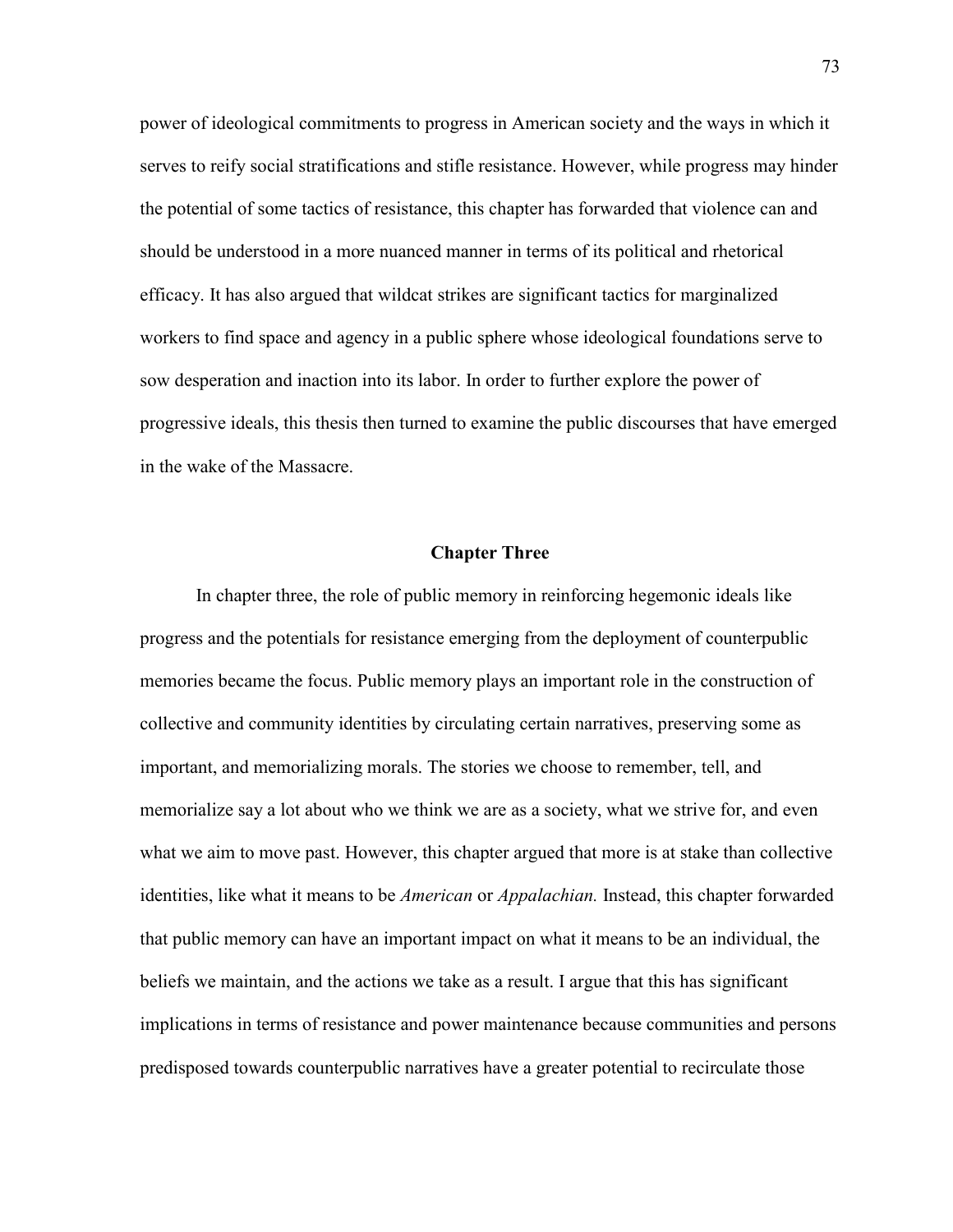narratives and act upon them in practical ways. This is evidenced by the propensity for people in Appalachia, for example, to see modern day resistance activity as part of a lineage of opposition in the region. This makes the need for counterpublic memories of the Marion Massacre more urgent as the longer that silence/forgetting of the Massacre is reinforced the more the potential for counterhegemonic activity to emerge from it is diminished. Thus, this thesis and the work of folks like Kim Clark and Mike Lawing are crucial interventions that affirm the value of this traumatic event to regional identity and scholarly inquiry.

### **Implications and Contributions**

Perhaps the most significant implication of this research is an understanding that the stories we tell matter because of the beliefs we uphold and advocate for through them. Upholding ideals of progress, particularly nonviolence, is not necessarily undesirable. It is something for which we should strive as a society. However, this should be done with an eye towards the context of resistance and with an understanding that eliminating the potential for violent resistance can, in fact, leave many stranded in marginalized positions. There are instances in which violent resistance is not only possible but *necessary.[1](#page-84-0)* It is important that we understand that commitments to progress, nonviolence, and deliberative solutions to all of democracies problems can only go so far. More importantly, and more tangible, however, is the assertion that violence should be understood more carefully -- that it should not simply be dismissed as archaic and that scholars should pay close attention to the meaning that violence holds and symbolizes. Both violent resistance and violent suppression are incredibly

<span id="page-84-0"></span><sup>&</sup>lt;sup>1</sup> Richards; Nahed Eltantawy, "Pots, Pans, and Protests: Women's Strategies for Resisting Globalization in Argentina," *Communication and Critical/Cultural Studies* 5, no. 1 (2008); Robert F. Williams, *Negroes with Guns* (Eastford: Martino Fine Books, 2015).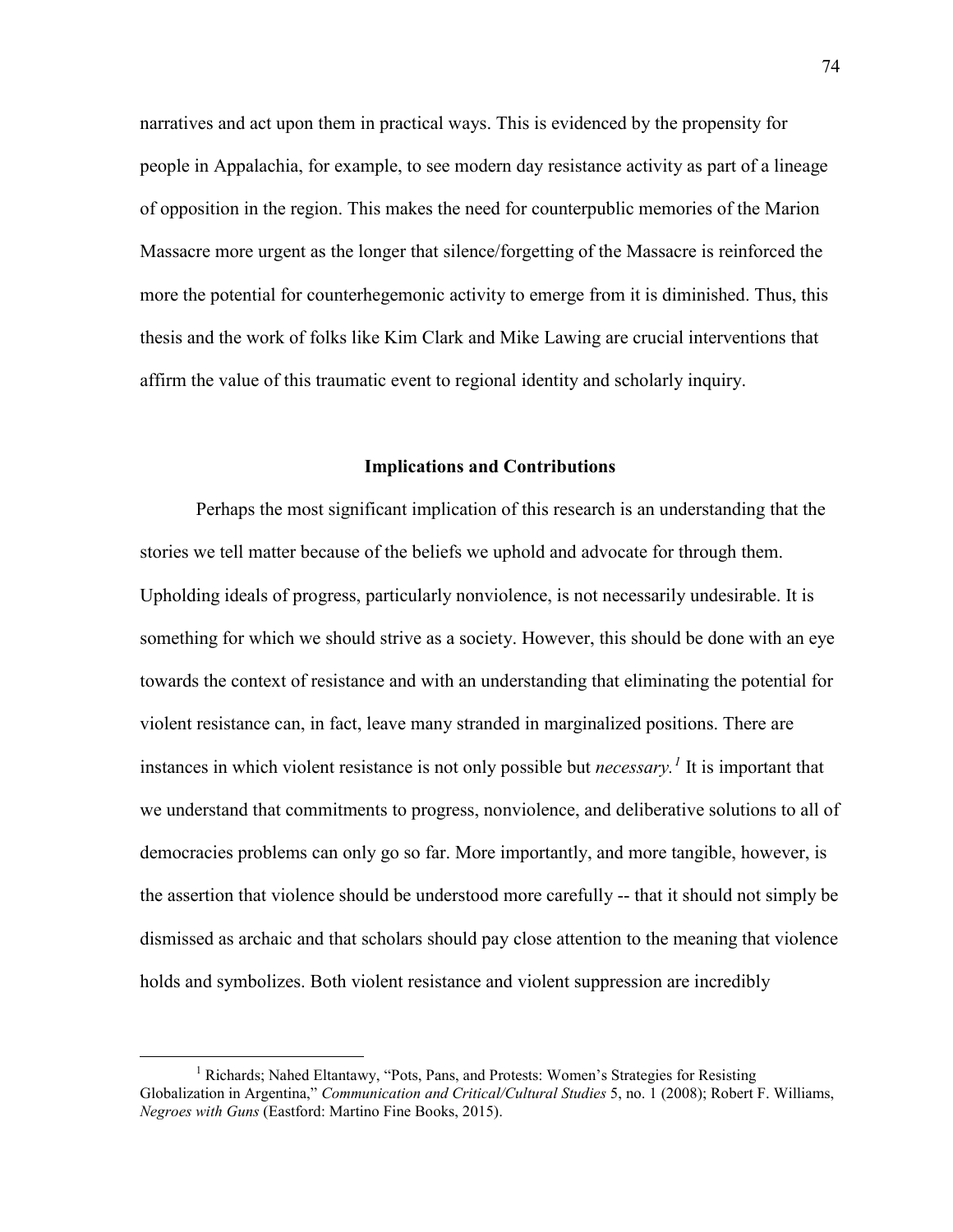powerful tools and it serves academics and activists well to more consciously explore the implications and possibilities of violence even as we work to eliminate some of the most egregious forms of violence, like state-sanctioned brutality and economic and environmental devastation.

Thus, it is important that we continue to advocate for *consistency* in our collective commitment to progress as a society. By this I mean, universal condemnation of state violence should be the goal alongside the elimination of subjective violence as we strive for our progressive society. As long as police maintain the right to use deadly force against civilians, as long as millions of Americans are incarcerated, as long as drones strike foreign lands and international assassinations are lauded, as long as corporations strip entire landscapes of natural resources and decimate local habitats, we cannot -- and should not - make claims to being a progressive society. Whether we are scholars researching and writing dissertations and books, or activists planning our next rally, or simply voters in the ballot box, we have the power to tell the stories we think need to be heard and to challenge assumptions that we think have gotten too comfortable. Consistency in our challenges and in our calls for action will bring about the changes that will further our progressive democratic experiment.

The stories we tell also matter because they can help to counter more popular narratives that circulate about populations and places. As mentioned in the introduction, Appalachia has become a scapegoat for the conservative backlash of the late 2010s. This region has been typified as "Trump Country" by major media outlets, political pundits, and venture-capitalists-turned-amateur-sociologists who should stay away from writing memoirs, at the expense of the work that is done by many people in the region to fight social, political,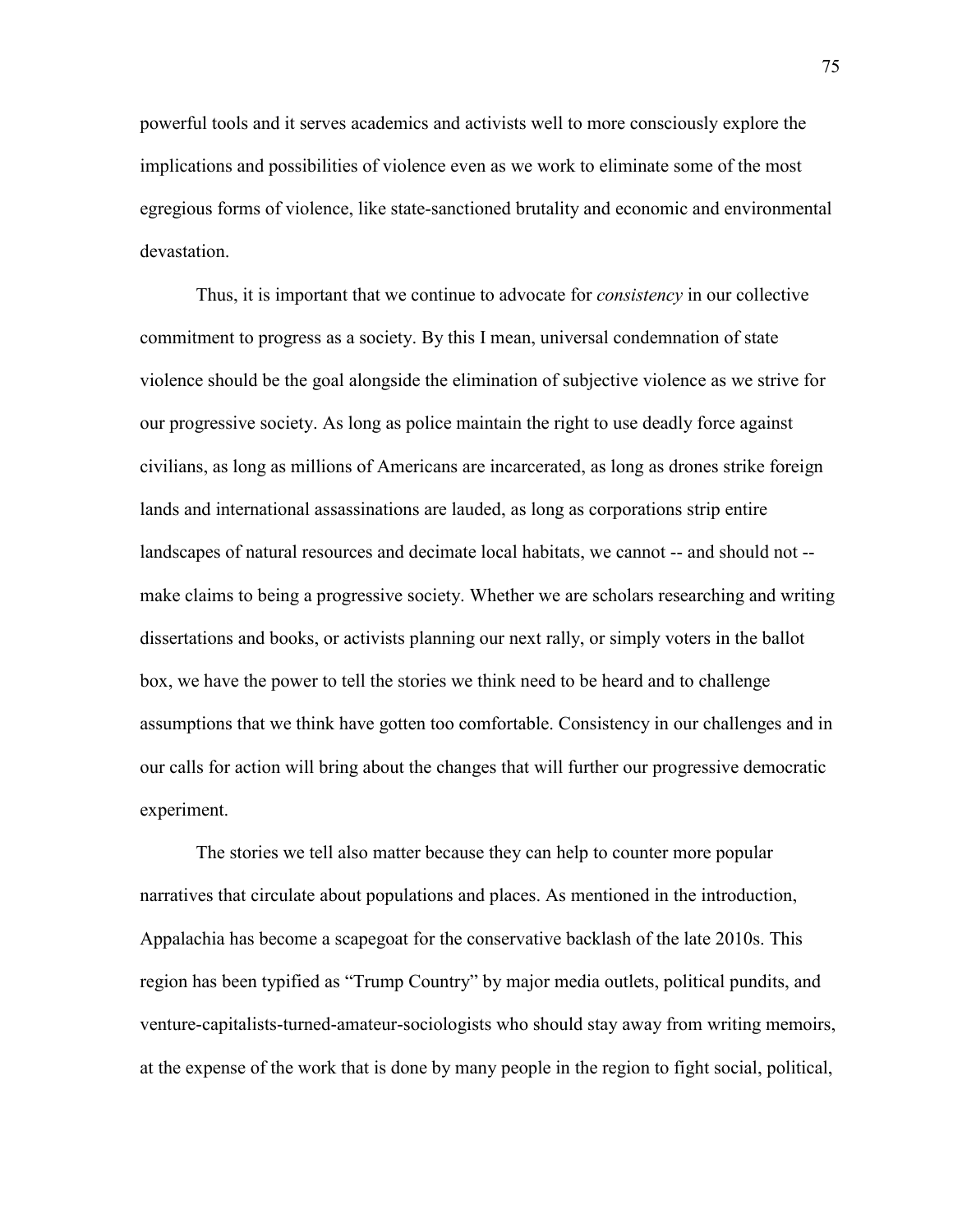and economic inequality, as well as environmental destruction. The longer that stories of a backward land with a backward people circulate about the region, the harder fighting these perceptions and the real-world impact of these stereotypes will be. Instead, pushing narratives about all of the important and impactful work done in the region -- of all the work of activists in Appalachia, from Marion in 1929 to modern-day West Virginia and many more -- help to correct the misconceptions about the region and highlight the ways in which our society is truly *progressive.* 

This thesis has also made a number of contributions to our understandings of resistance and control, the tactics at our disposal, and the major points in our society that should be targeted for reform every day. First, I have argued for the viability of wildcat strikes as a method for articulating agency in situations when workers have no other recourse. This worked successfully in Marion to give workers a space in the public sphere in order to articulate their grievances and fight to correct them. I think that we are seeing this today as well as teachers in West Virginia have taken to wildcat action to protest for education reform, a move that has sparked similar protests throughout the country, as far away as Los Angeles.<sup>[2](#page-86-0)</sup> While teachers may not be, and probably should not be, turning to dynamite blasts to receive higher pay, the wildcat strike has given these laborers, many in states that prohibit or limit explicit unionization, the ability to have public agency rather than be relegated to socio-political impotence.

The second major contribution of this research has been to highlight the importance of counterpublic memory-making in fights against oppressive ideologies that are often

<span id="page-86-0"></span><sup>&</sup>lt;sup>2</sup> For an excellent exploration of the West Virginia Teachers' Strike including works from teachers themselves see Elizabeth, Catte, Emily Hilliard, Jessica Salfia, eds., *55 Strong: Inside the West Virginia Teachers' Strike* (Cleveland: Belt Publishing, 2018).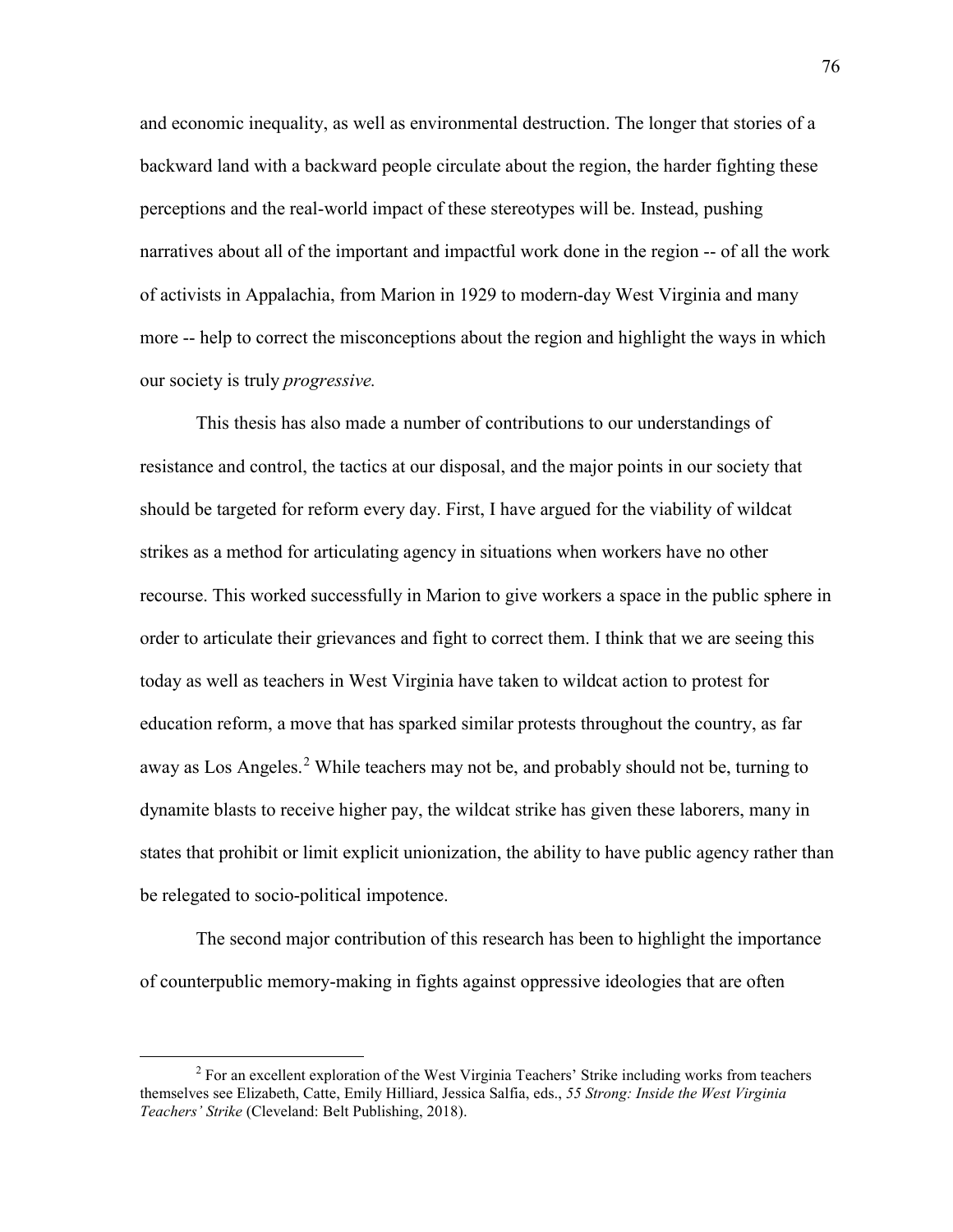reinforced in public memory. It is crucial to circulate memories and stories that run counter to engrained ways of viewing and interpreting events, persons, and places. This circulation forces us as a society to continue to grapple with many of our foundational collective assumptions. The differences between the types of narratives that circulate about the Marion Massacre highlight this dynamic. One highlights the recklessness of workers who brought death upon themselves through careless resistance. The other instead seeks to valorize workers who risked everything to challenge the hegemony of industry and the precarity of labor. Of course, it is too risky to make the memory of the Massacre that binary, however, in broad strokes those are the poles of the spectrum on which the texts analyzed in this thesis and many others fall. It is important, I have argued, to ensure that we do not allow one side of the story to monopolize our thought on a subject for the rest of time. As our contemporary debates about symbols like the Confederate flag evidence, society is ever changing, morals and desires are ever fluctuating, we must be ready as a society to adapt, elsewise turmoil, chaos, and hegemony are never far behind. By circulating counterpublic memories, we can continuously force a re-evaluation of our society's beliefs and morals.

I have further argued that this has significant importance because these stories do not just influence the formation of collective identity but also of individual identity. With the future of our region and our nation on the line, it is important that we are telling stories that empower people to strive to make a change rather than reifying the status quo. In Appalachia, there is a long history of activism that has inspired many to become activists themselves. Public forgetting/silencing that erases narratives of resistance reduces the propensity for people to fight against structures of power. However, the more that narratives of resistance circulate, the more that people may be inspired to seek change themselves. This makes the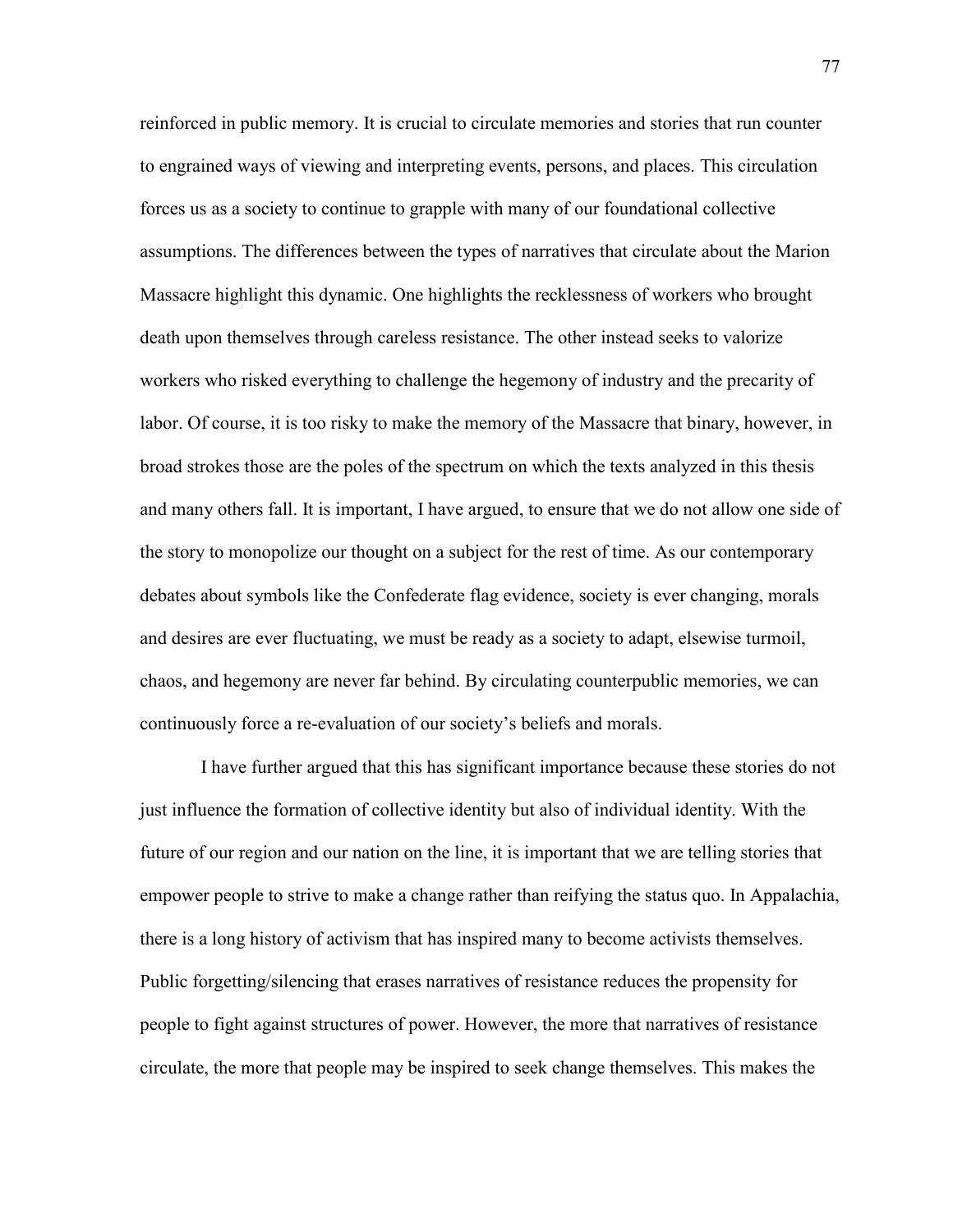creation and circulation of counterpublic memories, like those that can and should be told about the Marion Massacre, more urgent as these stories have the ability to inspire many in Marion, Western North Carolina, Appalachia, and far beyond to take up this legacy of activism and fight for social change themselves. In many ways, I think that this ability for counterpublic memory to inspire generations of people to activism is summed up rather poetically by a move that UTW Local #1659 made after the massacre at Marion Manufacturing. In an effort to preserve the memory of those massacred at the mill and to inspire people to continue to fight for what they believe in at all costs, the local renamed itself. Their new name: Martyr's Local.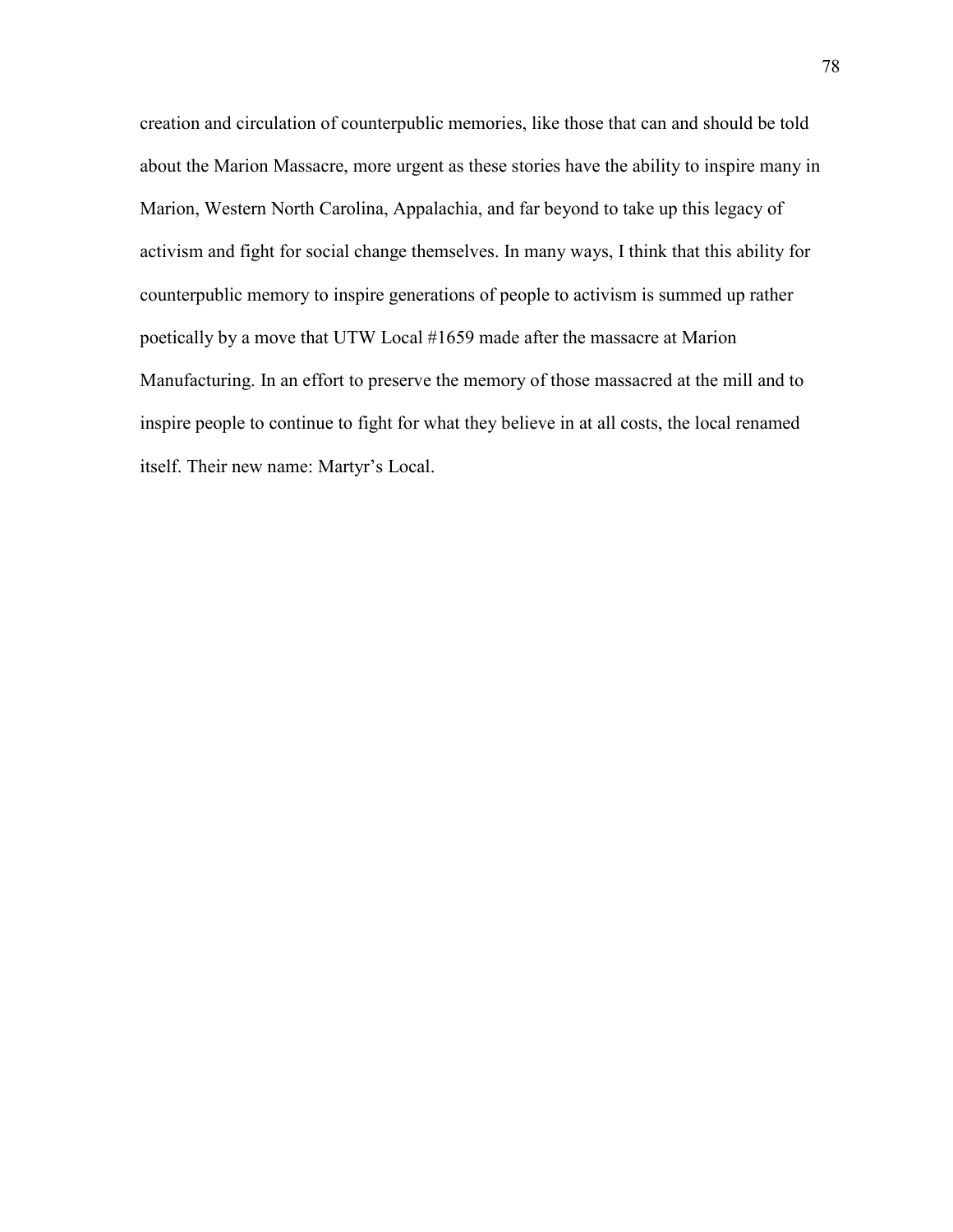## **Bibliography**

- "18 Arrests Are Made in Strike at Marion Mill." *Asheville Citizen* (Asheville, NC), July 19, 1929.
- "650 Employes of Marion Mill Stage Walkout." *Asheville Citizen* (Asheville, NC), July 12, 1929.
- Asen, Robert. "Seeking the 'Counter' in Counterpublics." *Communication Theory* 10, no. 4 (2000): 424-446.
- Biesecker, Barbara. "Michel Foucault and the Question of Rhetoric" *Philosophy and Rhetoric* 25, no. 4 (1992): 351-364.
- Blair, Carole, Greg Dickinson, and Brian Ott. *Places of Public Memory: The Rhetoric of Museums and Memorials.* Tuscaloosa: University of Alabama Press, 2010.
- Byrd, Travis Sutton. *Unraveled: Labor Strife and Carolina Folk during the Marion Textile Strikes of 1929.* Knoxville: University of Tennessee Press, 2015.
- Casey, Edward. "Public Memory in Place and Time." In *Framing Public Memory* edited by Kendall Phillips,17-44. Tuscaloosa: University of Alabama Press, 2004.
- Catte, Elizabeth, Emily Hilliard, Jessica Salfia, eds. *55 Strong: Inside the West Virginia Teachers' Strike.* Cleveland: Belt Publishing, 2018.
- Catte, Elizabeth. *What You Are Getting Wrong About Appalachia.* Cleveland: Belt Publishing, 2018.
- Cloud, Dana. "The Null Persona: Race and the Rhetoric of Silence in the Uprising of '34." *Rhetoric and Public Affairs* 2, no. 2 (1999): 177-209.
- ----------. *We Are the Union: Democratic Unionism and Dissent at Boeing.* Champaign: University of Illinois Press, 2011.
- "Crowd Prevents Eviction Move." *Asheville Citizen* (Asheville, NC), August 17, 1929.
- DeLuca, Kevin. "Articulation Theory: A Discursive Grounding for Rhetorical Practice." *Philosophy and Rhetoric* 32, no. 4. (1995): 334-348.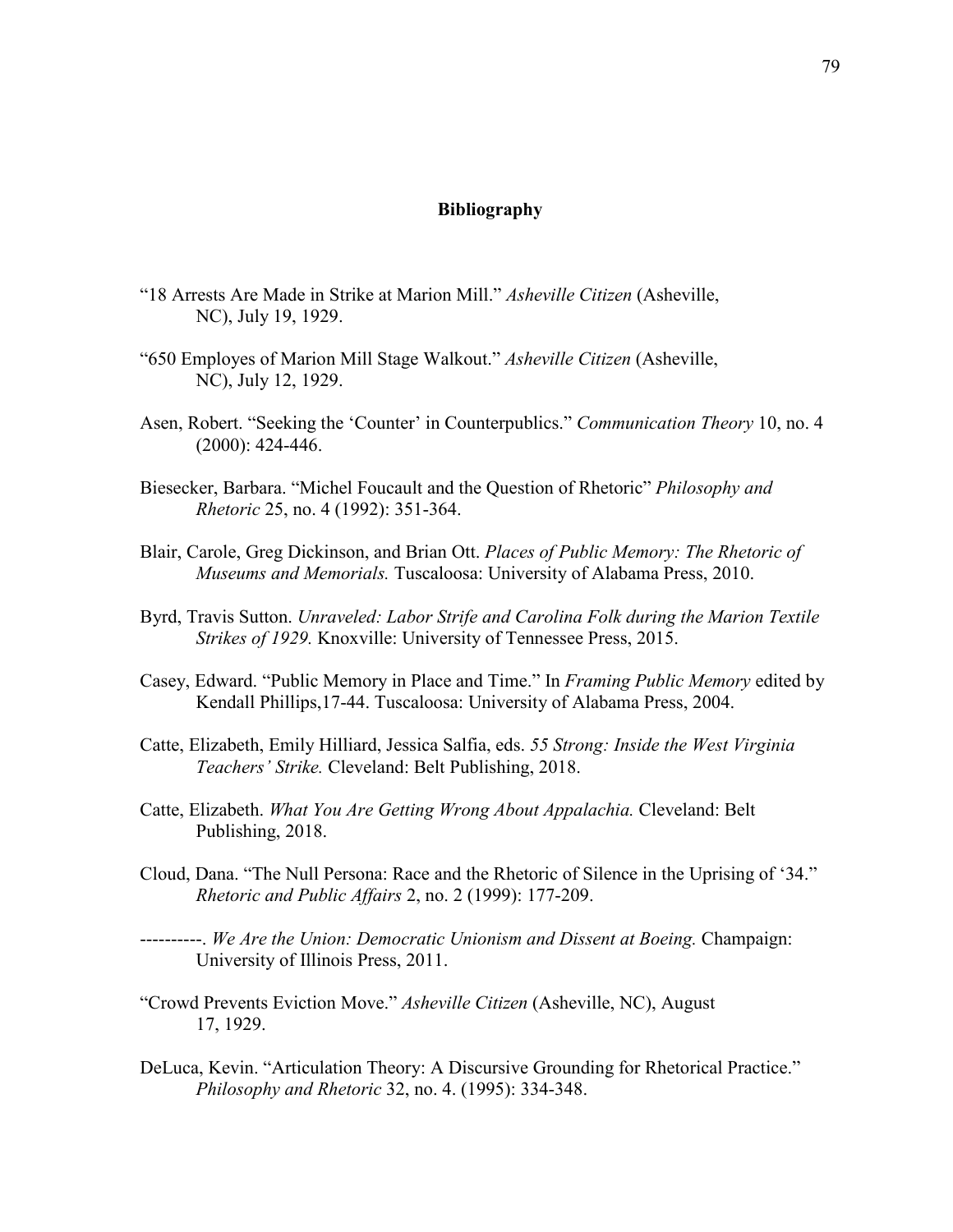- ----------. *Image Politics: The New Rhetoric of Environmental Activism.* New York: The Guilford Press, 1999.
- ----------. "Practicing Rhetoric Beyond the Dangerous Dreams of Deliberative Democracy: Engaging a World of Violence and Public Screens." *Argumentation & Advocacy* 49, no. 3 (2013): 230-231.
- Dewey, John. *The Public and Its Problems.* New York: Henry Holt and Company, 1927.
- Donohue, Janet. *Remembering Places: A Phenomenological Study of the Relationship between Memory and Place.* Lanham: Lexington Books, 2014.
- Dunn, Thomas. "Remembering Matthew Shepard: Violence, Identity, and Queer Counterpublic Memories." *Rhetoric & Public Affairs* 13, no. 4 (2010): 611-651.
- Eller, Douglas. "1,500 Workers to Join Their Ranks at Dawn." *Asheville Citizen* (Asheville, NC), August 19, 1929.
- ----------. "Hoffman Admits Defeat In Clinchfield Strike." *Asheville Citizen* (Asheville, NC), September 8, 1929.
- ----------. "Hope For Peaceful Settlement Of Marion Mill Strike Fading." *Asheville Citizen,* (Asheville, NC), September 7, 1929.
- ----------. "Leaders Fear Peace Parley May Collapse." *Asheville Citizen* (Asheville, NC), August 23, 1929.
- ----------. "Marion Seething with Excitement as Strike Draws to Climax." *Asheville Citizen* (Asheville, NC), August 30, 1929.
- ----------. "Peace Terms Turned Down by Strikers." *Asheville Citizen* (Asheville, NC), August 27, 1929.
- ----------. "Strikers May Turn Down Proposal Entirely." *Asheville Citizen* (Asheville, NC), August 25, 1929.
- Eltantawy, Nahed. "Pots, Pans, and Protests: Women's Strategies for Resisting Globalization in Argentina." *Communication and Critical/Cultural Studies* 5, no. 1 (2008): 46-63.
- Engels, Jeremy. "The Rhetoric of Violence: Sarah Palin's Response to the Tucson Shooting." *symploke* 20, no. 1-2 (2012): 121-138.
- Finley, Vesta and Sam. *Southern Oral History Program Collection.* By Mary Frederickson*.*  University of North Carolina Chapel Hill, July 22, 1975.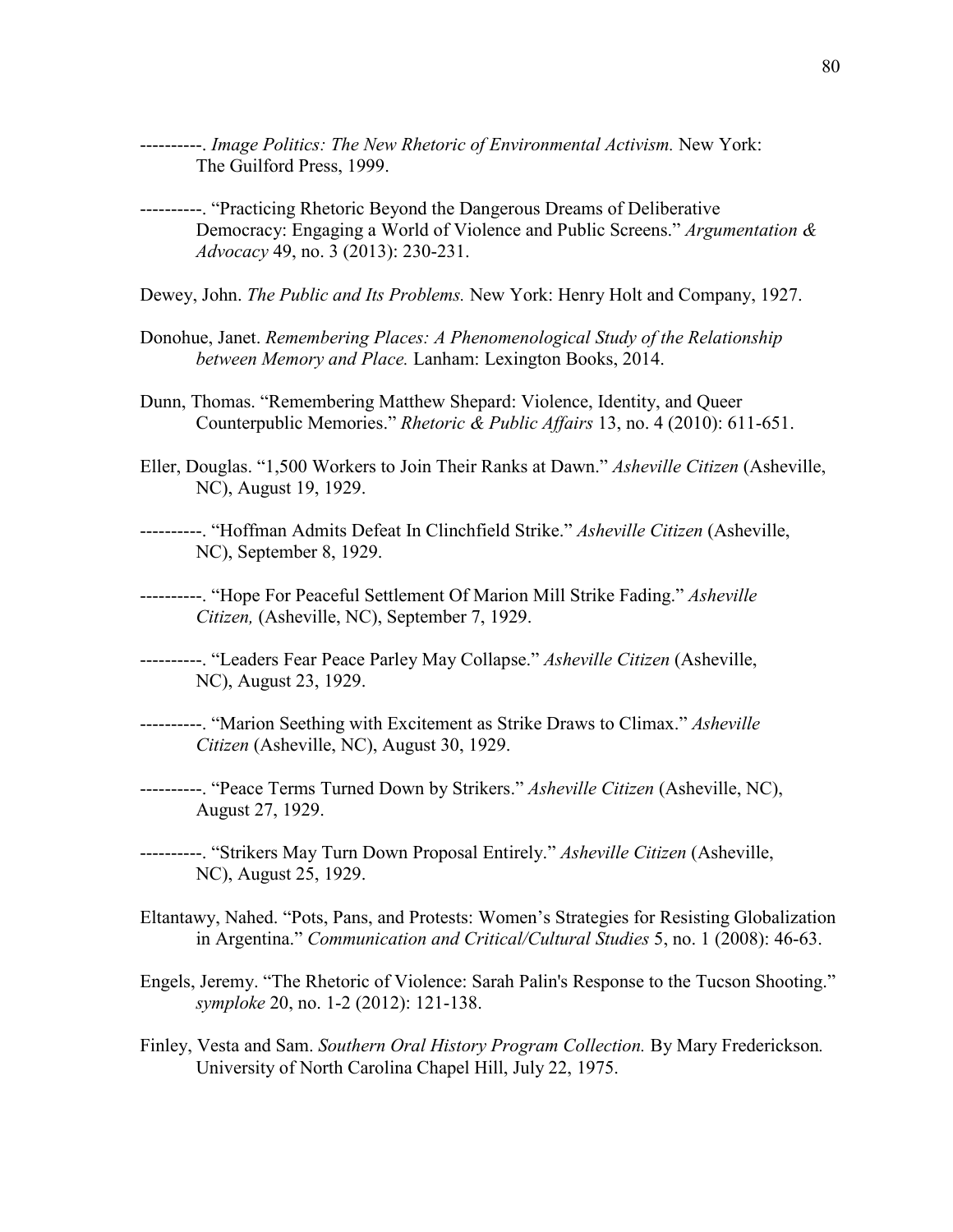- Foley, Megan. "*Peitho* and *Bia*: The Force of Language" *symploke* 20, no. 1-2 (2012): 173-181.
- Foucault, Michel. *Discipline and Punish: The Birth of the Prison.* New York: Vintage Books, 1995.
- Frankel, Jake. "Mountain shame: Remembering the Marion Massacre." *Mountain Xpress*, March 29, 2011. https://mountainx.com/news/community-news/033011mountainshame/.
- Fraser, Nancy. "Rethinking the Public Sphere: A Contribution to the Critique of Actually Existing Democracy." *Social Text* no. 25/26 (1990): 56-80.
- Frazer, Elizabeth. "Hannah Arendt: The Risks of the Public Realm." *Critical Review of International Social and Political Philosophy* 12, no. 2 (2009): 203-223.
- Gaventa, John. *Power and Powerlessness: Quiescence and Rebellion in an Appalachian Valley.* Urbana: University of Illinois Press, 1980.
- Greene, Ronald W. "Another Materialist Rhetoric" *Critical Studies in Mass Communication*  15, (1998): 21-40.
- Guthrie, Woody. "The Marion Massacre." *antiwar songs,*  https://www.antiwarsongs.org/canzone.php?id=42206&lang=en.
- Habermas, Jürgen. *The Structural Transformation of the Public Sphere: An Inquiry into a Category of Bourgeois Society.* Cambridge: The MIT Press, 1989.
- Halbwachs, Maurice. *On Collective Memory.* Chicago: University of Chicago Press, 1992.
- Hall, Jacquelyn Dowd, et al. *Like a Family: The Making of a Southern Cotton Mill World.*  Chapel Hill: University of North Carolina Press, 2000.
- Harkins, Anthony. *Hillbilly: A Cultural History of an American Icon.* Oxford: Oxford University Press, 2004.
- Hauser, Gerard A. *Vernacular Voices: The Rhetoric of Publics and Public Spheres.*  Columbia: The University of South Carolina Press, 1999.
- Hicklin, W.L. "Tragedy Stalks Narrow Mill Lane At Marion As Ghastly Toll Is Taken." *Asheville Citizen* (Asheville, NC), October 2, 1929.
- hooks, bell. *Appalachian Elegy: Poetry and Place.* Lexington: University Press of Kentucky, 2012.
- Hohendahl, Peter Uwe, and Marc Silberman. "Critical Theory, Public Sphere, and Culture. Jurgen Habermas and His Critics." *New German Critique* 16 (1979): 89-118.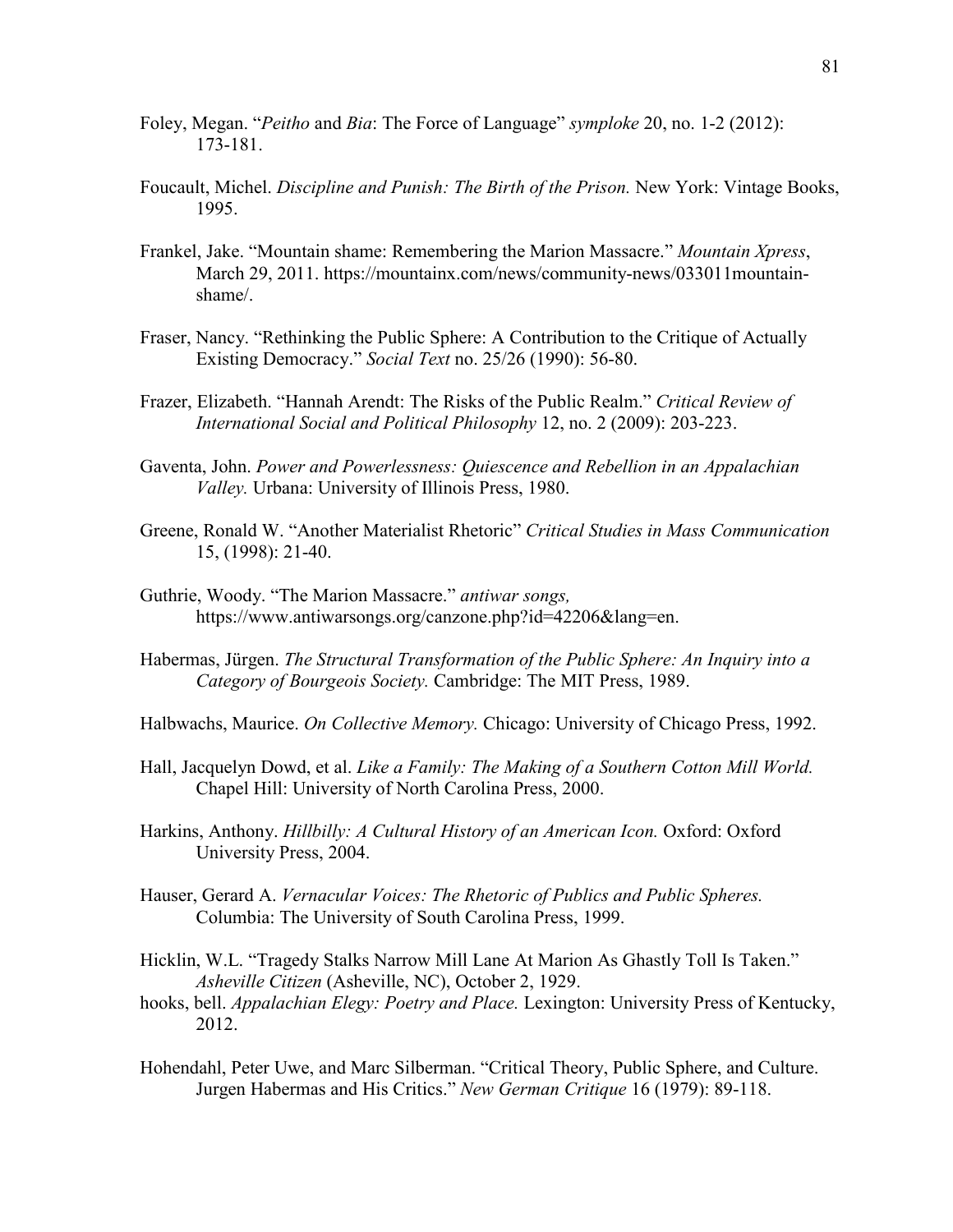- Howie, Sam. "The New South in the North Carolina Foothills: A Study of the Early Industrial Experience in McDowell County: A Thesis." Master's thesis, Appalachian State University, 1978.
- Howie, Sam and Dewey E. Helms. "Interview with Dewey E. Helms [January 10, 1976]." *Appalachian State University Libraries Digital Collections,*  https://omeka.library.appstate.edu/items/show/37313.
- Inscoe, John, and Gordon McKinney. *The Heart of Confederate Appalachia: Western North Carolina in the Civil War.* Chapel Hill: The University of North Carolina Press, 2003.
- Laclau, Ernesto, and Chantal Mouffe. *Hegemony and Socialist Strategy: Towards a Radical Democratic Politics.* London, Verso, 1985.
- Lawing, Mike. *The Marion Massacre.* Shelbyville: Wasteland Press, 2004.
- Lewis, Sinclair. *Cheap and Contented Labor: The Picture of a Southern Mill Town in 1929.*  Merckle Press, 1980.
- Lynch, John. "Memory and Matthew Shepard: Opposing Expressions of Public Memory in Television Movies." *Journal of Communication Inquiry* 31 (2007): 222-238.
- "J. Will Pless is Asked to Seek Strike Solution." *Asheville Citizen* (Asheville, NC), July 13, 1929.
- "Marion Strikers Restrained from Picketing Mill." *Asheville Citizen* (Asheville, NC), July 25, 1929.
- McGee, Michael Calvin. "The 'Ideograph': A Link Between Rhetoric and Ideology." In *Contemporary Rhetorical Theory: A Reader,* edited by Mark J. Porrovecchio and Celeste Michelle Condit, 370-381. New York: The Guilford Press, 2016.
- McKerrow, Raymie. "Critical Rhetoric: Theory and Praxis." In *Contemporary Rhetorical Theory: A Reader,* edited by Mark J. Porrovecchio and Celeste Michelle Condit, 396- 412. New York: The Guilford Press, 2016.
- "Normal Forces Working Mills." *Asheville Citizen* (Asheville, NC), September 13, 1929.
- Ono, Kent, and John Sloop. "The Critique of Vernacular Discourse." *Communication Monographs* 62, no. 1 (1995): 19-46.

Phillips, Kendall. *Framing Public Memory.* Tuscaloosa: University of Alabama Press, 2004.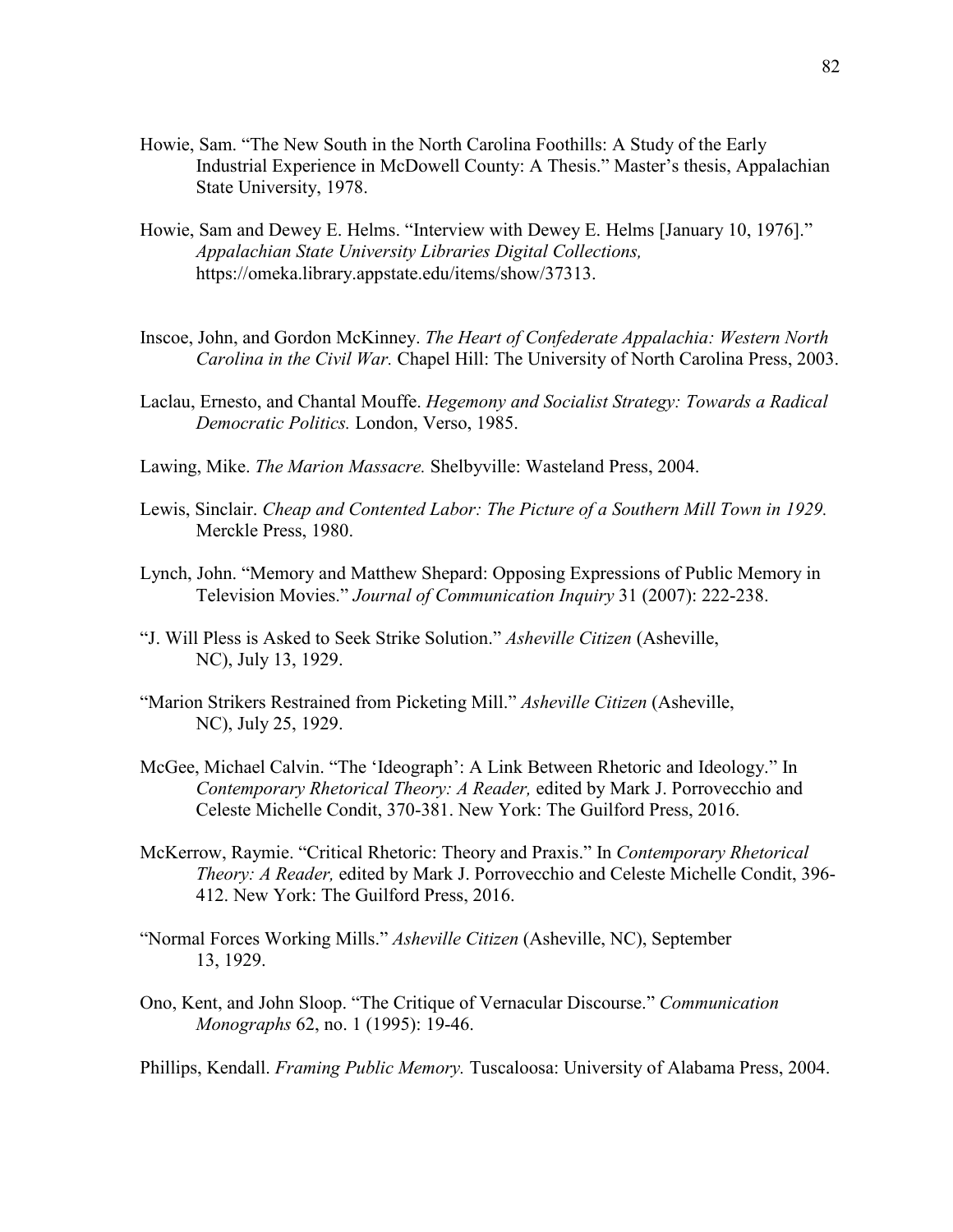- Piven Frances Fox, and Richard A. Cloward. *Poor People's Movements: Why They Succeed, How They Fail.* New York: Pantheon Books, 1977.
- Rakes, Paul, and Kenneth Bailey. "'A Hard-Bitten Lot': Nonstrike Violence in the Early Southern West Virginia Smokeless Coalfields, 1880–1910." In *Blood in the Hills: A History of Violence in Appalachia*, edited by Bruce Stewart, 314-339. Lexington: University Press of Kentucky, 2012.
- Richards, Matthew. "The Gulabi Gang, Violence, and the Articulation of Counterpublicity." *Communication, Culture & Critique* 9, no. 4 (2016): 558-576.
- ----------. "Mountaintop Removal, Activism, and the Commitment to Progress in Industrial Sacrifice Zones: The Socialization of Class in West Virginia." Doctoral dissertation, University of Utah, 2016).
- Schumann, William. *Appalachia Revisited: New Perspectives on Place, Tradition, and Progress.* Lexington: University Press of Kentucky, 2017.
- Shackel, Paul A. *Remembering Lattimer: Labor, Migration, and Race in Pennsylvania Anthracite Country.* Champaign: University of Illinois Press, 2018.
- Shapiro, Henry. *Appalachia On Our Mind: The Southern Mountains and Mountaineers in the American Consciousness, 1870-1920.* Chapel Hill: The University of North Carolina Press, 1986.
- Shifflett, Crandall A. *Coal Towns: Life, Work, and Culture in Company Towns of Southern Appalachia, 1880-1960.* Knoxville: University of Tennessee Press, 1991.
- Stewart, Bruce. *Blood in the Hills: A History of Violence in Appalachia*. Lexington: University Press of Kentucky, 2011.
- "Strikers Deny Spirit Waning." *Asheville Citizen* (Asheville, NC), August 16, 1929.
- "Strikers' Trial Scheduled Today in Marion Court." *Asheville Citizen*  (Asheville, NC), July 24, 1929.
- Sumner, C.R. "Clinchfield Plant Will Essay Start Again Today." *Asheville Citizen*  (Asheville, NC), August 19, 1929.
- Terman, Anne Rachel. "Intersections of Appalachian Identity." In *Appalachia Revisited: New Perspectives on Place, Tradition, and Progress* edited by William Schumann, 73-90. Lexington: University Press of Kentucky, 2017).

Tippett, Tom. *When Southern Labor Stirs.* New York, J. Cape & H. Smith, 1931.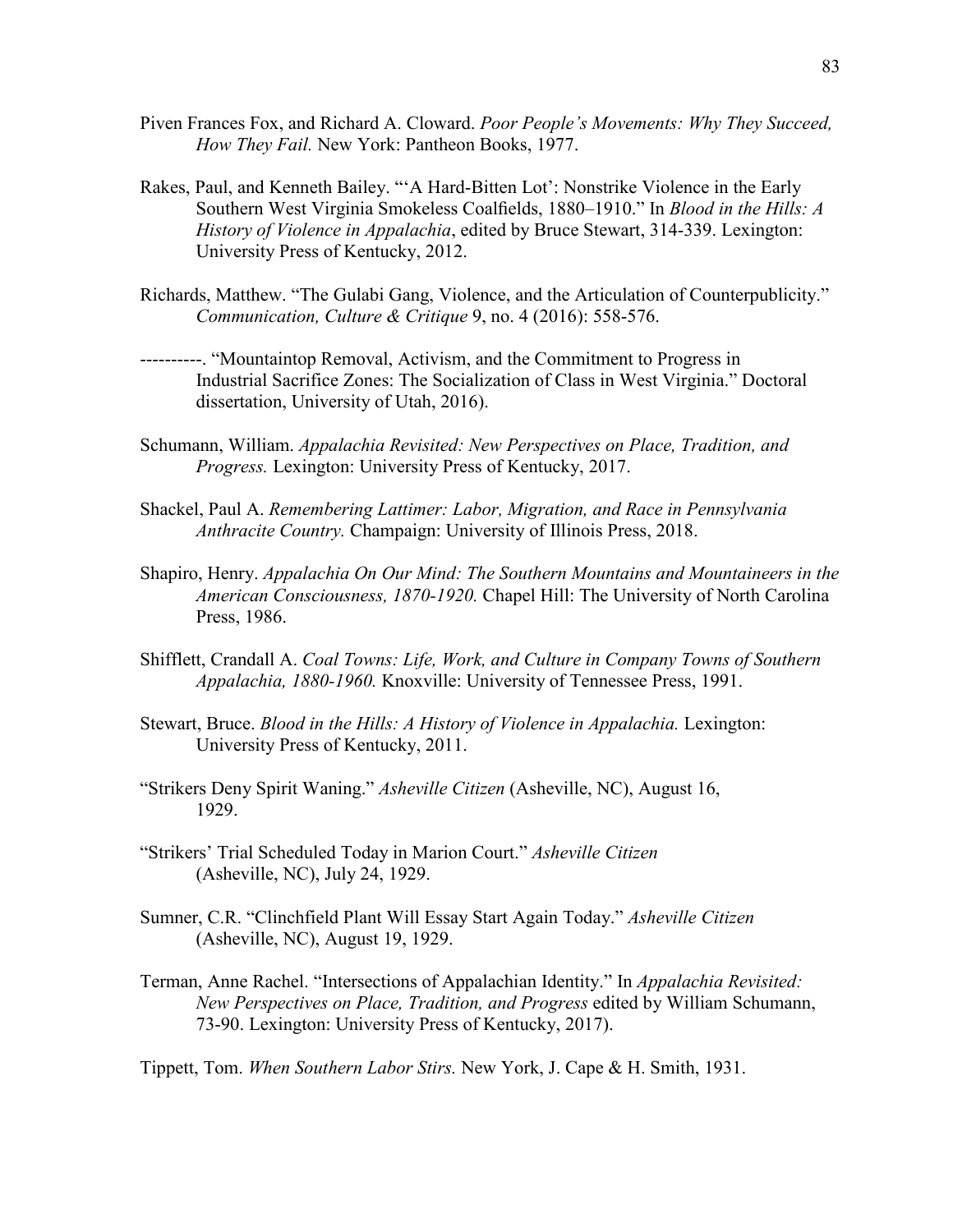- Vivian, Bradford. *Public Forgetting: The Rhetoric and Politics of Beginning Again.*  University Park: Pennsylvania State University Press, 2010.
- Warner, Michael. "Publics and Counterpublics (abbreviated version)." *Quarterly Journal of Speech* 88, no. 4 (2002): 413-425.
- Walker, Frank X. *Affrilachia: Poems by Frank X. Walker.* Lexington: Old Cove Press, 2000.
- Waller, Altina L. *Feud: Hatfields, McCoys and Social Change in Appalachia, 1860-1900.*  Chapel Hill: University of North Carolina Press, 1988.
- Weber, Max. "Politics as a Vocation," in *Max Weber: Essays in Sociology,* edited by H.H. Gerth and C. Wright Mills. New York: Oxford University Press, 1946.
- Williams, Robert E. "Killed at Marion." *Raleigh News & Observer* (Raleigh, NC), October 3, 1929.
- Williams, Robert F. *Negroes with Guns.* Eastford: Martino Fine Books, 2015.
- Williamson, Jerry Wayne. *Hillbillyland: What the Movies Did to the Mountains and What the Mountains Did to the Movies.* Chapel Hill: The University of North Carolina Press, 1995.
- Woodward, C. Vann. *Origins of the New South 1877-1913.* Baton Rouge: Louisiana State University Press, 1966.
- Zarefsky, David. "President Johnson's War on Poverty: The Rhetoric of Three *'Establishment'* Movements." In *Readings on the Rhetoric of Social Protest,* edited by Charles E Morris III and Stephen Howard Browne, 374-394. State College: Strata Publishing, Inc., 2006.
- Zizek, Slavoj. *Violence: Six Sideways Reflections*. New York: Picador, 2008.